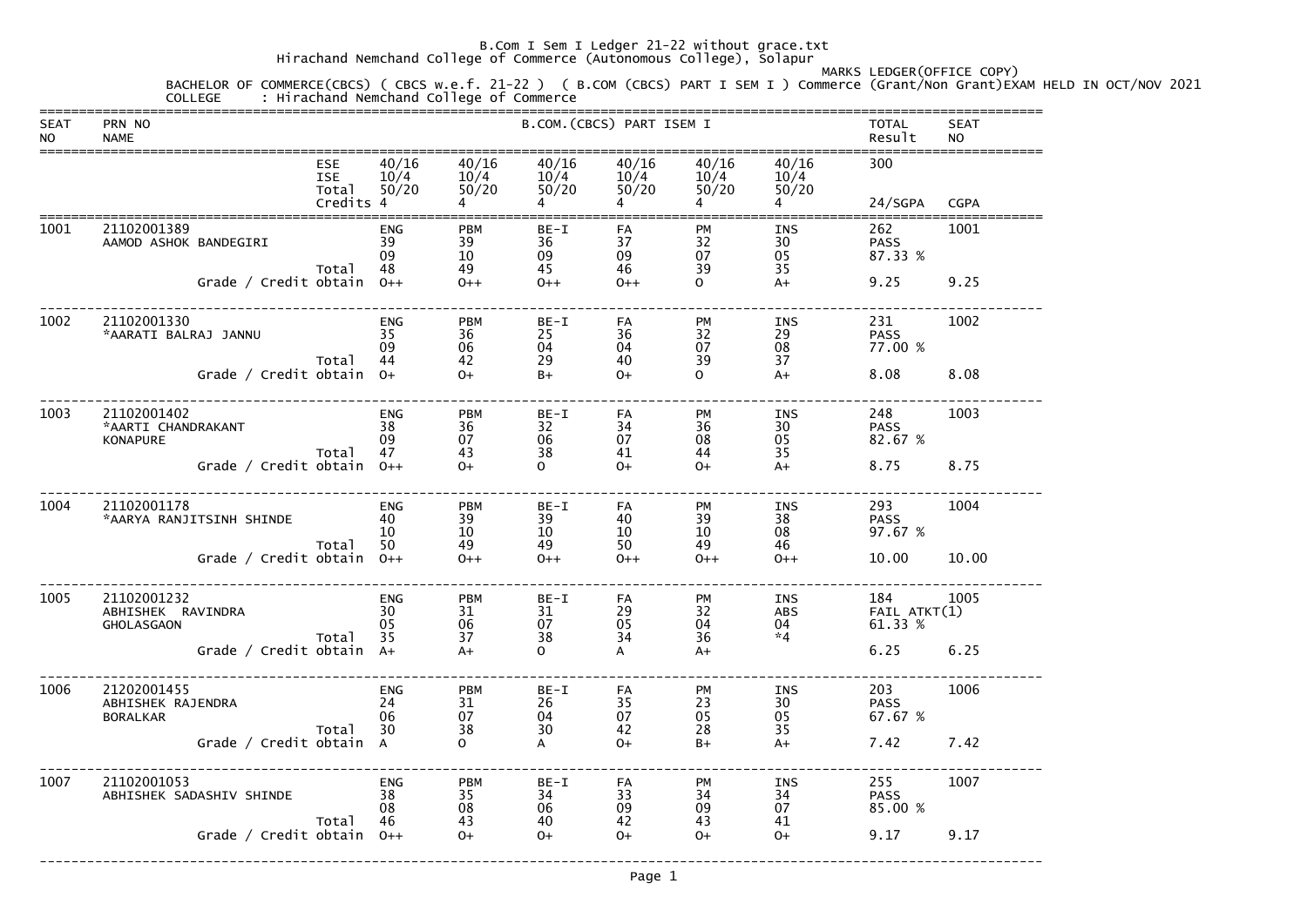|                          |                                                                                                                                                                                            |                                     |                              |                          |                           | B.Com I Sem I Ledger 21-22 without grace.txt |                                   |                                          |                          |  |
|--------------------------|--------------------------------------------------------------------------------------------------------------------------------------------------------------------------------------------|-------------------------------------|------------------------------|--------------------------|---------------------------|----------------------------------------------|-----------------------------------|------------------------------------------|--------------------------|--|
| 1008                     | 21202001421<br>*ACHAL VITTHAL KSHIRSAGAR                                                                                                                                                   | <b>ENG</b><br>28<br>05              | <b>PBM</b><br>30<br>07       | BE-I<br>28<br>04<br>32   | FA<br>34<br>06            | PM<br>38<br>05                               | INS<br>28<br>06                   | 219<br><b>PASS</b><br>73.00 %            | 1008                     |  |
|                          | Total<br>Grade / Credit obtain A                                                                                                                                                           | 33                                  | 37<br>$A+$                   |                          | 40<br>$0+$                | 43<br>$O+$                                   | 34<br>$\overline{A}$              | 7.75                                     | 7.75                     |  |
| 12/03/2022               | BACHELOR OF COMMERCE(CBCS) ( CBCS w.e.f. 21-22 ) ( B.COM (CBCS) PART I SEM I ) Commerce (Grant/Non Grant)EXAM HELD IN OCT/NOV 2021<br>COLLEGE     : Hirachand Nemchand College of Commerce |                                     |                              |                          |                           |                                              |                                   | PAGE NO. 1<br>MARKS LEDGER (OFFICE COPY) |                          |  |
| <b>SEAT</b><br><b>NO</b> | PRN NO<br><b>NAME</b>                                                                                                                                                                      |                                     |                              |                          | B.COM. (CBCS) PART ISEM I |                                              |                                   | <b>TOTAL</b><br>Result                   | <b>SEAT</b><br><b>NO</b> |  |
|                          | <b>ESE</b><br><b>ISE</b><br>Total                                                                                                                                                          | 40/16<br>10/4<br>50/20<br>Credits 4 | 40/16<br>10/4<br>50/20       | 40/16<br>10/4<br>50/20   | 40/16<br>10/4<br>50/20    | 40/16<br>10/4<br>50/20                       | 40/16<br>10/4<br>50/20            | 300<br>24/SGPA                           | <b>CGPA</b>              |  |
| 1009                     | 21102001451<br>*ADGATALA ANUSHREE<br>HARIKRUSHNA                                                                                                                                           | <b>ENG</b><br>29<br>07<br>36        | <b>PBM</b><br>32<br>07       | BE-I<br>33<br>07         | FA<br>31<br>08            | PM<br>29<br>08<br>37                         | INS<br>25<br>06                   | 222<br><b>PASS</b><br>74.00 %            | 1009                     |  |
|                          | Total<br>Grade / Credit obtain A+                                                                                                                                                          |                                     | 39<br>$\Omega$               | 40<br>$O+$               | 39<br>$\Omega$            | $A+$                                         | 31<br>$\mathsf{A}$                | 7.83                                     | 7.83                     |  |
| 1010                     | 21102001157<br>OMPRAKASH VERMA<br>ADITYA                                                                                                                                                   | <b>ENG</b><br>31<br>10<br>41        | <b>PBM</b><br>34<br>08<br>42 | $BE-I$<br>32<br>08<br>40 | FA<br>36<br>09<br>45      | PM<br>32<br>09<br>41                         | BM<br>38<br>08<br>46              | 255<br><b>PASS</b><br>85.00 %            | 1010                     |  |
|                          | Total<br>Grade / Credit obtain $0+$                                                                                                                                                        |                                     | $O+$                         | $O+$                     | $0++$                     | $O+$                                         | $0++$                             | 9.33                                     | 9.33                     |  |
| 1011                     | 21102001044<br>ADITYA RAJENDRA YEDAKE<br>Total                                                                                                                                             | <b>ENG</b><br>37<br>08<br>45        | <b>PBM</b><br>34<br>09<br>43 | $BE-I$<br>32<br>09<br>41 | FA<br>32<br>09<br>41      | <b>PM</b><br>39<br>05<br>44                  | <b>INS</b><br>29<br>06<br>35      | 249<br><b>PASS</b><br>83.00 %            | 1011                     |  |
|                          | Grade / Credit obtain $0++$                                                                                                                                                                |                                     | $O+$                         | $O+$                     | $O+$                      | $O+$                                         | $A+$                              | 8.92                                     | 8.92                     |  |
| 1012                     | 21202001297<br>ADITYA SATYANARAYAN<br><b>GURRAM</b><br>Total                                                                                                                               | <b>ENG</b><br>35<br>08<br>43        | <b>PBM</b><br>31<br>09<br>40 | BE-I<br>27<br>07<br>34   | FA<br>34<br>06<br>40      | PM<br>29<br>07<br>36                         | <b>INS</b><br>$*5$<br>06<br>$*11$ | 204<br>FAIL ATKT(1)<br>68.00 %           | 1012                     |  |
|                          | Grade / Credit obtain 0+                                                                                                                                                                   |                                     | $O+$                         | $\mathsf{A}$             | $O+$                      | $A+$                                         |                                   | 6.92                                     | 6.92                     |  |
| 1013                     | 21202001344<br>ADNAN ABDUL SATTAR SHAIKH<br>Total                                                                                                                                          | <b>ENG</b><br>40<br>09<br>49        | <b>PBM</b><br>35<br>06<br>41 | BE-I<br>29<br>04<br>33   | FA<br>32<br>09<br>41      | PM<br>33<br>04<br>37                         | INS<br>35<br>04<br>39             | 240<br><b>PASS</b><br>80.00 %            | 1013                     |  |
|                          | Grade / Credit obtain $0++$                                                                                                                                                                |                                     | $0+$                         | $\mathsf{A}$             | $O+$                      | $A+$                                         | $\mathsf{O}$                      | 8.42                                     | 8.42                     |  |
| 1014                     | 21102001280<br>*AFSHAA MOINODDIN NADAF<br>Total                                                                                                                                            | <b>ENG</b><br>29<br>05<br>34        | <b>PBM</b><br>25<br>06<br>31 | BE-I<br>29<br>04<br>33   | FA<br>27<br>05<br>32      | PM<br>33<br>04<br>37                         | ВM<br>30<br>05<br>35              | 202<br><b>PASS</b><br>67.33 %            | 1014                     |  |
|                          | Grade / Credit obtain A                                                                                                                                                                    |                                     |                              | A                        | A                         | $A+$                                         | $A+$                              | 7.17                                     | 7.17                     |  |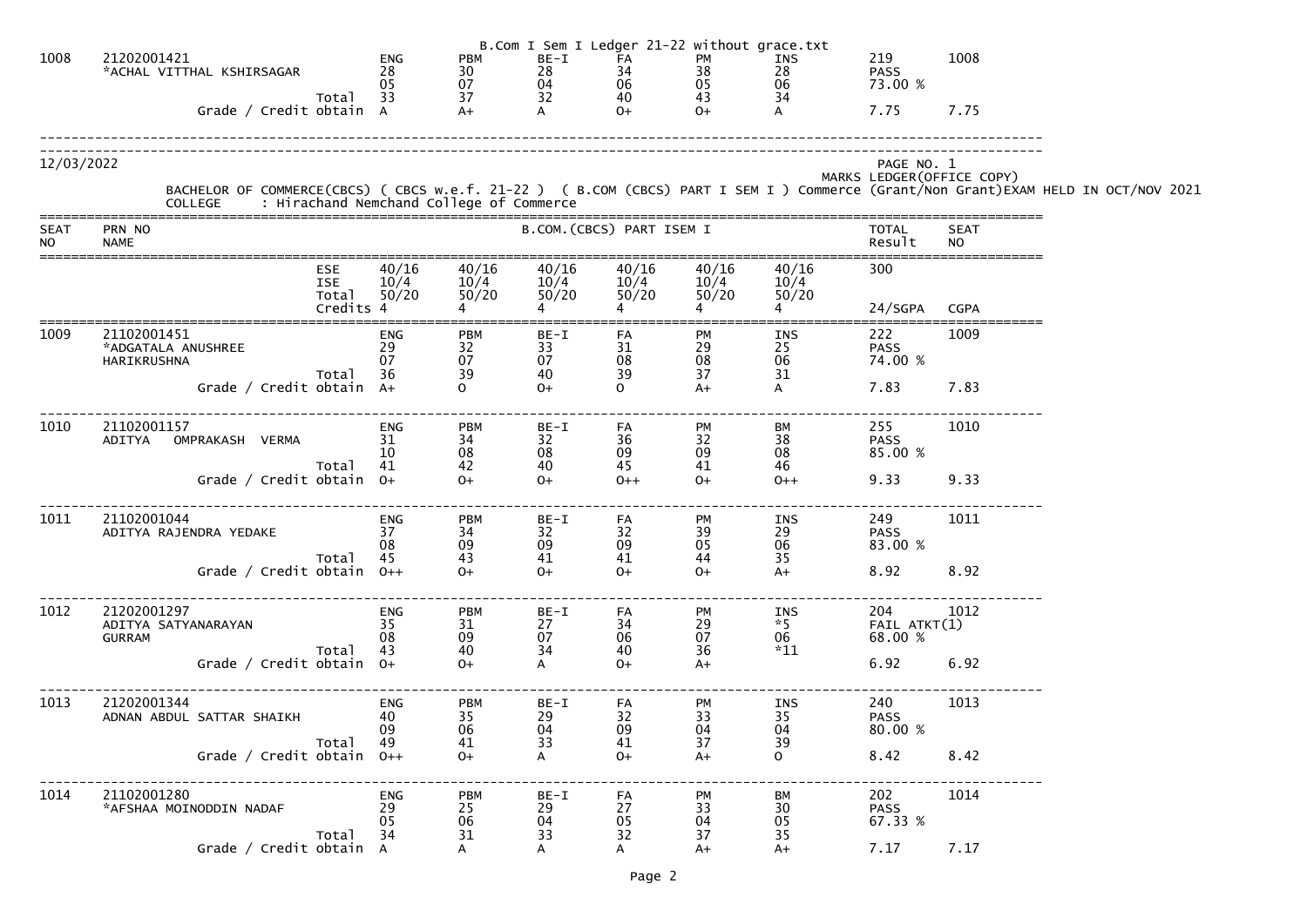|                          |                                                                  |                                   |                              |                                      | B.Com I Sem I Ledger 21-22 without grace.txt |                              |                                    |                                 |                                                                                                             |                            |                                                                                                                                                                                            |
|--------------------------|------------------------------------------------------------------|-----------------------------------|------------------------------|--------------------------------------|----------------------------------------------|------------------------------|------------------------------------|---------------------------------|-------------------------------------------------------------------------------------------------------------|----------------------------|--------------------------------------------------------------------------------------------------------------------------------------------------------------------------------------------|
| 1015                     | 21102001429<br>AGGARWAL SAHIL ROHIT<br>Grade / Credit obtain 0++ | Total                             | ENG<br>37<br>10<br>47        | <b>PBM</b><br>34<br>08<br>42<br>$O+$ | BE-I<br>39<br>09<br>48<br>$0++$              | FA<br>33<br>09<br>42<br>$O+$ | PM<br>35<br>08<br>43<br>$O+$       | ВM<br>36<br>09<br>45<br>$0++$   | 267<br><b>PASS</b><br>89.00 %<br>9.50                                                                       | 1015<br>9.50               |                                                                                                                                                                                            |
| 1016                     | 21102001269<br>*AISHWARYA VENKATESH<br>HABIB                     | Total                             | <b>ENG</b><br>40<br>09<br>49 | <b>PBM</b><br>35<br>09<br>44         | $BE-I$<br>27<br>05<br>32                     | FA<br>29<br>06<br>35         | PM<br>30<br>07<br>37               | INS<br>27<br>08<br>35           | 232<br><b>PASS</b><br>77.33 %                                                                               | 1016                       |                                                                                                                                                                                            |
|                          | Grade / Credit obtain $0++$                                      |                                   |                              | $O+$                                 | A                                            | $A+$                         | $A+$                               | $A+$                            | 8.08                                                                                                        | 8.08                       |                                                                                                                                                                                            |
| 12/03/2022               |                                                                  |                                   |                              |                                      |                                              |                              |                                    |                                 | PAGE NO. 2                                                                                                  | MARKS LEDGER (OFFICE COPY) | BACHELOR OF COMMERCE(CBCS) ( CBCS w.e.f. 21-22 ) ( B.COM (CBCS) PART I SEM I ) Commerce (Grant/Non Grant)EXAM HELD IN OCT/NOV 2021<br>COLLEGE     : Hirachand Nemchand College of Commerce |
| <b>SEAT</b><br><b>NO</b> | PRN NO<br><b>NAME</b>                                            |                                   |                              |                                      |                                              | B.COM. (CBCS) PART ISEM I    |                                    |                                 | <b>TOTAL</b><br>Result                                                                                      | <b>SEAT</b><br><b>NO</b>   |                                                                                                                                                                                            |
|                          |                                                                  | <b>ESE</b><br><b>ISE</b><br>Total | 40/16<br>10/4<br>50/20       | 40/16<br>10/4<br>50/20               | 40/16<br>10/4<br>50/20                       | 40/16<br>10/4<br>50/20       | 40/16<br>10/4<br>50/20             | 40/16<br>10/4<br>50/20          | 300                                                                                                         |                            |                                                                                                                                                                                            |
|                          |                                                                  | Credits 4                         |                              |                                      |                                              |                              |                                    |                                 | 24/SGPA                                                                                                     | <b>CGPA</b>                |                                                                                                                                                                                            |
| 1017                     | 21102001186<br>*AISHWARYA GURUNATH<br><b>PATALE</b>              | Total                             | ENG<br>37<br>07<br>44        | <b>PBM</b><br>35<br>07<br>42         | BE-I<br>33<br>07<br>40                       | FA<br>31<br>10<br>41         | PM<br>36<br>08<br>44               | INS<br>31<br>08<br>39           | 250<br><b>PASS</b><br>83.33 %                                                                               | 1017                       |                                                                                                                                                                                            |
|                          | Grade / Credit obtain $0+$                                       |                                   |                              | $O+$                                 | $O+$                                         | $O+$                         | $O+$                               | $\mathbf{O}$                    | 8.83                                                                                                        | 8.83                       |                                                                                                                                                                                            |
| 1018                     | 21202001367<br>*AISHWARYA MAHESH AGNUR                           | Total 42                          | ENG<br>$\overline{33}$<br>09 | <b>PBM</b><br>28<br>08               | $BE-I$<br>24<br>07<br>31                     | FA<br>31<br>09<br>40         | PM<br>27<br>09<br>36               | INS<br>26<br>06<br>32           | 217<br><b>PASS</b><br>72.33 %                                                                               | 1018                       |                                                                                                                                                                                            |
|                          | Grade / Credit obtain 0+                                         |                                   |                              | $\frac{62}{36}$                      | $\mathsf{A}$                                 | $0+$                         | $A+$                               | $\mathsf{A}$                    | 7.83 7.83                                                                                                   |                            |                                                                                                                                                                                            |
| 1019                     | 21102001260<br>AJAY BALKRUSHNA JADHAV 27                         | Total 32                          | ENG<br>05                    | <b>PBM</b><br>33<br>07               | $BE-I$<br>32<br>05<br>37                     | FA<br>33<br>08<br>41         | PM<br>39<br>06<br>45               | INS<br>31<br>37                 | 232 1019<br><b>PASS</b><br>06 77.33 %                                                                       |                            |                                                                                                                                                                                            |
|                          | Grade / Credit obtain A                                          |                                   |                              | $\frac{40}{0+}$                      | $A+$                                         | $0+$                         | $0++$                              | $A+$                            | 8.33 8.33                                                                                                   |                            |                                                                                                                                                                                            |
| 1020                     | 21102001148<br>KANAKI                                            |                                   | <b>ENG</b><br>09             | <b>PBM</b><br>32<br>07               | BE-I<br>31<br>04<br>35                       | FA<br>33<br>09<br>42         | PM<br>ABS<br>08<br>$*8$            | 39                              | 202 1020<br>$\begin{array}{cc}\n 113 \\  32 \\  07 \\  9\n\end{array}$ 202 16<br>FAIL ATKT(1)<br>07 67.33 V |                            |                                                                                                                                                                                            |
|                          | Total 39<br>Grade / Credit obtain 0                              |                                   |                              | 39<br>$\Omega$                       | $A+$                                         | $O+$                         |                                    | $\overline{O}$                  | 6.75 6.75                                                                                                   |                            |                                                                                                                                                                                            |
| 1021                     | 21102001057<br>*AKANKSHA AVINASH<br>KULKARNI                     | $\frac{1}{37}$<br>Total 47        | ENG                          | <b>PBM</b><br>37<br>$10\,$<br>47     | BE-I<br>35<br>08<br>43                       | FA<br>36<br>09<br>45         | <b>PM</b><br>$\frac{36}{08}$<br>44 | <b>INS</b><br>35<br>08 08<br>43 | 269 — 200<br>PASS<br>89.67 %                                                                                | 1021                       |                                                                                                                                                                                            |
|                          | Grade / Credit obtain $0++$                                      |                                   |                              | $0++$                                | $O+$                                         | $0++$<br>Page 3              | $O+$                               | $0+$                            | 9.50 9.50                                                                                                   |                            |                                                                                                                                                                                            |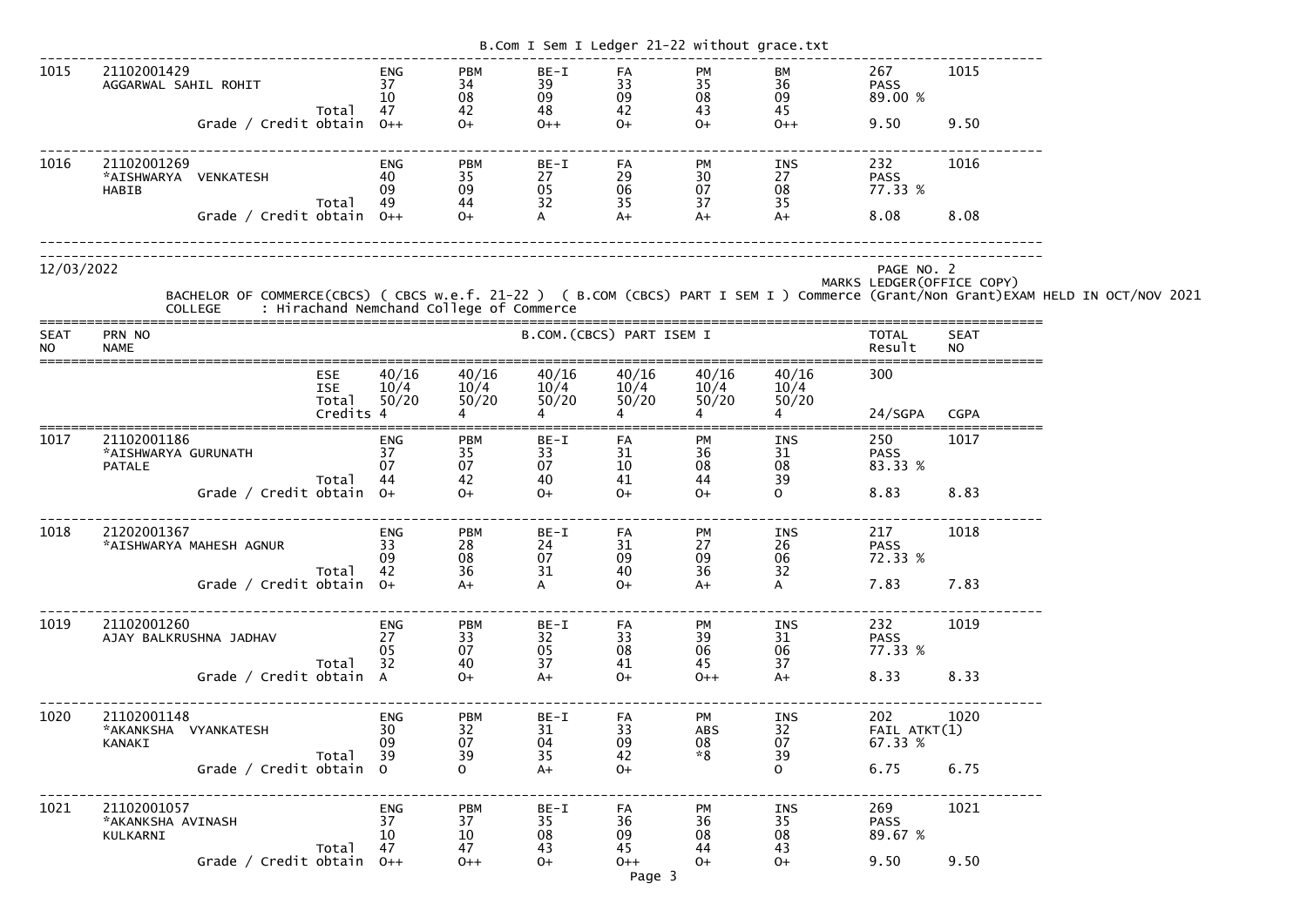| 1022                     | 21202001332<br>*AKANKSHA BABURAO PATIL   | Total                                   | <b>ENG</b><br>34<br>08<br>42 | <b>PBM</b><br>$\frac{32}{07}$<br>39                         | BE-I<br>23<br>07<br>30          | FA<br>29<br>09<br>38   | PM<br>27<br>07<br>34        | INS<br>26<br>08<br>34           | 217<br><b>PASS</b><br>72.33 %  | 1022                      |                                                                                                                                                                                            |
|--------------------------|------------------------------------------|-----------------------------------------|------------------------------|-------------------------------------------------------------|---------------------------------|------------------------|-----------------------------|---------------------------------|--------------------------------|---------------------------|--------------------------------------------------------------------------------------------------------------------------------------------------------------------------------------------|
|                          | Grade / Credit obtain 0+                 |                                         |                              |                                                             |                                 | $\Omega$               | A                           | $\mathsf{A}$                    | 7.67                           | 7.67                      |                                                                                                                                                                                            |
| 1023                     | 21102001129<br>*AKANKSHA MAHESH KADAM    |                                         | <b>ENG</b><br>32<br>06       | <b>PBM</b><br>36<br>08<br>44                                | $BE-I$<br>30 <sup>°</sup><br>06 | FA<br>29<br>07         | <b>PM</b><br>35<br>07       | INS<br>25<br>$\frac{07}{32}$    | 228<br><b>PASS</b><br>76.00 %  | 1023                      |                                                                                                                                                                                            |
|                          | Grade / Credit obtain 0                  | Total                                   | 38                           | $O+$                                                        | 36<br>$A+$                      | 36<br>$A+$             | 42<br>$O+$                  | A                               | 8.00                           | 8.00                      |                                                                                                                                                                                            |
| 1024                     | 21102001100<br>*AKANKSHA RAMESH KAMTAM   | Total                                   | <b>ENG</b><br>34<br>09<br>43 | <b>PBM</b><br>$\begin{array}{c} 36 \\ 09 \end{array}$<br>45 | $BE-I$<br>32<br>06<br>38        | FA<br>32<br>08<br>40   | <b>PM</b><br>35<br>04<br>39 | INS<br>$\mathop{29}_{08}$<br>37 | 242<br><b>PASS</b><br>80.67 %  | 1024                      |                                                                                                                                                                                            |
|                          | Grade / Credit obtain 0+                 |                                         |                              | $O++$                                                       | $\Omega$                        | $O+$                   | $\Omega$                    | $A+$                            | 8.58                           | 8.58                      |                                                                                                                                                                                            |
| 12/03/2022               |                                          |                                         |                              |                                                             |                                 |                        |                             |                                 | PAGE NO. 3                     |                           |                                                                                                                                                                                            |
|                          |                                          |                                         |                              |                                                             |                                 |                        |                             |                                 |                                | MARKS LEDGER(OFFICE COPY) | BACHELOR OF COMMERCE(CBCS) ( CBCS w.e.f. 21-22 ) ( B.COM (CBCS) PART I SEM I ) Commerce (Grant/Non Grant)EXAM HELD IN OCT/NOV 2021<br>COLLEGE     : Hirachand Nemchand College of Commerce |
| <b>SEAT</b><br><b>NO</b> | PRN NO<br><b>NAME</b>                    |                                         |                              |                                                             | B.COM. (CBCS) PART ISEM I       |                        |                             |                                 | <b>TOTAL</b><br>Result         | <b>SEAT</b><br><b>NO</b>  |                                                                                                                                                                                            |
|                          |                                          | ESE<br><b>ISE</b><br>Total<br>Credits 4 | 40/16<br>10/4<br>50/20       | 40/16<br>10/4<br>50/20                                      | 40/16<br>10/4<br>50/20          | 40/16<br>10/4<br>50/20 | 40/16<br>10/4<br>50/20      | 40/16<br>10/4<br>50/20          | 300<br>24/SGPA CGPA            |                           |                                                                                                                                                                                            |
|                          |                                          |                                         |                              |                                                             |                                 |                        |                             |                                 |                                |                           |                                                                                                                                                                                            |
| 1025                     | 21102001124<br>AKASH GURULING ACHALER    | Total                                   | <b>ENG</b><br>36<br>09<br>45 | <b>PBM</b><br>29<br>09<br>38                                | BE-I<br>$*5$<br>08<br>$*13$     | FA<br>33<br>08<br>41   | PM<br>28<br>07<br>35        | INS<br>31<br>07<br>38           | 210<br>FAIL ATKT(1)<br>70.00 % | 1025                      |                                                                                                                                                                                            |
|                          | Grade / Credit obtain $0++$              |                                         |                              | $\Omega$                                                    |                                 | $O+$                   | $A+$                        | $\mathbf{O}$                    | 7.08                           | 7.08                      |                                                                                                                                                                                            |
| 1026                     | 21102001108<br>AKASH SHRISHAIL GHATANURE |                                         | <b>ENG</b><br>37<br>08       | <b>PBM</b><br>36<br>08                                      | BE-I<br>32<br>08                | FA<br>35<br>10         | PM<br>38<br>07              | INS<br>29<br>08                 | 256<br><b>PASS</b><br>85.33 %  | 1026                      |                                                                                                                                                                                            |
|                          | Grade / Credit obtain $0++$              | Total                                   | 45                           | 44<br>$O+$                                                  | 40<br>$O+$                      | 45<br>$0++$            | 45<br>$0++$                 | 37<br>$A+$                      | 9.25                           | 9.25                      |                                                                                                                                                                                            |
| 1027                     | 21202001339<br>*AKSHATA SANTOSH GHODAKE  |                                         | <b>ENG</b><br>37<br>10       | <b>PBM</b><br>36<br>09                                      | BE-I<br>35<br>06                | FA<br>33<br>09         | PM<br>29<br>09              | INS<br>29<br>07                 | 249<br><b>PASS</b><br>83.00 %  | 1027                      |                                                                                                                                                                                            |
|                          | Grade / Credit obtain $0++$              | Total                                   | 47                           | 45<br>$0++$                                                 | 41<br>$O+$                      | 42<br>$O+$             | 38<br>$\mathsf{O}$          | 36<br>$A+$                      | 8.92                           | 8.92                      |                                                                                                                                                                                            |
| 1028                     | 21102001045<br>AKSHAY AMAR KATARE        | Total                                   | <b>ENG</b><br>37<br>08<br>45 | <b>PBM</b><br>36<br>09<br>45                                | BE-I<br>37<br>05<br>42          | FA<br>35<br>09<br>44   | PM<br>33<br>09<br>42        | INS<br>34<br>07<br>41           | 259<br><b>PASS</b><br>86.33 %  | 1028                      |                                                                                                                                                                                            |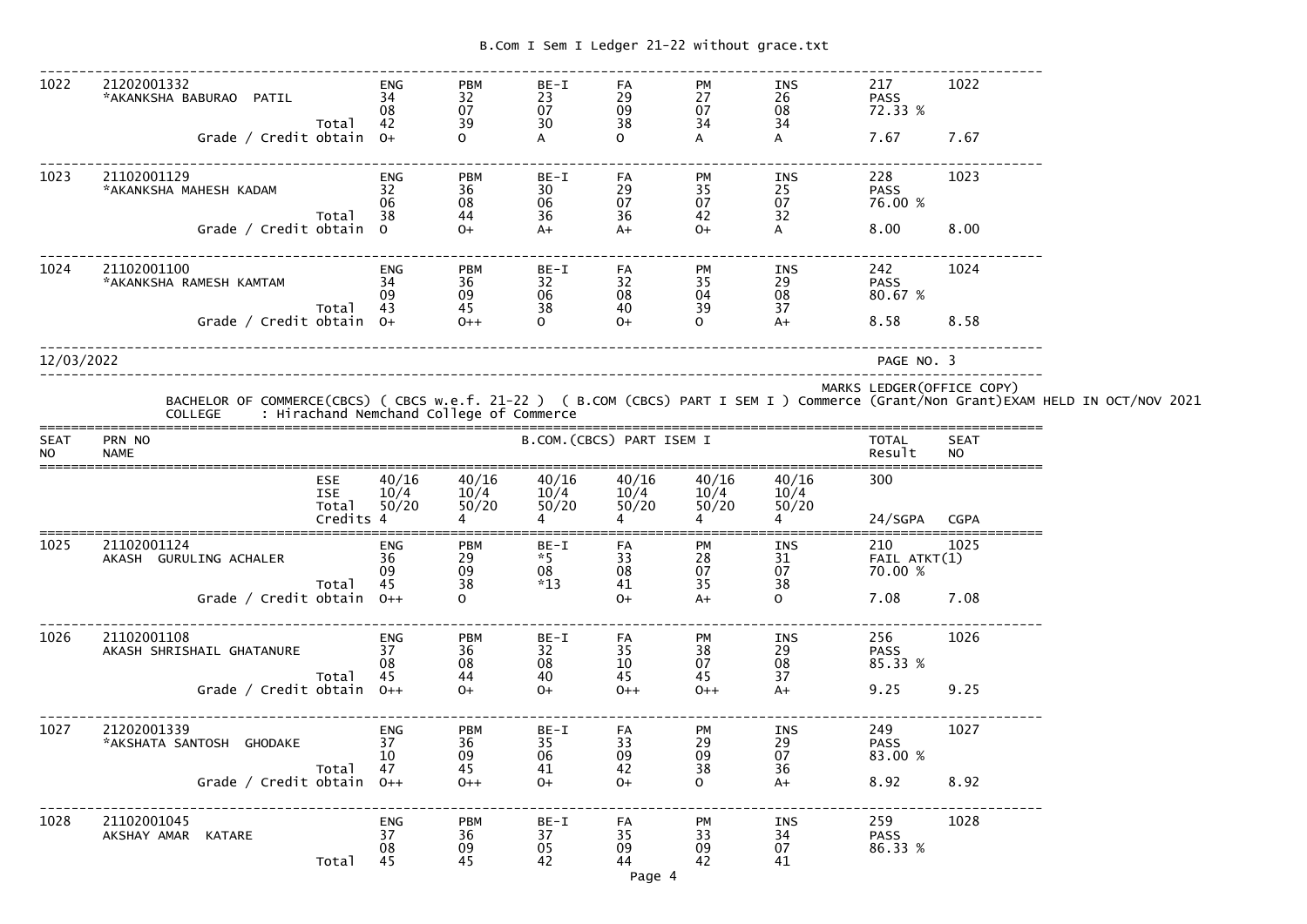|            |                                        | Grade / Credit obtain $0++$ |       |                              | $0++$                        | $O+$                   | B.Com I Sem I Ledger 21-22 without grace.txt<br>$O+$ | $O+$                 | $O+$                         | 9.33                          | 9.33 |
|------------|----------------------------------------|-----------------------------|-------|------------------------------|------------------------------|------------------------|------------------------------------------------------|----------------------|------------------------------|-------------------------------|------|
| 1029       | 21102001234<br>AKSHAY ASHOK SHARNARTHI |                             | Total | <b>ENG</b><br>38<br>10<br>48 | <b>PBM</b><br>33<br>10<br>43 | BE-I<br>31<br>06<br>37 | FA<br>32<br>09<br>41                                 | PM<br>29<br>08<br>37 | INS<br>18<br>08<br>26        | 232<br><b>PASS</b><br>77.33 % | 1029 |
|            |                                        | Grade / Credit obtain $0++$ |       |                              | $O+$                         | $A+$                   | $O+$                                                 | $A+$                 | B                            | 8.08                          | 8.08 |
| 1030       | 21102001076                            | AKSHAY VIJAY BHAGANAGARE    | Total | <b>ENG</b><br>39<br>06<br>45 | <b>PBM</b><br>31<br>07<br>38 | BE-I<br>32<br>04<br>36 | FA<br>39<br>09<br>48                                 | PM<br>31<br>08<br>39 | <b>INS</b><br>29<br>07<br>36 | 242<br><b>PASS</b><br>80.67 % | 1030 |
|            |                                        | Grade / Credit obtain $0++$ |       |                              | $\overline{O}$               | $A+$                   | $0++$                                                | $\mathsf{O}$         | $A+$                         | 8.50                          | 8.50 |
| 1031       | 21102001077<br>AMAAN NASIR SHAIKH      |                             | Total | <b>ENG</b><br>36<br>08<br>44 | <b>PBM</b><br>38<br>07<br>45 | BE-I<br>32<br>04<br>36 | FA<br>40<br>04<br>44                                 | PM<br>38<br>07<br>45 | <b>INS</b><br>31<br>07<br>38 | 252<br><b>PASS</b><br>84.00 % | 1031 |
|            |                                        | Grade / Credit obtain 0+    |       |                              | $0++$                        | $A+$                   | $O+$                                                 | $0++$                | $\overline{O}$               | 8.92                          | 8.92 |
| 1032       | 21202001354<br>AMAR BALAJI TUMMA       |                             |       | <b>ENG</b><br>37<br>06       | <b>PBM</b><br>35<br>08       | BE-I<br>28<br>06       | FA<br>34<br>09                                       | PM<br>36<br>07       | INS<br>27<br>08              | 241<br><b>PASS</b><br>80.33 % | 1032 |
|            |                                        | Grade / Credit obtain 0+    | Total | 43                           | 43<br>$0+$                   | 34<br>$\mathsf{A}$     | 43<br>$O+$                                           | 43<br>$0+$           | 35<br>$A+$                   | 8.42                          | 8.42 |
| 12/03/2022 |                                        |                             |       |                              |                              |                        |                                                      |                      |                              | PAGE NO. 4                    |      |
| 1033       | 21102001314                            | AMARJEET SHASHIKANT PATIL   |       | <b>ENG</b><br>39<br>10       | <b>PBM</b><br>34<br>10       | $BE-I$<br>38<br>06     | FA<br>37<br>09                                       | PM<br>35<br>08       | <b>BM</b><br>34<br>10        | 270<br><b>PASS</b><br>90.00 % | 1033 |
|            |                                        | Grade / Credit obtain 0++   | Total | 49                           | 44<br>$O+$                   | 44<br>$O+$             | 46<br>$0++$                                          | 43<br>$0+$           | 44<br>$O+$                   | 9.33                          | 9.33 |
| 1034       | 21102001090<br>AMIT NETAJI GAIKWAD     |                             |       | <b>ENG</b><br>35<br>08       | <b>PBM</b><br>35<br>07       | BE-I<br>29<br>08       | FA<br>33<br>10                                       | PM<br>36<br>07       | BM<br>34<br>10               | 252<br><b>PASS</b><br>84.00 % | 1034 |
|            |                                        | Grade / Credit obtain 0+    | Total | 43                           | 42<br>$0+$                   | 37<br>$A+$             | 43<br>$O+$                                           | 43<br>$O+$           | 44<br>$O+$                   | 8.75                          | 8.75 |
| 1035       | 21102001390<br>*AMRUTA SATISH MHANTA   |                             |       | <b>ENG</b><br>32<br>09       | <b>PBM</b><br>25<br>07       | $BE-I$<br>19<br>04     | FA<br>23<br>08                                       | PM<br>27<br>08       | <b>INS</b><br>24<br>06       | 192<br><b>PASS</b><br>64.00 % | 1035 |
|            |                                        | Grade / Credit obtain 0+    | Total | 41                           | 32<br>$\mathsf{A}$           | 23<br>$\mathsf{C}$     | 31<br>$\mathsf{A}$                                   | 35<br>$A+$           | 30<br>A                      | 7.08                          | 7.08 |
| 1036       | 21102001080<br>ANAND PANDURANG THORAT  |                             |       | <b>ENG</b><br>40<br>08       | <b>PBM</b><br>38<br>09       | $BE-I$<br>32<br>06     | FA<br>35<br>09                                       | PM<br>38<br>08       | <b>INS</b><br>36<br>08       | 267<br><b>PASS</b><br>89.00 % | 1036 |
|            |                                        | Grade / Credit obtain       | Total | 48<br>$O++$                  | 47<br>$0++$                  | 38<br>$\Omega$         | 44<br>$O+$                                           | 46<br>$0++$          | 44<br>$O+$                   | 9.33                          | 9.33 |
| 1037       | 21202001261                            |                             |       | <b>ENG</b>                   | <b>PBM</b>                   | $BE-I$                 | FA<br>Page 5                                         | <b>PM</b>            | <b>INS</b>                   | 207                           | 1037 |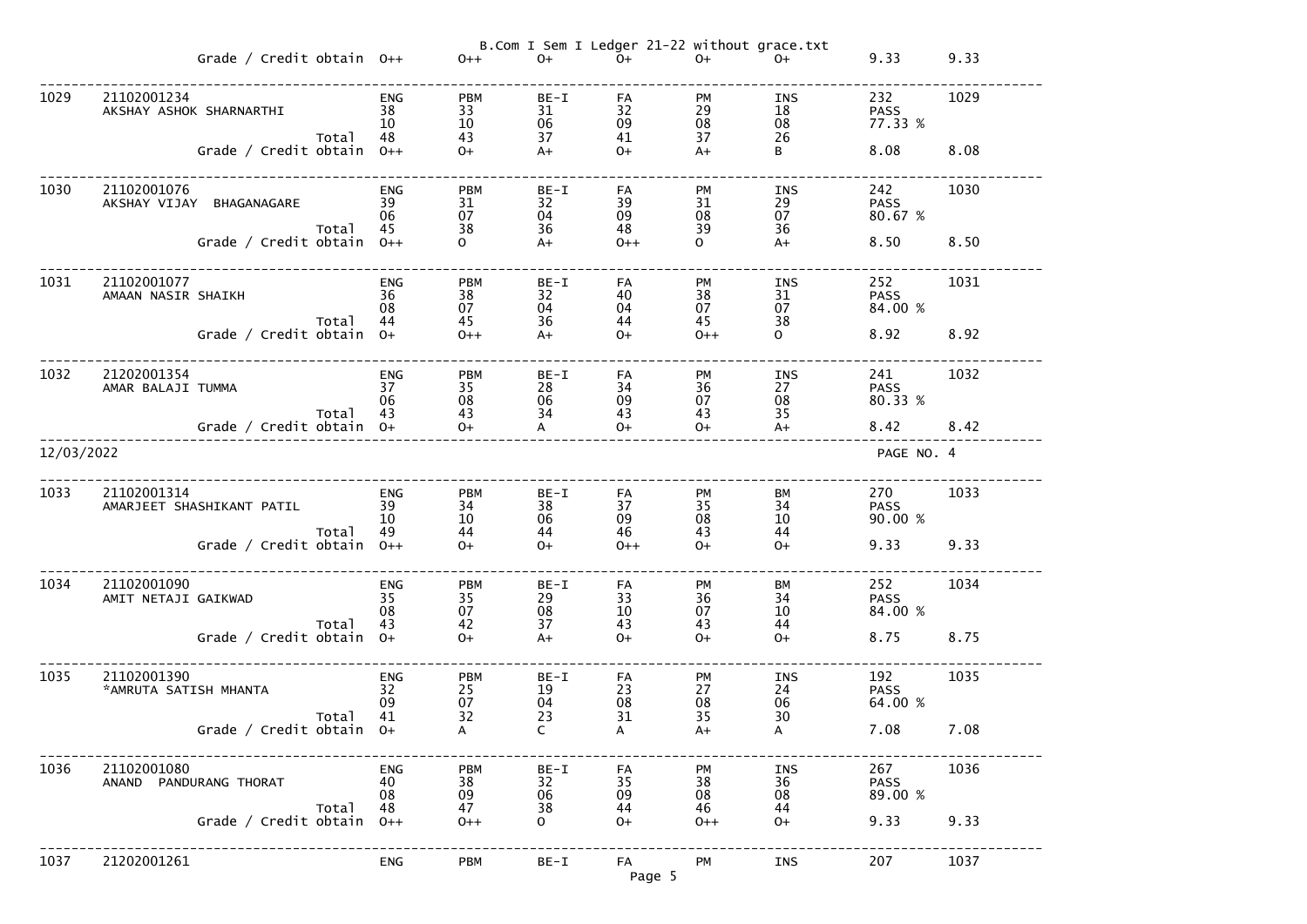|                          | ANAND NAGESH MACHARLA<br>Grade / Credit obtain A                            |                                                | 08<br>Total 33<br>obtain A               | 27<br>07<br>34                       | $\begin{array}{cccc}\n 20 \text{ m} & 1 & 5 \text{ cm} & 1 & -3 & 25 \\  & 27 & & 25 & 25 \\  & 07 & & 0.08 \\  & 34 & & 33 & 33 \\  & A & & A\n \end{array}$ |                                         | $\begin{array}{cccc} 25 & -2 & -30 & 26 \\ 25 & 30 & 26 \\ 08 & 08 & 09 \\ 33 & 38 & 35 \\ A & 0 & A + \end{array}$ | B.Com I Sem I Ledger 21-22 without grace.txt<br>09                                                    | <b>PASS</b><br>69.00 %<br>$7.25$ $7.25$    |                          |                                                                                                                                                                                            |
|--------------------------|-----------------------------------------------------------------------------|------------------------------------------------|------------------------------------------|--------------------------------------|---------------------------------------------------------------------------------------------------------------------------------------------------------------|-----------------------------------------|---------------------------------------------------------------------------------------------------------------------|-------------------------------------------------------------------------------------------------------|--------------------------------------------|--------------------------|--------------------------------------------------------------------------------------------------------------------------------------------------------------------------------------------|
| 1038                     | 21102001190<br>*ANCHAL PURUSHOTTAM<br>INNANI<br>Grade / Credit obtain $0++$ | 36<br>Total 46                                 | ENG<br>10                                | <b>PBM</b><br>35<br>09<br>44<br>$0+$ | BE-I<br>36<br>10<br>46<br>$0++$                                                                                                                               | FA <b>FA</b><br>36<br>09<br>45<br>$0++$ | PM<br>37<br>08<br>45<br>$0++$                                                                                       | BM<br>38<br>09<br>47<br>$O++$                                                                         | 273<br><b>PASS</b><br>91.00 %<br>9.83 9.83 | 1038                     |                                                                                                                                                                                            |
| 1039                     | 21102001051<br>ANIKET ARVIND BANAJGOLE 39                                   |                                                | <b>ENG</b><br>07<br>Total 46             | <b>PBM</b><br>31<br>08<br>39         | BE-I<br>32<br>05<br>37                                                                                                                                        | FA <b>FA</b><br>38<br>09<br>47          | PM<br>32<br>06<br>38                                                                                                | INS<br>30<br>06 —<br>36                                                                               | 243<br><b>PASS</b><br>81.00 %              | 1039                     |                                                                                                                                                                                            |
|                          | Grade / Credit obtain 0++                                                   |                                                |                                          |                                      | $A+$                                                                                                                                                          | $O++$                                   | $\overline{0}$                                                                                                      | $A+$                                                                                                  | 8.50 8.50                                  |                          |                                                                                                                                                                                            |
| 1040                     | 21102001142<br>ANIKET KUSHALCHAND<br>MEHATA                                 |                                                | ENG<br>29<br>07<br>Total 36<br>obtain A+ | PBM<br>33<br>06<br>39                | BE-I<br>31<br>05<br>36                                                                                                                                        | FA<br>24<br>07<br>31                    | PM<br>$*6$<br>08<br>$*14$                                                                                           | 1NS 188 107<br>25 FAIL ATKT(1)<br>07 62.67 %<br>32                                                    | 188 1040                                   |                          |                                                                                                                                                                                            |
|                          | Grade / Credit obtain A+                                                    |                                                |                                          |                                      | $A+$                                                                                                                                                          |                                         |                                                                                                                     |                                                                                                       | 6.17 6.17                                  |                          |                                                                                                                                                                                            |
| 1041                     | 21202001301<br>*ANITA RAJU DORNAL                                           |                                                | ENG<br>19<br>05                          | <b>PBM</b><br>$*13$<br>08            | BE-I<br>31<br>05                                                                                                                                              | FA<br>28<br>05<br>33                    |                                                                                                                     | 18    158    104<br>*13    FAIL ATKT(2)<br>04    52.67    %<br>PM<br>21 $^{*13}$<br>06 04<br>$^{*17}$ | 158 1041                                   |                          |                                                                                                                                                                                            |
|                          | Grade / Credit obtain C                                                     |                                                | Total 24 *21                             |                                      | 36<br>$A+$                                                                                                                                                    | $\mathsf{A}$                            | B                                                                                                                   |                                                                                                       | 4.17 4.17                                  |                          |                                                                                                                                                                                            |
| 12/03/2022               |                                                                             |                                                |                                          |                                      |                                                                                                                                                               |                                         |                                                                                                                     |                                                                                                       | PAGE NO. 5<br>MARKS LEDGER (OFFICE COPY)   |                          | BACHELOR OF COMMERCE(CBCS) ( CBCS w.e.f. 21-22 ) ( B.COM (CBCS) PART I SEM I ) Commerce (Grant/Non Grant)EXAM HELD IN OCT/NOV 2021<br>COLLEGE     : Hirachand Nemchand College of Commerce |
| <b>SEAT</b><br><b>NO</b> | PRN NO<br><b>NAME</b>                                                       |                                                |                                          |                                      |                                                                                                                                                               | B.COM. (CBCS) PART ISEM I               |                                                                                                                     |                                                                                                       | <b>TOTAL</b><br>Result                     | <b>SEAT</b><br><b>NO</b> |                                                                                                                                                                                            |
|                          |                                                                             | <b>ESE</b><br><b>ISE</b><br>Total<br>Credits 4 | 40/16<br>10/4<br>50/20                   | 40/16<br>10/4<br>50/20               | 40/16<br>10/4<br>50/20                                                                                                                                        | 40/16<br>10/4<br>50/20                  | 40/16<br>10/4<br>50/20                                                                                              | 40/16<br>10/4<br>50/20                                                                                | 300<br>24/SGPA                             | <b>CGPA</b>              |                                                                                                                                                                                            |
| 1042                     | 21102001211<br>*ANJALI GIRISH RANGREJ                                       | Total                                          | ENG<br>35<br>08<br>43                    | <b>PBM</b><br>36<br>08<br>44         | BE-I<br>32<br>08<br>40                                                                                                                                        | FA<br>31<br>08<br>39                    | PM<br>35<br>08<br>43                                                                                                | ВM<br>22<br>07<br>29                                                                                  | 238<br><b>PASS</b><br>79.33 %              | 1042                     |                                                                                                                                                                                            |
|                          | Grade / Credit obtain $0+$                                                  |                                                |                                          | $O+$                                 | $O+$                                                                                                                                                          | 0                                       | $O+$                                                                                                                | $B+$                                                                                                  | 8.33                                       | 8.33                     |                                                                                                                                                                                            |
| 1043                     | 21202001365<br>*ANJALI KISHOR RACCHA                                        | Total                                          | <b>ENG</b><br>37<br>07<br>44             | <b>PBM</b><br>30<br>07<br>37         | $BE-I$<br>28<br>06<br>34                                                                                                                                      | FA<br>32<br>09<br>41                    | PM<br>27<br>07<br>34                                                                                                | INS<br>28<br>07<br>35                                                                                 | 225<br><b>PASS</b><br>75.00 %              | 1043                     |                                                                                                                                                                                            |
|                          | Grade / Credit obtain $0+$                                                  |                                                |                                          | $A+$                                 | A                                                                                                                                                             | $O+$                                    | A                                                                                                                   | $A+$                                                                                                  | 7.83                                       | 7.83                     |                                                                                                                                                                                            |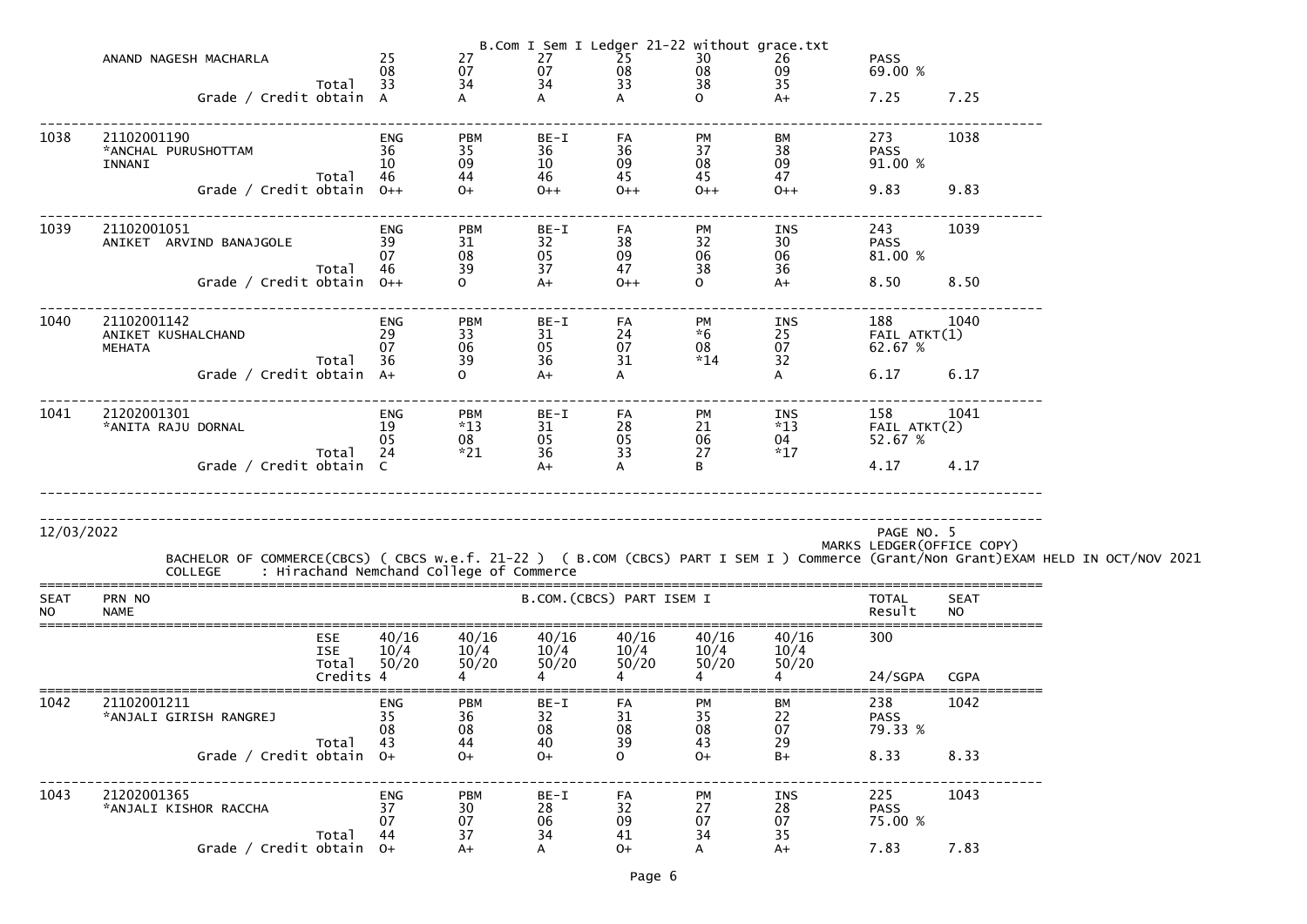|                          |                                                                                                                                                                                                  |                              |                              |                          | B.Com I Sem I Ledger 21-22 without grace.txt |                                      |                        |                                          |                          |  |
|--------------------------|--------------------------------------------------------------------------------------------------------------------------------------------------------------------------------------------------|------------------------------|------------------------------|--------------------------|----------------------------------------------|--------------------------------------|------------------------|------------------------------------------|--------------------------|--|
| 1044                     | 21102001065<br>*ANKITA MADOLAYYA SWAMI<br>Total                                                                                                                                                  | <b>ENG</b><br>23<br>07<br>30 | <b>PBM</b><br>29<br>06<br>35 | BE-I<br>30<br>05<br>35   | FA<br>23<br>07<br>30                         | PM<br>$\mathbf{\frac{30}{07}}$<br>37 | INS<br>20<br>05<br>25  | 192<br><b>PASS</b><br>64.00 %<br>7.00    | 1044                     |  |
|                          | Grade / Credit obtain A                                                                                                                                                                          |                              | $A+$                         | $A+$                     | A                                            | $A+$                                 | B                      |                                          | 7.00                     |  |
| 1045                     | 21102001104<br>*ANKITA NAGESH BHANDARI<br>Total                                                                                                                                                  | <b>ENG</b><br>36<br>09<br>45 | <b>PBM</b><br>24<br>09<br>33 | $BE-I$<br>30<br>05<br>35 | FA<br>29<br>09<br>38                         | PM<br>35<br>08<br>43                 | INS<br>28<br>07<br>35  | 229<br><b>PASS</b><br>76.33 %            | 1045                     |  |
|                          | Grade / Credit obtain $0++$                                                                                                                                                                      |                              |                              | $A+$                     | $\Omega$                                     | $O+$                                 | $A+$                   | 8.17                                     | 8.17                     |  |
| 1046                     | 21102001418<br>*ANKITA RAMESH BIRAJDAR<br>Total                                                                                                                                                  | <b>ENG</b><br>32<br>07<br>39 | <b>PBM</b><br>33<br>07<br>40 | $BE-I$<br>27<br>05<br>32 | FA<br>27<br>07<br>34                         | PM<br>24<br>08<br>32                 | INS<br>31<br>07<br>38  | 215<br><b>PASS</b><br>71.67 %            | 1046                     |  |
|                          | Grade / Credit obtain 0                                                                                                                                                                          |                              | $O+$                         | A                        | A                                            | A                                    | $\mathbf{O}$           | 7.67                                     | 7.67                     |  |
| 1047                     | 21202001247<br>*ANKITA SHRIDHAR KONDLE                                                                                                                                                           | <b>ENG</b><br>37<br>10       | <b>PBM</b><br>32<br>07       | BE-I<br>29<br>08         | FA<br>34<br>10                               | PM<br>33<br>08                       | INS<br>24<br>08        | 240<br><b>PASS</b><br>80.00 %            | 1047                     |  |
|                          | Total<br>Grade / Credit obtain                                                                                                                                                                   | 47<br>$O++$                  | 39<br>$\Omega$               | 37<br>$A+$               | 44<br>$0+$                                   | 41<br>$O+$                           | 32<br>A                | 8.42                                     | 8.42                     |  |
| 1048                     | 21202001434<br>*ANKITA SHRIMANT MHETRE                                                                                                                                                           | <b>ENG</b><br>27<br>08       | <b>PBM</b><br>31<br>06       | BE-I<br>22<br>04         | FA<br>33<br>07                               | PM<br>29<br>07                       | INS<br>30<br>06        | 210<br><b>PASS</b><br>70.00 %            | 1048                     |  |
|                          | Total<br>Grade / Credit obtain A+                                                                                                                                                                | 35                           | 37<br>$A+$                   | 26<br>B                  | 40<br>$O+$                                   | 36<br>$A+$                           | 36<br>$A+$             | 7.42                                     | 7.42                     |  |
| 1049                     | 21102001131<br>*ANKITA VISHWANATH<br>HADALGI<br>Total                                                                                                                                            | <b>ENG</b><br>37<br>10<br>47 | <b>PBM</b><br>34<br>09<br>43 | $BE-I$<br>33<br>07<br>40 | FA<br>35<br>09<br>44                         | PM<br>30<br>08<br>38                 | BM<br>35<br>09<br>44   | 256<br><b>PASS</b><br>85.33 %            | 1049                     |  |
|                          | Grade / Credit obtain $0++$                                                                                                                                                                      |                              | $O+$                         | $O+$                     | $0+$                                         | $\Omega$                             | $O+$                   | 9.00                                     | 9.00                     |  |
| 12/03/2022               | BACHELOR OF COMMERCE(CBCS) ( CBCS w.e.f. 21-22 ) ( B.COM (CBCS) PART I SEM I ) Commerce (Grant/Non Grant)EXAM HELD IN OCT/NOV 2021<br>: Hirachand Nemchand College of Commerce<br><b>COLLEGE</b> |                              |                              |                          |                                              |                                      |                        | PAGE NO. 6<br>MARKS LEDGER (OFFICE COPY) |                          |  |
| <b>SEAT</b><br><b>NO</b> | PRN NO<br><b>NAME</b>                                                                                                                                                                            |                              |                              |                          | B.COM. (CBCS) PART ISEM I                    |                                      |                        | <b>TOTAL</b><br>Result                   | <b>SEAT</b><br><b>NO</b> |  |
|                          | <b>ESE</b><br><b>ISE</b><br>Total<br>Credits 4                                                                                                                                                   | 40/16<br>10/4<br>50/20       | 40/16<br>10/4<br>50/20       | 40/16<br>10/4<br>50/20   | 40/16<br>10/4<br>50/20                       | 40/16<br>10/4<br>50/20               | 40/16<br>10/4<br>50/20 | 300<br>24/SGPA                           | <b>CGPA</b>              |  |
| 1050                     | 21102001245<br>*ANUJA RAVINDRA BHOSALE<br>Total                                                                                                                                                  | <b>ENG</b><br>34<br>05<br>39 | <b>PBM</b><br>32<br>09<br>41 | BE-I<br>27<br>05<br>32   | FA<br>32<br>04<br>36                         | PM<br>33<br>06<br>39                 | INS<br>34<br>05<br>39  | 226<br><b>PASS</b><br>75.33 %            | 1050                     |  |
|                          | Grade / Credit obtain 0                                                                                                                                                                          |                              | $0+$                         | A                        | A+<br>Page 7                                 | 0                                    | <sup>o</sup>           | 7.92                                     | 7.92                     |  |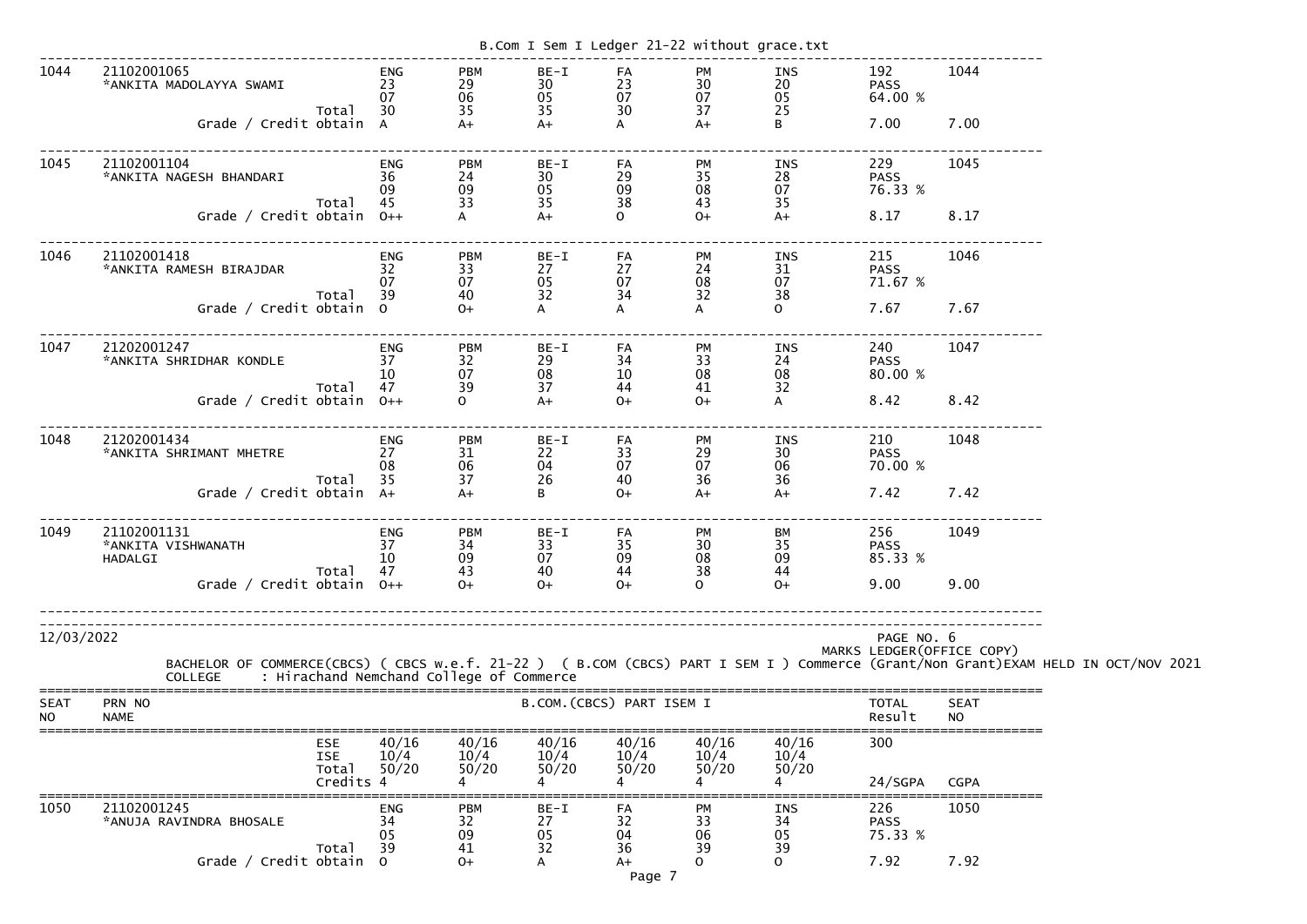| 1051                     | 21102001213<br>*ANURADHA MALLIKARJUN<br>KALAGE<br>Total<br>Grade / Credit obtain $0++$                                                                                                     | <b>ENG</b><br>39<br>09<br>48      | <b>PBM</b><br>35<br>06<br>41<br>$O+$             | $BE-I$<br>33<br>$\overline{04}$<br>37<br>$A+$ | FA<br>39<br>09<br>48<br>$O++$ | PM<br>36<br>08<br>44<br>$0+$ | INS<br>33<br>07<br>40<br>$0+$ | 258<br><b>PASS</b><br>86.00 %<br>9.08                                                                                                                                                                                                                     | 1051<br>9.08             |  |
|--------------------------|--------------------------------------------------------------------------------------------------------------------------------------------------------------------------------------------|-----------------------------------|--------------------------------------------------|-----------------------------------------------|-------------------------------|------------------------------|-------------------------------|-----------------------------------------------------------------------------------------------------------------------------------------------------------------------------------------------------------------------------------------------------------|--------------------------|--|
| 1052                     | 21202001320<br>*ANUSHA RAVIKUMAR BUTLA<br>Total                                                                                                                                            | ENG<br>37<br>-09<br>-46           | <b>PBM</b><br>33<br>07<br>40                     | $BE-I$<br>30 <sup>°</sup><br>08<br>38         | FA<br>30<br>09<br>39          | PM<br>29<br>08<br>37         | INS<br>26<br>08<br>34         | 234<br><b>PASS</b><br>78.00 %                                                                                                                                                                                                                             | 1052                     |  |
|                          | Grade / Credit obtain $0++$                                                                                                                                                                |                                   | $O+$                                             | $\overline{O}$                                | $\Omega$                      | $A+$                         | $\mathsf{A}$                  | 8.25                                                                                                                                                                                                                                                      | 8.25                     |  |
| 1053                     | 21102001258<br>*ANUSHKA CHITTARANJAN<br>AGARTHADE<br>Total<br>Grade / Credit obtain $0++$                                                                                                  | ENG<br>36<br>09<br>45             | <b>PBM</b><br>32<br>08<br>40<br>$O+$             | BE-I<br>36<br>08<br>44<br>$0+$                | FA<br>33<br>08<br>41<br>$O+$  | PM<br>35<br>08<br>43<br>$0+$ | BM<br>36<br>10<br>46<br>$0++$ | 259<br><b>PASS</b><br>86.33 %<br>9.33                                                                                                                                                                                                                     | 1053<br>9.33             |  |
| 1054                     | 21102001423<br>*ANUSHKA MAHESH KARANDE<br>Total                                                                                                                                            | ENG<br>36<br><sup>10</sup><br>-46 | <b>PBM</b><br>33<br>09<br>42                     | $BE-I$<br>32<br>04<br>36                      | FA<br>34<br>06<br>40          | PM<br>36<br>08<br>44         | INS<br>29<br>06<br>35         | 243<br><b>PASS</b><br>81.00 %                                                                                                                                                                                                                             | 1054                     |  |
|                          | Grade / Credit obtain $0++$                                                                                                                                                                |                                   | $O+$                                             | $A+$                                          | $O+$                          | $0+$                         | $A+$                          | 8.67                                                                                                                                                                                                                                                      | 8.67                     |  |
| 1055                     | 21102001106<br>*APARNA BALASAHEB<br><b>HANCHATE</b><br>Total                                                                                                                               | ENG<br>40<br><b>10</b><br>50      | <b>PBM</b><br>36<br>08<br>44                     | BE-I<br>37<br>06<br>43                        | FA<br>34<br>10<br>44          | PM<br>36<br>08<br>44         | INS<br>35<br>08<br>43         | 268 — 1<br><b>PASS</b><br>89.33 %                                                                                                                                                                                                                         | 1055                     |  |
|                          | Grade / Credit obtain $0++$                                                                                                                                                                |                                   | $O+$                                             | $O+$                                          | $O+$                          | $0+$                         | $O+$                          | 9.17                                                                                                                                                                                                                                                      | 9.17                     |  |
| 1056                     | 21102001205<br>*APEKSHA GOVARDHAN PENDAM<br>Total                                                                                                                                          | ENG<br>18<br>07<br>25             | <b>PBM</b><br>30 <sup>°</sup><br>$\frac{06}{36}$ | $BE-I$<br>25<br>04<br>29                      | FA<br>33<br>07<br>40          | <b>PM</b><br>28<br>06<br>34  | INS<br>32<br>05<br>37         | 201 — 201 — 201 — 201 — 201 — 201 — 201 — 201 — 201 — 201 — 201 — 201 — 201 — 202 — 202 — 202 — 202 — 202 — 202 — 202 — 202 — 202 — 202 — 202 — 202 — 202 — 202 — 202 — 202 — 202 — 202 — 202 — 202 — 202 — 202 — 202 — 202 — 2<br><b>PASS</b><br>67.00 % | 1056                     |  |
|                          | Grade / Credit obtain B                                                                                                                                                                    |                                   | $A+$                                             | $B+$                                          | $O+$                          | А                            | $A+$                          | 7.08                                                                                                                                                                                                                                                      | 7.08                     |  |
| 1057                     | 21102001113<br>*APURVA NAGESH YEMUL<br>Total                                                                                                                                               | <b>ENG</b><br>34<br>09<br>43      | <b>PBM</b><br>22<br>08<br>30                     | BE-I<br>28<br>06<br>34                        | FA<br>28<br>08<br>36          | PM<br>33<br>05<br>38         | INS<br>20<br>07<br>27         | 208<br><b>PASS</b><br>69.33 %                                                                                                                                                                                                                             | 1057                     |  |
|                          | Grade / Credit obtain $0+$                                                                                                                                                                 |                                   |                                                  | A                                             | $A+$                          | $\mathsf{O}$                 | B                             | 7.33                                                                                                                                                                                                                                                      | 7.33                     |  |
| 12/03/2022               |                                                                                                                                                                                            |                                   |                                                  |                                               |                               |                              |                               | PAGE NO. 7                                                                                                                                                                                                                                                |                          |  |
|                          | BACHELOR OF COMMERCE(CBCS) ( CBCS w.e.f. 21-22 ) ( B.COM (CBCS) PART I SEM I ) Commerce (Grant/Non Grant)EXAM HELD IN OCT/NOV 2021<br>COLLEGE     : Hirachand Nemchand College of Commerce |                                   |                                                  |                                               |                               |                              |                               | MARKS LEDGER (OFFICE COPY)                                                                                                                                                                                                                                |                          |  |
| <b>SEAT</b><br><b>NO</b> | PRN NO<br><b>NAME</b>                                                                                                                                                                      |                                   |                                                  |                                               | B.COM. (CBCS) PART ISEM I     |                              |                               | TOTAL<br>Result                                                                                                                                                                                                                                           | <b>SEAT</b><br><b>NO</b> |  |
|                          | <b>ESE</b><br>ISE                                                                                                                                                                          | 40/16<br>10/4                     | 40/16<br>10/4                                    | 40/16<br>10/4                                 | 40/16<br>10/4<br>Page 8       | 40/16<br>10/4                | 40/16<br>10/4                 | 300                                                                                                                                                                                                                                                       |                          |  |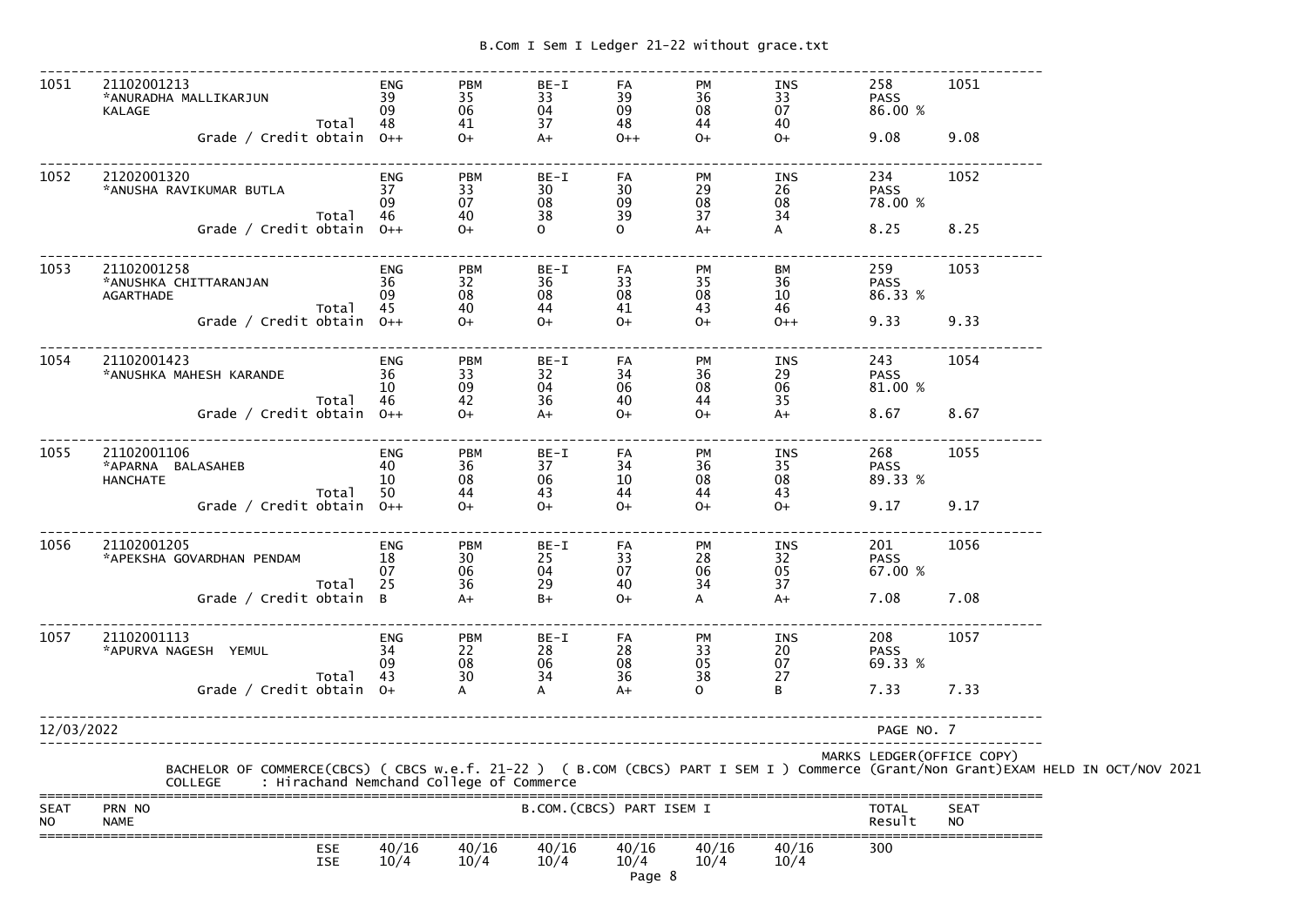|            |                                                     | Total<br>Credits 4 | 50/20                        | $50/20$                      | $50/20$<br>4             | B.Com I Sem I Ledger 21-22 without grace.txt<br>50/20<br>4 | 50/20<br>4                  | 50/20<br>4                   | 24/SGPA                       | <b>CGPA</b> |
|------------|-----------------------------------------------------|--------------------|------------------------------|------------------------------|--------------------------|------------------------------------------------------------|-----------------------------|------------------------------|-------------------------------|-------------|
| 1058       | 21102001171<br>*APURVA PRASHANT GHATE               | Total              | <b>ENG</b><br>36<br>10<br>46 | <b>PBM</b><br>36<br>10<br>46 | $BE-I$<br>33<br>05<br>38 | FA<br>32<br>06<br>38                                       | <b>PM</b><br>35<br>09<br>44 | <b>INS</b><br>31<br>07<br>38 | 250<br><b>PASS</b><br>83.33 % | 1058        |
|            | Grade / Credit obtain $0++$                         |                    |                              | $0++$                        | $\mathsf{O}$             | $\Omega$                                                   | $O+$                        | $\mathbf{O}$                 | 8.83                          | 8.83        |
| 1059       | 21202001424<br>*APURVA VINOD GURRAM                 | Total              | <b>ENG</b><br>34<br>09<br>43 | <b>PBM</b><br>31<br>08<br>39 | BE-I<br>25<br>04<br>29   | FA<br>35<br>06<br>41                                       | <b>PM</b><br>35<br>06<br>41 | INS<br>27<br>06<br>33        | 226<br><b>PASS</b><br>75.33 % | 1059        |
|            | Grade / Credit obtain 0+                            |                    |                              | $\overline{O}$               | $B+$                     | $O+$                                                       | $O+$                        | $\mathsf{A}$                 | 8.00                          | 8.00        |
| 1060       | 21102001164<br>*ARCHANA BALRAJ GOTIPAMUL            | Total              | <b>ENG</b><br>30<br>07<br>37 | <b>PBM</b><br>31<br>06<br>37 | BE-I<br>28<br>04<br>32   | FA<br>25<br>08<br>33                                       | <b>PM</b><br>23<br>07<br>30 | INS<br>32<br>06<br>38        | 207<br><b>PASS</b><br>69.00 % | 1060        |
|            | Grade / Credit obtain A+                            |                    |                              | $A+$                         | A                        | A                                                          | A                           | $\mathbf{O}$                 | 7.33                          | 7.33        |
| 1061       | 21102001361<br>ARIHANT MAHAVEER<br><b>BAGARECHA</b> | Total              | <b>ENG</b><br>22<br>06<br>28 | <b>PBM</b><br>25<br>06<br>31 | BE-I<br>21<br>05<br>26   | FA<br>25<br>04<br>29                                       | <b>PM</b><br>26<br>05<br>31 | INS<br>33<br>05<br>38        | 183<br><b>PASS</b><br>61.00 % | 1061        |
|            | Grade / Credit obtain B+                            |                    |                              | A                            | B                        | $B+$                                                       | A                           | $\mathbf{O}$                 | 6.58                          | 6.58        |
| 1062       | 21102001295<br>ARVIND MALLESH LOKAM                 | Total              | <b>ENG</b><br>36<br>10<br>46 | <b>PBM</b><br>35<br>09<br>44 | BE-I<br>30<br>08<br>38   | FA<br>32<br>09<br>41                                       | <b>PM</b><br>29<br>08<br>37 | INS<br>32<br>08<br>40        | 246<br><b>PASS</b><br>82.00 % | 1062        |
|            | Grade / Credit obtain                               |                    | $0++$                        | $O+$                         | $\overline{O}$           | $O+$                                                       | $A+$                        | $O+$                         | 8.75                          | 8.75        |
| 1063       | 21102001388<br>ARYAN SUDHIR KHANDEKAR               | Total              | <b>ENG</b><br>39<br>09<br>48 | <b>PBM</b><br>38<br>10<br>48 | $BE-I$<br>38<br>10<br>48 | FA<br>36<br>09<br>45                                       | PM<br>32<br>07<br>39        | BM<br>40<br>10<br>50         | 278<br><b>PASS</b><br>92.67 % | 1063        |
|            | Grade / Credit obtain                               |                    | $0++$                        | $0++$                        | $0++$                    | $0++$                                                      | $\mathsf{O}$                | $0++$                        | 9.67                          | 9.67        |
| 1064       | 21202001452<br>*ASHWINI SHRISHAIL<br>KALSHETTI      | Total              | <b>ENG</b><br>29<br>06<br>35 | <b>PBM</b><br>25<br>08<br>33 | $BE-I$<br>34<br>04<br>38 | FA<br>24<br>06<br>30                                       | <b>PM</b><br>34<br>05<br>39 | <b>INS</b><br>24<br>06<br>30 | 205<br><b>PASS</b><br>68.33 % | 1064        |
|            | Grade / Credit obtain                               |                    | $A+$                         | A                            | $\overline{O}$           | A                                                          | $\mathsf{O}$                | A                            | 7.42                          | 7.42        |
| 1065       | 21202001360<br>ASHWINI MURLIDHAR<br>DYAVARKONDA     | Total              | <b>ENG</b><br>39<br>08<br>47 | <b>PBM</b><br>37<br>08<br>45 | $BE-I$<br>34<br>04<br>38 | FA<br>36<br>04<br>40                                       | <b>PM</b><br>35<br>06<br>41 | <b>INS</b><br>31<br>06<br>37 | 248<br><b>PASS</b><br>82.67 % | 1065        |
|            | Grade / Credit obtain                               |                    | $0++$                        | $0++$                        | $\mathbf{O}$             | $O+$                                                       | $O+$                        | $A+$                         | 8.92                          | 8.92        |
| 12/03/2022 |                                                     |                    |                              |                              |                          |                                                            |                             |                              | PAGE NO. 8                    |             |
| 1066       | 21102001282                                         |                    | <b>ENG</b>                   | <b>PBM</b>                   | BE-I                     | FA<br>Page 9                                               | PM                          | INS                          | 244                           | 1066        |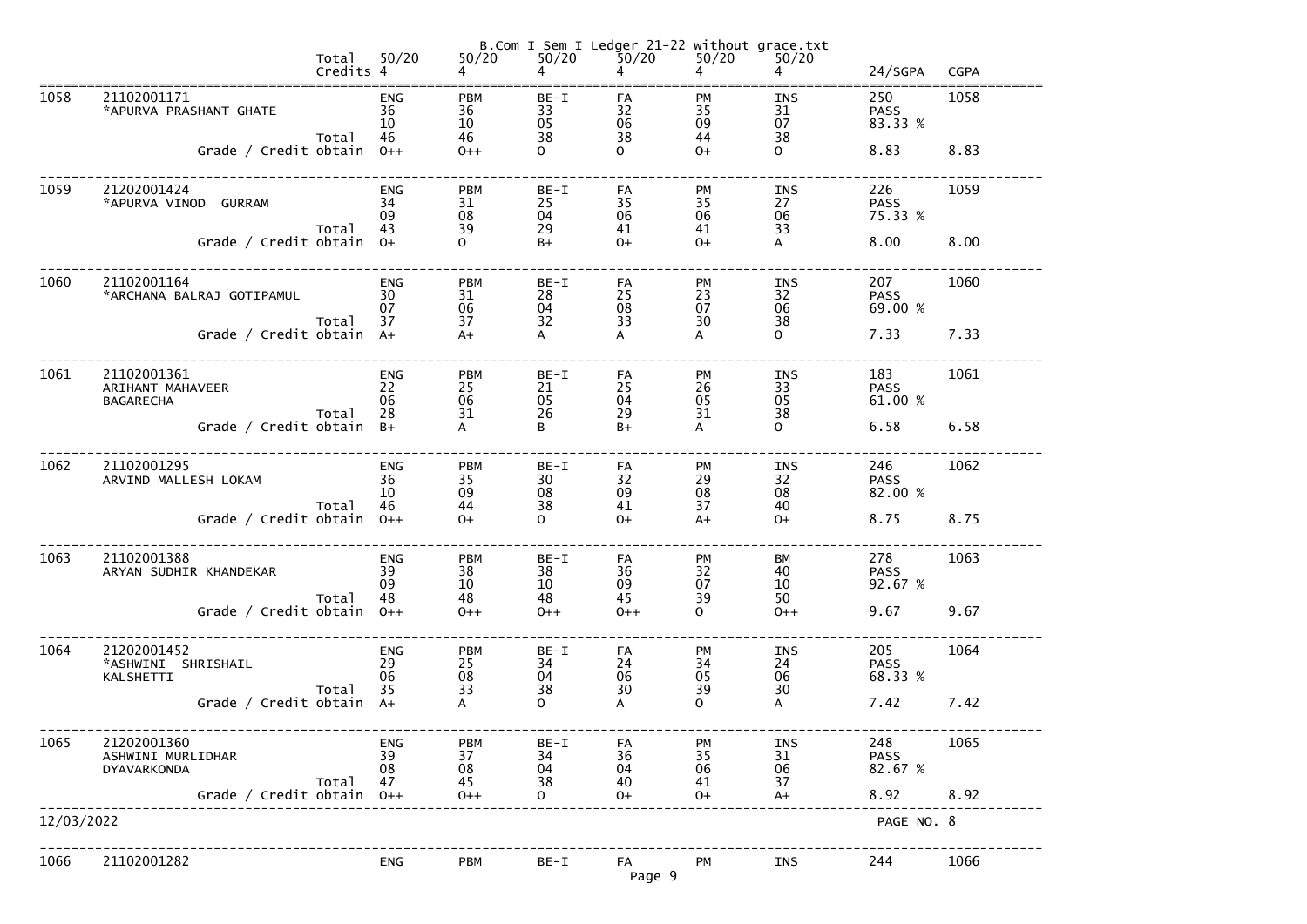|      | ATHARV ANANT<br>TEMBHURNIKAR<br>Grade / Credit obtain $A+$ | Total | 29<br>07<br>36               | 36<br>09<br>$\frac{40}{0+}$<br>45<br>$O++$ | 33<br>07                 | B.Com I Sem I Ledger 21-22 without grace.txt<br>$\overline{3}6$<br>09<br>45<br>$O++$ | 33<br>07<br>40<br>$O+$      | 30<br>08<br>38<br>$\mathsf{O}$ | <b>PASS</b><br>81.33 %<br>8.92        | 8.92 |
|------|------------------------------------------------------------|-------|------------------------------|--------------------------------------------|--------------------------|--------------------------------------------------------------------------------------|-----------------------------|--------------------------------|---------------------------------------|------|
| 1067 | 21202001401<br>AVEDAHMED ANWAR BAGWAN                      | Total | ENG<br>37<br>08<br>45        | <b>PBM</b><br>32<br>08<br>40               | BE-I<br>27<br>06<br>33   | FA<br>30<br>09<br>39<br>$\overline{O}$                                               | <b>PM</b><br>36<br>09<br>45 | INS<br>27<br>08<br>35          | 237<br><b>PASS</b><br>79.00 %<br>8.58 | 1067 |
|      | Grade / Credit obtain $0++$                                |       |                              | $O+$                                       | $\mathsf{A}$             |                                                                                      | $0++$                       | $A+$                           |                                       | 8.58 |
| 1068 | 21102001043<br>AVINASH BASAVARAJ PANI                      | Total | ENG<br>38<br>06<br>44        | <b>PBM</b><br>33<br>06<br>39               | BE-I<br>21<br>08<br>29   | FA<br>21<br>08<br>29                                                                 | <b>PM</b><br>24<br>06<br>30 | <b>BM</b><br>25<br>09<br>34    | 205<br><b>PASS</b><br>68.33 %         | 1068 |
|      | Grade / Credit obtain 0+                                   |       |                              | $\overline{O}$                             | $B+$                     | $B+$                                                                                 | $\mathsf{A}$                | A                              | 7.17                                  | 7.17 |
| 1069 | 21202001350<br>AWEZ AHMED SALEEL AHMED<br><b>SHAIKH</b>    | Total | ENG<br>39<br>10<br>49        | <b>PBM</b><br>34<br>10<br>44               | BE-I<br>35<br>07<br>42   | FA<br>34<br>09<br>43                                                                 | <b>PM</b><br>37<br>07<br>44 | INS<br>36<br>08<br>44          | 266<br><b>PASS</b><br>88.67 %         | 1069 |
|      | Grade / Credit obtain $0++$                                |       |                              | $O+$                                       | $O+$                     | $O+$                                                                                 | $O+$                        | $O+$                           | 9.17                                  | 9.17 |
| 1070 | 21102001193<br>*AYESHA SAJID KHAIRDI                       |       | ENG<br>37<br>10<br>47        | <b>PBM</b><br>37<br>08                     | BE-I<br>35<br>08<br>43   | FA<br>35<br>09                                                                       | <b>PM</b><br>35<br>09       | <b>BM</b><br>37<br>10<br>47    | 270<br><b>PASS</b><br>90.00 %         | 1070 |
|      | Grade / Credit obtain $0++$                                | Total |                              | 45<br>$0++$                                | $O+$                     | 44<br>$O+$                                                                           | 44<br>$O+$                  | $O++$                          | 9.50                                  | 9.50 |
| 1071 | 21202001328<br>AYUB SHAMIR SHAIKH                          | Total | <b>ENG</b><br>29<br>09<br>38 | <b>PBM</b><br>34<br>08<br>42               | BE-I<br>30<br>05<br>35   | FA<br>19<br>06<br>25                                                                 | <b>PM</b><br>30<br>06<br>36 | INS<br>23<br>07<br>30          | 206<br><b>PASS</b><br>68.67 %         | 1071 |
|      | Grade / Credit obtain                                      |       | $\Omega$                     | $O+$                                       | $A+$                     | B                                                                                    | $A+$                        | A                              | 7.42                                  | 7.42 |
| 1072 | 21102001392<br>BASAVARAJ RAJSHEKHAR<br><b>THAMB</b>        | Total | <b>ENG</b><br>27<br>06<br>33 | <b>PBM</b><br>26<br>07<br>33               | $BE-I$<br>33<br>04<br>37 | FA<br>38<br>04<br>42                                                                 | PM<br>35<br>04<br>39        | <b>INS</b><br>27<br>04<br>31   | 215<br><b>PASS</b><br>71.67 %         | 1072 |
|      | Grade / Credit obtain A                                    |       |                              | A                                          | $A+$                     | $O+$                                                                                 | $\mathsf{O}$                | A                              | 7.58                                  | 7.58 |
| 1073 | 21102001029<br>BHALCHANDRA ASHOK<br>IRABATTI               | Total | <b>ENG</b><br>38<br>09<br>47 | <b>PBM</b><br>34<br>07<br>41               | $BE-I$<br>29<br>08<br>37 | FA<br>37<br>09<br>46                                                                 | <b>PM</b><br>33<br>08<br>41 | <b>INS</b><br>31<br>07<br>38   | 250<br><b>PASS</b><br>83.33 %         | 1073 |
|      | Grade / Credit obtain                                      |       | $O++$                        | $O+$                                       | $A+$                     | $O++$                                                                                | $O+$                        | $\mathsf{O}$                   | 8.92                                  | 8.92 |
| 1074 | 21102001228<br>*BHAVANA BALU<br>DYAVANPALLI                |       | <b>ENG</b><br>37<br>05       | <b>PBM</b><br>26<br>07                     | $BE-I$<br>32<br>08       | FA<br>28<br>09                                                                       | PM<br>34<br>09              | <b>INS</b><br>29<br>09         | 233<br><b>PASS</b><br>77.67 %         | 1074 |
|      | Grade / Credit obtain                                      | Total | 42<br>$O+$                   | 33<br>A                                    | 40<br>$O+$               | 37<br>$A+$                                                                           | 43<br>$O+$                  | 38<br>$\mathsf{O}$             | 8.25                                  | 8.25 |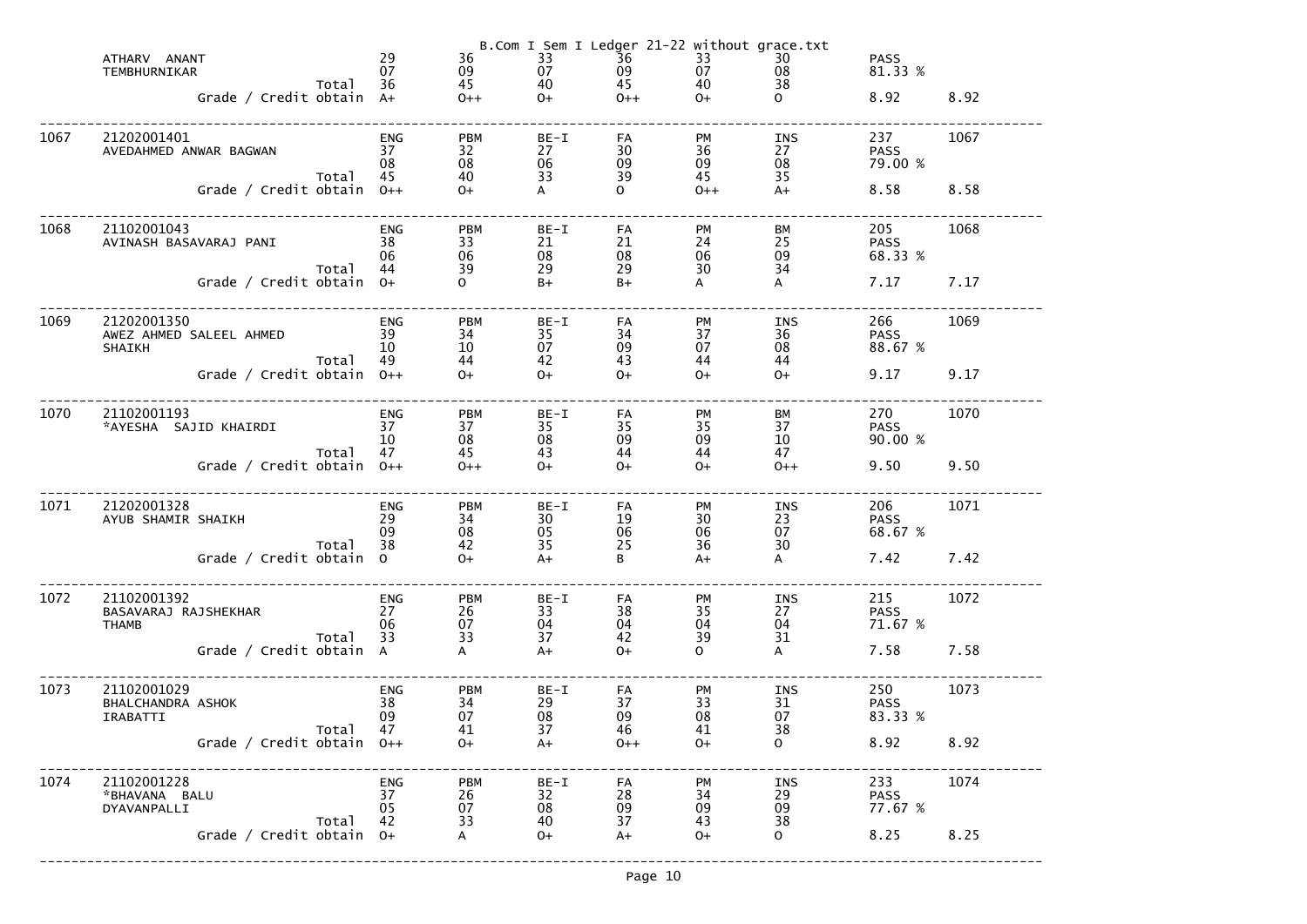-------------------------------------------------------------------------------------------------------------------------------

12/03/2022 PAGE NO. 9

MARKS LEDGER(OFFICE COPY)

|                |                                                                                                         | MANNS LLDGLN(UFFICL C |
|----------------|---------------------------------------------------------------------------------------------------------|-----------------------|
|                | BACHELOR OF COMMERCE(CBCS) ( CBCS w.e.f. 21-22 ) ( B.COM (CBCS) PART I SEM I ) Commerce (Grant/Non Gran |                       |
| <b>COLLEGE</b> | : Hirachand Nemchand College of Commerce                                                                |                       |

| <b>SEAT</b><br><b>NO</b> | PRN NO<br><b>NAME</b>                          |                                                |                              | B.COM. (CBCS) PART ISEM I    |                          | <b>TOTAL</b><br>Result                 | <b>SEAT</b><br><b>NO</b>    |                              |                               |             |
|--------------------------|------------------------------------------------|------------------------------------------------|------------------------------|------------------------------|--------------------------|----------------------------------------|-----------------------------|------------------------------|-------------------------------|-------------|
|                          |                                                | <b>ESE</b><br><b>ISE</b><br>Total<br>Credits 4 | 40/16<br>10/4<br>50/20       | 40/16<br>10/4<br>50/20       | 40/16<br>50/20<br>4      | 40/16<br>$10/4$ $10/4$ $10/4$<br>50/20 | 40/16<br>50/20              | 40/16<br>10/4<br>50/20       | 300<br>24/SGPA                | <b>CGPA</b> |
| 1075                     | 21102001321<br>*BHAVANA ANIL ASRANI            | Total                                          | <b>ENG</b><br>38<br>09<br>47 | <b>PBM</b><br>34<br>07<br>41 | $BE-I$<br>38<br>04<br>42 | FA<br>34<br>09<br>43                   | <b>PM</b><br>37<br>08<br>45 | <b>INS</b><br>30<br>05<br>35 | 253<br><b>PASS</b><br>84.33 % | 1075        |
|                          | Grade / Credit obtain $0++$                    |                                                |                              | $O+$                         | $0+$                     | $O+$                                   | $0++$                       | $A+$                         | 9.08                          | 9.08        |
| 1076                     | 21202001405<br>*BHAVANA ASHOK MADAS            | Total                                          | <b>ENG</b><br>36<br>09<br>45 | <b>PBM</b><br>35<br>06<br>41 | $BE-I$<br>33<br>05<br>38 | FA<br>33<br>05<br>38                   | PM<br>33<br>08<br>41        | <b>INS</b><br>30<br>08<br>38 | 241<br><b>PASS</b><br>80.33 % | 1076        |
|                          | Grade / Credit obtain $0++$                    |                                                |                              | $O+$                         | $\Omega$                 | $\Omega$                               | $O+$                        | $\mathsf{O}$                 | 8.67                          | 8.67        |
| 1077                     | 21102001056<br>BHUSHAN BHAUSAHEB<br>VANJARE    |                                                | <b>ENG</b><br>38<br>09       | <b>PBM</b><br>36<br>10       | $BE-I$<br>36<br>07       | FA<br>35<br>09                         | PM<br>37<br>08              | <b>INS</b><br>34<br>07       | 266<br><b>PASS</b><br>88.67 % | 1077        |
|                          | Grade / Credit obtain $0++$                    | Total                                          | 47                           | 46<br>$0++$                  | 43<br>$0+$               | 44<br>$O+$                             | 45<br>$0++$                 | 41<br>$O+$                   | 9.50                          | 9.50        |
| 1078                     | 21102001373<br>*BIBI HAFSA MAZHAR<br>SAYYAD    | Total                                          | <b>ENG</b><br>39<br>10<br>49 | <b>PBM</b><br>34<br>09<br>43 | $BE-I$<br>32<br>07<br>39 | FA<br>31<br>08<br>39                   | PM<br>34<br>08<br>42        | <b>INS</b><br>31<br>07       | 250<br><b>PASS</b><br>83.33 % | 1078        |
|                          | Grade / Credit obtain $0++$                    |                                                |                              | $O+$                         | $\mathbf{O}$             | $\Omega$                               | $O+$                        | 38<br>$\mathsf{O}$           | 8.67                          | 8.67        |
| 1079                     | 21102001441<br>*BOLLI KRISHNVENI<br>KANAKAYYA  | Total                                          | <b>ENG</b><br>32<br>07<br>39 | <b>PBM</b><br>35<br>06<br>41 | BE-I<br>30<br>04<br>34   | FA<br>29<br>06<br>35                   | PM<br>35<br>07<br>42        | INS<br>25<br>05<br>30        | 221<br><b>PASS</b><br>73.67 % | 1079        |
|                          | Grade / Credit obtain 0                        |                                                |                              | $O+$                         | A                        | $A+$                                   | $O+$                        | A                            | 7.92                          | 7.92        |
| 1080                     | 21102001293<br>*BUDDHASHILA SURESH<br>SONAWANE | Total                                          | <b>ENG</b><br>32<br>08<br>40 | <b>PBM</b><br>32<br>06<br>38 | BE-I<br>25<br>04<br>29   | FA<br>22<br>04<br>26                   | PM<br>27<br>04<br>31        | <b>INS</b><br>29<br>04<br>33 | 197<br><b>PASS</b><br>65.67 % | 1080        |
|                          | Grade / Credit obtain $0+$                     |                                                |                              | $\Omega$                     | $B+$                     | B                                      | A                           | A                            | 7.08                          | 7.08        |
| 1081                     | 21102001436<br>*BURA MONIKA SHRINIWAS          |                                                | <b>ENG</b><br>30<br>07       | <b>PBM</b><br>33<br>06       | BE-I<br>29<br>05         | FA<br>25<br>08                         | PM<br>23<br>07              | <b>INS</b><br>31<br>05       | 209<br><b>PASS</b><br>69.67 % | 1081        |
|                          | Grade / Credit obtain A+                       | Total                                          | 37                           | 39<br>$\mathbf{O}$           | 34<br>A                  | 33<br>A                                | 30<br>A                     | 36<br>$A+$                   | 7.33                          | 7.33        |

# nt)EXAM HELD IN OCT/NOV 2021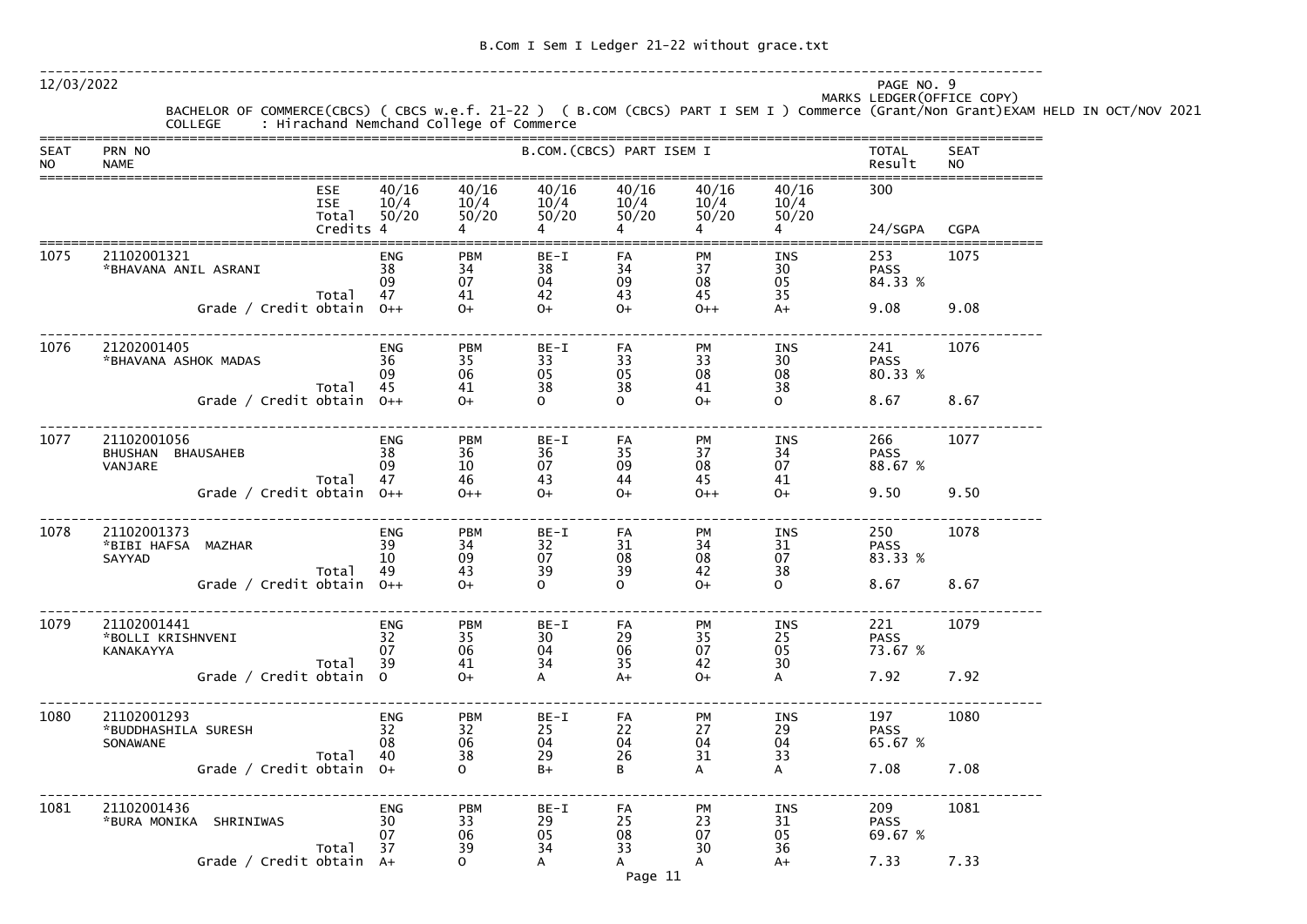| 1082                     | 21202001470<br>CHAITANYA VIJAYKUMAR<br><b>JUNDALE</b><br>Grade / Credit obtain 0++ | Total                                          | <b>ENG</b><br>38<br>10<br>48 | <b>PBM</b><br>37<br>10<br>47<br>$0++$    | BE-I<br>37<br>08<br>45<br>$0++$     | FA<br>37<br>09<br>46<br>$0++$                       | <b>PM</b><br>39<br>$\frac{08}{47}$<br>$0++$ | INS<br>33<br>08<br>41<br>$O+$ | 274<br><b>PASS</b><br>91.33 %<br>9.83     | 1082<br>9.83             |                                                                                                                                    |
|--------------------------|------------------------------------------------------------------------------------|------------------------------------------------|------------------------------|------------------------------------------|-------------------------------------|-----------------------------------------------------|---------------------------------------------|-------------------------------|-------------------------------------------|--------------------------|------------------------------------------------------------------------------------------------------------------------------------|
| 12/03/2022               | <b>COLLEGE</b>                                                                     |                                                |                              | : Hirachand Nemchand College of Commerce |                                     |                                                     |                                             |                               | PAGE NO. 10<br>MARKS LEDGER (OFFICE COPY) |                          | BACHELOR OF COMMERCE(CBCS) ( CBCS w.e.f. 21-22 ) ( B.COM (CBCS) PART I SEM I ) Commerce (Grant/Non Grant)EXAM HELD IN OCT/NOV 2021 |
| <b>SEAT</b><br><b>NO</b> | PRN NO<br><b>NAME</b>                                                              |                                                |                              |                                          |                                     | B.COM. (CBCS) PART ISEM I                           |                                             |                               | <b>TOTAL</b><br>Result                    | <b>SEAT</b><br><b>NO</b> |                                                                                                                                    |
|                          |                                                                                    | <b>ESE</b><br><b>ISE</b><br>Total<br>Credits 4 | 40/16<br>10/4<br>50/20       | 40/16<br>10/4<br>50/20                   | 40/16<br>10/4<br>50/20              | 40/16<br>10/4<br>50/20                              | 40/16<br>10/4<br>50/20                      | 40/16<br>10/4<br>50/20        | 300<br>24/SGPA                            | <b>CGPA</b>              |                                                                                                                                    |
| 1083                     | 21102001155<br>*CHAITANYA SHAM AWAL                                                | Total                                          | <b>ENG</b><br>36<br>06<br>42 | <b>PBM</b><br>32<br>06<br>38             | BE-I<br>27<br>06<br>$\overline{33}$ | FA<br>36<br>07<br>43                                | <b>PM</b><br>36<br>$06$<br>42               | INS<br>31<br>07<br>38         | 236<br><b>PASS</b><br>78.67 %             | 1083                     |                                                                                                                                    |
|                          | Grade / Credit obtain 0+                                                           |                                                |                              | $\Omega$                                 | A                                   | $O+$                                                | $0+$                                        | $\Omega$                      | 8.33                                      | 8.33                     |                                                                                                                                    |
| 1084                     | 21102001362<br>*CHAITANYA VYANKATESH<br>LAGSHETTI                                  | Total                                          | <b>ENG</b><br>38<br>09<br>47 | <b>PBM</b><br>36<br>06<br>42             | BE-I<br>32<br>04<br>36              | FA<br>$\begin{array}{c} 33 \\ 05 \end{array}$<br>38 | <b>PM</b><br>33<br>08<br>41                 | INS<br>31<br>06<br>37         | 241<br><b>PASS</b><br>80.33 %             | 1084                     |                                                                                                                                    |
|                          | Grade / Credit obtain $0++$                                                        |                                                |                              | $O+$                                     | $A+$                                | $\Omega$                                            | $O+$                                        | $A+$                          | 8.50                                      | 8.50                     |                                                                                                                                    |
| 1085                     | 21102001359<br>*CHANDRABHAGA MALLIKARJUN<br><b>KUMBHAR</b>                         | Total                                          | <b>ENG</b><br>34<br>08<br>42 | <b>PBM</b><br>32<br>06<br>38             | BE-I<br>35<br>05<br>40              | FA<br>38<br>06<br>44                                | <b>PM</b><br>37<br>07<br>44                 | INS<br>24<br>04<br>28         | 236<br><b>PASS</b><br>78.67 %             | 1085                     |                                                                                                                                    |
|                          | Grade / Credit obtain $0+$                                                         |                                                |                              | $\Omega$                                 | $O+$                                | $O+$                                                | $O+$                                        | $B+$                          | 8.33                                      | 8.33                     |                                                                                                                                    |
| 1086                     | 21102001207<br>*CHETANA ANAND<br><b>DUDAM</b>                                      |                                                | <b>ENG</b><br>37<br>09       | <b>PBM</b><br>34<br>08                   | BE-I<br>32<br>04                    | FA<br>30<br>06                                      | PM<br>$\frac{30}{07}$                       | INS<br>30<br>06               | 233<br><b>PASS</b><br>77.67 %             | 1086                     |                                                                                                                                    |
|                          | Grade / Credit obtain $0++$                                                        | Total                                          | 46                           | 42<br>$O+$                               | 36<br>$A+$                          | 36<br>$A+$                                          | 37<br>$A+$                                  | 36<br>$A+$                    | 8.17                                      | 8.17                     |                                                                                                                                    |
| 1087                     | 21202001309<br>*CHETNA DATTATRAYA LOMATE                                           | Total                                          | ENG<br>33<br>09<br>42        | <b>PBM</b><br>34<br>07<br>41             | BE-I<br>25<br>04<br>29              | FA<br>28<br>08<br>36                                | PM<br>33<br>08<br>41                        | INS<br>32<br>08<br>40         | 229<br><b>PASS</b><br>76.33 %             | 1087                     |                                                                                                                                    |
|                          | Grade / Credit obtain 0+                                                           |                                                |                              | $O+$                                     | $B+$                                | $A+$                                                | $O+$                                        | $O+$                          | 8.25                                      | 8.25                     |                                                                                                                                    |
| 1089                     | 21102001018<br>DARSHAN KAMLESH NAGAR                                               | Total                                          | ENG<br>36<br>10<br>46        | <b>PBM</b><br>34<br>10<br>44             | BE-I<br>30<br>08<br>38              | FA<br>31<br>09<br>40<br>D200, 12                    | PM<br>35<br>08<br>43                        | INS<br>34<br>08<br>42         | 253<br><b>PASS</b><br>84.33 %             | 1089                     |                                                                                                                                    |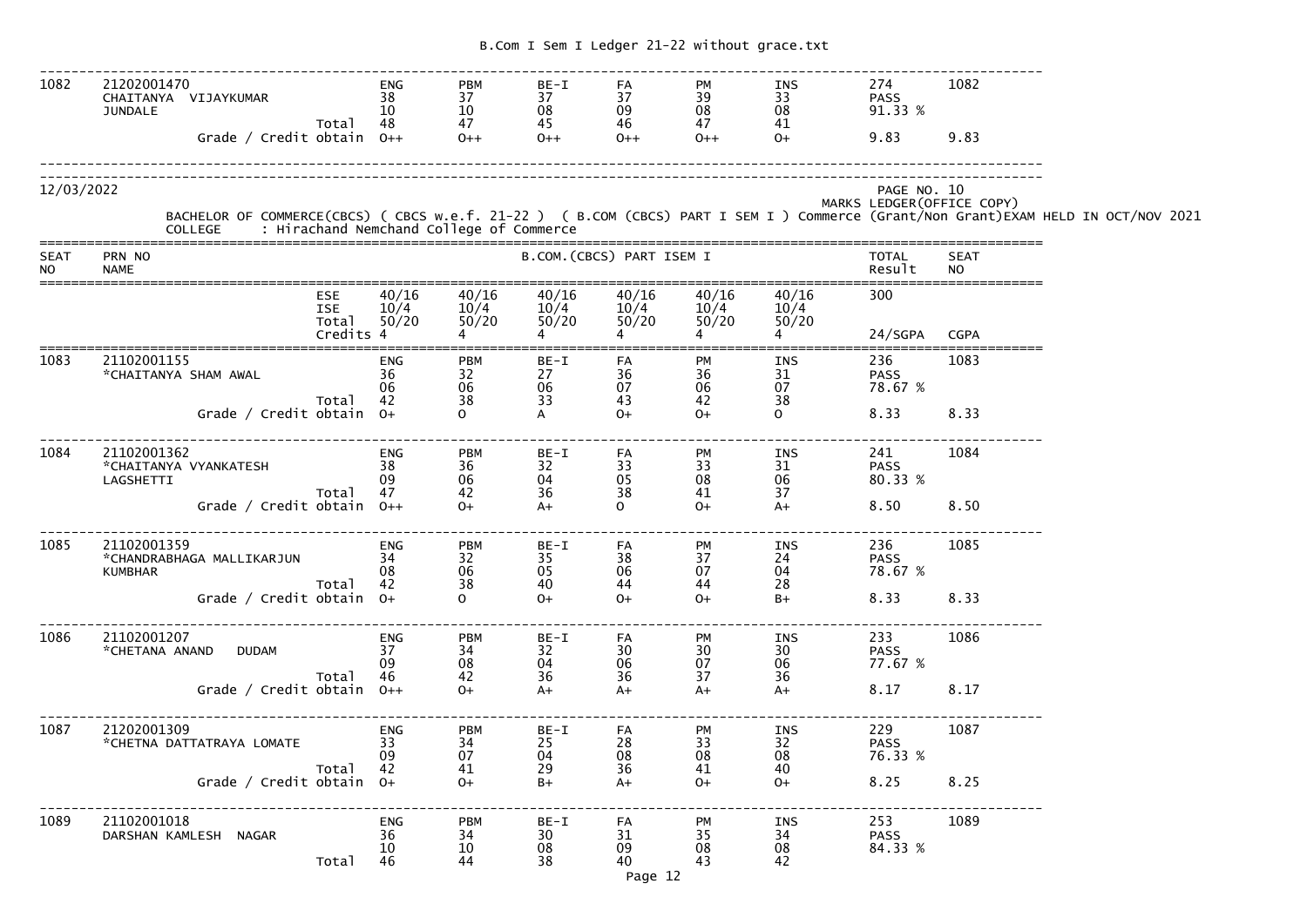|                          |                                                     |                                                |                               |                                                             |                                                       |                                                     | B.Com I Sem I Ledger 21-22 without grace.txt        |                                                      |                                          |                          |                                                                                                                                                                                            |
|--------------------------|-----------------------------------------------------|------------------------------------------------|-------------------------------|-------------------------------------------------------------|-------------------------------------------------------|-----------------------------------------------------|-----------------------------------------------------|------------------------------------------------------|------------------------------------------|--------------------------|--------------------------------------------------------------------------------------------------------------------------------------------------------------------------------------------|
|                          | Grade / Credit obtain $0++$                         |                                                |                               | $O+$                                                        | <sup>n</sup>                                          | $O+$                                                | $O+$                                                | $O+$                                                 | 9.00                                     | 9.00                     |                                                                                                                                                                                            |
| 1090                     | 21102001218<br>*DEEPANJALI BHOGESH ALAND            |                                                | <b>ENG</b><br>36<br>08<br>44  | <b>PBM</b><br>32<br>09<br>41                                | BE-I<br>27<br>$\begin{array}{c} 06 \\ 33 \end{array}$ | FA<br>$\begin{array}{c} 30 \\ 10 \end{array}$<br>40 | PM<br>$\frac{36}{08}$<br>44                         | INS<br>27<br>$\begin{array}{c} 08 \\ 35 \end{array}$ | 237<br><b>PASS</b><br>79.00 %            | 1090                     |                                                                                                                                                                                            |
|                          | Grade / Credit obtain 0+                            | Total                                          |                               | $O+$                                                        | $\mathsf{A}$                                          | $O+$                                                | $O+$                                                | $A+$                                                 | 8.42                                     | 8.42                     |                                                                                                                                                                                            |
| 12/03/2022               |                                                     |                                                |                               |                                                             |                                                       |                                                     |                                                     |                                                      | PAGE NO. 11                              |                          |                                                                                                                                                                                            |
|                          |                                                     |                                                |                               |                                                             |                                                       |                                                     |                                                     |                                                      | MARKS LEDGER (OFFICE COPY)               |                          | BACHELOR OF COMMERCE(CBCS) ( CBCS w.e.f. 21-22 ) ( B.COM (CBCS) PART I SEM I ) Commerce (Grant/Non Grant)EXAM HELD IN OCT/NOV 2021<br>COLLEGE     : Hirachand Nemchand College of Commerce |
| <b>SEAT</b><br><b>NO</b> | PRN NO<br><b>NAME</b>                               |                                                |                               |                                                             | B.COM. (CBCS) PART ISEM I                             |                                                     |                                                     |                                                      | <b>TOTAL</b><br>Result                   | <b>SEAT</b><br><b>NO</b> |                                                                                                                                                                                            |
|                          |                                                     | <b>ESE</b><br><b>ISE</b><br>Total<br>Credits 4 | 40/16<br>$\frac{10/4}{50/20}$ | 40/16<br>10/4<br>50/20                                      | 40/16<br>10/4<br>50/20                                | 40/16<br>10/4<br>50/20                              | 40/16<br>10/4<br>50/20                              | 40/16<br>10/4<br>50/20                               | 300                                      |                          |                                                                                                                                                                                            |
| 1091                     | 21202001345<br>DEVRAJSINGH SHIVRAJSINGH<br>SADDIWAL |                                                | <b>ENG</b><br>37<br>08        | <b>PBM</b><br>$\begin{array}{c} 30 \\ 06 \\ 36 \end{array}$ | BE-I<br>25<br>$\begin{array}{c} 04 \\ 29 \end{array}$ | FA<br>32<br>08                                      | PM<br>27<br>06<br>33                                | INS<br>$\begin{array}{c} 28 \\ 07 \end{array}$       | 24/SGPA<br>218<br><b>PASS</b><br>72.67 % | <b>CGPA</b><br>1091      |                                                                                                                                                                                            |
|                          | Grade / Credit obtain 0++                           | Total                                          | 45                            |                                                             | $B+$                                                  | 40<br>$O+$                                          | A                                                   | 35<br>$A+$                                           | 7.83                                     | 7.83                     |                                                                                                                                                                                            |
| 1092                     | 21102001462<br>DEVSANI KARTHIK KUMAR                | Total                                          | <b>ENG</b><br>23<br>04<br>27  | <b>PBM</b><br>28<br>07                                      | BE-I<br>30<br>$\begin{array}{c} 08 \\ 38 \end{array}$ | FA<br>25<br>09<br>34                                | PM<br>$\begin{array}{c} 35 \\ 05 \end{array}$<br>40 | INS<br>30<br>05<br>35                                | 209<br><b>PASS</b><br>69.67 %            | 1092                     |                                                                                                                                                                                            |
|                          | Grade / Credit obtain B                             |                                                |                               | 35                                                          | $\mathbf{O}$                                          |                                                     | $O+$                                                | $A+$                                                 | 7.42                                     | 7.42                     |                                                                                                                                                                                            |
| 1093                     | 21202001440<br>*DHANSHETTI NISHA MAHESH             | Total                                          | ENG<br>38<br>08<br>46         | <b>PBM</b><br>31<br>08<br>39                                | BE-I<br>29<br>06<br>35                                | FA<br>32<br>08<br>40                                | PM<br>29<br>07<br>36                                | INS<br>22<br>04<br>26                                | 222<br><b>PASS</b><br>74.00 %            | 1093                     |                                                                                                                                                                                            |
|                          | Grade / Credit obtain $0++$                         |                                                |                               | $\Omega$                                                    | $A+$                                                  | $O+$                                                | $A+$                                                | B                                                    | 7.92                                     | 7.92                     |                                                                                                                                                                                            |
| 1094                     | 21102001022<br>DHIRAJ MANOHAR RAJANI                | Total                                          | ENG<br>40<br>09<br>49         | <b>PBM</b><br>$\begin{array}{c} 36 \\ 09 \end{array}$<br>45 | BE-I<br>38<br>07<br>45                                | FA<br>35<br>10<br>45                                | PM<br>36<br>08<br>44                                | INS<br>36<br>09<br>45                                | 273<br><b>PASS</b><br>91.00 %            | 1094                     |                                                                                                                                                                                            |
|                          | Grade / Credit obtain $0++$                         |                                                |                               | $0++$                                                       | $0++$                                                 | $0++$                                               | $O+$                                                | $0++$                                                | 9.83                                     | 9.83                     |                                                                                                                                                                                            |
| 1095                     | 21202001468<br>DIGVIJAY ANIL<br>RAJEBHOSALE         | Total                                          | ENG<br>31<br>09<br>40         | <b>PBM</b><br>35<br>08<br>43                                | BE-I<br>21<br>07<br>28                                | FA<br>36<br>08<br>44                                | PM<br>31<br>08<br>39                                | INS<br>30<br>08<br>38                                | 232<br><b>PASS</b><br>77.33 %            | 1095                     |                                                                                                                                                                                            |
|                          | Grade / Credit obtain $0+$                          |                                                |                               | $O+$                                                        | $B+$                                                  | $O+$                                                | $\Omega$                                            | $\Omega$                                             | 8.17                                     | 8.17                     |                                                                                                                                                                                            |
| 1096                     | 21102001212<br>*DIKSHA AJAY NARULE                  |                                                | ENG<br>37<br>08               | <b>PBM</b><br>32<br>08                                      | BE-I<br>27<br>06                                      | FA<br>30<br>09<br>Page 13                           | PM<br>38<br>08                                      | BM<br>30<br>10                                       | 243<br><b>PASS</b><br>81.00 %            | 1096                     |                                                                                                                                                                                            |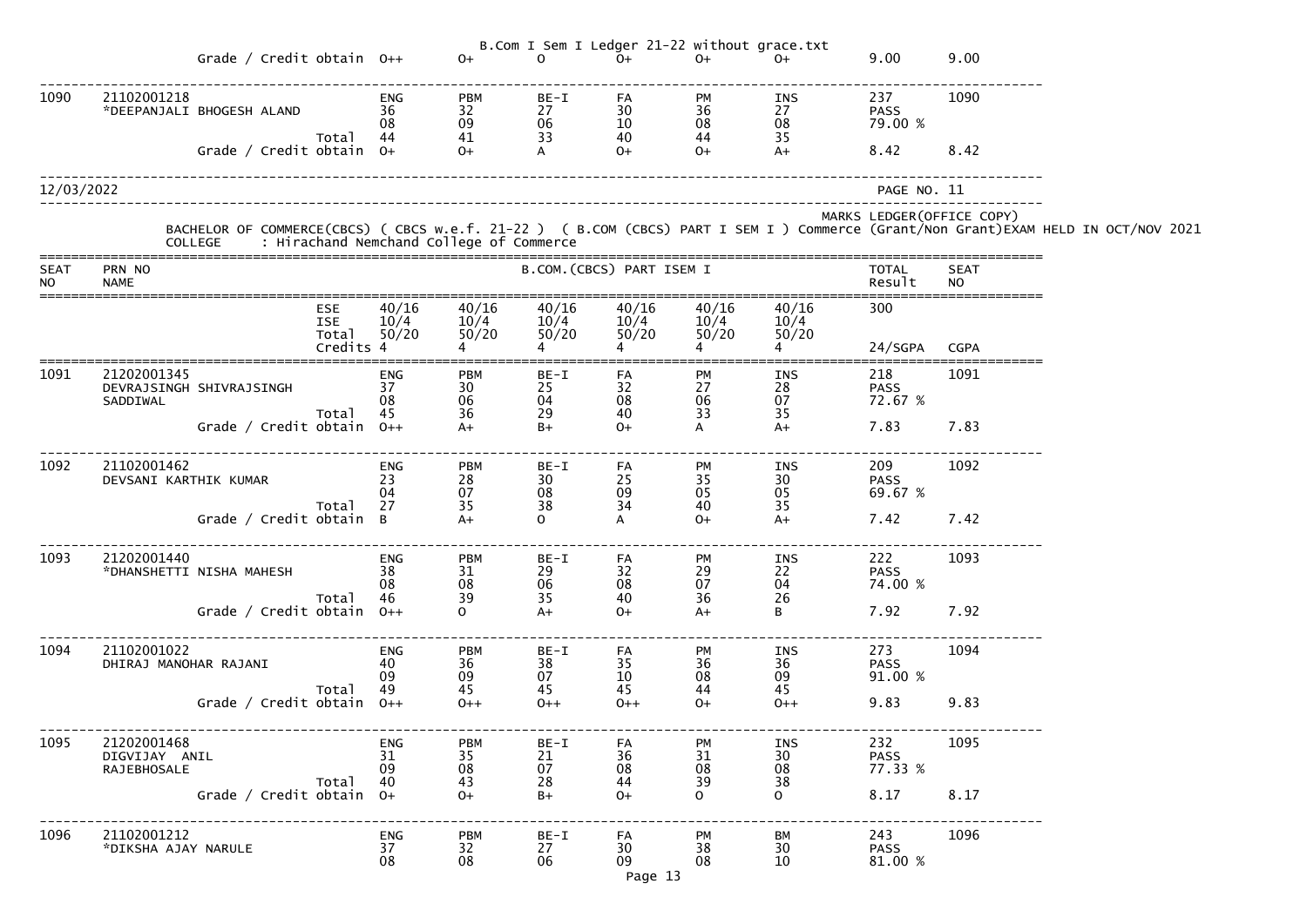|            |                                                                      |       |                              |                                      |                                  | B.Com I Sem I Ledger 21-22 without grace.txt |                              |                                      |                                       |              |
|------------|----------------------------------------------------------------------|-------|------------------------------|--------------------------------------|----------------------------------|----------------------------------------------|------------------------------|--------------------------------------|---------------------------------------|--------------|
|            | Grade / Credit obtain $0++$                                          | Total | 45                           | 40<br>$O+$                           | 33<br>A                          | $\overline{39}$<br>$\mathsf{O}$              | 46<br>$0++$                  | 40<br>$O+$                           | 8.83                                  | 8.83         |
| 1097       | 21102001192<br>*DIPIKA VITTHAL ADHELI                                |       | <b>ENG</b><br>37<br>09       | <b>PBM</b><br>35<br>08               | BE-I<br>29<br>05                 | FA<br>33<br>09                               | <b>PM</b><br>31<br>08        | INS<br>29<br>07                      | 240<br><b>PASS</b><br>80.00 %         | 1097         |
|            | Grade / Credit obtain $0++$                                          | Total | 46                           | 43<br>$O+$                           | 34<br>A                          | 42<br>$O+$                                   | 39<br>$\mathbf{O}$           | 36<br>$A+$                           | 8.42                                  | 8.42         |
| 1098       | 21102001107<br>*DISHA NIKHILESH GANDI<br>Grade / Credit obtain $0++$ | Total | <b>ENG</b><br>40<br>10<br>50 | <b>PBM</b><br>35<br>09<br>44<br>$O+$ | $BE-I$<br>36<br>06<br>42<br>$O+$ | FA<br>35<br>08<br>43<br>$O+$                 | PM<br>34<br>09<br>43<br>$O+$ | <b>INS</b><br>34<br>08<br>42<br>$O+$ | 264<br><b>PASS</b><br>88.00 %<br>9.17 | 1098<br>9.17 |
| 12/03/2022 |                                                                      |       |                              |                                      |                                  |                                              |                              |                                      | PAGE NO. 12                           |              |
| 1099       | 21102001277<br>*DIVYANI PRAVAL KADTANE                               | Total | ENG<br>28<br>09<br>37        | <b>PBM</b><br>34<br>07<br>41         | $BE-I$<br>22<br>06<br>28         | FA<br>28<br>09<br>37                         | PM<br>35<br>08<br>43         | INS<br>30<br>07<br>37                | 223<br><b>PASS</b><br>74.33 %         | 1099         |
|            | Grade / Credit obtain A+                                             |       |                              | $O+$                                 | $B+$                             | $A+$                                         | $O+$                         | $A+$                                 | 7.75                                  | 7.75         |
| 1100       | 21102001153<br>*DIVYATMA DEVPUTRA<br><b>TALLARE</b>                  | Total | ENG<br>27<br>06<br>33        | <b>PBM</b><br>27<br>07<br>34         | BE-I<br>20<br>04<br>24           | FA<br>21<br>05<br>26                         | PM<br>25<br>07<br>32         | INS<br>29<br>04<br>33                | 182<br><b>PASS</b><br>60.67 %         | 1100         |
|            | Grade / Credit obtain A                                              |       |                              | A                                    | $\mathsf{C}$                     | B                                            | A                            | A                                    | 6.42                                  | 6.42         |
| 1101       | 21202001342<br>*DIYA PRASHANT GAIKWAD                                | Total | <b>ENG</b><br>34<br>05<br>39 | <b>PBM</b><br>32<br>07<br>39         | BE-I<br>25<br>05<br>30           | FA<br>36<br>07<br>43                         | PM<br>36<br>05<br>41         | <b>INS</b><br>30<br>06<br>36         | 228<br><b>PASS</b><br>76.00 %         | 1101         |
|            | Grade / Credit obtain 0                                              |       |                              | $\mathbf{O}$                         | A                                | $O+$                                         | $O+$                         | $A+$                                 | 8.08                                  | 8.08         |
| 1102       | 21102001292<br>*ESHA KRISHNA WAGHMODE                                | Total | <b>ENG</b><br>37<br>10<br>47 | <b>PBM</b><br>36<br>09<br>45         | $BE-I$<br>34<br>05<br>39         | FA<br>37<br>09<br>46                         | PM<br>36<br>09<br>45         | <b>INS</b><br>30<br>07<br>37         | 259<br><b>PASS</b><br>86.33 %         | 1102         |
|            | Grade / Credit obtain                                                |       | $O++$                        | $0++$                                | $\mathsf{O}$                     | $0++$                                        | $0++$                        | $A+$                                 | 9.25                                  | 9.25         |
| 1103       | 21202001407<br>GAJRAJ PURUSHOTAM PAWAR                               | Total | <b>ENG</b><br>31<br>08<br>39 | <b>PBM</b><br>27<br>06<br>33         | $BE-I$<br>26<br>04<br>30         | FA<br>26<br>05<br>31                         | PM<br>33<br>08<br>41         | INS<br>32<br>05<br>37                | 211<br><b>PASS</b><br>70.33 %         | 1103         |
|            | Grade / Credit obtain 0                                              |       |                              | $\mathsf{A}$                         | A                                | A                                            | $O+$                         | $A+$                                 | 7.58                                  | 7.58         |
| 1104       | 21202001284<br>GANESH DHARMRAJ UPASE                                 | Total | <b>ENG</b><br>38<br>10<br>48 | <b>PBM</b><br>37<br>10<br>47         | BE-I<br>34<br>08<br>42           | FA<br>33<br>09<br>42                         | PM<br>34<br>08<br>42         | <b>INS</b><br>26<br>09<br>35         | 256<br><b>PASS</b><br>85.33 %         | 1104         |
|            | Grade / Credit obtain                                                |       | $O++$                        | $0++$                                | $O+$                             | $O+$                                         | $O+$                         | $A+$                                 | 9.08                                  | 9.08         |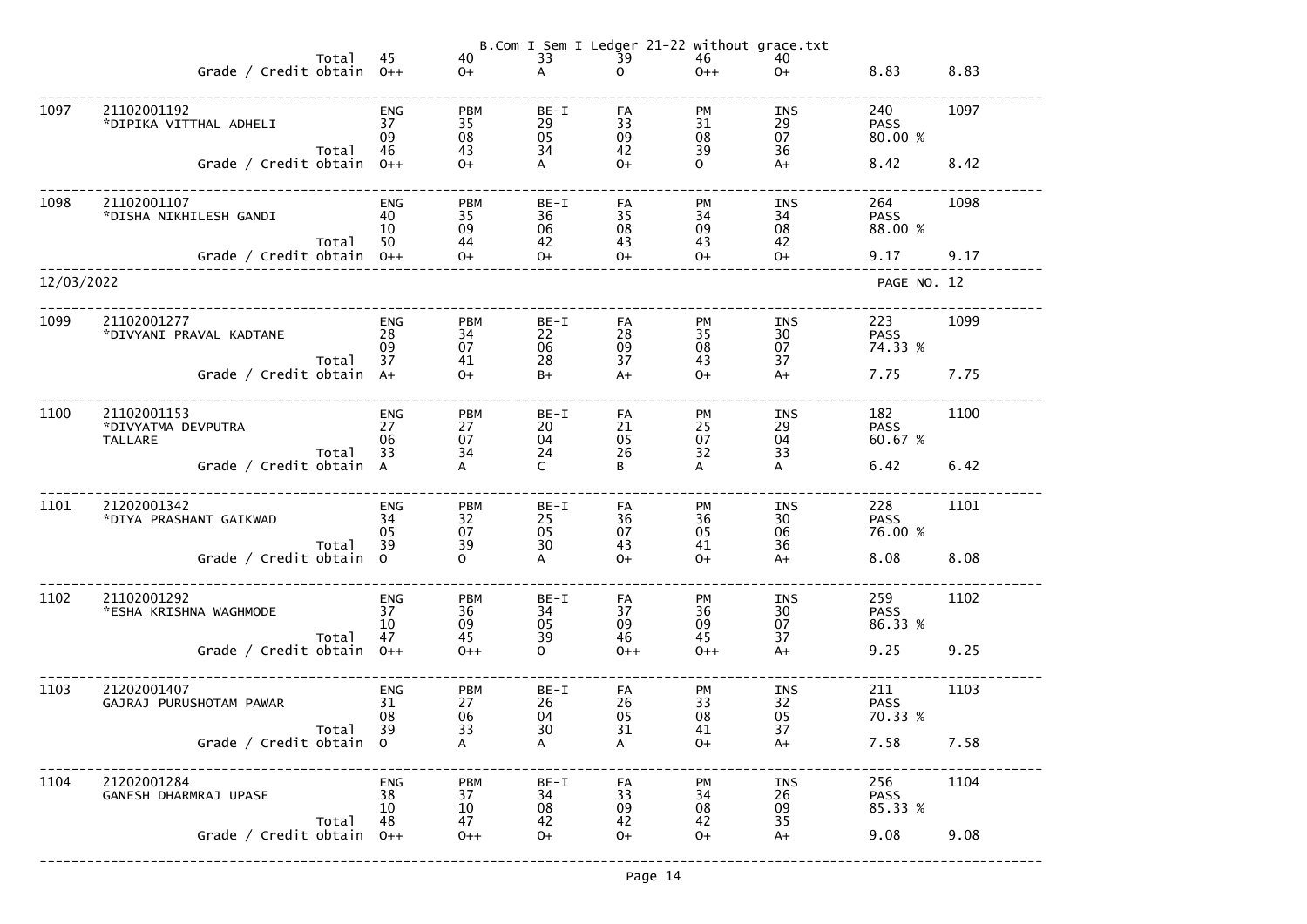|                          |                                                      |                                         |                                          |                                                             |                                                       | B.Com I Sem I Ledger 21-22 without grace.txt        |                                                     |                                                      |                               |                            |                                                                                                                                    |
|--------------------------|------------------------------------------------------|-----------------------------------------|------------------------------------------|-------------------------------------------------------------|-------------------------------------------------------|-----------------------------------------------------|-----------------------------------------------------|------------------------------------------------------|-------------------------------|----------------------------|------------------------------------------------------------------------------------------------------------------------------------|
| 1105                     | 21102001458<br><b>GANESH SANTOSH BALE</b>            | Total                                   | <b>ENG</b><br>33<br>08<br>41             | <b>PBM</b><br>$\begin{array}{c} 34 \\ 07 \end{array}$<br>41 | BE-I<br>24<br>06<br>30                                | FA<br>$\begin{array}{c} 31 \\ 08 \end{array}$<br>39 | PM<br>$\begin{array}{c} 35 \\ 06 \end{array}$<br>41 | INS<br>32<br>06<br>38                                | 230<br><b>PASS</b><br>76.67 % | 1105                       |                                                                                                                                    |
|                          | Grade / Credit obtain 0+                             |                                         |                                          | $O+$                                                        | A                                                     | $\Omega$                                            | $O+$                                                | $\Omega$                                             | 8.33                          | 8.33                       |                                                                                                                                    |
| 1106                     | 21202001435<br>*GANGUL LATA SHRINIWAS                | Total                                   | ENG<br>19<br>08<br>27                    | <b>PBM</b><br>$\begin{array}{c} 33 \\ 06 \end{array}$<br>39 | BE-I<br>26<br>$\begin{array}{c} 05 \\ 31 \end{array}$ | FA<br>$\begin{array}{c} 24 \\ 08 \end{array}$<br>32 | PM<br>35<br>04<br>39                                | INS<br>$\begin{array}{c} 31 \\ 04 \end{array}$<br>35 | 203<br><b>PASS</b><br>67.67 % | 1106                       |                                                                                                                                    |
|                          | Grade / Credit obtain B                              |                                         |                                          | $\Omega$                                                    | A                                                     | A                                                   | $\mathsf{O}$                                        | $A+$                                                 | 7.17                          | 7.17                       |                                                                                                                                    |
| 1107                     | 21202001473<br>GAURAV ANAND<br><b>MANE</b>           |                                         | ENG<br>38<br>05                          | <b>PBM</b><br>$\begin{array}{c} 36 \\ 06 \end{array}$       | BE-I<br>33<br>05<br>38                                | FA<br>$\begin{array}{c} 38 \\ 05 \end{array}$       | PM<br>33<br>05<br>38                                | INS<br>$\begin{array}{c} 29 \\ 05 \end{array}$       | 238<br><b>PASS</b><br>79.33 % | 1107                       |                                                                                                                                    |
|                          | Grade / Credit obtain $0+$                           | Total                                   | 43                                       | 42<br>$O+$                                                  | $\overline{O}$                                        | 43<br>$O+$                                          | $\Omega$                                            | 34<br>$\mathsf{A}$                                   | 8.33                          | 8.33                       |                                                                                                                                    |
|                          |                                                      |                                         |                                          |                                                             |                                                       |                                                     |                                                     |                                                      |                               |                            |                                                                                                                                    |
| 12/03/2022               | <b>COLLEGE</b>                                       |                                         | : Hirachand Nemchand College of Commerce |                                                             |                                                       |                                                     |                                                     |                                                      | PAGE NO. 13                   | MARKS LEDGER (OFFICE COPY) | BACHELOR OF COMMERCE(CBCS) ( CBCS w.e.f. 21-22 ) ( B.COM (CBCS) PART I SEM I ) Commerce (Grant/Non Grant)EXAM HELD IN OCT/NOV 2021 |
| <b>SEAT</b><br><b>NO</b> | PRN NO<br><b>NAME</b>                                |                                         |                                          |                                                             |                                                       | B.COM. (CBCS) PART ISEM I                           |                                                     |                                                      | <b>TOTAL</b><br>Result        | <b>SEAT</b><br><b>NO</b>   |                                                                                                                                    |
|                          |                                                      | ESE<br><b>ISE</b><br>Total<br>Credits 4 | 40/16<br>10/4<br>50/20                   | 40/16<br>10/4<br>50/20                                      | 40/16<br>10/4<br>50/20<br>4                           | 40/16<br>10/4<br>50/20<br>4                         | 40/16<br>10/4<br>50/20                              | 40/16<br>10/4<br>50/20                               | 300<br>24/SGPA                | <b>CGPA</b>                |                                                                                                                                    |
|                          |                                                      |                                         |                                          |                                                             |                                                       |                                                     |                                                     |                                                      |                               |                            |                                                                                                                                    |
| 1108                     | 21102001007<br>GAURAV MAHESH DAYAMA                  | Total                                   | ENG<br>38<br>10<br>48                    | <b>PBM</b><br>31<br>$\begin{array}{c} 08 \\ 39 \end{array}$ | BE-I<br>35<br>$\frac{08}{43}$                         | FA<br>30<br>04<br>$\overline{34}$                   | PM<br>32<br>$\frac{04}{36}$                         | ВM<br>29<br>05<br>34                                 | 234<br><b>PASS</b><br>78.00 % | 1108                       |                                                                                                                                    |
|                          | Grade / Credit obtain 0++                            |                                         |                                          | $\Omega$                                                    | $O+$                                                  |                                                     | $A+$                                                | A                                                    | 8.08                          | 8.08                       |                                                                                                                                    |
| 1109                     | 21202001304<br>GAURISHANKAR NAGAPPA<br><b>HUNCHE</b> | Total                                   | ENG<br>37<br>10 <sup>°</sup><br>47       | <b>PBM</b><br>34<br>$\begin{array}{c} 06 \\ 40 \end{array}$ | BE-I<br>31<br>05<br>36                                | FA<br>37<br>04<br>41                                | PM<br>34<br>08<br>42                                | INS<br>$\begin{array}{c} 29 \\ 05 \end{array}$<br>34 | 240<br><b>PASS</b><br>80.00 % | 1109                       |                                                                                                                                    |
|                          | Grade / Credit obtain 0++                            |                                         |                                          | $O+$                                                        | $A+$                                                  | $O+$                                                | $O+$                                                | A                                                    | 8.58                          | 8.58                       |                                                                                                                                    |
| 1110                     | 21102001450<br>*GAVALI RADHA DHARMA                  |                                         | ENG<br>34<br>06                          | <b>PBM</b><br>33<br>07                                      | BE-I<br>33<br>07                                      | FA<br>34<br>05                                      | PM<br>$\begin{array}{c} 34 \\ 07 \end{array}$       | INS<br>26<br>08                                      | 234<br><b>PASS</b><br>78.00 % | 1110                       |                                                                                                                                    |
|                          | Grade / Credit obtain 0+                             | Total                                   | 40                                       | 40<br>$O+$                                                  | 40<br>$0+$                                            | 39<br>$\Omega$                                      | 41<br>$O+$                                          | 34<br>$\mathsf{A}$                                   | 8.50                          | 8.50                       |                                                                                                                                    |
| 1111                     | 21202001370<br>*GAYATRI MAHENDRA<br>KULKARNI         | Total                                   | ENG<br>33<br>07<br>40                    | <b>PBM</b><br>32<br>06<br>38                                | BE-I<br>34<br>05<br>39                                | FA<br>26<br>05<br>31                                | PM<br>35<br>08<br>43                                | INS<br>24<br>06<br>30                                | 221<br><b>PASS</b><br>73.67 % | 1111                       |                                                                                                                                    |
|                          | Grade / Credit obtain $0+$                           |                                         |                                          | $\Omega$                                                    | $\overline{O}$                                        | Page 15                                             | $O+$                                                | $\mathsf{A}$                                         | 8.00                          | 8.00                       |                                                                                                                                    |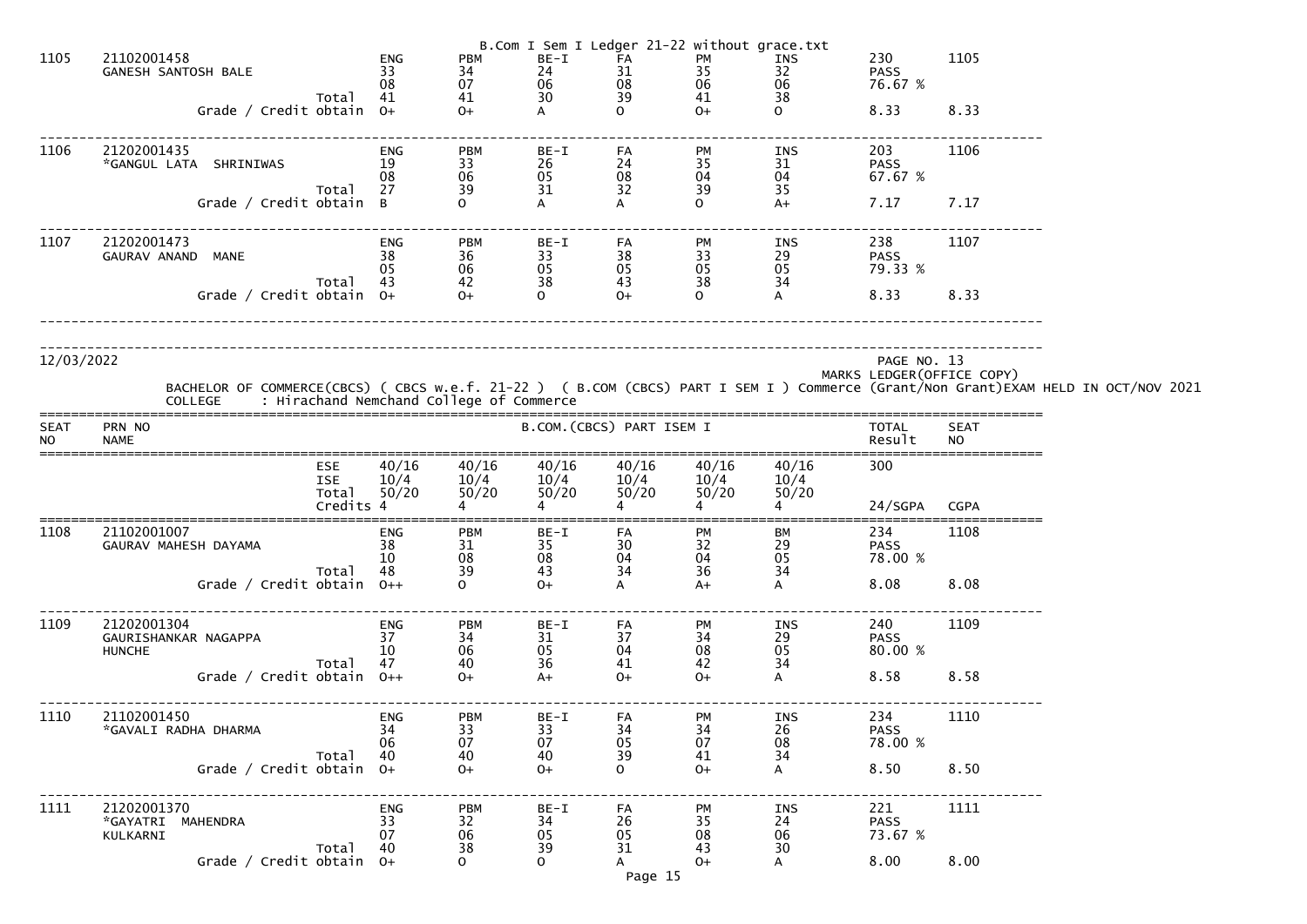------------------------------------------------------------------------------------------------------------------------------- 1112 21102001015 ENG PBM BE-I FA PM INS 242 1112 \*GAYATRI AMBADAS UKARANDE 37 36 36 33 36 29 PASS 80.67 %  $06 \qquad \qquad 07 \qquad \qquad 04 \qquad \qquad 08 \qquad \qquad 05 \qquad \qquad 05 \qquad \qquad 80.67 \; \%$ Total 43 43 40 41 41 34  $\mathsf{A}$ Grade / Credit obtain 0+ 0+ 0+ 0+ 0+ 0+ A 8.67 8.67 ------------------------------------------------------------------------------------------------------------------------------- 1113 21102001447 ENG PBM BE-I FA PM INS 217 1113 \*GORTYAL VAISHNAVI 32 33 30 26 30 30 PASS 72.33 % VYANKATESH 08 06 04 06 07 05 72.33 % Total 40 39 34 32 37 35  $A+$ Grade / Credit obtain  $0+$  0 A A A+  $A+$  7.67 7.67 ------------------------------------------------------------------------------------------------------------------------------- 1114 21202001454 ENG PBM BE-I FA PM INS 252 1114 \*GOURI SHARNAPPA TIRTH 38 36 35 34 36 34 PASS 84.00 %  $\,$  09  $\,$  06  $\,$  04  $\,$  07  $\,$  07  $\,$  06  $\,$  84.00  $\%$ Total 47 42 39 41 43 40  $O+$ Grade / Credit obtain 0++ 0 + 0 + 0+ 0+ 0+ 9.00 9.00 ------------------------------------------------------------------------------------------------------------------------------- 1115 21102001246 ENG PBM BE-I FA PM INS 230 1115 \*GOURILAXMI SURESH GUJARE 37 32 27 32 32 30 PASS 76.67 % 07 09 04 07 08 05 76.67 %Total 44 41 31 39 40 35  $A+$ Grade / Credit obtain  $0+$   $0+$   $A$   $0$   $0+$   $A+$   $8.25$   $8.25$ -------------------------------------------------------------------------------------------------------------------------------------------------------------------------------------------------------------------------------------------------------------- 12/03/2022 PAGE NO. 14 MARKS LEDGER(OFFICE COPY) BACHELOR OF COMMERCE(CBCS) ( CBCS w.e.f. 21-22 ) ( B.COM (CBCS) PART I SEM I ) Commerce (Grant/Non Grant)EXAM HELD IN OCT/NOV 2021 COLLEGE : Hirachand Nemchand College of Commerce ===============================================================================================================================SEAT PRN NO B.COM.(CBCS) PART ISEM I TOTAL SEAT NO NAME Result NO =============================================================================================================================== ESE 40/16 40/16 40/16 40/16 40/16 40/16 300 ISE  $10/4$   $10/4$   $10/4$   $10/4$   $10/4$   $10/4$   $10/4$  $50/20$ Total  $50/20$   $50/20$   $50/20$   $50/20$   $50/2$   $50/2$ <br>Credits 4 4 4 4 4 24/SGPA CGPA ===============================================================================================================================1116 21102001103 ENG PBM BE-I FA PM INS 248 1116 \*GOUTAMI PRASAD SHRIRAM 36 34 31 30 37 29 PASS 82.67 %  $10 \qquad \qquad 09 \qquad \qquad 09 \qquad \qquad 08 \qquad \qquad 06 \qquad \qquad 82.67 \; \%$ Total 46 43 40 39 45 35  $A+$ Grade / Credit obtain 0++ 0+ 0+ 0+ 0 0++ A+ 8.92 8.92 ------------------------------------------------------------------------------------------------------------------------------- 1117 21102001201 ENG PBM BE-I FA PM INS 258 1117 GOVIND KISHORKUMAR 37 37 35 36 37 30 PASS 86.00 % DHAVALE 09 08 06 10 06 07 86.00 % Total 46 45 41 46 43 37  $A+$  Grade / Credit obtain O++ O++ O+ O++ O+ A+ 9.25 9.25------------------------------------------------------------------------------------------------------------------------------- 1118 21102001031 ENG PBM BE-I FA PM BM 257 1118 GOVINDRAJ SHEKHAR KHANDE 38 34 34 38 35 34 PASS 85.67 % 05 07 07 09 07 09 85.67 %Total 43 41 41 47 42 43

Page 16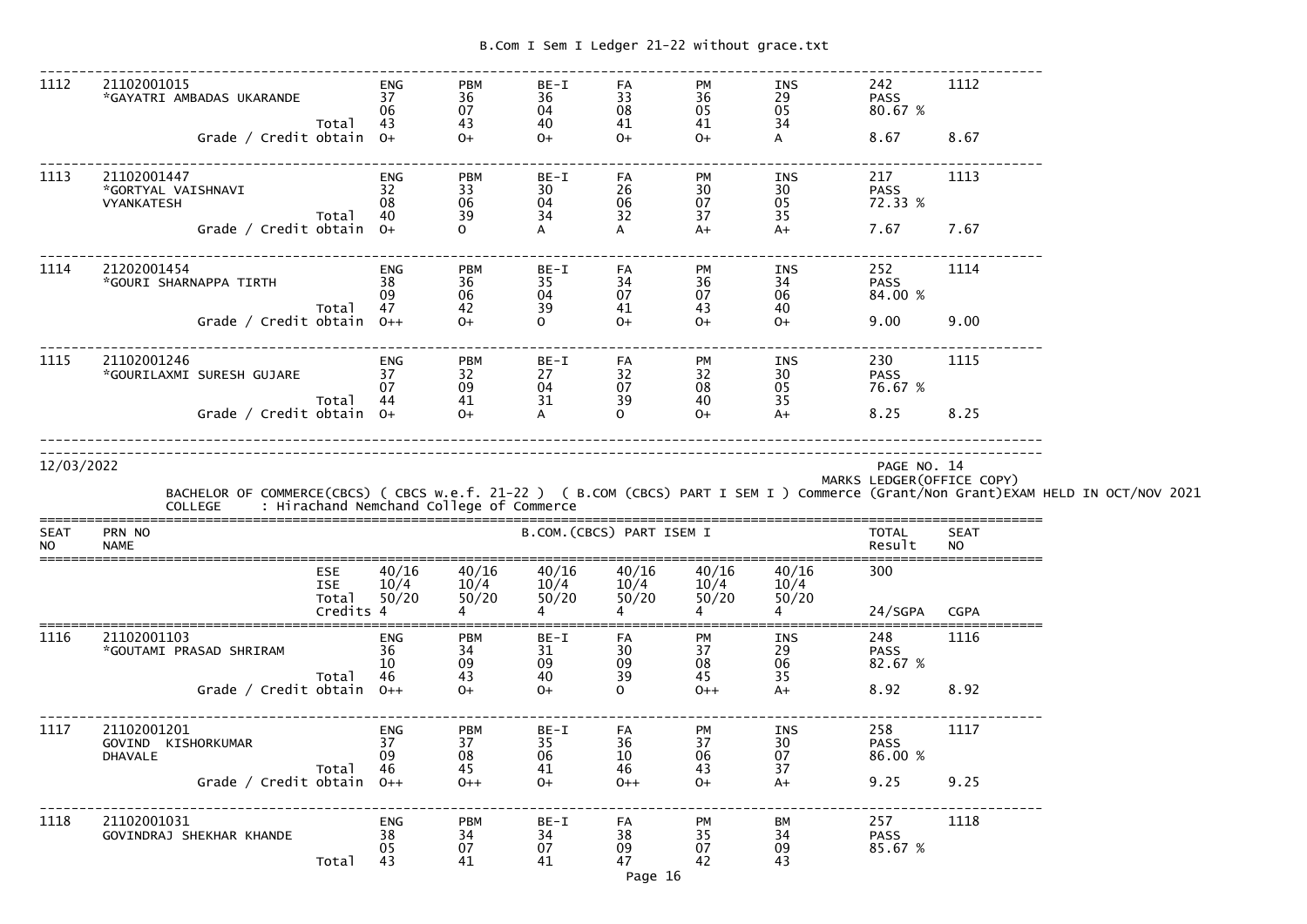|                          |                                                                                                                                                                                            |                          |                                                        |                        |                           | B.Com I Sem I Ledger 21-22 without grace.txt                           |                        |                                    |                            |  |
|--------------------------|--------------------------------------------------------------------------------------------------------------------------------------------------------------------------------------------|--------------------------|--------------------------------------------------------|------------------------|---------------------------|------------------------------------------------------------------------|------------------------|------------------------------------|----------------------------|--|
|                          | Grade / Credit obtain $0+$                                                                                                                                                                 |                          | $O+$                                                   | $O+$                   | $O++$                     | $O+$                                                                   | $0+$                   | 9.17 9.17                          |                            |  |
| 1119                     | 21102001027<br>*GUNJAN BHARAT PATEL                                                                                                                                                        | <b>ENG</b><br>38<br>-10- | <b>PBM</b><br>33<br>09                                 | $BE-I$<br>33<br>10     | FA<br>34<br>09            | $\begin{array}{ccc}\n PNI \\ 37 \\ 08\n\end{array}$<br>$\overline{08}$ | BM<br>34<br>09         | 264<br><b>PASS</b><br>88.00 %      | 1119                       |  |
|                          | Total<br>Grade / Credit obtain $0++$                                                                                                                                                       | -48                      | 42<br>$0 +$                                            | 43<br>$0+$             | 43<br>$0+$                | 45<br>$0++$                                                            | 43<br>$O+$             | 9.33 9.33                          |                            |  |
| 1120                     | 21102001166<br>HARISH PRASHANT ASAPURE 36<br>Total 45                                                                                                                                      | <b>ENG</b><br>-09        | <b>PBM</b><br>37<br>06<br>43                           | BE-I<br>34<br>07<br>41 | FA<br>35<br>10<br>45      | PM<br>38<br>07<br>45                                                   | INS<br>30<br>07<br>37  | 256 2012<br><b>PASS</b><br>85.33 % | 1120                       |  |
|                          | Grade / Credit obtain $0++$                                                                                                                                                                |                          | $0^{+}$                                                | $0+$                   | $O++$                     | $0++$                                                                  | $A+$                   | 9.25 9.25                          |                            |  |
| 1121                     | 21102001039<br>HARSH CHILVERI<br>Total                                                                                                                                                     | ENG<br>38<br>-09         | <b>PBM</b><br>32<br>07<br>39                           | BE-I<br>31<br>07<br>38 | FA<br>36<br>08<br>44      | PM<br>33<br>05<br>38                                                   | INS<br>24<br>08<br>32  | 238<br><b>PASS</b><br>79.33 %      | 1121                       |  |
|                          | Grade / Credit obtain $0++$                                                                                                                                                                | 47<br>0++                |                                                        | $\mathsf{O}$           | $O+$                      | $\mathbf{O}$                                                           | $\mathsf{A}$           | 8.33 8.33                          |                            |  |
| 1122                     | 21102001214<br>26<br>HARSH DEEPAK UDGIRI                                                                                                                                                   | ENG<br>-04               | <b>PBM</b><br>31<br>06                                 | BE-I<br>30<br>04       | FA<br>20<br>07            | PM<br>35<br>04                                                         | INS<br>29<br>04        | 200 000<br><b>PASS</b><br>66.67 %  | 1122                       |  |
|                          | Total 30<br>Grade / Credit obtain A                                                                                                                                                        |                          | 37<br>$A+$                                             | 34<br>$\mathsf{A}$     | 27<br>B                   | 39<br>$\mathbf{O}$                                                     | 33<br>$\mathsf{A}$     | 7.00 7.00                          |                            |  |
| 1123                     | 21102001105<br>*HARSHITA MUKUND<br>KOTLAPURE                                                                                                                                               | <b>ENG</b><br>36<br>09   | <b>PBM</b><br>33<br>09                                 | BE-I<br>30<br>04       | FA<br>33<br>09            | PM<br>34<br>08                                                         | INS<br>26<br>06        | 237<br><b>PASS</b><br>79.00 %      | 1123                       |  |
|                          | Total<br>Grade / Credit obtain $0++$                                                                                                                                                       | 45                       | $\begin{array}{c} 42 \\ \text{O+} \end{array}$<br>$O+$ | 34<br>$\mathsf{A}$     | 42<br>$O+$                | 42<br>$O+$                                                             | 32<br>$\overline{A}$   | 8.50 8.50                          |                            |  |
| 12/03/2022               |                                                                                                                                                                                            |                          |                                                        |                        |                           |                                                                        |                        | PAGE NO. 15                        |                            |  |
|                          | BACHELOR OF COMMERCE(CBCS) ( CBCS w.e.f. 21-22 ) ( B.COM (CBCS) PART I SEM I ) Commerce (Grant/Non Grant)EXAM HELD IN OCT/NOV 2021<br>COLLEGE     : Hirachand Nemchand College of Commerce |                          |                                                        |                        |                           |                                                                        |                        |                                    | MARKS LEDGER (OFFICE COPY) |  |
| <b>SEAT</b><br><b>NO</b> | PRN NO<br><b>NAME</b>                                                                                                                                                                      |                          |                                                        |                        | B.COM. (CBCS) PART ISEM I |                                                                        |                        | <b>TOTAL</b><br>Result             | <b>SEAT</b><br><b>NO</b>   |  |
|                          | <b>ESE</b><br><b>ISE</b><br>Total                                                                                                                                                          | 40/16<br>10/4<br>50/20   | 40/16<br>10/4<br>50/20                                 | 40/16<br>10/4<br>50/20 | 40/16<br>10/4<br>50/20    | 40/16<br>10/4<br>50/20                                                 | 40/16<br>10/4<br>50/20 | 300                                |                            |  |
| 1124                     | Credits 4<br>21102001006                                                                                                                                                                   | <b>ENG</b>               | <b>PBM</b>                                             | BE-I                   |                           |                                                                        | BМ                     | 24/SGPA<br>273                     | <b>CGPA</b><br>1124        |  |
|                          | HARSHU KISHOR SIDHWANI<br>Total                                                                                                                                                            | 39<br>09<br>48           | 35<br>10<br>45                                         | 35<br>08<br>43         | FA<br>37<br>10<br>47      | <b>PM</b><br>34<br>08<br>42                                            | 38<br>10<br>48         | <b>PASS</b><br>91.00 %             |                            |  |
|                          | Grade / Credit obtain $0++$                                                                                                                                                                |                          | $0++$                                                  | $O+$                   | $0++$                     | $O+$                                                                   | $0++$                  | 9.67                               | 9.67                       |  |
| 1125                     | 21202001266<br>HASAN IMTIYAZ PATHAN                                                                                                                                                        | <b>ENG</b><br>36<br>05   | <b>PBM</b><br>35<br>06                                 | BE-I<br>29<br>06       | FA<br>31<br>08<br>Page 17 | PM<br>35<br>08                                                         | INS<br>25<br>07        | 231<br><b>PASS</b><br>77.00 %      | 1125                       |  |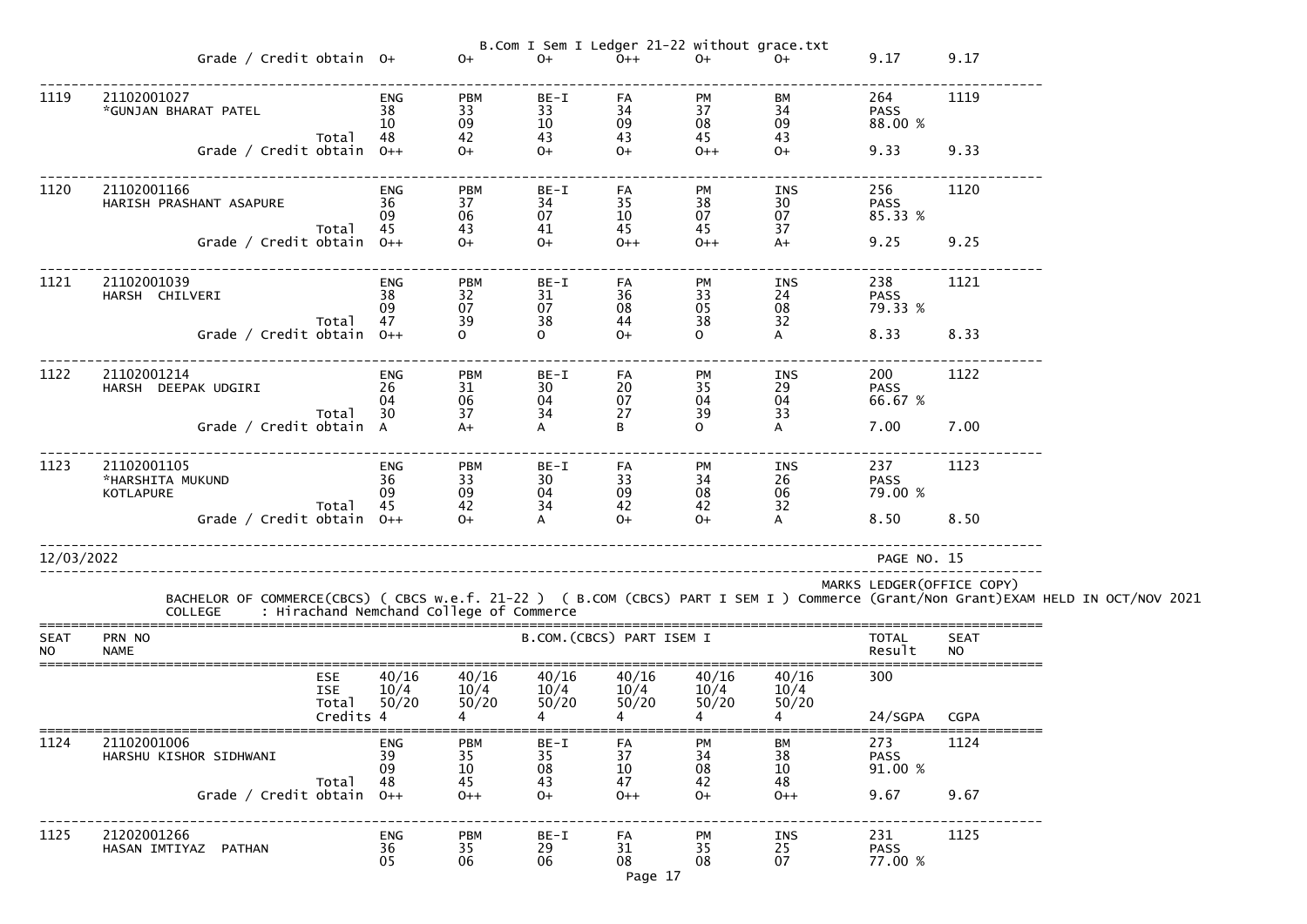|            |                                                        |          |                              |                              |                          |                                 |                             | B.Com I Sem I Ledger 21-22 without grace.txt |                               |      |
|------------|--------------------------------------------------------|----------|------------------------------|------------------------------|--------------------------|---------------------------------|-----------------------------|----------------------------------------------|-------------------------------|------|
|            | Grade / Credit obtain 0+                               | Total    | 41                           | 41<br>$O+$                   | 35<br>$A+$               | $\overline{39}$<br>$\mathsf{O}$ | 43<br>$O+$                  | 32<br>A                                      | 8.25                          | 8.25 |
| 1126       | 21102001137<br>*HEMLATA AMARNATH SAPAR                 |          | ENG<br>37<br>09              | <b>PBM</b><br>32<br>08       | BE-I<br>26<br>06         | FA<br>33<br>09                  | <b>PM</b><br>32<br>07       | INS<br>28<br>08                              | 235<br><b>PASS</b><br>78.33 % | 1126 |
|            | Grade / Credit obtain $0++$                            | Total    | 46                           | 40<br>$O+$                   | 32<br>$\mathsf{A}$       | 42<br>$O+$                      | 39<br>$\mathbf{O}$          | 36<br>$A+$                                   | 8.42                          | 8.42 |
| 1127       | 21202001285<br>HIMANSHU SHARVAN VAISHNAV               | Total    | <b>ENG</b><br>31<br>05<br>36 | <b>PBM</b><br>35<br>08<br>43 | $BE-I$<br>31<br>05<br>36 | FA<br>36<br>06<br>42            | <b>PM</b><br>33<br>05<br>38 | INS<br>28<br>05<br>33                        | 228<br><b>PASS</b><br>76.00 % | 1127 |
|            | Grade / Credit obtain A+                               |          |                              | $O+$                         | $A+$                     | $O+$                            | $\mathbf{O}$                | A                                            | 8.00                          | 8.00 |
| 1128       | 21102001097<br>HITESH LUMBARAM PATEL                   | Total    | <b>ENG</b><br>37<br>08<br>45 | <b>PBM</b><br>35<br>09<br>44 | $BE-I$<br>35<br>08<br>43 | FA<br>35<br>09<br>44            | <b>PM</b><br>39<br>08<br>47 | <b>BM</b><br>28<br>09<br>37                  | 260<br><b>PASS</b><br>86.67 % | 1128 |
|            | Grade / Credit obtain $0++$                            |          |                              | $O+$                         | $O+$                     | $O+$                            | $0++$                       | $A+$                                         | 9.08                          | 9.08 |
| 1130       | 21102001191<br>*HUMERA ABDUL REHMAN<br><b>MOHOLKAR</b> | Total    | <b>ENG</b><br>39<br>10<br>49 | <b>PBM</b><br>33<br>07<br>40 | $BE-I$<br>34<br>06<br>40 | FA<br>26<br>08<br>34            | <b>PM</b><br>32<br>08<br>40 | BM<br>29<br>08<br>37                         | 240<br><b>PASS</b><br>80.00 % | 1130 |
|            | Grade / Credit obtain                                  |          | $O++$                        | $O+$                         | $O+$                     | A                               | $O+$                        | $A+$                                         | 8.58                          | 8.58 |
| 1131       | 21102001180<br>HUZAIF SAMEER SHAIKH                    | Total 43 | ENG<br>33<br>10              | <b>PBM</b><br>32<br>09<br>41 | BE-I<br>34<br>07<br>41   | FA<br>27<br>08<br>35            | PM<br>33<br>09<br>42        | ВM<br>34<br>08<br>42                         | 244<br><b>PASS</b><br>81.33 % | 1131 |
|            | Grade / Credit obtain 0+                               |          |                              | $O+$                         | $O+$                     | $A+$                            | $O+$                        | $O+$                                         | 8.75                          | 8.75 |
| 12/03/2022 |                                                        |          |                              |                              |                          |                                 |                             |                                              | PAGE NO. 16                   |      |
| 1132       | 21202001433<br>*INDAPURE NIKITA SURESH                 | Total    | ENG<br>37<br>08<br>45        | <b>PBM</b><br>33<br>07<br>40 | BE-I<br>29<br>06<br>35   | FA<br>35<br>08<br>43            | PM<br>28<br>08<br>36        | INS<br>22<br>08<br>30                        | 229<br><b>PASS</b><br>76.33 % | 1132 |
|            | Grade / Credit obtain                                  |          | $O++$                        | $O+$                         | $A+$                     | $O+$                            | $A+$                        | $\mathsf{A}$                                 | 8.33                          | 8.33 |
| 1133       | 21102001427<br>*JANSI SHRINIVAS BANDA                  | Total    | ENG<br>39<br>09<br>48        | <b>PBM</b><br>34<br>07<br>41 | BE-I<br>33<br>05<br>38   | FA<br>39<br>08<br>47            | PM<br>36<br>08<br>44        | <b>INS</b><br>33<br>07<br>40                 | 258<br><b>PASS</b><br>86.00 % | 1133 |
|            | Grade / Credit obtain                                  |          | $0++$                        | $O+$                         | $\mathbf{O}$             | $0++$                           | $O+$                        | $O+$                                         | 9.17                          | 9.17 |
| 1134       | 21202001336<br>JAY KAILASH SHIRASKAR                   | Total    | <b>ENG</b><br>37<br>09<br>46 | <b>PBM</b><br>32<br>08<br>40 | BE-I<br>25<br>06<br>31   | FA<br>35<br>08<br>43            | PM<br>28<br>08<br>36        | <b>INS</b><br>30<br>07<br>37                 | 233<br><b>PASS</b><br>77.67 % | 1134 |
|            | Grade / Credit obtain                                  |          | $O++$                        | $O+$                         | A                        | $O+$                            | $A+$                        | $A+$                                         | 8.33                          | 8.33 |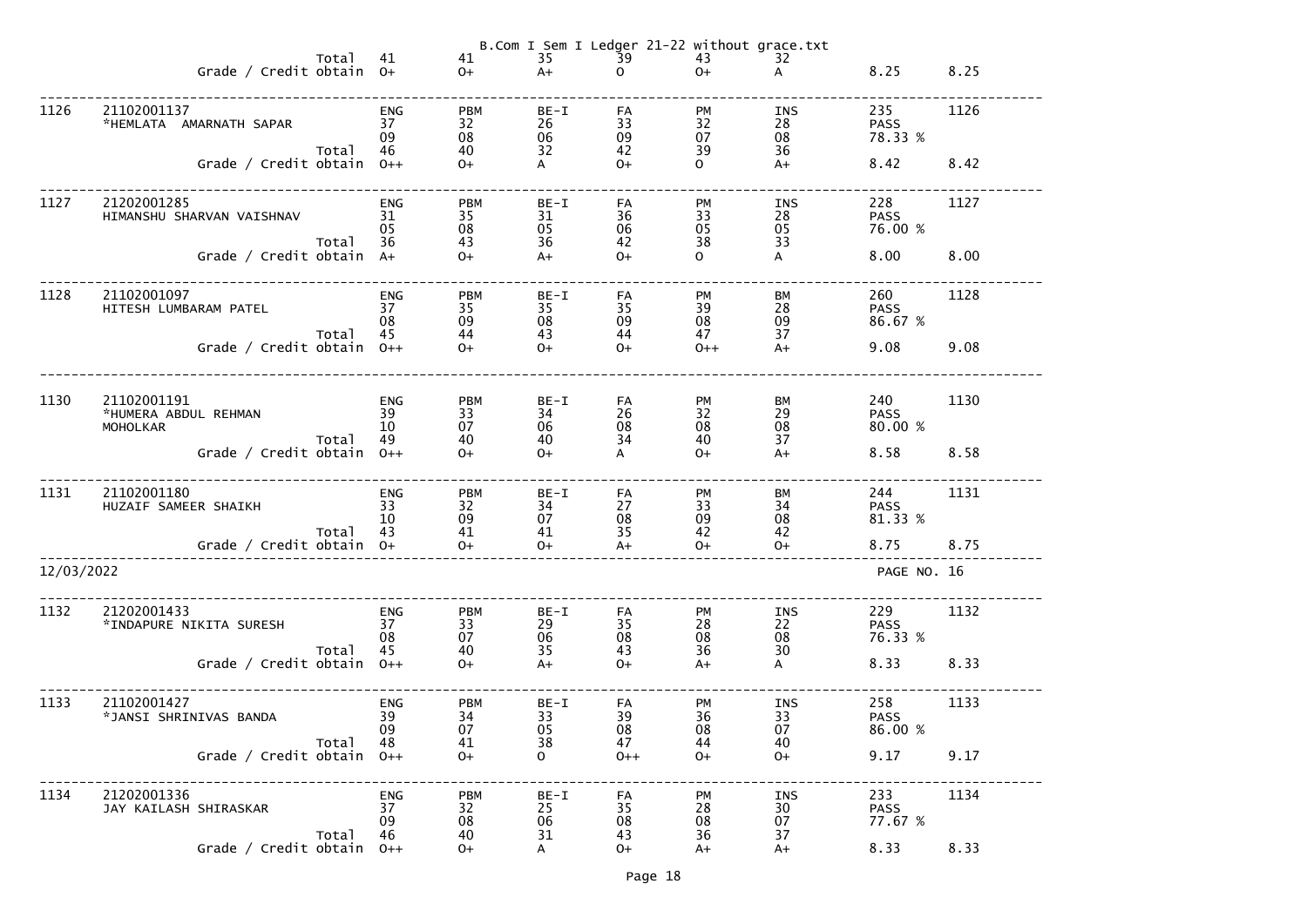|                          |                                                                                                                                                                                            |                              |                                                  | B.Com I Sem I Ledger 21-22 without grace.txt |                                 |                                     |                             |                               |                            |  |
|--------------------------|--------------------------------------------------------------------------------------------------------------------------------------------------------------------------------------------|------------------------------|--------------------------------------------------|----------------------------------------------|---------------------------------|-------------------------------------|-----------------------------|-------------------------------|----------------------------|--|
| 1135                     | 21102001177<br>*JYOTI AMBADAS NALLA<br>Total                                                                                                                                               | <b>ENG</b><br>39<br>10<br>49 | <b>PBM</b><br>38<br>09<br>47                     | BE-I<br>33<br>06<br>39                       | FA<br>38<br>09<br>47            | <b>PM</b><br>31<br>08<br>39         | INS<br>31<br>08<br>39       | 260<br><b>PASS</b><br>86.67 % | 1135                       |  |
|                          | Grade / Credit obtain                                                                                                                                                                      | $0++$                        | $0++$                                            | $\mathbf{O}$                                 | $0++$                           | $\mathsf{O}$                        | $\Omega$                    | 9.00                          | 9.00                       |  |
| 1136                     | 21102001040<br>*JYOTI MALKAPPA<br>BHARAMSHETTI<br>Total                                                                                                                                    | <b>ENG</b><br>37<br>09<br>46 | <b>PBM</b><br>34<br>06<br>40                     | $BE-I$<br>38<br>08<br>46                     | FA<br>31<br>07<br>38            | <b>PM</b><br>38<br>07<br>45         | BM<br>31<br>10<br>41        | 256<br><b>PASS</b><br>85.33 % | 1136                       |  |
|                          | Grade / Credit obtain                                                                                                                                                                      | $O++$                        | $0+$                                             | $0++$                                        | $\Omega$                        | $0++$                               | $0+$                        | 9.33                          | 9.33                       |  |
| 1137                     | 21102001102<br>*KANCHANA AMBADAS<br>MARIKANTI<br>Total                                                                                                                                     | <b>ENG</b><br>39<br>10<br>49 | <b>PBM</b><br>38<br>08<br>46                     | $BE-I$<br>34<br>07<br>41                     | FA<br>37<br>09<br>46            | <b>PM</b><br>36<br>${\bf 08}$<br>44 | INS<br>32<br>08<br>40       | 266<br><b>PASS</b><br>88.67 % | 1137                       |  |
|                          | Grade / Credit obtain                                                                                                                                                                      | $O++$                        | $0++$                                            | $O+$                                         | $0++$                           | $O+$                                | $O+$                        | 9.50                          | 9.50                       |  |
| 1138                     | 21202001340<br>KAPIL SHIVANAND ANKAM<br>Total                                                                                                                                              | <b>ENG</b><br>35<br>10<br>45 | <b>PBM</b><br>29<br>08<br>37                     | BE-I<br>24<br>07<br>31                       | FA<br>30<br>09<br>39            | PM<br>32<br>08<br>40                | INS<br>26<br>08<br>34       | 226<br><b>PASS</b><br>75.33 % | 1138                       |  |
|                          | Grade / Credit obtain                                                                                                                                                                      | $O++$                        | $A+$                                             | A                                            | $\mathbf{O}$                    | $O+$                                | A                           | 8.08                          | 8.08                       |  |
| 1139                     | 21102001475<br>KARAN YOGESH RAWLANI                                                                                                                                                        | <b>ENG</b><br>39<br>05       | <b>PBM</b><br>36<br>06                           | BE-I<br>37<br>05                             | FA<br>35<br>05                  | <b>PM</b><br>37<br>05               | INS<br>36<br>05             | 251<br><b>PASS</b><br>83.67 % | 1139                       |  |
|                          | Total<br>Grade / Credit obtain                                                                                                                                                             | 44<br>$O+$                   | 42<br>$O+$                                       | 42<br>$O+$                                   | 40<br>$0+$                      | 42<br>$O+$                          | 41<br>$0+$                  | 9.00                          | 9.00                       |  |
| 1140                     | 21102001223<br>KARTIK ARUN<br><b>KANNA</b><br>Total                                                                                                                                        | <b>ENG</b><br>39<br>10<br>49 | <b>PBM</b><br>35<br>09<br>44                     | $BE-I$<br>35<br>$10\,$<br>45                 | FA<br>39<br>09<br>48            | PM<br>39<br>09<br>48                | <b>BM</b><br>37<br>09<br>46 | 280<br><b>PASS</b><br>93.33 % | 1140                       |  |
|                          | Grade / Credit obtain $0++$                                                                                                                                                                |                              | $0+$                                             | $0++$                                        | $0++$                           | $0++$                               | $0++$                       | 9.83                          | 9.83                       |  |
|                          |                                                                                                                                                                                            |                              | ____________________________________             |                                              |                                 |                                     |                             |                               |                            |  |
| 12/03/2022               | BACHELOR OF COMMERCE(CBCS) ( CBCS w.e.f. 21-22 ) ( B.COM (CBCS) PART I SEM I ) Commerce (Grant/Non Grant)EXAM HELD IN OCT/NOV 2021<br>COLLEGE     : Hirachand Nemchand College of Commerce |                              |                                                  |                                              |                                 |                                     |                             | PAGE NO. 17                   | MARKS LEDGER (OFFICE COPY) |  |
| <b>SEAT</b><br><b>NO</b> | PRN NO<br><b>NAME</b>                                                                                                                                                                      |                              |                                                  |                                              | B.COM. (CBCS) PART ISEM I       |                                     |                             | <b>TOTAL</b><br>Result        | <b>SEAT</b><br><b>NO</b>   |  |
|                          | ESE<br><b>ISE</b><br>Total                                                                                                                                                                 | Credits 4                    | 40/16<br>40/16<br>10/4<br>10/4<br>50/20<br>50/20 | 40/16<br>10/4<br>50/20                       | 40/16<br>10/4<br>50/20          | 40/16<br>10/4<br>50/20              | 40/16<br>10/4<br>50/20      | 300<br>24/SGPA                | <b>CGPA</b>                |  |
| 1141                     | 21202001283<br>KAUSTUBH SANJU INGLE<br>Total                                                                                                                                               | <b>ENG</b><br>24<br>06<br>30 | <b>PBM</b><br>31<br>06<br>37                     | BE-I<br>27<br>04<br>31                       | FA<br>34<br>06<br>40<br>Page 19 | <b>PM</b><br>21<br>05<br>26         | INS<br>29<br>05<br>34       | 198<br><b>PASS</b><br>66.00 % | 1141                       |  |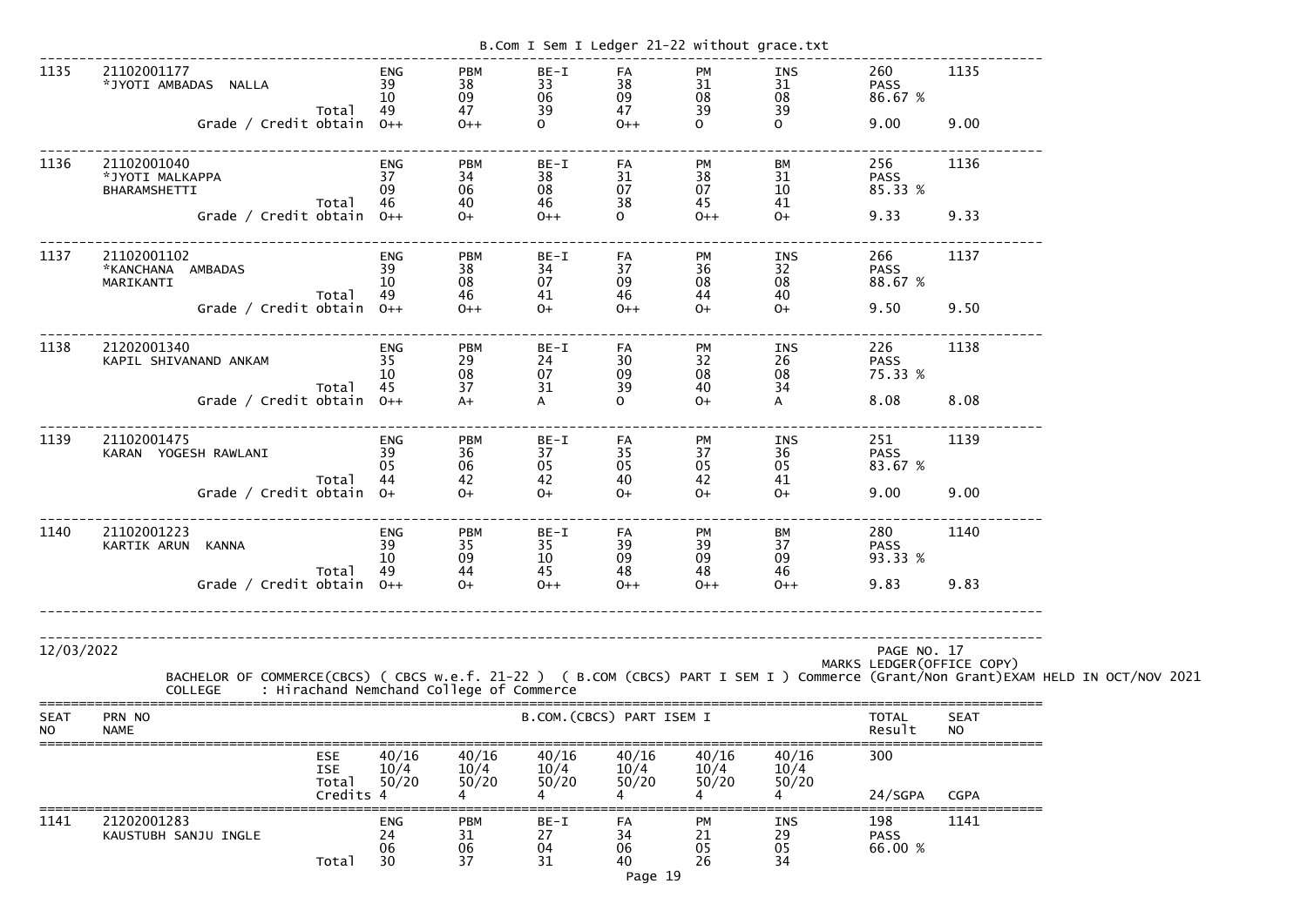|                          |                                                                                                                                                                                                  |                              |                                                             |                                        |                                   | B.Com I Sem I Ledger 21-22 without grace.txt |                                      |                               |                            |  |
|--------------------------|--------------------------------------------------------------------------------------------------------------------------------------------------------------------------------------------------|------------------------------|-------------------------------------------------------------|----------------------------------------|-----------------------------------|----------------------------------------------|--------------------------------------|-------------------------------|----------------------------|--|
|                          | Grade / Credit obtain A A+                                                                                                                                                                       |                              |                                                             | $\overline{A}$                         | $O+$                              |                                              | B A                                  | 7.17                          | 7.17                       |  |
| 1142                     | 21202001395<br>*KAVERI BASAVARAJ SALGAR<br>Total                                                                                                                                                 | ENG<br>37<br>06<br>43        | <b>PBM</b><br>28<br>06<br>34                                | $BE-I$<br>22<br>06<br>28               | FA<br>33<br>09<br>42              | <b>PM</b><br>34<br>08<br>42                  | <b>INS</b><br>27<br>09 75.00 %<br>36 | 225<br><b>PASS</b>            | 1142                       |  |
|                          | Grade / Credit obtain 0+                                                                                                                                                                         |                              |                                                             | $B+$                                   | $O+$                              | $O+$                                         | $A+$                                 | 7.92                          | 7.92                       |  |
| 1143                     | 21102001110<br>*KAYENAT TURKI<br>Total                                                                                                                                                           | ENG<br>35<br>10<br>45        | <b>PBM</b><br>36<br>10<br>46                                | BE-I<br>32<br>06<br>38                 | FA<br>34<br>10<br>44              | PM<br>35<br>09<br>44                         | <b>INS</b><br>31<br>07<br>38         | 255<br><b>PASS</b><br>85.00 % | 1143                       |  |
|                          | Grade / Credit obtain 0++                                                                                                                                                                        |                              | $O++$                                                       | $\overline{O}$                         | $O+$                              | $O+$                                         | $\overline{O}$                       | 9.00                          | 9.00                       |  |
| 1144                     | 21102001159<br>KEDAR PRADEEP PAWAR<br>Total                                                                                                                                                      | ENG<br>31<br>09<br>40        | <b>PBM</b><br>33<br>06<br>39                                | BE-I<br>31<br>07<br>38                 | FA<br>36<br>10<br>46              | PM<br>32<br>08<br>40                         | BM<br>36<br>09<br>45                 | 248<br><b>PASS</b><br>82.67 % | 1144                       |  |
|                          | Grade / Credit obtain 0+                                                                                                                                                                         |                              | $\Omega$                                                    | $\overline{O}$                         | $0++$                             | $O+$                                         | $0++$                                | 9.00                          | 9.00                       |  |
| 1145                     | 21102001254<br>*KHUSHI VIRAL DESAI                                                                                                                                                               | ENG<br>37<br>04              | <b>PBM</b><br>31<br>06                                      | $BE-I$<br>37<br>09                     | FA<br>36<br>09                    | <b>PM</b><br>35<br>07                        | BM<br>33<br><b>PASS</b><br>10        | 254<br>84.67 %                | 1145                       |  |
|                          | Total<br>Grade / Credit obtain 0+                                                                                                                                                                | 41                           | 37                                                          | 46<br>$0++$                            | 45<br>$0++$                       | 42<br>$0+$                                   | 43<br>$O+$                           | 9.08                          | 9.08                       |  |
| 1146                     | 21102001288<br>*KIRAN RAJSHEKHAR<br>WADIKAR                                                                                                                                                      | ENG<br>21<br>10              | <b>PBM</b><br>37<br>08                                      | BE-I<br>32<br>06                       | FA<br>40<br>09                    | PM<br>35<br>08                               | INS<br>31<br><b>PASS</b><br>08       | 245<br>81.67 %                | 1146                       |  |
|                          | Total<br>Grade / Credit obtain A                                                                                                                                                                 | 31                           | 45<br>$0++$                                                 | $\begin{array}{c} 38 \\ 0 \end{array}$ | 49<br>$0++$                       | 43<br>$0+$                                   | $\frac{39}{0}$                       | 8.67 8.67                     |                            |  |
| 1147                     | 21202001343<br>*KIRTI PANCHPPA NANDI<br>Total                                                                                                                                                    | <b>ENG</b><br>39<br>09<br>48 | <b>PBM</b><br>$\begin{array}{c} 35 \\ 06 \end{array}$<br>41 | BE-I<br>32<br>04<br>36                 | FA<br>39<br>09<br>48              | PM<br>$\frac{36}{08}$<br>44                  | INS<br>33<br>07<br>40                | 257<br><b>PASS</b><br>85.67 % | 1147                       |  |
|                          | Grade / Credit obtain $0++$                                                                                                                                                                      |                              | $O+$                                                        | $A+$                                   | $0++$                             | $O+$                                         | $O+$                                 | 9.08                          | 9.08                       |  |
| 1148                     | 21102001120<br>*KIRTI UMAKANT RAMPURE<br>Total                                                                                                                                                   | <b>ENG</b><br>28<br>10<br>38 | <b>PBM</b><br>$\frac{31}{08}$<br>39                         | BE-I<br>31<br>04<br>35                 | FA<br>$\substack{28 \\ 09}$<br>37 | PM<br>33<br>07<br>40                         | INS<br>23<br>08<br>31                | 220<br><b>PASS</b><br>73.33 % | 1148                       |  |
|                          | Grade / Credit obtain 0                                                                                                                                                                          |                              | $\Omega$                                                    | $A+$                                   | $A+$                              | $O+$                                         | A                                    | 7.83                          | 7.83                       |  |
| 12/03/2022               |                                                                                                                                                                                                  |                              |                                                             |                                        |                                   |                                              |                                      | PAGE NO. 18                   | MARKS LEDGER (OFFICE COPY) |  |
|                          | BACHELOR OF COMMERCE(CBCS) ( CBCS w.e.f. 21-22 ) ( B.COM (CBCS) PART I SEM I ) Commerce (Grant/Non Grant)EXAM HELD IN OCT/NOV 2021<br>: Hirachand Nemchand College of Commerce<br><b>COLLEGE</b> |                              |                                                             |                                        |                                   |                                              |                                      |                               |                            |  |
| <b>SEAT</b><br><b>NO</b> | PRN NO<br><b>NAME</b>                                                                                                                                                                            |                              |                                                             |                                        | B.COM. (CBCS) PART ISEM I         |                                              |                                      | <b>TOTAL</b><br>Result        | <b>SEAT</b><br><b>NO</b>   |  |
|                          | <b>ESE</b>                                                                                                                                                                                       | 40/16                        | 40/16                                                       | 40/16                                  | 40/16<br>Page 20                  | 40/16                                        | 40/16                                | 300                           |                            |  |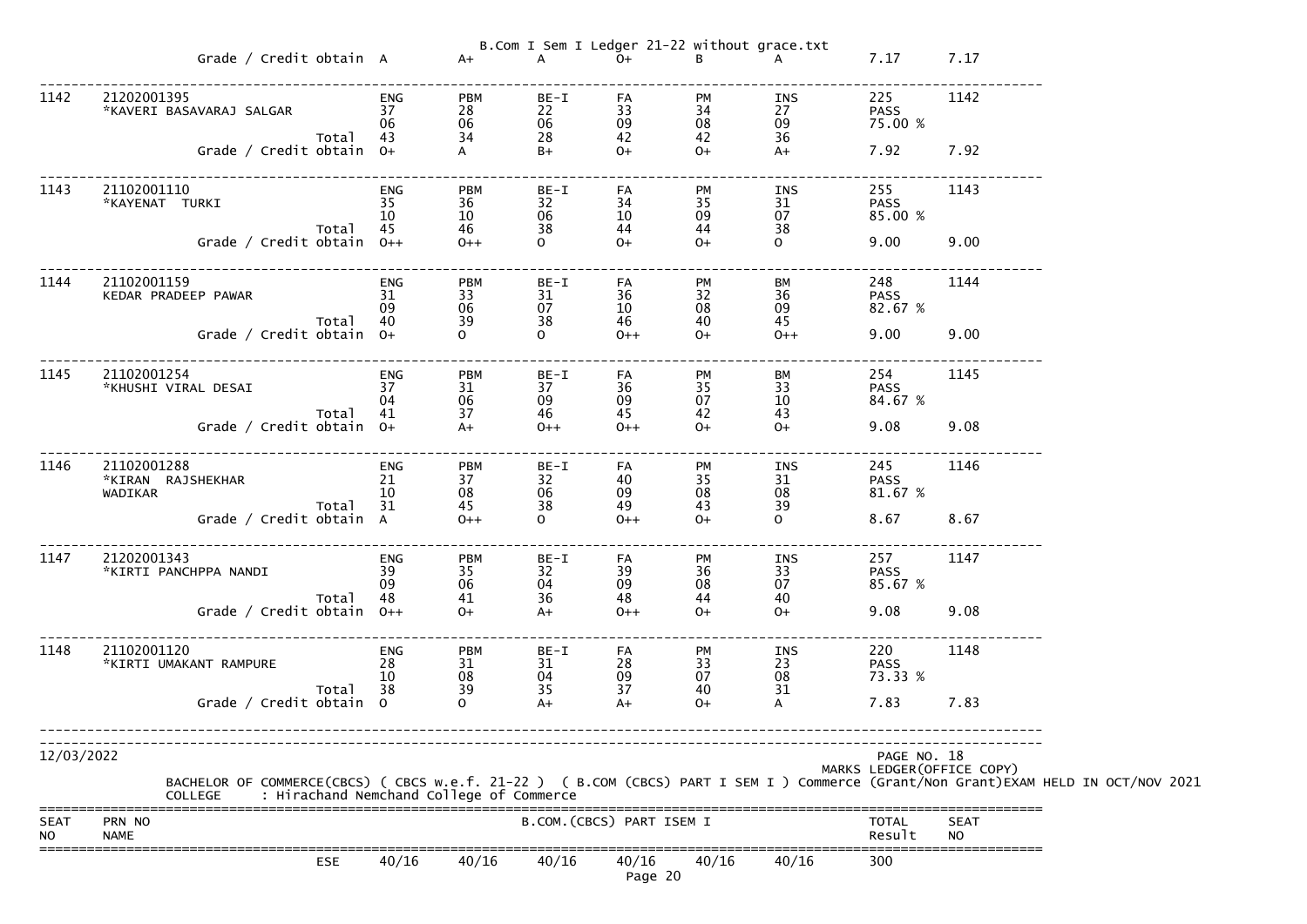|            |                                                     | <b>ISE</b><br>Total<br>Credits 4 | 10/4<br>50/20                | 10/4<br>$50/20$                                             | B.Com I Sem I Ledger 21-22 without grace.txt<br>$10/4$ $10/4$<br>50/20<br>$4 \quad$ | 50/20<br>$\overline{4}$ | 10/4<br>50/20<br>$\overline{4}$ | 10/4<br>50/20<br>$\overline{4}$                             | 24/SGPA                        | <b>CGPA</b> |
|------------|-----------------------------------------------------|----------------------------------|------------------------------|-------------------------------------------------------------|-------------------------------------------------------------------------------------|-------------------------|---------------------------------|-------------------------------------------------------------|--------------------------------|-------------|
| 1149       | 21102001469<br>KUMAR ANUJ SATISH                    |                                  | <b>ENG</b><br>22<br>04       | <b>PBM</b><br>28<br>06                                      | $BE-I$<br>18<br>05                                                                  | FA<br>25<br>05          | <b>PM</b><br>24<br>04           | <b>INS</b><br>20<br>05                                      | 166<br><b>PASS</b><br>55.33 %  | 1149        |
|            | Grade / Credit obtain B                             | Total                            | 26                           | 34                                                          | 23<br>$\mathsf{C}$                                                                  | 30<br>A                 | 28<br>$B+$                      | 25<br>B                                                     | 6.00                           | 6.00        |
| 1150       | 21102001428<br>KUNDAN RAJU DASARI                   | Total                            | <b>ENG</b><br>36<br>09<br>45 | <b>PBM</b><br>29<br>09<br>38                                | $BE-I$<br>$*6$<br>08<br>$*14$                                                       | FA<br>33<br>08<br>41    | <b>PM</b><br>29<br>07<br>36     | INS<br>31<br>07<br>38                                       | 212<br>FAIL ATKT(1)<br>70.67 % | 1150        |
|            | Grade / Credit obtain $0++$                         |                                  |                              | $\Omega$                                                    |                                                                                     | $O+$                    | $A+$                            | $\mathsf{O}$                                                | 7.08                           | 7.08        |
| 1151       | 21102001116<br>*LAVANYA AMBADAS DASARI              | Total                            | <b>ENG</b><br>37<br>08<br>45 | <b>PBM</b><br>33<br>08<br>41                                | $BE-I$<br>26<br>06<br>32                                                            | FA<br>34<br>06<br>40    | <b>PM</b><br>32<br>07<br>39     | INS<br>32<br>05<br>37                                       | 234<br><b>PASS</b><br>78.00 %  | 1151        |
|            | Grade / Credit obtain 0++                           |                                  |                              | $O+$                                                        | $\mathsf{A}$                                                                        | $O+$                    | $\mathsf{O}$                    | $A+$                                                        | 8.42                           | 8.42        |
| 1152       | 21102001136<br>*LAVANYA RAJENDRA PURUD              | Total                            | <b>ENG</b><br>36<br>09<br>45 | <b>PBM</b><br>28<br>09<br>37                                | $BE-I$<br>30<br>07<br>37                                                            | FA<br>29<br>09<br>38    | PM<br>31<br>07<br>38            | BM<br>34<br>09<br>43                                        | 238<br><b>PASS</b><br>79.33 %  | 1152        |
|            | Grade / Credit obtain $0++$                         |                                  |                              | $A+$                                                        | $A+$                                                                                | $\mathsf{O}$            | $\Omega$                        | $O+$                                                        | 8.33                           | 8.33        |
| 1153       | 21202001398<br>*LAVANYA SANJAY<br>MITTHAPALLI       | Total                            | <b>ENG</b><br>38<br>08<br>46 | <b>PBM</b><br>36<br>06<br>42                                | $BE-I$<br>31<br>04<br>35                                                            | FA<br>33<br>05<br>38    | <b>PM</b><br>34<br>08<br>42     | INS<br>29<br>06<br>35                                       | 238<br><b>PASS</b><br>79.33 %  | 1153        |
|            | Grade / Credit obtain 0++                           |                                  |                              | $0+$                                                        | $A+$                                                                                | $\mathsf{O}$            | $O+$                            | $A+$                                                        | 8.50                           | 8.50        |
| 1154       | 21102001290<br>*LAVEENA HARISH ASRANI               | Total                            | <b>ENG</b><br>38<br>09<br>47 | <b>PBM</b><br>33<br>08<br>41                                | BE-I<br>37<br>06<br>43                                                              | FA<br>34<br>09<br>43    | PM<br>37<br>08<br>45            | <b>INS</b><br>30<br>09<br>39                                | 258<br><b>PASS</b><br>86.00 %  | 1154        |
|            | Grade / Credit obtain                               |                                  | $0++$                        | $0+$                                                        | $0+$                                                                                | $O+$                    | $0++$                           | $\mathsf{O}$                                                | 9.17                           | 9.17        |
| 1155       | 21202001264<br>*LAXMI PRABHULING<br><b>SANKANNA</b> | Total                            | <b>ENG</b><br>21<br>09<br>30 | <b>PBM</b><br>$\begin{array}{c} 32 \\ 07 \end{array}$<br>39 | $BE-I$<br>31<br>04<br>35                                                            | FA<br>34<br>10<br>44    | PM<br>30<br>08<br>38            | <b>INS</b><br>$\begin{array}{c} 30 \\ 07 \end{array}$<br>37 | 223<br><b>PASS</b><br>74.33 %  | 1155        |
|            | Grade / Credit obtain A                             |                                  |                              | $\mathsf{O}$                                                | $A+$                                                                                | $0+$                    | $\mathsf{O}$                    | $A+$                                                        | 7.83                           | 7.83        |
| 1156       | 21102001175<br>*LAXMI MARKANDEY YANGALI             | Total                            | <b>ENG</b><br>37<br>08<br>45 | <b>PBM</b><br>31<br>08<br>39                                | $BE-I$<br>34<br>07<br>41                                                            | FA<br>34<br>09<br>43    | PM<br>36<br>08<br>44            | <b>INS</b><br>$\begin{array}{c} 22 \\ 07 \end{array}$<br>29 | 241<br><b>PASS</b><br>80.33 %  | 1156        |
|            | Grade / Credit obtain                               |                                  | $0++$                        | $\Omega$                                                    | $O+$                                                                                | $O+$                    | $O+$                            | $B+$                                                        | 8.50                           | 8.50        |
| 12/03/2022 |                                                     |                                  |                              |                                                             |                                                                                     |                         |                                 |                                                             | PAGE NO. 19                    |             |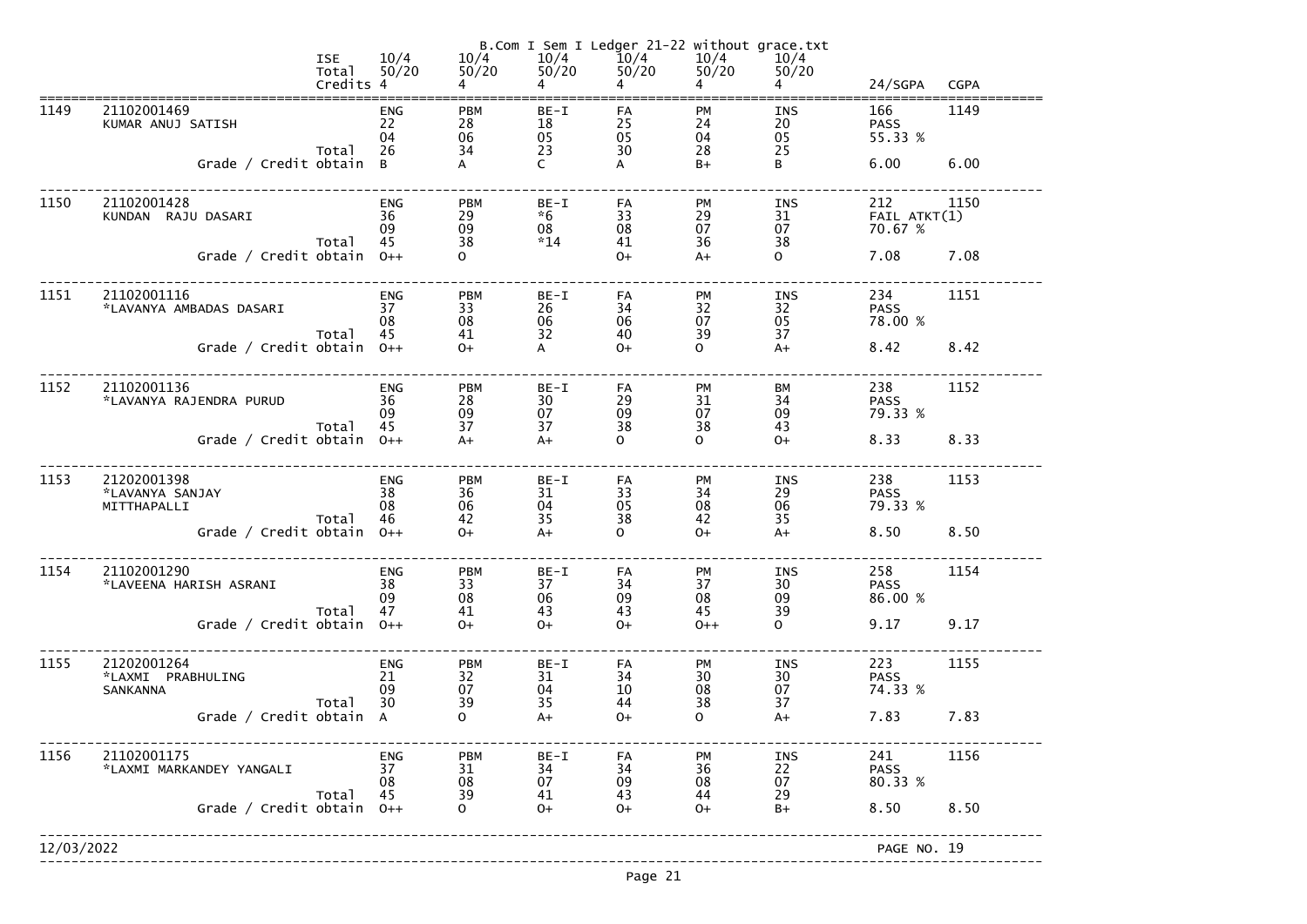### MARKS LEDGER(OFFICE COPY)

BACHELOR OF COMMERCE(CBCS) ( CBCS w.e.f. 21-22 ) ( B.COM (CBCS) PART I SEM I ) Commerce (Grant/Non Grant)EXAM HELD IN OCT/NOV 2021<br>COLLEGE : Hirachand Nemchand College of Commerce

| <b>SEAT</b><br><b>NO</b> | PRN NO<br><b>NAME</b>                                                                  |                                                |                                       |                                       |                                      | B.COM. (CBCS) PART ISEM I     |                                      |                                                | <b>TOTAL</b><br>Result                | <b>SEAT</b><br><b>NO</b> |
|--------------------------|----------------------------------------------------------------------------------------|------------------------------------------------|---------------------------------------|---------------------------------------|--------------------------------------|-------------------------------|--------------------------------------|------------------------------------------------|---------------------------------------|--------------------------|
|                          |                                                                                        | <b>ESE</b><br><b>ISE</b><br>Total<br>Credits 4 | 40/16<br>10/4<br>50/20                | 40/16<br>10/4<br>50/20                | 40/16<br>10/4<br>50/20               | 40/16<br>10/4<br>50/20        | 40/16<br>10/4<br>50/20               | 40/16<br>10/4<br>50/20                         | 300<br>24/SGPA                        | <b>CGPA</b>              |
| 1157                     | 21102001060<br>*LAXMI RAJSHEKHAR<br><b>THALANGE</b><br>Grade / Credit obtain           | Total                                          | <b>ENG</b><br>36<br>08<br>44<br>$O+$  | <b>PBM</b><br>28<br>08<br>36<br>$A+$  | $BE-I$<br>34<br>05<br>39<br>$\Omega$ | FA<br>36<br>07<br>43<br>$O+$  | PM<br>35<br>06<br>41<br>$O+$         | <b>INS</b><br>28<br>06<br>34<br>A              | 237<br><b>PASS</b><br>79.00 %<br>8.25 | 1157<br>8.25             |
| 1158                     | 21102001144<br>*LAXMI SATISH SARANGI<br>Grade / Credit obtain                          | Total                                          | <b>ENG</b><br>37<br>10<br>47<br>$0++$ | <b>PBM</b><br>34<br>10<br>44<br>$O+$  | $BE-I$<br>36<br>10<br>46<br>$0++$    | FA<br>35<br>08<br>43<br>$O+$  | PM<br>38<br>09<br>47<br>$0++$        | BM<br>36<br>09<br>45<br>$0++$                  | 272<br><b>PASS</b><br>90.67 %<br>9.67 | 1158<br>9.67             |
| 1159                     | 21102001038<br>*LAXMI TUKARAM YANGAL<br>Grade / Credit obtain                          | Total                                          | <b>ENG</b><br>37<br>10<br>47<br>$0++$ | <b>PBM</b><br>27<br>07<br>34<br>A     | $BE-I$<br>32<br>06<br>38<br>$\Omega$ | FA<br>25<br>09<br>34<br>A     | PM<br>29<br>08<br>37<br>$A+$         | <b>INS</b><br>22<br>06<br>28<br>$B+$           | 218<br><b>PASS</b><br>72.67 %<br>7.58 | 1159<br>7.58             |
| 1160                     | 21102001115<br>LAXMIKANT MALLIKARJUN<br><b>SHEGAONKAR</b><br>Grade / Credit obtain     | Total                                          | <b>ENG</b><br>40<br>10<br>50<br>$0++$ | <b>PBM</b><br>35<br>09<br>44<br>$O+$  | $BE-I$<br>37<br>06<br>43<br>$O+$     | FA<br>39<br>10<br>49<br>$0++$ | PM<br>38<br>07<br>45<br>$0++$        | BM<br>38<br>10<br>48<br>$0++$                  | 279<br><b>PASS</b><br>93.00 %<br>9.67 | 1160<br>9.67             |
| 1161                     | 21102001134<br>LAXMINARAYAN BALKRISHNA<br><b>MASHAM</b><br>Grade / Credit obtain $0++$ | Total                                          | <b>ENG</b><br>37<br>09<br>46          | <b>PBM</b><br>36<br>09<br>45<br>$0++$ | $BE-I$<br>34<br>07<br>41<br>$O+$     | FA<br>37<br>09<br>46<br>$0++$ | <b>PM</b><br>37<br>08<br>45<br>$0++$ | INS<br>30<br>07<br>37<br>$A+$                  | 260<br><b>PASS</b><br>86.67 %<br>9.42 | 1161<br>9.42             |
| 1163                     | 21102001251<br>*MADHAVI PANDURANG YEMUL<br>Grade / Credit obtain 0++                   | Total                                          | <b>ENG</b><br>37<br>10<br>47          | <b>PBM</b><br>32<br>08<br>40<br>$O+$  | $BE-I$<br>28<br>08<br>36<br>$A+$     | FA<br>34<br>10<br>44<br>$O+$  | PM<br>33<br>09<br>42<br>$O+$         | <b>INS</b><br>31<br>08<br>39<br>$\overline{O}$ | 248<br><b>PASS</b><br>82.67 %<br>8.75 | 1163<br>8.75             |
| 1164                     | 21102001084<br>*MADHUMATI SIDDHARAM<br>SARASAMBI<br>Grade / Credit obtain 0++          | Total                                          | <b>ENG</b><br>37<br>10<br>47          | <b>PBM</b><br>34<br>09<br>43<br>$O+$  | $BE-I$<br>34<br>08<br>42<br>$O+$     | FA<br>36<br>09<br>45<br>$0++$ | PM<br>31<br>08<br>39<br>$\Omega$     | ВM<br>34<br>10<br>44<br>$O+$                   | 260<br><b>PASS</b><br>86.67 %<br>9.17 | 1164<br>9.17             |
| 12/03/2022               |                                                                                        |                                                |                                       |                                       |                                      |                               |                                      |                                                | PAGE NO. 20                           |                          |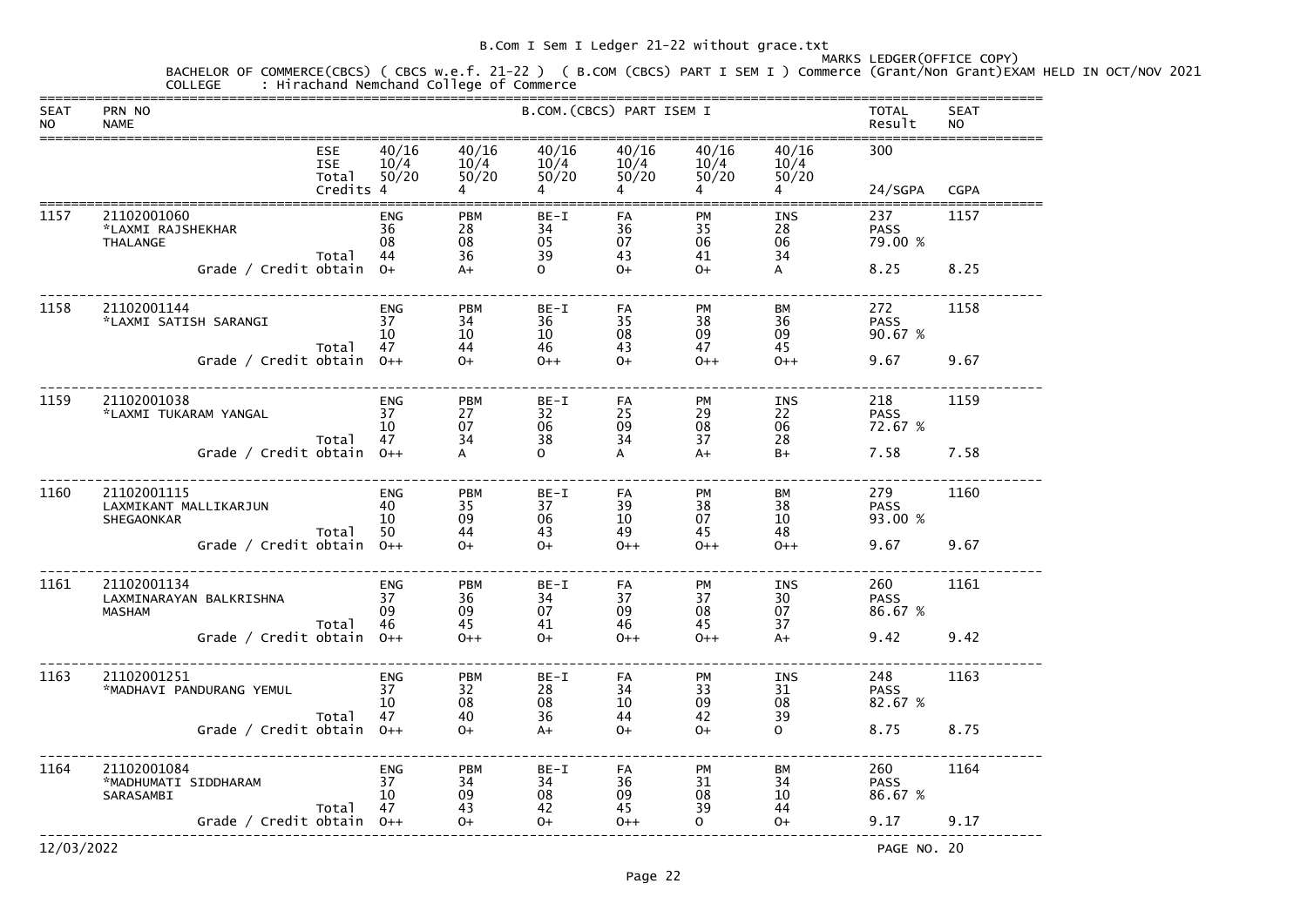|      |                                                                                     |       |                                            |                                                       |                                             |                                                                          |                                                  | B.Com I Sem I Ledger 21-22 without grace.txt        |                                        |              |
|------|-------------------------------------------------------------------------------------|-------|--------------------------------------------|-------------------------------------------------------|---------------------------------------------|--------------------------------------------------------------------------|--------------------------------------------------|-----------------------------------------------------|----------------------------------------|--------------|
| 1165 | 21202001467<br>*MADHURI MOHAN CHAVHAN<br>Grade / Credit obtain B                    | Total | <b>ENG</b><br>23<br>04<br>27               | <b>PBM</b><br>24<br>06<br>30<br>A                     | $BE-I$<br>$*14$<br>04<br>$*18$              | FA<br><b>ABS</b><br>04<br>$*4$                                           | PM<br>32<br>04<br>36<br>$A+$                     | INS<br>24<br>04<br>28<br>$B+$                       | 143<br>FAIL ATKT(2)<br>47.67 %<br>4.33 | 1165<br>4.33 |
| 1166 | 21102001172<br>MAHADULING SUDHAKAR PATIL<br>Grade / Credit obtain                   | Total | <b>ENG</b><br>33<br>09<br>42<br>$O+$       | <b>PBM</b><br>37<br>10<br>47<br>$0++$                 | $BE-I$<br>33<br>07<br>40<br>$O+$            | FA<br>32<br>08<br>40<br>$O+$                                             | PM<br>34<br>07<br>41<br>$O+$                     | BM<br>35<br>10<br>45<br>$0++$                       | 255<br><b>PASS</b><br>85.00 %<br>9.33  | 1166<br>9.33 |
| 1167 | 21102001122<br>MAHIPAL KHUSHAL<br><b>SANKLECHA</b><br>Grade / Credit obtain         | Total | <b>ENG</b><br>37<br>08<br>45<br>$0++$      | <b>PBM</b><br>34<br>10<br>44<br>$O+$                  | $BE-I$<br>31<br>07<br>38<br>$\overline{O}$  | FA<br>30<br>08<br>38<br>$\mathbf{O}$                                     | PM<br>34<br>08<br>42<br>$O+$                     | <b>INS</b><br>17<br>08<br>25<br>B                   | 232<br><b>PASS</b><br>77.33 %<br>8.25  | 1167<br>8.25 |
| 1168 | 21102001400<br>MALLIKARJUN<br><b>UMAKANT</b><br>CHATTARKI<br>Grade / Credit obtain  | Total | <b>ENG</b><br>35<br>08<br>43<br>$O+$       | <b>PBM</b><br>32<br>08<br>40<br>$O+$                  | BE-I<br>26<br>07<br>33<br>A                 | FA<br>30<br>10<br>40<br>$O+$                                             | <b>PM</b><br>36<br>08<br>44<br>$O+$              | <b>INS</b><br>27<br>08<br>35<br>$A+$                | 235<br><b>PASS</b><br>78.33 %<br>8.42  | 1168<br>8.42 |
| 1169 | 21102001014<br>*MANALI MANOJ TALBHANDARE<br>Grade / Credit obtain                   | Total | <b>ENG</b><br>39<br>08<br>47<br>$0++$      | <b>PBM</b><br>33<br>09<br>42<br>$O+$                  | BE-I<br>32<br>07<br>39<br>$\overline{O}$    | FA<br>35<br>06<br>41<br>$O+$                                             | <b>PM</b><br>35<br>08<br>43<br>$O+$              | <b>INS</b><br>24<br>07<br>31<br>A                   | 243<br><b>PASS</b><br>81.00 %<br>8.67  | 1169<br>8.67 |
| 1170 | 21202001463<br>*MANASI MAHESH DOIJODE<br>Grade / Credit obtain $0++$                | Total | ENG<br>37<br>$10$ 09<br>$47$ 43<br>$0+$ 0+ |                                                       | $09 \n07 \n13 \n37 \n44$                    | FA<br>$\begin{array}{c} 28 \\ 07 \end{array}$<br>$\overline{35}$<br>$A+$ | <b>PM</b><br>$\frac{36}{08}$<br>44<br>$0+$       | INS<br>29<br>07<br>36<br>$A+$                       | 242<br><b>PASS</b><br>80.67 %<br>8.42  | 1170<br>8.42 |
| 1171 | 21102001248<br>*MANASVI VINOD AAGLAVE<br>Total 41 41<br>Grade / Credit obtain 0+ 0+ |       | ENG<br>32<br>09                            | <b>PBM</b><br>33<br>08                                | BE-I<br>31<br>$05$<br>$36$<br>$A+$          | FA<br>$\begin{array}{r} 33 \\ 33 \\ 08 \\ 41 \end{array}$<br>$O+$        | PM<br>32<br>$\overline{08}$<br>40<br>$O+$        | BM<br>30<br>$\overline{08}$<br>38<br>$\overline{O}$ | 237<br><b>PASS</b><br>79.00 %<br>8.58  | 1171<br>8.58 |
| 1172 | 21202001313<br>MANDAR ANANT PATHAK<br>Grade / Credit obtain $0++$                   | Total | ENG<br>36<br>09<br>45                      | <b>PBM</b><br>32<br>08<br>$\frac{40}{0+}$             | BE-I<br>28<br>07<br>$\overline{35}$<br>$A+$ | FA<br>$\begin{array}{c} 30 \\ 09 \end{array}$<br>39<br>$\mathsf{O}$      | PM<br>33<br>08<br>41<br>$0+$                     | INS<br>28<br>08<br>36<br>$A+$                       | 236<br><b>PASS</b><br>78.67 %<br>8.50  | 1172<br>8.50 |
| 1173 | 21102001138<br>MANGESH PANDURANG<br>KAVITKAR<br>Grade / Credit obtain $0++$         | Total | ENG<br>37<br>10<br>47                      | <b>PBM</b><br>36<br>$\frac{10}{46}$ 06<br>46<br>$O++$ | BE-I<br>37<br>$0+$                          | FA<br>40<br>$\overline{0}$<br>49<br>$O++$                                | PM<br>34<br>$\overline{\text{08}}$<br>42<br>$0+$ | BM<br>32<br>09<br>41<br>$O+$                        | 268<br><b>PASS</b><br>89.33 %<br>9.50  | 1173<br>9.50 |
|      |                                                                                     |       |                                            |                                                       |                                             | Page 23                                                                  |                                                  |                                                     |                                        |              |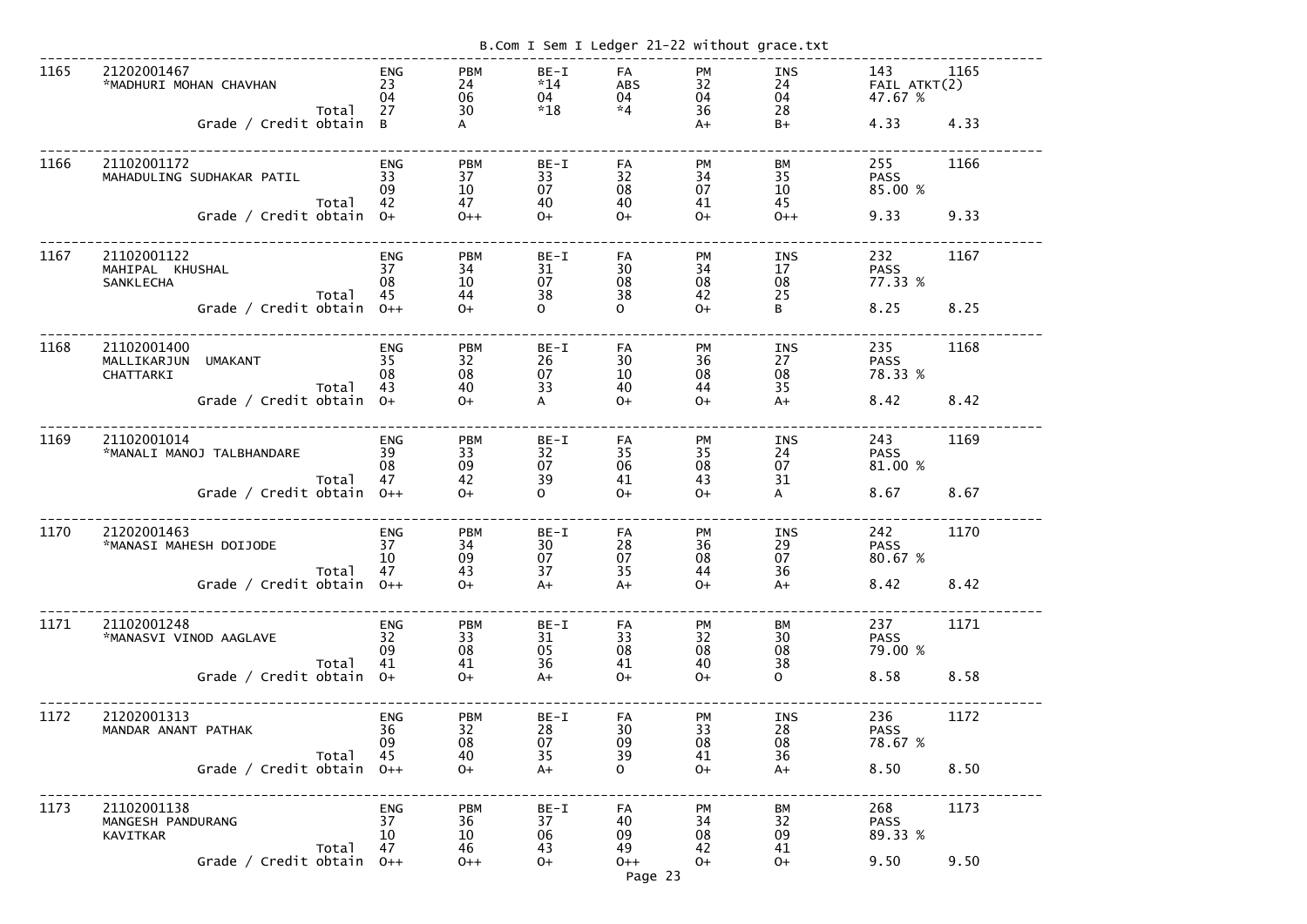| 12/03/2022               | BACHELOR OF COMMERCE(CBCS) ( CBCS w.e.f. 21-22 ) ( B.COM (CBCS) PART I SEM I ) COMMERCE (Grant/Non Grant)EXAM HELD IN OCT/NOV 2021<br>COLLEGE : Hirachand Nemchand College of Commerce<br>COLLEGE |                           |                              |                                     |                             |                        |                        | PAGE NO. 21<br>MARKS LEDGER (OFFICE COPY) |                          |  |
|--------------------------|---------------------------------------------------------------------------------------------------------------------------------------------------------------------------------------------------|---------------------------|------------------------------|-------------------------------------|-----------------------------|------------------------|------------------------|-------------------------------------------|--------------------------|--|
| <b>SEAT</b><br><b>NO</b> | PRN NO<br><b>NAME</b>                                                                                                                                                                             |                           |                              |                                     | B.COM. (CBCS) PART ISEM I   |                        |                        | TOTAL<br>Result                           | <b>SEAT</b><br><b>NO</b> |  |
|                          | <b>ESE</b><br><b>ISE</b><br>Total<br>Credits 4                                                                                                                                                    | 40/16<br>10/4<br>50/20    | 40/16<br>10/4<br>50/20       | 40/16<br>10/4<br>50/20<br>$4 \quad$ | 40/16<br>10/4<br>50/20<br>4 | 40/16<br>10/4<br>50/20 | 40/16<br>10/4<br>50/20 | 300<br>24/SGPA                            | <b>CGPA</b>              |  |
| 1174                     | 21202001317<br>*MANISHA SHRINIVAS PULLI<br>Total                                                                                                                                                  | ENG<br>26<br>08<br>34     | PBM<br>23<br>$\frac{06}{29}$ | BE-I<br>23<br>04<br>27              | FA<br>28<br>05<br>33        | PM<br>27<br>06<br>33   | INS<br>30<br>05<br>35  | 191<br><b>PASS</b><br>63.67 %             | 1174                     |  |
|                          | Grade / Credit obtain A                                                                                                                                                                           |                           | $B+$                         | В                                   | А                           |                        | $A+$                   | 6.67                                      | 6.67                     |  |
| 1175                     | 21102001174<br>*MANSI ANAND BALDAWA                                                                                                                                                               | <b>ENG</b><br>31<br>08    | PBM<br>29<br>08              | BE-I<br>33<br>05                    | FA<br>29<br>06              | PM<br>31<br>06         | ВM<br>26<br>07         | 219<br><b>PASS</b><br>73.00 %             | 1175                     |  |
|                          | Total<br>Grade / Credit obtain 0                                                                                                                                                                  | 39                        | 37<br>$A+$                   | 38<br>0                             | 35<br>$A+$                  | 37<br>$A+$             | 33                     | 7.58                                      | 7.58                     |  |
| 1176                     | 21202001439<br>*MAYURI NARSING DONTUL                                                                                                                                                             | <b>ENG</b><br>37<br>07    | PBM<br>31<br>08              | BE-I<br>27<br>04                    | FA<br>31<br>07              | PM<br>29<br>09         | INS<br>26<br>05        | 221<br><b>PASS</b><br>73.67 %             | 1176                     |  |
|                          | Total<br>Grade / Credit obtain 0+                                                                                                                                                                 | 44                        | 39                           | 31                                  | 38<br>$\Omega$              | 38<br>$\Omega$         | 31                     | 7.83                                      | 7.83                     |  |
| 1177                     | 21102001012<br>*MAYURI MANIK KHYALE                                                                                                                                                               | <b>ENG</b><br>$*13$<br>08 | <b>PBM</b><br>32<br>08       | $BE-I$<br>32<br>06                  | FA<br>34<br>05              | PM<br>35<br>08         | <b>INS</b><br>24<br>06 | 211<br>FAIL ATKT(1)<br>70.33 %            | 1177                     |  |
|                          | Total<br>Grade / Credit obtain                                                                                                                                                                    | $*21$                     | 40<br>$O+$                   | 38<br>$\mathsf{O}$                  | 39<br>$\Omega$              | 43<br>$O+$             | 30<br>A                | 6.83                                      | 6.83                     |  |
| 1178                     | 21202001252<br>*MAYURI SANJAY BARAD                                                                                                                                                               | ENG<br>35<br>06           | <b>PBM</b><br>31<br>08<br>39 | $BE-I$<br>30<br>08                  | FA<br>37<br>09              | PM<br>32<br>08         | INS<br>28<br>09        | 241<br><b>PASS</b><br>80.33 %             | 1178                     |  |
|                          | Total<br>Grade / Credit obtain 0+                                                                                                                                                                 | 41                        |                              | 38<br>$\mathsf{O}$                  | 46<br>$0++$                 | 40<br>$0+$             | 37<br>$A+$             | 8.58                                      | 8.58                     |  |
| 1179                     | 21102001384<br>*MEGHA GOVIND CHANDAK<br>Total                                                                                                                                                     | ENG<br>33<br>10<br>43     | <b>PBM</b><br>31<br>09<br>40 | $BE-I$<br>38<br>08<br>46            | FA<br>35<br>09<br>44        | PM<br>35<br>09<br>44   | ВM<br>33<br>08<br>41   | 258<br><b>PASS</b><br>86.00 %             | 1179                     |  |
|                          | Grade / Credit obtain 0+                                                                                                                                                                          |                           | $O+$                         | $0++$                               | $O+$                        | $O+$                   | $0+$                   | 9.17                                      | 9.17                     |  |
| 1180                     | 21102001220<br>*MEGHANA MADHUSUDHANRAO<br><b>MANDLA</b>                                                                                                                                           | <b>ENG</b><br>34<br>08    | PBM<br>36<br>07              | $BE-I$<br>34<br>06                  | FA<br>36<br>08              | PM<br>35<br>08         | ВM<br>27<br>09         | 248<br><b>PASS</b><br>82.67 %             | 1180                     |  |

Page 24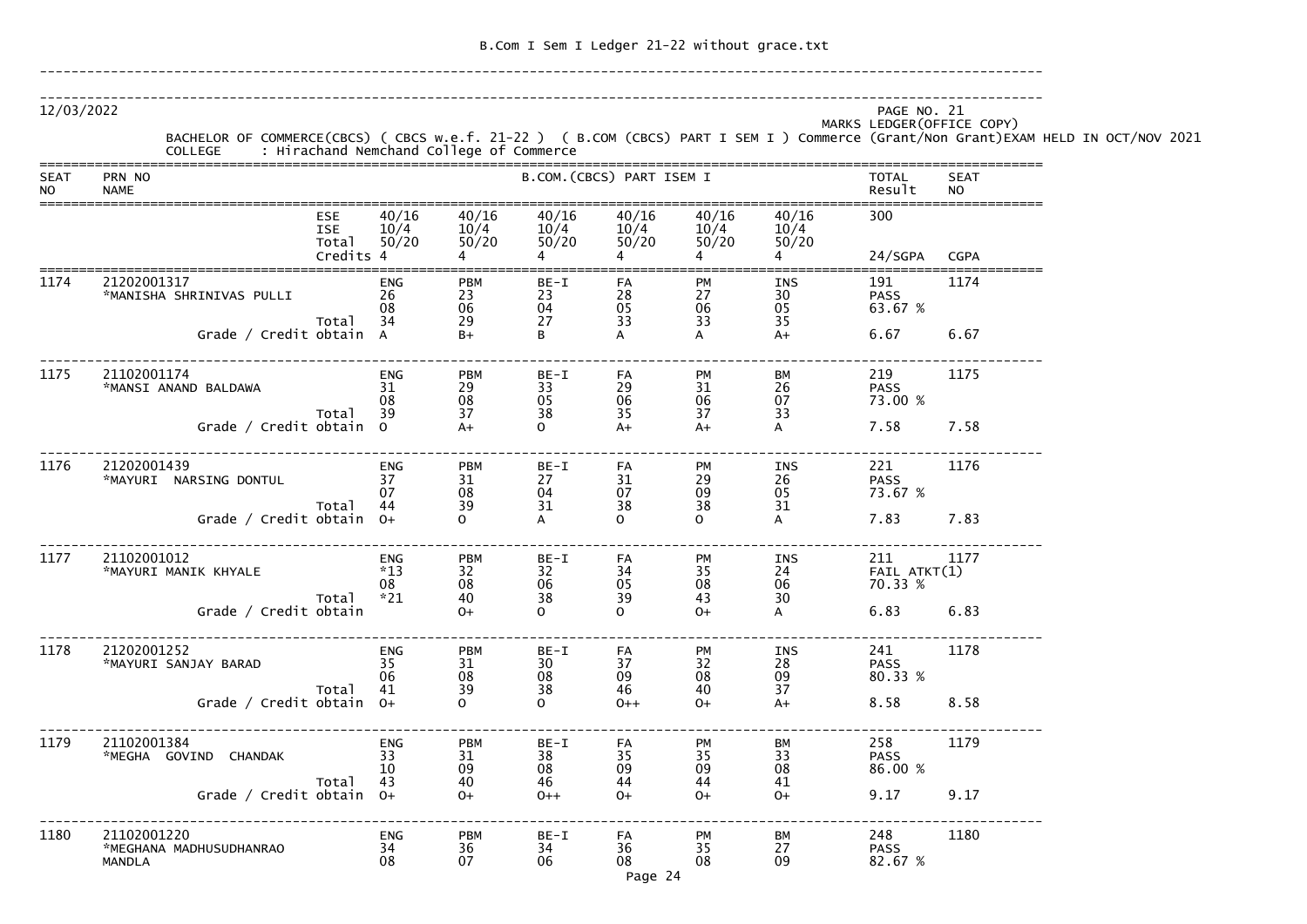|                          |                                                                                                                                                                                            |           |                              |                                                             |                                                       |                                                     | B.Com I Sem I Ledger 21-22 without grace.txt        |                                                      |                                           |                          |  |
|--------------------------|--------------------------------------------------------------------------------------------------------------------------------------------------------------------------------------------|-----------|------------------------------|-------------------------------------------------------------|-------------------------------------------------------|-----------------------------------------------------|-----------------------------------------------------|------------------------------------------------------|-------------------------------------------|--------------------------|--|
|                          | Total<br>Grade / Credit obtain 0+                                                                                                                                                          |           | 42                           | 43<br>$0+$                                                  | 40<br>$0+$                                            | 44<br>$O+$                                          | 43<br>$O+$                                          | 36<br>$A+$                                           | 8.75                                      | 8.75                     |  |
|                          |                                                                                                                                                                                            |           |                              |                                                             |                                                       |                                                     |                                                     |                                                      |                                           |                          |  |
| 1181                     | 21202001414<br>MEHUL MILIND PATHAK                                                                                                                                                         |           | ENG<br>28<br>09              | <b>PBM</b><br>35<br>$\begin{array}{c} 08 \\ 43 \end{array}$ | BE-I<br>31<br>$\begin{array}{c} 07 \\ 38 \end{array}$ | FA<br>37<br>09<br>46                                | PM<br>$\frac{33}{08}$                               | INS<br>$\begin{array}{c} 30 \\ 08 \\ 38 \end{array}$ | 243<br><b>PASS</b><br>81.00 %             | 1181                     |  |
|                          | Total<br>Grade / Credit obtain A+                                                                                                                                                          |           | 37                           | $0+$                                                        | $\Omega$                                              | $O++$                                               | $O+$                                                | $\Omega$                                             | 8.58                                      | 8.58                     |  |
| 12/03/2022               | BACHELOR OF COMMERCE(CBCS) ( CBCS w.e.f. 21-22 ) ( B.COM (CBCS) PART I SEM I ) Commerce (Grant/Non Grant)EXAM HELD IN OCT/NOV 2021<br>COLLEGE     : Hirachand Nemchand College of Commerce |           |                              |                                                             |                                                       |                                                     |                                                     |                                                      | PAGE NO. 22<br>MARKS LEDGER (OFFICE COPY) |                          |  |
| <b>SEAT</b><br><b>NO</b> | PRN NO<br><b>NAME</b>                                                                                                                                                                      |           |                              |                                                             |                                                       | B.COM. (CBCS) PART ISEM I                           |                                                     |                                                      | <b>TOTAL</b><br>Result                    | <b>SEAT</b><br><b>NO</b> |  |
|                          | <b>ESE</b><br><b>ISE</b><br>Total                                                                                                                                                          | Credits 4 | 40/16<br>10/4<br>50/20       | 40/16<br>10/4<br>50/20                                      | 40/16<br>10/4<br>50/20                                | 40/16<br>10/4<br>50/20                              | 40/16<br>10/4<br>50/20                              | 40/16<br>10/4<br>50/20                               | 300<br>24/SGPA                            | <b>CGPA</b>              |  |
| 1182                     | 21102001054<br>*MIJBA TAJODDIN BAGWAN<br>Total                                                                                                                                             |           | <b>ENG</b><br>36<br>10<br>46 | <b>PBM</b><br>36<br>07<br>43                                | BE-I<br>30<br>06<br>36                                | FA<br>30<br>07<br>37                                | <b>PM</b><br>33<br>09<br>42                         | INS<br>$\frac{26}{07}$<br>33                         | 237<br><b>PASS</b><br>79.00 %             | 1182                     |  |
|                          | Grade / Credit obtain 0++                                                                                                                                                                  |           |                              | $O+$                                                        | $A+$                                                  | $A+$                                                | $O+$                                                | A                                                    | 8.33                                      | 8.33                     |  |
| 1183                     | 21102001083<br>MOHD SHAYAN MAHEBOOB<br>CHAUDHARI                                                                                                                                           |           | <b>ENG</b><br>33<br>08<br>41 | <b>PBM</b><br>28<br>06<br>34                                | $BE-I$<br>31<br>08<br>39                              | FA<br>25<br>04<br>29                                | PM<br>$\begin{array}{c} 33 \\ 08 \end{array}$<br>41 | INS<br>30<br>06<br>36                                | 220<br><b>PASS</b><br>73.33 %             | 1183                     |  |
|                          | 41 Total<br>+Grade / Credit obtain 0                                                                                                                                                       |           |                              | A                                                           | $\mathbf{O}$                                          | B+                                                  | $0+$                                                | A+                                                   | 7.75                                      | 7.75                     |  |
| 1184                     | 21202001341<br>*MONIKA NAGARAJ KUDKYAL<br>Total                                                                                                                                            |           | <b>ENG</b><br>37<br>10<br>47 | <b>PBM</b><br>33<br>07<br>40                                | $BE-I$<br>32<br>08<br>40                              | FA<br>$\begin{array}{c} 34 \\ 09 \end{array}$<br>43 | PM<br>$\begin{array}{c} 34 \\ 08 \end{array}$<br>42 | INS<br>$\begin{array}{c} 30 \\ 08 \end{array}$<br>38 | 250<br><b>PASS</b><br>83.33 %             | 1184                     |  |
|                          | Grade / Credit obtain 0++                                                                                                                                                                  |           |                              | $O+$                                                        | $O+$                                                  | $O+$                                                | $O+$                                                | $\Omega$                                             | 9.00                                      | 9.00                     |  |
| 1185                     | 21202001449<br>*MULLA SUHANA NAJEER<br>Total                                                                                                                                               |           | <b>ENG</b><br>33<br>08<br>41 | <b>PBM</b><br>29<br>06<br>35                                | BE-I<br>29<br>04<br>33                                | FA<br>$\mathop{28}_{05}$<br>33                      | PM<br>$\begin{array}{c} 35 \\ 08 \end{array}$<br>43 | INS<br>27<br>08<br>35                                | 220<br><b>PASS</b><br>73.33 %             | 1185                     |  |
|                          | Grade / Credit obtain $0+$                                                                                                                                                                 |           |                              | $A+$                                                        | $\mathsf{A}$                                          | A                                                   | $O+$                                                | $A+$                                                 | 7.83                                      | 7.83                     |  |
| 1186                     | 21102001173<br>*MUSKAN KHAJABHAI SHAIKH<br>Total                                                                                                                                           |           | <b>ENG</b><br>37<br>09<br>46 | <b>PBM</b><br>36<br>08<br>44                                | BE-I<br>36<br>06<br>42                                | FA<br>$\begin{array}{c} 34 \\ 08 \end{array}$<br>42 | PM<br>$\frac{38}{07}$<br>45                         | INS<br>31<br>07<br>38                                | 257<br><b>PASS</b><br>85.67 %             | 1186                     |  |
|                          | Grade / Credit obtain $0++$                                                                                                                                                                |           |                              | $O+$                                                        | $O+$                                                  | $O+$                                                | $0++$                                               | $\Omega$                                             | 9.17                                      | 9.17                     |  |
| 1187                     | 21102001375<br>*NAGAMMA SHRISHAIL HULLE                                                                                                                                                    |           | <b>ENG</b><br>33             | <b>PBM</b><br>34                                            | BE-I<br>25                                            | FA<br>26<br>Page 25                                 | <b>PM</b><br>31                                     | INS<br>27                                            | 215<br><b>PASS</b>                        | 1187                     |  |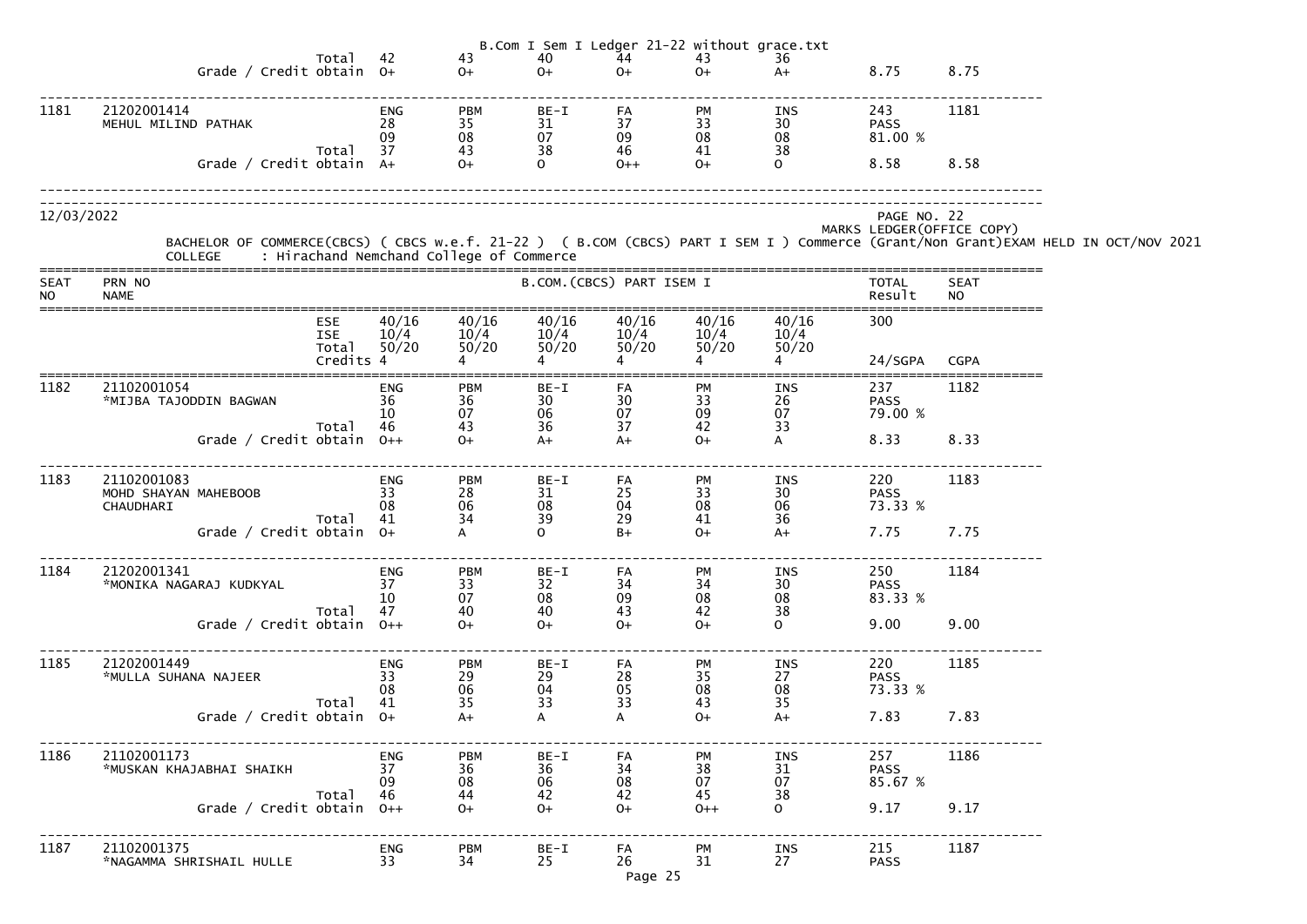|                          |                                                      |                                         | 08                           | 07                                                          |                            |                        |                        | B.Com I Sem I Ledger 21-22 without grace.txt<br>05 06 08 05<br>30 32 39 32 | 71.67 %                        |                          |                                                                                                                                                                                            |
|--------------------------|------------------------------------------------------|-----------------------------------------|------------------------------|-------------------------------------------------------------|----------------------------|------------------------|------------------------|----------------------------------------------------------------------------|--------------------------------|--------------------------|--------------------------------------------------------------------------------------------------------------------------------------------------------------------------------------------|
|                          | Grade / Credit obtain 0+                             | Total                                   | 41                           | 41<br>$O+$                                                  |                            |                        | $\Omega$               |                                                                            | 7.83                           | 7.83                     |                                                                                                                                                                                            |
| 1188                     | 21102001169<br>NAGESH MALLIKARJUN<br><b>THALANGE</b> |                                         | <b>ENG</b><br>40<br>10       | <b>PBM</b><br>34<br>09                                      | BE-I<br>38<br>06           | FA<br>34<br>09         | PM<br>39<br>08         | BM<br>31<br>09                                                             | 267<br><b>PASS</b><br>89.00 %  | 1188                     |                                                                                                                                                                                            |
|                          | Grade / Credit obtain $0++$                          | Total                                   | 50                           | 43<br>$O+$                                                  | 44<br>$O+$                 | 43<br>$O+$             | 47<br>$0++$            | 40<br>$O+$                                                                 | 9.33                           | 9.33                     |                                                                                                                                                                                            |
| 1189                     | 21102001226<br>*NAKSHATRA RAMCHANDRA<br>YANGANTI     | Total 46                                | ENG<br>37<br>09              | <b>PBM</b><br>36<br>07                                      | BE-I<br>28<br>07<br>35     | FA<br>32<br>09<br>41   | PM<br>31<br>08<br>39   | INS<br>29<br>08<br>37                                                      | 241<br><b>PASS</b><br>80.33 %  | 1189                     |                                                                                                                                                                                            |
|                          | Grade / Credit obtain 0++                            |                                         |                              | $\begin{array}{c} 67 \\ 43 \\ 0+ \end{array}$               | $A+$                       | $O+$                   | $\mathbf{O}$           | $A+$                                                                       | 8.50                           | 8.50                     |                                                                                                                                                                                            |
| 12/03/2022               |                                                      |                                         |                              |                                                             |                            |                        |                        |                                                                            | PAGE NO. 23                    |                          |                                                                                                                                                                                            |
|                          |                                                      |                                         |                              |                                                             |                            |                        |                        |                                                                            | MARKS LEDGER(OFFICE COPY)      |                          | BACHELOR OF COMMERCE(CBCS) ( CBCS w.e.f. 21-22 ) ( B.COM (CBCS) PART I SEM I ) Commerce (Grant/Non Grant)EXAM HELD IN OCT/NOV 2021<br>COLLEGE     : Hirachand Nemchand College of Commerce |
| <b>SEAT</b><br><b>NO</b> | PRN NO<br><b>NAME</b>                                |                                         |                              |                                                             | B.COM.(CBCS) PART ISEM I   |                        |                        |                                                                            | TOTAL<br>Result                | <b>SEAT</b><br><b>NO</b> |                                                                                                                                                                                            |
|                          |                                                      | ESE<br><b>ISE</b><br>Total<br>Credits 4 | 40/16<br>10/4<br>50/20       | 40/16<br>10/4<br>50/20                                      | 40/16<br>10/4<br>50/20     | 40/16<br>10/4<br>50/20 | 40/16<br>10/4<br>50/20 | 40/16<br>10/4<br>50/20                                                     | 300                            |                          |                                                                                                                                                                                            |
|                          |                                                      |                                         |                              |                                                             |                            |                        |                        |                                                                            | 24/SGPA CGPA                   |                          |                                                                                                                                                                                            |
| 1190                     | 21102001204<br>NAMAN NIRAJ CHOMAL                    | Total 39                                | <b>ENG</b><br>34<br>05       | <b>PBM</b><br>32<br>06<br>38                                | BE-I<br>$*4$<br>05<br>$*9$ | FA<br>28<br>06<br>34   | PM<br>26<br>08<br>34   | BM<br>30 <sup>°</sup><br>09<br>39                                          | 193<br>FAIL ATKT(1)<br>64.33 % | 1190                     |                                                                                                                                                                                            |
|                          | Grade / Credit obtain 0                              |                                         |                              | $\Omega$                                                    |                            | A                      | A                      | $\Omega$                                                                   | 6.33                           | 6.33                     |                                                                                                                                                                                            |
| 1191                     | 21102001229<br>*NAMRATA CHANDRAMOHAN<br><b>YEMUL</b> | Total                                   | <b>ENG</b><br>37<br>08<br>45 | <b>PBM</b><br>$\frac{31}{08}$<br>39                         | BE-I<br>34<br>08<br>42     | FA<br>35<br>09<br>44   | PM<br>32<br>08<br>40   | INS<br>25<br>07<br>32                                                      | 242<br><b>PASS</b><br>80.67 %  | 1191                     |                                                                                                                                                                                            |
|                          | Grade / Credit obtain $0++$                          |                                         |                              | $\Omega$                                                    | $O+$                       | $O+$                   | $O+$                   | A                                                                          | 8.67                           | 8.67                     |                                                                                                                                                                                            |
| 1192                     | 21102001412<br>*NAMRATA SIDDHARAM<br>NANDGAVKAR      | Total                                   | <b>ENG</b><br>37<br>05<br>42 | <b>PBM</b><br>$\begin{array}{c} 29 \\ 05 \end{array}$<br>34 | BE-I<br>29<br>05<br>34     | FA<br>33<br>09<br>42   | PM<br>34<br>08<br>42   | INS<br>27<br>09<br>36                                                      | 230<br><b>PASS</b><br>76.67 %  | 1192                     |                                                                                                                                                                                            |
|                          | Grade / Credit obtain $0+$                           |                                         |                              |                                                             | A                          | $O+$                   | $O+$                   | $A+$                                                                       | 8.08                           | 8.08                     |                                                                                                                                                                                            |
| 1193                     | 21102001262<br>*NANDINI AMBADAS RAHUL                |                                         | <b>ENG</b><br>35<br>06       | <b>PBM</b><br>$\mathbf{28 \atop 06}$                        | BE-I<br>25<br>04           | FA<br>37<br>05         | PM<br>34<br>08         | INS<br>31<br>04                                                            | 223<br><b>PASS</b><br>74.33 %  | 1193                     |                                                                                                                                                                                            |
|                          | Grade / Credit obtain $0+$                           | Total                                   | 41                           | 34                                                          | 29<br>$B+$                 | 42<br>$O+$             | 42<br>$O+$             | 35<br>$A+$                                                                 | 7.92                           | 7.92                     |                                                                                                                                                                                            |
| 1194                     | 21202001291                                          |                                         | <b>ENG</b>                   | <b>PBM</b>                                                  | $BE-I$                     | FA<br>Page 26          | PM                     | INS                                                                        | 226                            | 1194                     |                                                                                                                                                                                            |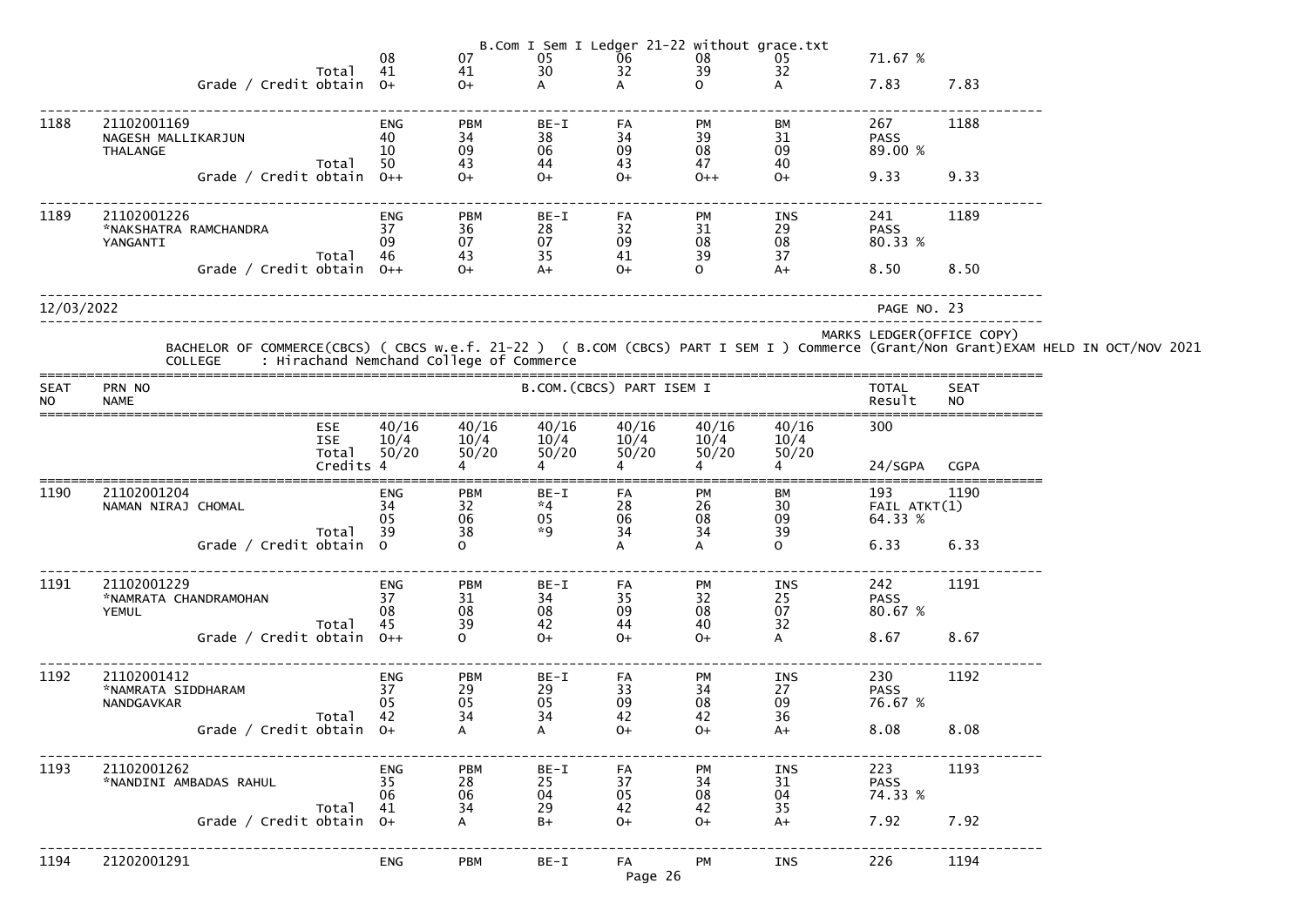|            | *NANDINI DATTATRYA WALKE<br>Grade / Credit obtain 0+ | Total | 36<br>06<br>42               | 35<br>06<br>41<br>$O+$       | 31<br>04<br>35<br>$A+$      | B.Com I Sem I Ledger 21-22 without grace.txt<br>$\overline{3}2$<br>05<br>37<br>$A+$ | 30<br>06<br>36<br>$A+$      | 29<br>06<br>35<br>$A+$             | <b>PASS</b><br>75.33 %<br>8.00 | 8.00 |
|------------|------------------------------------------------------|-------|------------------------------|------------------------------|-----------------------------|-------------------------------------------------------------------------------------|-----------------------------|------------------------------------|--------------------------------|------|
| 1195       | 21102001263<br>*NANDINI JAGDISH SHERLA               | Total | <b>ENG</b><br>39<br>10<br>49 | <b>PBM</b><br>39<br>09<br>48 | $BE-I$<br>35<br>08<br>43    | FA<br>36<br>10<br>46                                                                | <b>PM</b><br>33<br>08<br>41 | INS<br>30 <sup>°</sup><br>08<br>38 | 265<br><b>PASS</b><br>88.33 %  | 1195 |
|            | Grade / Credit obtain $0++$                          |       |                              | $0++$                        | $O+$                        | $0++$                                                                               | $O+$                        | $\overline{O}$                     | 9.33                           | 9.33 |
| 1196       | 21102001009<br>*NANDINI RAJKUMAR PAWAR               | Total | <b>ENG</b><br>38<br>10<br>48 | <b>PBM</b><br>36<br>10<br>46 | $BE-I$<br>30<br>05<br>35    | FA<br>33<br>08<br>41                                                                | <b>PM</b><br>33<br>09<br>42 | INS<br>30 <sup>°</sup><br>09<br>39 | 251<br><b>PASS</b><br>83.67 %  | 1196 |
|            | Grade / Credit obtain $0++$                          |       |                              | $0++$                        | $A+$                        | $O+$                                                                                | $O+$                        | $\mathbf{O}$                       | 8.92                           | 8.92 |
| 1197       | 21102001289<br>*NANDINI SHAMAPPA ADAKI               | Total | <b>ENG</b><br>31<br>07<br>38 | <b>PBM</b><br>30<br>06<br>36 | $BE-I$<br>23<br>04<br>27    | FA<br>28<br>04<br>32                                                                | <b>PM</b><br>34<br>04<br>38 | INS<br>25<br>04<br>29              | 200<br><b>PASS</b><br>66.67 %  | 1197 |
|            | Grade / Credit obtain 0                              |       |                              | $A+$                         | B                           | A                                                                                   | $\Omega$                    | $B+$                               | 7.00                           | 7.00 |
| 12/03/2022 |                                                      |       |                              |                              |                             |                                                                                     |                             |                                    | PAGE NO. 24                    |      |
| 1198       | 21102001135<br>*NANDINI VINAYAK KURAPATI             | Total | <b>ENG</b><br>37<br>09<br>46 | <b>PBM</b><br>34<br>09<br>43 | $BE-I$<br>31<br>05<br>36    | FA<br>37<br>09<br>46                                                                | PM<br>35<br>09<br>44        | INS<br>30 <sup>°</sup><br>07<br>37 | 252<br><b>PASS</b><br>84.00 %  | 1198 |
|            | Grade / Credit obtain $0++$                          |       |                              | $O+$                         | $A+$                        | $0++$                                                                               | $O+$                        | $A+$                               | 8.83                           | 8.83 |
| 1199       | 21102001465<br>*NAVINA BHARAT VADISHERLA             |       | ENG<br>36<br>10              | <b>PBM</b><br>38<br>10       | $BE-I$<br>34<br>04          | ${\sf FA}$<br>34<br>10                                                              | PM<br>34<br>09              | INS<br>25<br>07                    | 251<br><b>PASS</b><br>83.67 %  | 1199 |
|            | Grade / Credit obtain $0++$                          | Total | 46                           | 48<br>$0++$                  | 38<br>$\Omega$              | 44<br>$O+$                                                                          | 43<br>$O+$                  | 32<br>A                            | 8.83                           | 8.83 |
| 1200       | 21102001121<br>*NAVITA KISHOR BANDI                  | Total | <b>ENG</b><br>37<br>10<br>47 | <b>PBM</b><br>31<br>09<br>40 | BE-I<br>25<br>04<br>29      | FA<br>32<br>08<br>40                                                                | <b>PM</b><br>33<br>06<br>39 | <b>INS</b><br>23<br>07<br>30       | 225<br><b>PASS</b><br>75.00 %  | 1200 |
|            | Grade / Credit obtain $0++$                          |       |                              | $O+$                         | $B+$                        | $O+$                                                                                | $\mathsf{O}$                | A                                  | 8.17                           | 8.17 |
| 1201       | 21102001109<br>*NAVNEETA PRABHAKAR<br><b>SAGGAM</b>  | Total | <b>ENG</b><br>34<br>08<br>42 | <b>PBM</b><br>32<br>08<br>40 | $BE-I$<br>31<br>04<br>35    | FA<br>30<br>04<br>34                                                                | PM<br>34<br>08<br>42        | <b>INS</b><br>30<br>08<br>38       | 231<br><b>PASS</b><br>77.00 %  | 1201 |
|            | Grade / Credit obtain $0+$                           |       |                              | $O+$                         | $A+$                        | A                                                                                   | $O+$                        | $\mathsf{O}$                       | 8.25                           | 8.25 |
| 1202       | 21102001067<br>NAYAN HIRALAL HABIB                   | Total | <b>ENG</b><br>36<br>09<br>45 | <b>PBM</b><br>29<br>09<br>38 | BE-I<br>$*5$<br>08<br>$*13$ | FA<br>32<br>08<br>40                                                                | PM<br>29<br>07<br>36        | <b>INS</b><br>31<br>07<br>38       | 210<br>FAIL ATKT(1)<br>70.00 % | 1202 |
|            | Grade / Credit obtain                                |       | $O++$                        | $\Omega$                     |                             | $0+$<br>Page 27                                                                     | $A+$                        | $\mathsf{o}$                       | 7.08                           | 7.08 |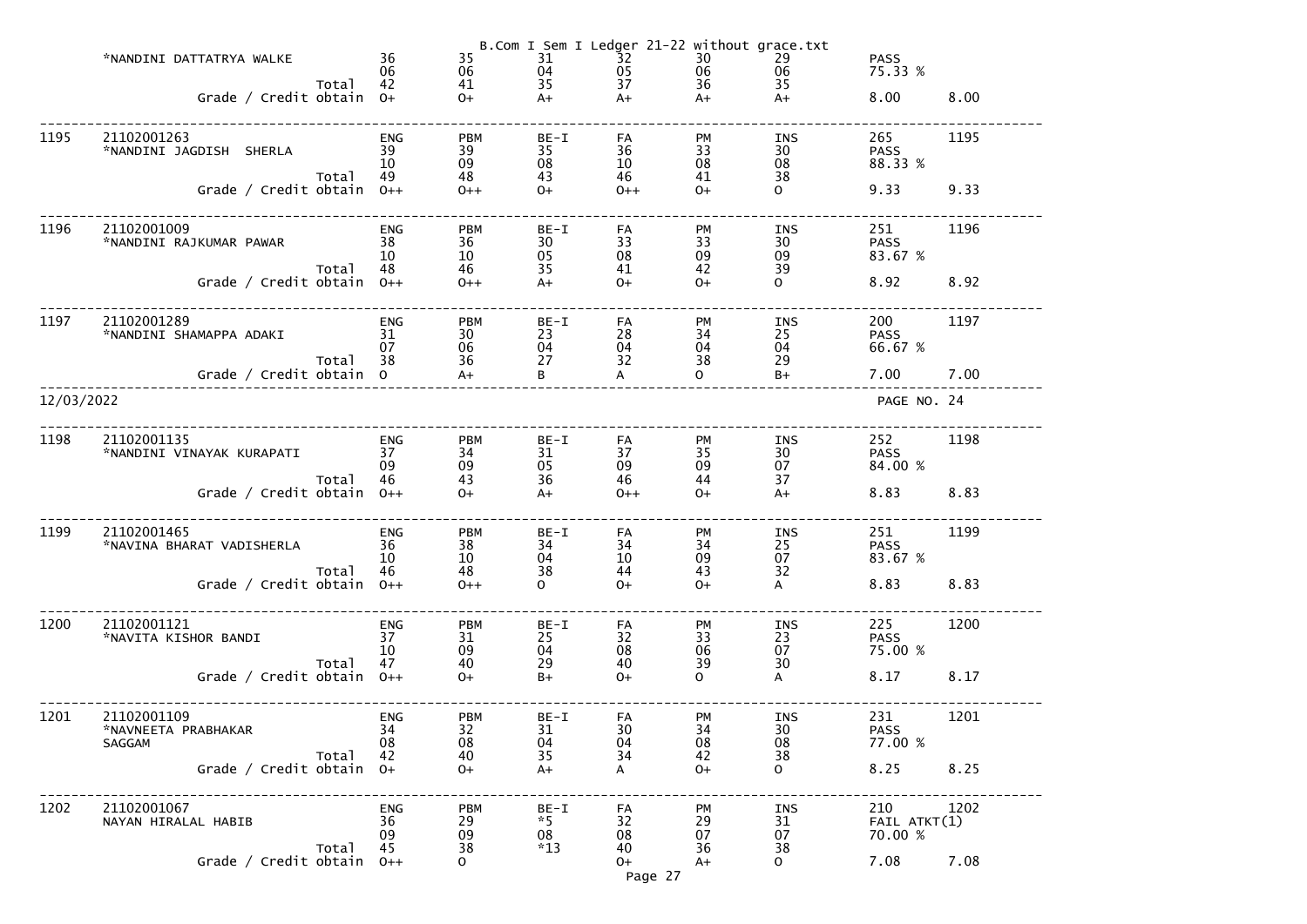------------------------------------------------------------------------------------------------------------------------------- 1203 21102001010 ENG PBM BE-I FA PM BM 253 1203 \*NEEHARIKA PRAVIN 38 35 34 32 36 32 PASS 84.33 % KOUKUNTLA 05 09 06 09 08 09 84.33 %Total 43 44 40 41 44 41  $O+$  Grade / Credit obtain O+ O+ O+ O+ O+ O+ 9.00 9.00------------------------------------------------------------------------------------------------------------------------------- 1204 21102001219 ENG PBM BE-I FA PM INS 265 1204 \*NEHA LAXMIKANT 40 39 35 37 35 29 PASS 88.33 % KSHIRSAGAR 08 08 09 09 08 08 88.33 %Total 48 47 44 46 43 37  $A+$ Grade / Credit obtain 0++ 0++ 0+ 0++ 0+ 0+ A+ 9.25 9.25 ------------------------------------------------------------------------------------------------------------------------------- 1205 21202001333 ENG PBM BE-I FA PM INS 141 1205 \*NEHA NILESH BALDAWA \*9 \*7 24 24 19 16 FAIL ATKT(2) $06 \qquad \qquad 09 \qquad \qquad 07 \qquad \qquad 07 \qquad \qquad 06 \qquad \qquad 47.00 \; \%$  Total \*15 \*16 31 31 26 22  $\mathsf{C}$ Grade / Credit obtain The Contract of A A B C 4.08 4.08 -------------------------------------------------------------------------------------------------------------------------------1206 21102001372 ENG PBM BE-I FA PM BM 262 1206<br>
NEHA PRAVININDAPURE 38 35 34 32 37 34 PASS<br>
Total 46 44 43 41 45 43 37 87.33%<br>
Grade / Credit obtain 0++ 0+ 0+ 0+ 0+ 0+ 0+ 0+ 9.33 9.33 \*NEHA PRAVIN INDAPURE 38 35 34 32 37 34 PASS 87.33 %  $08$   $09$   $09$   $09$   $08$   $08$   $09$   $87.33~\%$  Total 46 44 43 41 45 43  $O+$ Grade / Credit obtain 0++ 0+ 0+ 0+ 0+ 0++ 0+ 9.33 9.33 -------------------------------------------------------------------------------------------------------------------------------------------------------------------------------------------------------------------------------------------------------------- 12/03/2022 PAGE NO. 25 MARKS LEDGER(OFFICE COPY)BACHELOR OF COMMERCE(CBCS) ( CBCS w.e.f. 21-22 ) ( B.COM (CBCS) PART I SEM I ) Commerce (Grant/Non Grant)EXAM HELD IN OCT/NOV 2021<br>COLLEGE : Hirachand Nemchand College of Commerce ===============================================================================================================================SEAT PRN NO SEAT PRODUCED SEAT B.COM. (CBCS) PART ISEM I TOTAL SEAT NO NAME Result NO =============================================================================================================================== ESE 40/16 40/16 40/16 40/16 40/16 40/16 300 ISE  $10/4$   $10/4$   $10/4$   $10/4$   $10/4$   $10/4$   $10/4$  $50/20$ Total  $50/20$   $50/20$   $50/20$   $50/20$   $50/20$   $50/20$ <br>Credits 4 4 4 4 Credits  $4$   $4$   $4$   $4$   $4$   $4$   $4$   $24/SGPA$  CGPA ===============================================================================================================================1208 21102001064 ENG PBM BE-I FA PM BM 277 1208 \*NIDHI RAGHAVENDRA 40 36 36 39 37 36 PASS 92.33 % KULKARNI 09 08 09 09 08 10 92.33 % Total 49 44 45 48 45 46  $0++$  Grade / Credit obtain O++ O+ O++ O++ O++ O++ 9.83 9.83------------------------------------------------------------------------------------------------------------------------------- 1209 21102001230 ENG PBM BE-I FA PM INS 242 1209 NIKHIL BABAN MANE 39 36 28 32 35 30 PASS 80.67 %  $08 \qquad \qquad 08 \qquad \qquad 04 \qquad \qquad 08 \qquad \qquad 06 \qquad \qquad 80.67 \ \%\$  Total 47 44 32 40 43 36  $A+$ Grade / Credit obtain 0++ 0+ A 0+ 0+ A+ 8.58 8.58 -------------------------------------------------------------------------------------------------------------------------------1210 21102001017 ENG PBM BE-I FA PM INS 273 1210

NIKHIL MAHESH VALECHA 39 36 38 35 37 36 PASS

 $10 \hspace{15mm} 09 \hspace{15mm} 06 \hspace{15mm} 10 \hspace{15mm} 08 \hspace{15mm} 09 \hspace{15mm} 91.00 \hspace{1mm} \%$ 

Page 28

91.00 %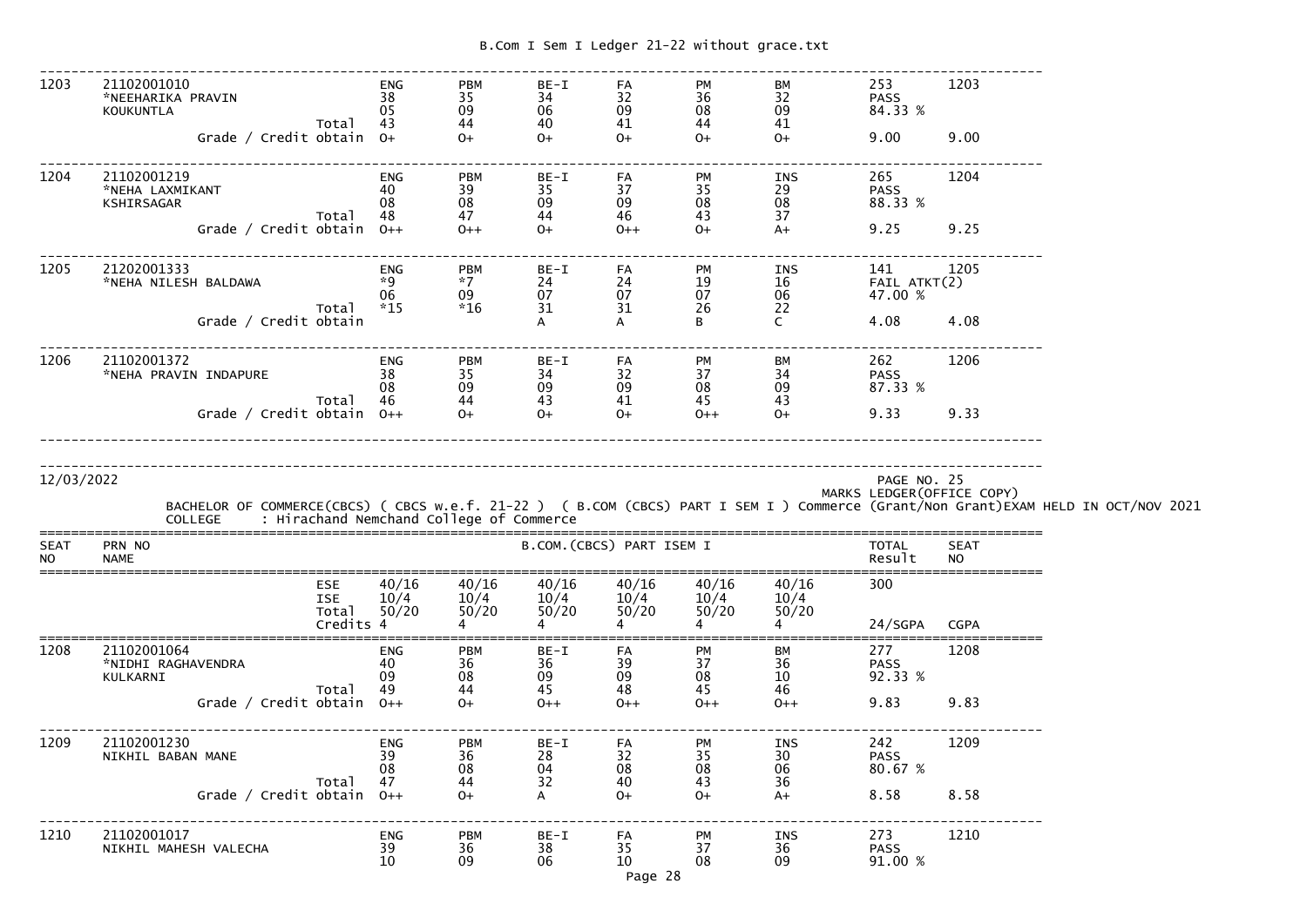|                          |                                                                                                                                                                                        |                                                |                              |                              |                                       |                             | B.Com I Sem I Ledger 21-22 without grace.txt |                              |                                           |                          |  |
|--------------------------|----------------------------------------------------------------------------------------------------------------------------------------------------------------------------------------|------------------------------------------------|------------------------------|------------------------------|---------------------------------------|-----------------------------|----------------------------------------------|------------------------------|-------------------------------------------|--------------------------|--|
|                          | Grade / Credit obtain $0++$                                                                                                                                                            | Total                                          | 49                           | 45<br>$0++$                  | 44<br>$O+$                            | 45<br>$0++$                 | 45<br>$0++$                                  | 45<br>$0++$                  | 9.83 9.83                                 |                          |  |
| 1211                     | 21102001419<br>NIKHIL SHRIKANT MORE                                                                                                                                                    |                                                | ENG<br>ABS                   | <b>PBM</b><br>ABS            | $BE-I$<br>33                          | FA<br>32                    | PM<br>37                                     | INS<br>32 and $\overline{a}$ | 182<br>FAIL ATKT(2)                       | 1211                     |  |
|                          | Grade / Credit obtain                                                                                                                                                                  | Total *7                                       | 07                           | 09<br>*9                     | 07<br>40<br>$O+$                      | 09<br>41<br>$0+$            | 08<br>45<br>$0++$                            | 08<br>40<br>$O+$             | 60.67 %<br>6.17 6.17                      |                          |  |
| 1212                     | 21102001198<br>*NIKITA NARHARI PASKANTI                                                                                                                                                | 36                                             | ENG<br>-07                   | <b>PBM</b><br>34<br>08       | BE-I<br>29<br>04                      | FA<br>28<br>06              | <b>PM</b><br>31<br>07                        | INS<br>29<br>06              | 225<br><b>PASS</b><br>75.00 %             | 1212                     |  |
|                          | Grade / Credit obtain $0+$                                                                                                                                                             | Total 43                                       |                              | 42<br>$0+$                   | 33<br>A                               | 34                          | 38<br>$\mathbf{O}$                           | 35<br>$A+$                   | 7.92                                      | 7.92                     |  |
| 1213                     | 21102001374<br>*NIKITA SANJAY SARANE                                                                                                                                                   | Total 40                                       | ENG<br>31<br>-09             | <b>PBM</b><br>28<br>07<br>35 | BE-I<br>29<br>05<br>34                | FA<br>27<br>09<br>36        | PM<br>29<br>09<br>38                         | INS<br>27<br>07<br>34        | 217<br><b>PASS</b><br>72.33 %             | 1213                     |  |
|                          | Grade / Credit obtain $0+$                                                                                                                                                             |                                                |                              | $A+$                         | $\mathsf{A}$                          | $A+$                        | $\mathbf{O}$                                 | $\mathsf{A}$                 | 7.67                                      | 7.67                     |  |
| 1214                     | 21202001307<br>NIRGUN SHRINIWAS MACHAL 35                                                                                                                                              |                                                | ENG<br>-10-                  | <b>PBM</b><br>36<br>10       | BE-I<br>34<br>07                      | FA<br>33<br>09              | <b>PM</b><br>35<br>07                        | INS<br>33<br>08              | 257<br><b>PASS</b><br>85.67 %             | 1214                     |  |
|                          | Grade / Credit obtain $0++$                                                                                                                                                            | Total 45                                       |                              | $\frac{46}{9+1}$             | 41<br>$0+$                            | 42<br>$O+$                  | 42<br>$0+$                                   | 41<br>$O+$                   | 9.33 9.33                                 |                          |  |
| 12/03/2022               | BACHELOR OF COMMERCE(CBCS) ( CBCS w.e.f. 21-22 ) ( B.COM (CBCS) PART I SEM I ) Commerce (Grant/Non Grant)EXAM HELD IN OCT/NOV 2021<br>COLLEGE : Hirachand Nemchand College of Commerce |                                                |                              |                              |                                       |                             |                                              |                              | PAGE NO. 26<br>MARKS LEDGER (OFFICE COPY) |                          |  |
| <b>SEAT</b><br><b>NO</b> | PRN NO<br><b>NAME</b>                                                                                                                                                                  |                                                |                              |                              | B.COM. (CBCS) PART ISEM I             |                             |                                              |                              | <b>TOTAL</b><br>Result                    | <b>SEAT</b><br><b>NO</b> |  |
|                          |                                                                                                                                                                                        | <b>ESE</b><br><b>ISE</b><br>Total<br>Credits 4 | 40/16<br>10/4<br>50/20       | 40/16<br>10/4<br>50/20       | 40/16<br>10/4<br>50/20                | 40/16<br>10/4<br>50/20      | 40/16<br>10/4<br>50/20                       | 40/16<br>10/4<br>50/20       | 300<br>24/SGPA                            | <b>CGPA</b>              |  |
| 1215                     | 21102001167<br>NISHANT SHIVACHALAPPA<br>KADAGANCHI                                                                                                                                     | Total                                          | <b>ENG</b><br>39<br>08<br>47 | <b>PBM</b><br>34<br>09<br>43 | $BE-I$<br>35<br>09<br>44              | FA<br>36<br>09<br>45        | <b>PM</b><br>33<br>06<br>39                  | ВM<br>31<br>09<br>40         | 258<br><b>PASS</b><br>86.00 %             | 1215                     |  |
|                          | Grade / Credit obtain $0++$                                                                                                                                                            |                                                |                              | $O+$                         | $O+$                                  | $0++$                       | $\mathsf{O}$                                 | $O+$                         | 9.17                                      | 9.17                     |  |
| 1216                     | 21102001170<br>*NIYATI KAMLESHBHAI PATEL                                                                                                                                               | Total                                          | <b>ENG</b><br>37<br>10<br>47 | <b>PBM</b><br>31<br>09<br>40 | $BE-I$<br>38<br>10 <sup>°</sup><br>48 | <b>FA</b><br>40<br>09<br>49 | PM<br>37<br>08<br>45                         | <b>INS</b><br>23<br>06<br>29 | 258<br><b>PASS</b><br>86.00 %             | 1216                     |  |
|                          | Grade / Credit obtain $0++$                                                                                                                                                            |                                                |                              | $O+$                         | $0++$                                 | $0++$                       | $0++$                                        | $B+$                         | 9.17                                      | 9.17                     |  |
| 1217                     | 21102001383<br><b>OJASSING PRASADSINGH</b>                                                                                                                                             |                                                | <b>ENG</b><br>39             | <b>PBM</b><br>35             | $BE-I$<br>38                          | FA<br>32<br>Page 29         | PM<br>37                                     | BM<br>38                     | 273<br><b>PASS</b>                        | 1217                     |  |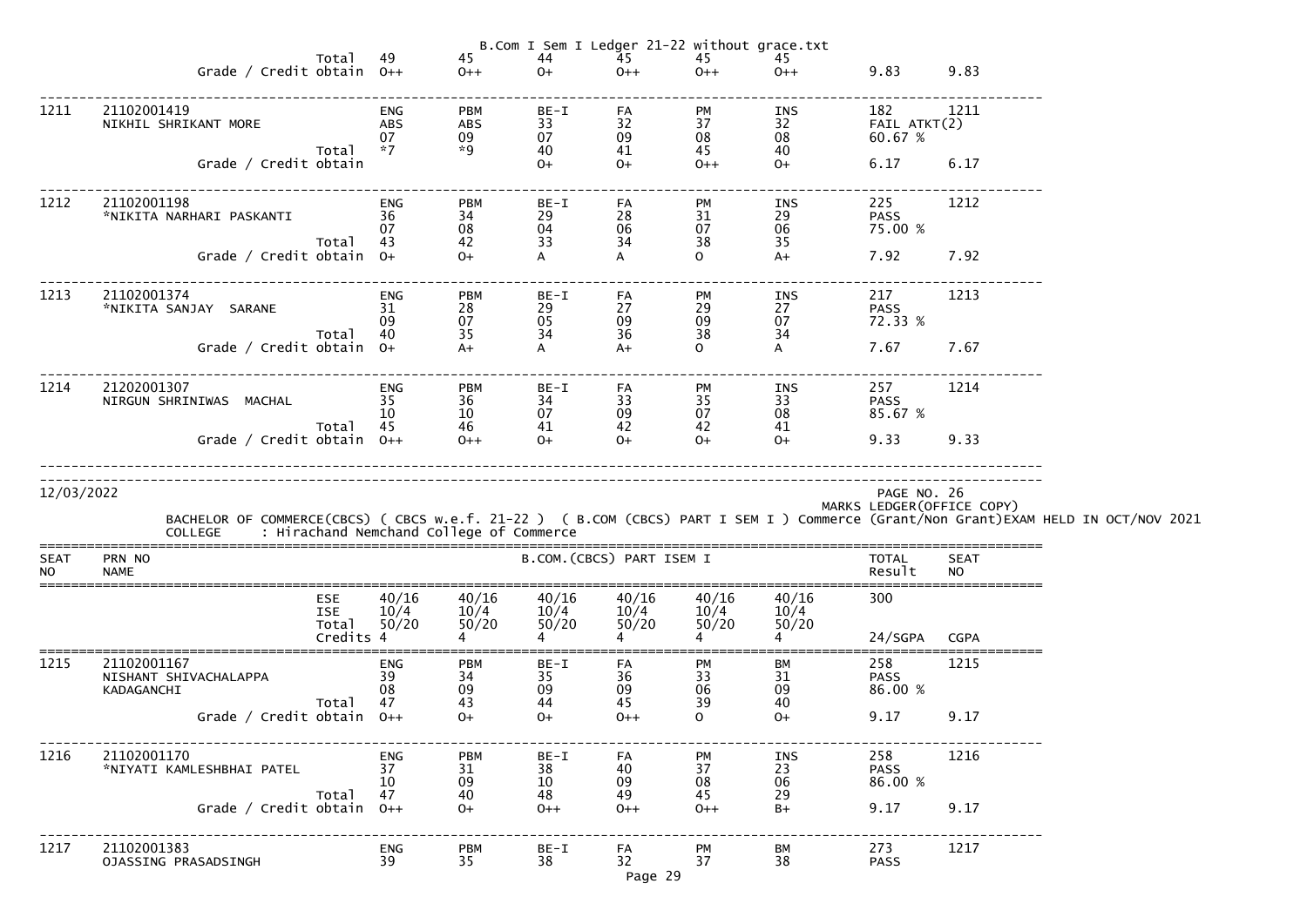|                          |                                         |                                                |                        |                                                             |                                 |                                                     | B.Com I Sem I Ledger 21-22 without grace.txt |                                                     |                                         |                          |                                                                                                                                                                                            |
|--------------------------|-----------------------------------------|------------------------------------------------|------------------------|-------------------------------------------------------------|---------------------------------|-----------------------------------------------------|----------------------------------------------|-----------------------------------------------------|-----------------------------------------|--------------------------|--------------------------------------------------------------------------------------------------------------------------------------------------------------------------------------------|
|                          | PARADESHI                               |                                                | 10<br>49               | 10                                                          | 09<br>47                        | $\frac{08}{40}$                                     | 09<br>46                                     | 08<br>46                                            | 91.00 %                                 |                          |                                                                                                                                                                                            |
|                          | Grade / Credit obtain $0++$             | Total                                          |                        | 45<br>$0++$                                                 | $0++$                           | $O+$                                                | $0++$                                        | $0++$                                               | 9.83                                    | 9.83                     |                                                                                                                                                                                            |
| 1218                     | 21102001268<br>OM ISHWAR SHILWANT       |                                                | ENG<br>38<br>08<br>46  | <b>PBM</b><br>32<br>$\begin{array}{c} 09 \\ 41 \end{array}$ | BE-I<br>30<br>07<br>37          | FA<br>27<br>08<br>35                                | PM<br>32<br>$\frac{06}{38}$                  | INS<br>31<br>09                                     | 237<br><b>PASS</b><br>79.00 %           | 1218                     |                                                                                                                                                                                            |
|                          | Grade / Credit obtain 0++               | Total                                          |                        | $O+$                                                        | $A+$                            | $A+$                                                | $\overline{O}$                               | 40<br>$O+$                                          | 8.50                                    | 8.50                     |                                                                                                                                                                                            |
| 1219                     | 21202001303<br>OM DEEPAK THARWANI       | Total                                          | ENG<br>39<br>09<br>48  | <b>PBM</b><br>36<br>06<br>42                                | BE-I<br>38<br>07<br>45          | FA<br>35<br>10<br>45                                | PM<br>38<br>08<br>46                         | INS<br>36<br>06<br>42                               | 268<br><b>PASS</b><br>89.33 %           | 1219                     |                                                                                                                                                                                            |
|                          | Grade / Credit obtain 0++               |                                                |                        | $O+$                                                        | $0++$                           | $0++$                                               | $0++$                                        | $O+$                                                | 9.67                                    | 9.67                     |                                                                                                                                                                                            |
| 1220                     | 21102001086<br>OM PRASHANT INGALE       | Total                                          | ENG<br>36<br>09<br>45  | <b>PBM</b><br>36<br>07<br>43                                | BE-I<br>37<br>$\frac{05}{42}$   | FA<br>31<br>$\begin{array}{c} 08 \\ 39 \end{array}$ | PM<br>33<br>09<br>42                         | INS<br>$\frac{29}{08}$<br>37                        | 248<br><b>PASS</b><br>82.67 %           | 1220                     |                                                                                                                                                                                            |
|                          | Grade / Credit obtain 0++               |                                                |                        | $0+$                                                        | $0+$                            | $\Omega$                                            | $O+$                                         | $A+$                                                | 8.75                                    | 8.75                     |                                                                                                                                                                                            |
| 1221                     | OM RAJESH AWASTHI                       | Total                                          | ENG<br>$*0$            | <b>PBM</b><br>$*0$                                          | BE-I<br>$*0$                    | FA<br>$\frac{7}{2}$<br>$*0$                         | PM<br>$\frac{7}{2}$<br>$*0$                  | ВM<br>$\begin{array}{c} ? \\ ? \end{array}$<br>$*0$ | $\overline{0}$<br>FAIL ATKT(6)<br>0.00% | 1221                     |                                                                                                                                                                                            |
|                          | Grade / Credit obtain                   |                                                |                        |                                                             |                                 |                                                     |                                              |                                                     |                                         |                          |                                                                                                                                                                                            |
| 1222                     | 21202001346<br>OM SHIVANAND DEVANGAON   | Total 44                                       | ENG<br>36<br>08        | <b>PBM</b><br>33<br>07<br>40                                | BE-I<br>29<br>04<br>33          | FA<br>28<br>06<br>34                                | PM<br>$\frac{37}{06}$<br>43                  | INS<br>27<br>04<br>31                               | 225<br><b>PASS</b><br>75.00 %           | 1222                     |                                                                                                                                                                                            |
|                          | Grade / Credit obtain 0+                |                                                |                        | $O+$                                                        |                                 |                                                     | $O+$                                         |                                                     | 8.00                                    | 8.00                     |                                                                                                                                                                                            |
| 12/03/2022               |                                         |                                                |                        |                                                             | _______________________________ |                                                     |                                              |                                                     | PAGE NO. 27                             |                          |                                                                                                                                                                                            |
|                          |                                         |                                                |                        |                                                             |                                 |                                                     |                                              |                                                     | MARKS LEDGER (OFFICE COPY)              |                          | BACHELOR OF COMMERCE(CBCS) ( CBCS w.e.f. 21-22 ) ( B.COM (CBCS) PART I SEM I ) Commerce (Grant/Non Grant)EXAM HELD IN OCT/NOV 2021<br>COLLEGE     : Hirachand Nemchand College of Commerce |
| <b>SEAT</b><br><b>NO</b> | PRN NO<br><b>NAME</b>                   |                                                |                        |                                                             |                                 | B.COM. (CBCS) PART ISEM I                           |                                              |                                                     | TOTAL<br>Result                         | <b>SEAT</b><br><b>NO</b> |                                                                                                                                                                                            |
|                          |                                         | <b>ESE</b><br><b>ISE</b><br>Total<br>Credits 4 | 40/16<br>10/4<br>50/20 | 40/16<br>10/4<br>50/20                                      | 40/16<br>10/4<br>50/20          | 40/16<br>10/4<br>50/20                              | 40/16<br>10/4<br>50/20                       | 40/16<br>10/4<br>50/20                              | 300<br>24/SGPA                          | <b>CGPA</b>              |                                                                                                                                                                                            |
| 1223                     | 21202001380<br>OMKAR RAJSHEKHAR UMBARJE |                                                | ENG<br>35<br>05        | <b>PBM</b><br>$\mathbf{29}_{06}$                            | BE-I<br>31<br>04                | FA<br>28<br>04                                      | PM<br>$\mathop{23}\limits^{23}$ 04           | INS<br>27<br>04                                     | 200<br><b>PASS</b><br>66.67 %           | 1223                     |                                                                                                                                                                                            |
|                          | Grade / Credit obtain $0+$              | Total                                          | 40                     | 35<br>$A+$                                                  | 35<br>$A+$                      | 32<br>A                                             | 27<br>B                                      | 31<br>A                                             | 7.25                                    | 7.25                     |                                                                                                                                                                                            |
| 1224                     | 21102001206                             |                                                | <b>ENG</b>             | <b>PBM</b>                                                  | $BE-I$                          | FA<br>Page 30                                       | <b>PM</b>                                    | INS                                                 | 251                                     | 1224                     |                                                                                                                                                                                            |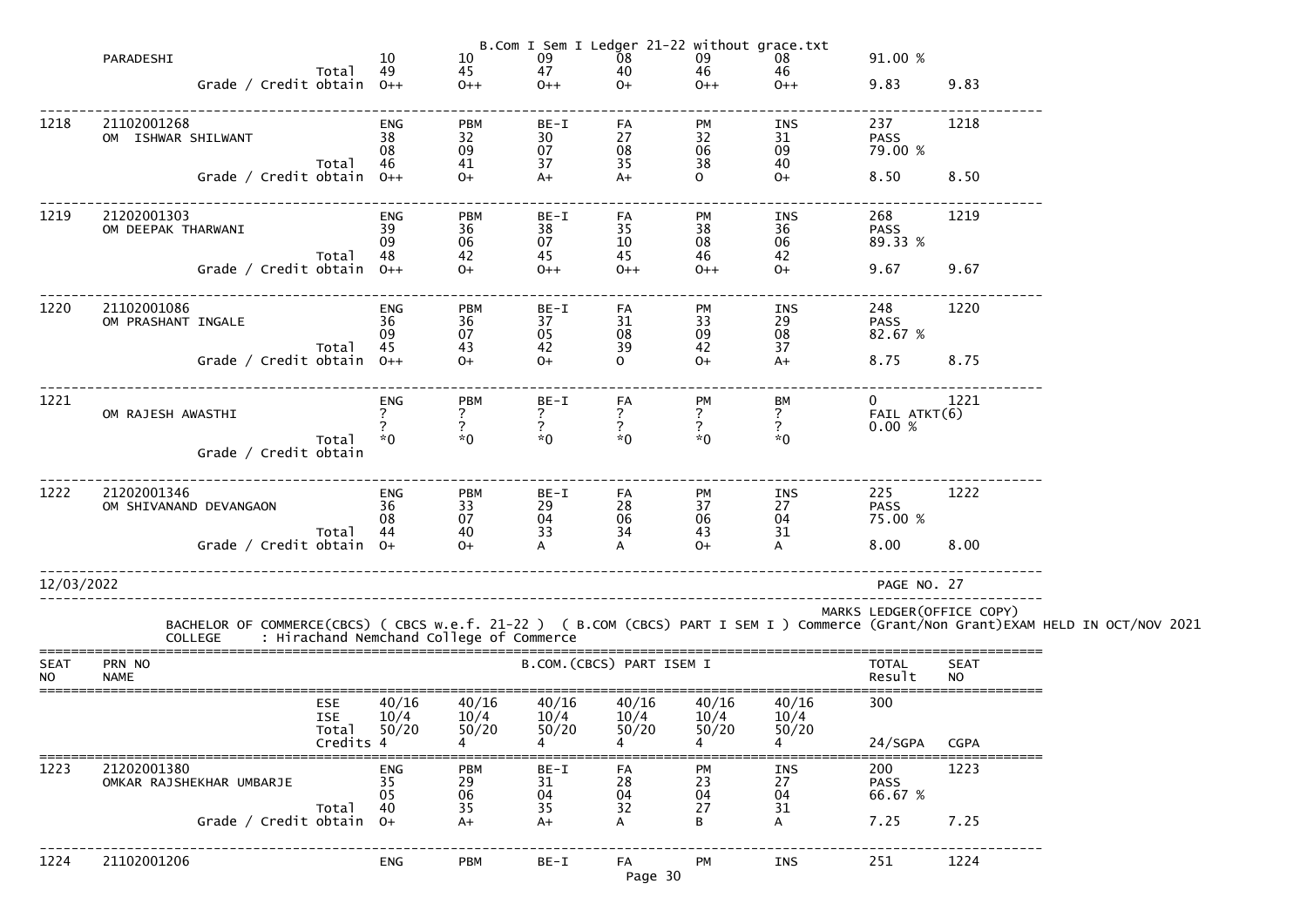|            | OMPRASAD RAMESHWAR DIXIT<br>Grade / Credit obtain 0+ | Total | 32<br>09<br>41                         | 33<br>09<br>42<br>$O+$       | 37<br>06<br>43<br>$O+$   | B.Com I Sem I Ledger 21-22 without grace.txt<br>34<br>10<br>44<br>$O+$ | $\begin{array}{c} 38 \\ 07 \end{array}$<br>45<br>$0++$ | 29<br>07<br>36<br>$A+$       | <b>PASS</b><br>83.67 %<br>8.92 | 8.92 |
|------------|------------------------------------------------------|-------|----------------------------------------|------------------------------|--------------------------|------------------------------------------------------------------------|--------------------------------------------------------|------------------------------|--------------------------------|------|
| 1225       | 21102001061<br>ONKAR SAJJAN SIRSAT                   | Total | <b>ENG</b><br>31<br>06<br>37           | <b>PBM</b><br>32<br>07<br>39 | BE-I<br>31<br>06<br>37   | FA<br>32<br>08<br>40                                                   | <b>PM</b><br>28<br>07<br>35                            | INS<br>26<br>06<br>32        | 220<br><b>PASS</b><br>73.33 %  | 1225 |
|            | Grade / Credit obtain A+                             |       |                                        | $\mathbf{O}$                 | $A+$                     | $O+$                                                                   | $A+$                                                   | $\mathsf{A}$                 | 7.75                           | 7.75 |
| 1226       | 21202001415<br>*PALLAVI RAJKUMAR JADHAV              | Total | <b>ENG</b><br>28<br>06<br>34           | <b>PBM</b><br>25<br>06<br>31 | $BE-I$<br>27<br>05<br>32 | FA<br>30<br>06<br>36                                                   | <b>PM</b><br>37<br>06<br>43                            | INS<br>27<br>05<br>32        | 208<br><b>PASS</b><br>69.33 %  | 1226 |
|            | Grade / Credit obtain A                              |       |                                        | A                            | A                        | $A+$                                                                   | $O+$                                                   | $\mathsf{A}$                 | 7.42                           | 7.42 |
| 1227       | 21102001250<br>*PALLAVI VINOD KURLE                  | Total | <b>ENG</b><br>34<br>09<br>43           | <b>PBM</b><br>29<br>07<br>36 | BE-I<br>28<br>06<br>34   | FA<br>31<br>08<br>39                                                   | <b>PM</b><br>31<br>07<br>38                            | INS<br>17<br>07<br>24        | 214<br><b>PASS</b><br>71.33 %  | 1227 |
|            | Grade / Credit obtain 0+                             |       |                                        | $A+$                         | $\mathsf{A}$             | $\Omega$                                                               | $\mathsf{O}$                                           | $\mathsf{C}$                 | 7.42                           | 7.42 |
| 1228       | 21102001037<br>PANDURANG SOMNATH MANE                | Total | <b>ENG</b><br><b>ABS</b><br>04<br>$*4$ | <b>PBM</b><br>36<br>06<br>42 | $BE-I$<br>33<br>06<br>39 | FA<br><b>ABS</b><br>09<br>$*9$                                         | <b>PM</b><br>19<br>08<br>27                            | INS<br>28<br>08<br>36        | 157<br>FAIL ATKT(2)<br>52.33 % | 1228 |
|            | Grade / Credit obtain                                |       |                                        | $O+$                         | $\Omega$                 |                                                                        | B                                                      | $A+$                         | 5.00                           | 5.00 |
| 1229       | 21102001059<br>PARSHURAM SHINGARAYYA<br>MERGU        | Total | <b>ENG</b><br>38<br>06<br>44           | <b>PBM</b><br>35<br>07<br>42 | BE-I<br>31<br>08<br>39   | FA<br>37<br>09<br>46                                                   | <b>PM</b><br>33<br>07<br>40                            | INS<br>31<br>07<br>38        | 249<br><b>PASS</b><br>83.00 %  | 1229 |
|            | Grade / Credit obtain $0+$                           |       |                                        | $O+$                         | $\mathbf{O}$             | $0++$                                                                  | $O+$                                                   | $\mathsf{O}$                 | 8.83                           | 8.83 |
| 1230       | 21102001036<br>PARSHV MAHAVIR SHAH                   | Total | <b>ENG</b><br>38<br>08<br>46           | <b>PBM</b><br>36<br>10<br>46 | $BE-I$<br>37<br>06<br>43 | FA<br>35<br>09<br>44                                                   | PM<br>36<br>09<br>45                                   | <b>INS</b><br>36<br>07<br>43 | 267<br><b>PASS</b><br>89.00 %  | 1230 |
|            | Grade / Credit obtain $0++$                          |       |                                        | $0++$                        | $O+$                     | $O+$                                                                   | $0++$                                                  | $O+$                         | 9.50                           | 9.50 |
| 12/03/2022 |                                                      |       |                                        |                              |                          |                                                                        |                                                        |                              | PAGE NO. 28                    |      |
| 1231       | 21102001312<br>PARTH MAKARAND BHUJBAL                | Total | <b>ENG</b><br>38<br>10<br>48           | <b>PBM</b><br>34<br>09<br>43 | BE-I<br>36<br>09<br>45   | FA<br>34<br>09<br>43                                                   | PM<br>34<br>09<br>43                                   | <b>BM</b><br>37<br>10<br>47  | 269<br><b>PASS</b><br>89.67 %  | 1231 |
|            | Grade / Credit obtain                                |       | $0++$                                  | $O+$                         | $0++$                    | $O+$                                                                   | $O+$                                                   | $0++$                        | 9.50                           | 9.50 |
| 1232       | 21102001003<br>*PATIL SNEHA SUHAS                    | Total | <b>ENG</b><br>37<br>08<br>45           | <b>PBM</b><br>34<br>07<br>41 | $BE-I$<br>31<br>05<br>36 | FA<br>30<br>09<br>39                                                   | PM<br>33<br>04<br>37                                   | <b>INS</b><br>27<br>07<br>34 | 232<br><b>PASS</b><br>77.33 %  | 1232 |
|            | Grade / Credit obtain                                |       | $O++$                                  | $0+$                         | $A+$                     | $\mathsf{O}$<br>Page 31                                                | $A+$                                                   | A                            | 8.17                           | 8.17 |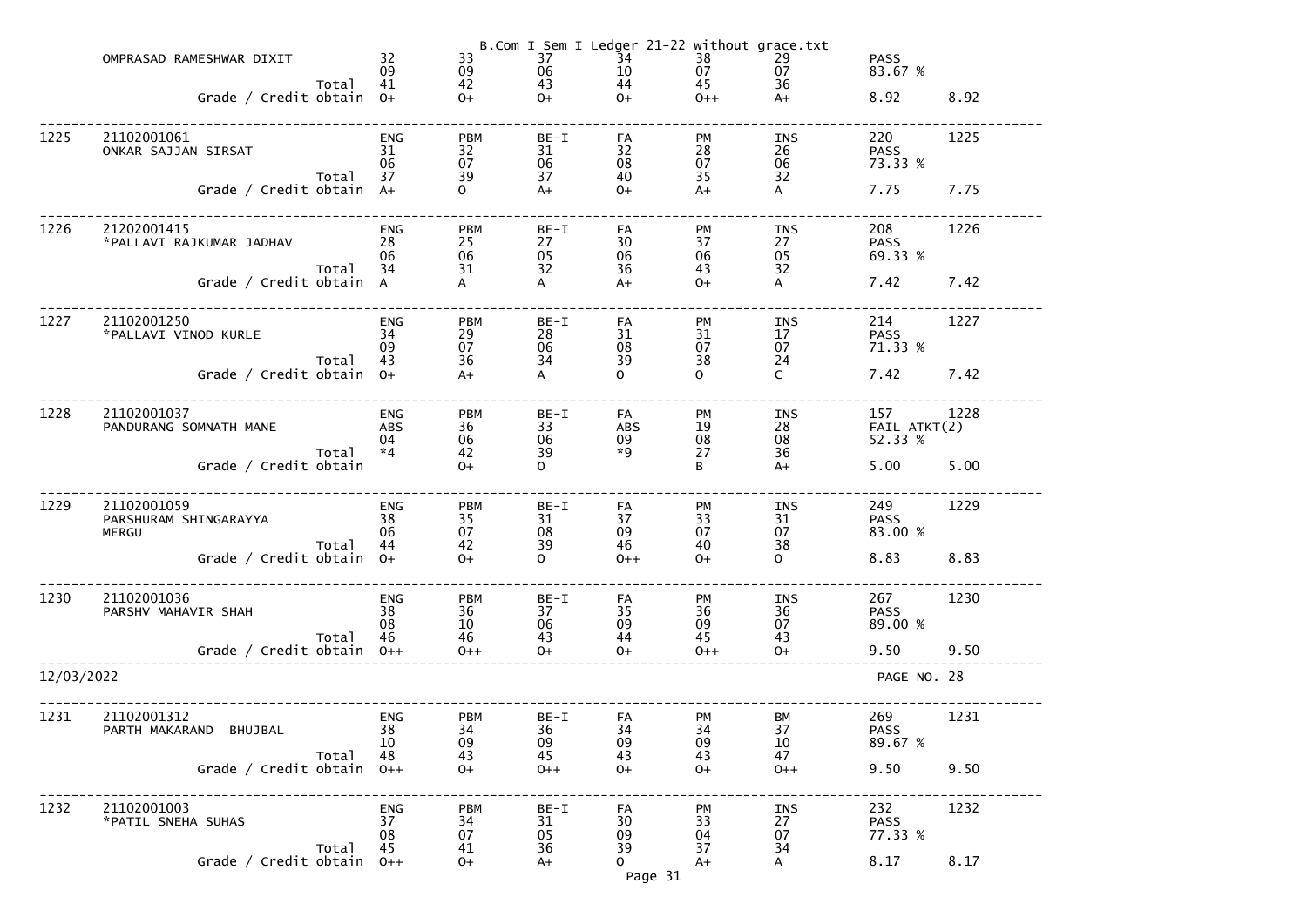-------------------------------------------------------------------------------------------------------------------------------

 1233 21102001004 ENG PBM BE-I FA PM INS 251 1233 PAVAN SIDRAM RAPELLI 34 35 35 36 35 29 PASS 83.67 %  $06 \qquad \qquad 10 \qquad \qquad 07 \qquad \qquad 08 \qquad \qquad 08 \qquad \qquad 08 \qquad \qquad 83.67 \; \%$ Total 40 45 42 44 43 37  $A+$ Grade / Credit obtain 0+ 0++ 0+ 0+ 0+ 0+ A+ 8.92 8.92 ------------------------------------------------------------------------------------------------------------------------------- 1234 21102001085 ENG PBM BE-I FA PM INS 239 1234 PAVAN VYANKATESH YEDUR 39 34 35 33 29 28 PASS 79.67 % 07 07 04 09 08 06 79.67 %Total 46 41 39 42 37 34 Grade / Credit obtain 0++ 0+ 0 0+ 0+ A+ A 8.42 8.42 ------------------------------------------------------------------------------------------------------------------------------- 1235 21102001224 ENG PBM BE-I FA PM INS 222 1235 \*PAVITRA KALLAPPA 16 34 31 36 31 30 PASS 74.00 % KUMBHAR 09 06 04 10 08 Total 25 40 35 46 39 37  $A+$ Grade / Credit obtain B  $0+$   $A+$   $0+$   $0+$   $0+$   $0+$   $A+$   $7.92$   $7.92$ ------------------------------------------------------------------------------------------------------------------------------- 1236 21202001464 ENG PBM BE-I FA PM INS 227 1236 PAWAR PRATHMESH PRABHAKAR  $29$  32  $27$  35 38 29 PASS 75.67 %  $05$   $06$   $05$   $05$   $08$   $08$   $75.67$  % Total 34 38 32 40 46 37  $A+$ Grade / Credit obtain  $A$  0  $A$  0+ 0++  $A+$  8.08 8.08 ------------------------------------------------------------------------------------------------------------------------------- 1237 21202001381 ENG PBM BE-I FA PM INS 220 1237 \*PAYAL JUGALKISHOR SARDA 28 31 30 28 30 28 PASS 73.33 %  $10$   $10$   $06$   $06$   $06$   $07$   $73.33~\%$  Total 38 41 36 34 36 35  $A+$ Grade / Credit obtain  $0$   $0+$   $A+$   $A+$   $A+$   $A+$   $7.75$   $7.75$ ------------------------------------------------------------------------------------------------------------------------------- 1238 21102001233 ENG PBM BE-I FA PM INS 253 1238 PIYUSH RAMESH MODANI 39 38 33 32 34 31 PASS 84.33 %  $06 \qquad \qquad 09 \qquad \qquad 07 \qquad \qquad 08 \qquad \qquad 08 \qquad \qquad 08 \qquad \qquad 84.33 \ \%$ Total 45 47 40 40 42 39  $\Omega$ Grade / Credit obtain 0++ 0++ 0+ 0+ 0+ 0+ 0+ 0 9.17 9.17 ------------------------------------------------------------------------------------------------------------------------------- 1239 21102001267 ENG PBM BE-I FA PM INS 224 1239 PIYUSH SUNIL AWARE 36 34 31 26 32 34 PASS 74.67 %  $05$   $06$   $05$   $05$   $05$   $05$   $05$   $05$   $05$   $74.67$  % Total 41 40 36 31 37 39  $\Omega$  Grade / Credit obtain O+ O+ A+ A A+ O 8.00 8.00-------------------------------------------------------------------------------------------------------------------------------------------------------------------------------------------------------------------------------------------------------------- 12/03/2022 PAGE NO. 29 MARKS LEDGER(OFFICE COPY) BACHELOR OF COMMERCE(CBCS) ( CBCS w.e.f. 21-22 ) ( B.COM (CBCS) PART I SEM I ) Commerce (Grant/Non Grant)EXAM HELD IN OCT/NOV 2021 COLLEGE : Hirachand Nemchand College of Commerce ===============================================================================================================================SEAT PRN NO B.COM.(CBCS) PART ISEM I TOTAL SEAT NO NAME Result NO ===============================================================================================================================ESE 40/16 40/16 40/16 40/16 40/16 40/16 300

Page 32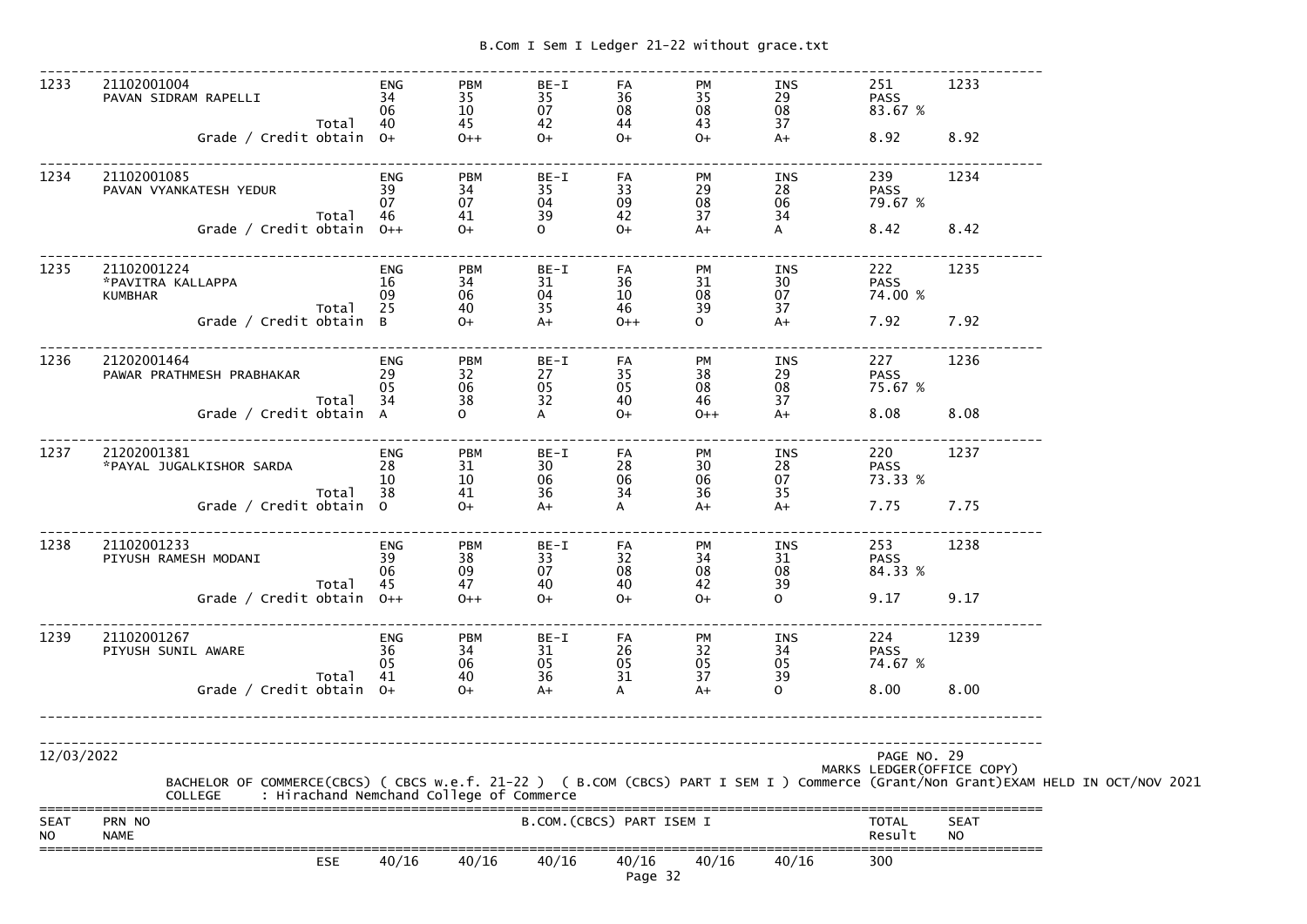|                          |                                                      | <b>ISE</b><br>Total $50/20$<br>Credits 4 | 10/4                         | 10/4<br>50/20                                               | B.Com I Sem I Ledger 21-22 without grace.txt            | $\begin{array}{cccc} 10/4 & 10/4 & 10/4 \ 50/20 & 50/20 & 50/20 \ 4 & 4 & 4 \end{array}$ | $\begin{array}{ccc} 10/4 & 10/4 \\ 50/20 & 50/20 \\ 4 & 4 \end{array}$ | 50/20<br>$\overline{4}$                   | 24/SGPA CGPA                              |                          |                                                                                                                                                                                            |
|--------------------------|------------------------------------------------------|------------------------------------------|------------------------------|-------------------------------------------------------------|---------------------------------------------------------|------------------------------------------------------------------------------------------|------------------------------------------------------------------------|-------------------------------------------|-------------------------------------------|--------------------------|--------------------------------------------------------------------------------------------------------------------------------------------------------------------------------------------|
|                          |                                                      |                                          |                              |                                                             |                                                         |                                                                                          |                                                                        |                                           |                                           |                          |                                                                                                                                                                                            |
| 1240                     | 21102001047<br>*POOJA VISHNU SHEGUR                  |                                          | ENG<br>38<br>10              | <b>PBM</b><br>36<br>07                                      | $BE-I$<br>34<br>06                                      | FA<br>33<br>09                                                                           | PM<br>35<br>08                                                         | INS<br>29<br>04                           | 249<br><b>PASS</b><br>83.00 %             | 1240                     |                                                                                                                                                                                            |
|                          | Grade / Credit obtain $0++$                          | Total 48                                 |                              | 43<br>$\begin{array}{c} 43 \\ \text{O+} \end{array}$        | 40<br>$O+$                                              | 42<br>$0+$                                                                               | 43<br>$O+$                                                             | 33<br>$\mathsf{A}$                        | 8.83 8.83                                 |                          |                                                                                                                                                                                            |
| 1241                     | 21102001139                                          | Total 43                                 | - 10                         | <b>PBM</b><br>32<br>06<br>38                                | BE-I<br>35<br>06<br>41                                  | FA<br>38<br>09<br>47                                                                     | PM<br>37<br>06<br>43                                                   | INS<br>24<br>08<br>32                     | 244<br><b>PASS</b><br>81.33 %             | 1241                     |                                                                                                                                                                                            |
|                          | Grade / Credit obtain 0+                             |                                          |                              |                                                             | $0+$                                                    | $0++$                                                                                    | $O+$                                                                   | $\mathsf{A}$                              | 8.67 8.67                                 |                          |                                                                                                                                                                                            |
| 1243                     | 21102001477<br>*PRAGATI PRAKASH SUTAR                | 36<br>Total 45                           | ENG<br>09                    | <b>PBM</b><br>34<br>09<br>43                                | BE-I<br>31<br>09                                        | FA<br>35<br>09<br>44                                                                     | PM<br>36<br>09<br>45                                                   | INS<br>32<br>07<br>39                     | 256 2012<br><b>PASS</b><br>85.33 %        | 1243                     |                                                                                                                                                                                            |
|                          | Grade / Credit obtain 0++                            |                                          |                              | $O+$                                                        | 40<br>$0+$                                              | $O+$                                                                                     | $0++$                                                                  | $\mathbf{O}$                              | 9.17 9.17                                 |                          |                                                                                                                                                                                            |
| 1244                     | 21102001357<br>PRAJWAL SAINATH KALE                  |                                          | ENG<br>$rac{2}{37}$<br>05    | <b>PBM</b><br>34<br>06                                      | BE-I<br>27<br>05                                        | FA<br>33<br>05                                                                           | PM<br>38<br>05                                                         | INS 200<br>ABS FAIL ATKT(1)<br>05<br>$*5$ | 66.67 %                                   | 1244                     |                                                                                                                                                                                            |
|                          | Grade / Credit obtain 0+                             | Total 42                                 |                              | 40<br>$0+$                                                  | 32<br>$\overline{A}$                                    | 38<br>$\Omega$                                                                           | 43<br>$O+$                                                             |                                           | 7.00 7.00                                 |                          |                                                                                                                                                                                            |
| 1245                     | 21102001272<br>*PRANALI BALAJI JAMBHALE              | $\frac{1}{39}$<br>Total 49               | ENG                          | PBM<br>32<br>08<br>40                                       | BE-I<br>32<br>06<br>38                                  | FA<br>34<br>08<br>42                                                                     | PM<br>PM<br>33<br>07<br>40<br>40                                       | INS<br>26<br>05<br>31                     | 240<br><b>PASS</b><br>80.00 %             | 1245                     |                                                                                                                                                                                            |
|                          | Grade / Credit obtain $0++$                          |                                          |                              | $O+$                                                        | $\overline{O}$ and $\overline{O}$                       | $O+$                                                                                     | $0+$                                                                   | A                                         | 8.67 8.67                                 |                          |                                                                                                                                                                                            |
| 1246                     | 21202001323<br>*PRANATI SHYAMPRASAD<br><b>DONTUL</b> | Total                                    | <b>ENG</b><br>28<br>07<br>35 | <b>PBM</b><br>$\begin{array}{c} 33 \\ 08 \end{array}$<br>41 | $BE-I$<br>$\begin{array}{c} 30 \\ 05 \\ 35 \end{array}$ | FA<br>36<br>06<br>42                                                                     | PM<br>$\begin{array}{c} 33 \\ 08 \end{array}$<br>41                    | INS<br>34<br>05<br>39                     | 233<br><b>PASS</b><br>77.67 %             | 1246                     |                                                                                                                                                                                            |
|                          | Grade / Credit obtain A+                             |                                          |                              | $O+$                                                        | $A+$                                                    | $O+$                                                                                     | $O+$                                                                   | 0                                         | 8.33                                      | 8.33                     |                                                                                                                                                                                            |
| 1247                     | 21102001035<br>PRANAV BAJRANG KULKARNI               | Total                                    | <b>ENG</b><br>39<br>09<br>48 | <b>PBM</b><br>$\begin{array}{c} 34 \\ 07 \end{array}$<br>41 | $BE-I$<br>36<br>04<br>40                                | FA<br>27<br>07<br>34                                                                     | PM<br>$\begin{array}{c} 32 \\ 09 \end{array}$<br>41                    | INS<br>33<br>08<br>41                     | 245<br><b>PASS</b><br>81.67 %             | 1247                     |                                                                                                                                                                                            |
|                          | Grade / Credit obtain $0++$                          |                                          |                              | $O+$                                                        | $O+$                                                    |                                                                                          | $O+$                                                                   | $O+$                                      | 8.83                                      | 8.83                     |                                                                                                                                                                                            |
| 12/03/2022               |                                                      |                                          |                              |                                                             |                                                         |                                                                                          |                                                                        |                                           | PAGE NO. 30<br>MARKS LEDGER (OFFICE COPY) |                          |                                                                                                                                                                                            |
|                          |                                                      |                                          |                              |                                                             |                                                         |                                                                                          |                                                                        |                                           |                                           |                          | BACHELOR OF COMMERCE(CBCS) ( CBCS w.e.f. 21-22 ) ( B.COM (CBCS) PART I SEM I ) Commerce (Grant/Non Grant)EXAM HELD IN OCT/NOV 2021<br>COLLEGE     : Hirachand Nemchand College of Commerce |
| <b>SEAT</b><br><b>NO</b> | PRN NO<br><b>NAME</b>                                |                                          |                              |                                                             | B.COM. (CBCS) PART ISEM I                               |                                                                                          |                                                                        |                                           | <b>TOTAL</b><br>Result                    | <b>SEAT</b><br><b>NO</b> |                                                                                                                                                                                            |
|                          |                                                      |                                          |                              |                                                             |                                                         |                                                                                          |                                                                        |                                           |                                           |                          |                                                                                                                                                                                            |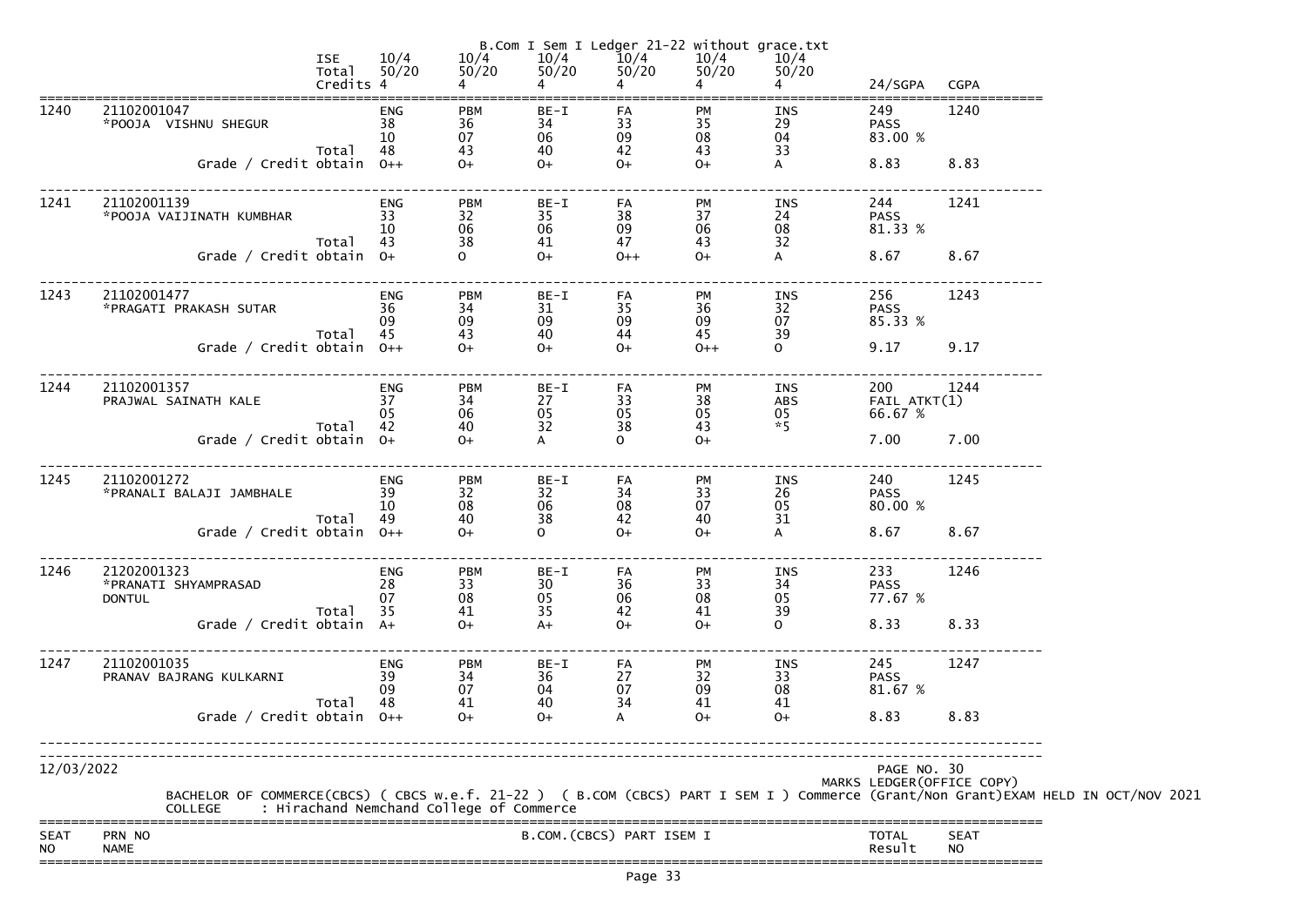|            |                                                    | <b>ESE</b><br><b>ISE</b><br>Total<br>Credits 4 | 40/16<br>10/4<br>50/20       | 40/16                        | 40/16<br>$\overline{4}$  | B.Com I Sem I Ledger 21-22 without grace.txt<br>40/16<br>$\frac{10}{4}$ $\frac{10}{4}$ $\frac{10}{4}$ $\frac{10}{4}$ $\frac{10}{4}$ $\frac{10}{4}$ $\frac{10}{4}$ $\frac{10}{4}$ $\frac{10}{4}$ $\frac{10}{4}$ $\frac{10}{4}$<br>$\overline{4}$ | 40/16<br>$\overline{4}$     | 40/16<br>50/20<br>$4 \quad$  | 300<br>24/SGPA                | <b>CGPA</b> |
|------------|----------------------------------------------------|------------------------------------------------|------------------------------|------------------------------|--------------------------|-------------------------------------------------------------------------------------------------------------------------------------------------------------------------------------------------------------------------------------------------|-----------------------------|------------------------------|-------------------------------|-------------|
| 1248       | 21102001062<br>*PRANJALI TUKARAM JOSHI             | Total                                          | <b>ENG</b><br>32<br>08<br>40 | <b>PBM</b><br>36<br>08<br>44 | $BE-I$<br>36<br>07<br>43 | FA<br>38<br>08<br>46                                                                                                                                                                                                                            | PM<br>37<br>08<br>45        | <b>BM</b><br>33<br>10<br>43  | 261<br><b>PASS</b><br>87.00 % | 1248        |
|            | Grade / Credit obtain 0+                           |                                                |                              | $O+$                         | $O+$                     | $O++$                                                                                                                                                                                                                                           | $0++$                       | $O+$                         | 9.33                          | 9.33        |
| 1249       | 21102001239<br>*PRAPTI DEEPAK SHETE                | Total                                          | <b>ENG</b><br>36<br>10<br>46 | <b>PBM</b><br>34<br>08<br>42 | BE-I<br>31<br>04<br>35   | FA<br>29<br>09<br>38                                                                                                                                                                                                                            | PM<br>37<br>08<br>45        | <b>BM</b><br>33<br>07<br>40  | 246<br><b>PASS</b><br>82.00 % | 1249        |
|            | Grade / Credit obtain $0++$                        |                                                |                              | $O+$                         | $A+$                     | $\mathbf{O}$                                                                                                                                                                                                                                    | $0++$                       | $O+$                         | 8.92                          | 8.92        |
| 1250       | 21102001079<br>PRASAD BASAVRAJ GADAVE              | Total                                          | <b>ENG</b><br>39<br>07<br>46 | <b>PBM</b><br>31<br>08<br>39 | BE-I<br>32<br>05<br>37   | FA<br>39<br>09<br>48                                                                                                                                                                                                                            | PM<br>31<br>06<br>37        | INS<br>30<br>05<br>35        | 242<br><b>PASS</b><br>80.67 % | 1250        |
|            | Grade / Credit obtain 0++                          |                                                |                              | $\overline{O}$               | $A+$                     | $0++$                                                                                                                                                                                                                                           | $A+$                        | $A+$                         | 8.42                          | 8.42        |
| 1251       | 21202001276<br>PRASHANT NARAYAN MITTHA             | Total                                          | <b>ENG</b><br>37<br>05<br>42 | <b>PBM</b><br>30<br>07<br>37 | BE-I<br>28<br>07<br>35   | FA<br>36<br>09<br>45                                                                                                                                                                                                                            | PM<br>37<br>08<br>45        | INS<br>27<br>08<br>35        | 239<br><b>PASS</b><br>79.67 % | 1251        |
|            | Grade / Credit obtain $0+$                         |                                                |                              | $A+$                         | $A+$                     | $0++$                                                                                                                                                                                                                                           | $0++$                       | $A+$                         | 8.58                          | 8.58        |
| 1252       | 21102001030<br>PRATHAMESH PRAVIN GURRAM            | Total                                          | <b>ENG</b><br>30<br>04<br>34 | <b>PBM</b><br>30<br>06<br>36 | BE-I<br>34<br>04<br>38   | FA<br>35<br>07<br>42                                                                                                                                                                                                                            | <b>PM</b><br>28<br>07<br>35 | <b>BM</b><br>34<br>10<br>44  | 229<br><b>PASS</b><br>76.33 % | 1252        |
|            | Grade / Credit obtain A                            |                                                |                              | $A+$                         | $\mathbf{O}$             | $O+$                                                                                                                                                                                                                                            | $A+$                        | $O+$                         | 8.00                          | 8.00        |
| 1253       | 21102001150<br>*PRATIKSHA AMBADAS<br><b>JANGAM</b> | Total                                          | <b>ENG</b><br>17<br>05<br>22 | <b>PBM</b><br>31<br>06<br>37 | BE-I<br>29<br>05<br>34   | FA<br>27<br>05<br>32                                                                                                                                                                                                                            | PM<br>25<br>05<br>30        | <b>INS</b><br>18<br>05<br>23 | 178<br><b>PASS</b><br>59.33 % | 1253        |
|            | Grade / Credit obtain C                            |                                                |                              | $A+$                         | A                        | A                                                                                                                                                                                                                                               | A                           | $\mathsf{C}$                 | 6.42                          | 6.42        |
| 1254       | 21102001112<br>*PRATIKSHA SANTOSH PAWAR            | Total                                          | <b>ENG</b><br>37<br>08<br>45 | <b>PBM</b><br>34<br>09<br>43 | $BE-I$<br>31<br>06<br>37 | FA<br>31<br>08<br>39                                                                                                                                                                                                                            | PM<br>36<br>07<br>43        | INS<br>29<br>06<br>35        | 242<br><b>PASS</b><br>80.67 % | 1254        |
|            | Grade / Credit obtain                              |                                                | $O++$                        | $O+$                         | $A+$                     | $\mathbf{O}$                                                                                                                                                                                                                                    | $O+$                        | $A+$                         | 8.50                          | 8.50        |
| 1255       | 21102001242<br>*PRATIKSHA UMAKANT MADAS            | Total                                          | <b>ENG</b><br>37<br>10<br>47 | <b>PBM</b><br>32<br>08<br>40 | $BE-I$<br>29<br>04<br>33 | FA<br>33<br>08<br>41                                                                                                                                                                                                                            | PM<br>33<br>09<br>42        | <b>INS</b><br>30<br>08<br>38 | 241<br><b>PASS</b><br>80.33 % | 1255        |
|            | Grade / Credit obtain                              |                                                | $O++$                        | $0+$                         | A                        | $O+$                                                                                                                                                                                                                                            | $O+$                        | $\mathsf{O}$                 | 8.67                          | 8.67        |
| 12/03/2022 |                                                    |                                                |                              |                              |                          |                                                                                                                                                                                                                                                 |                             |                              | PAGE NO. 31                   |             |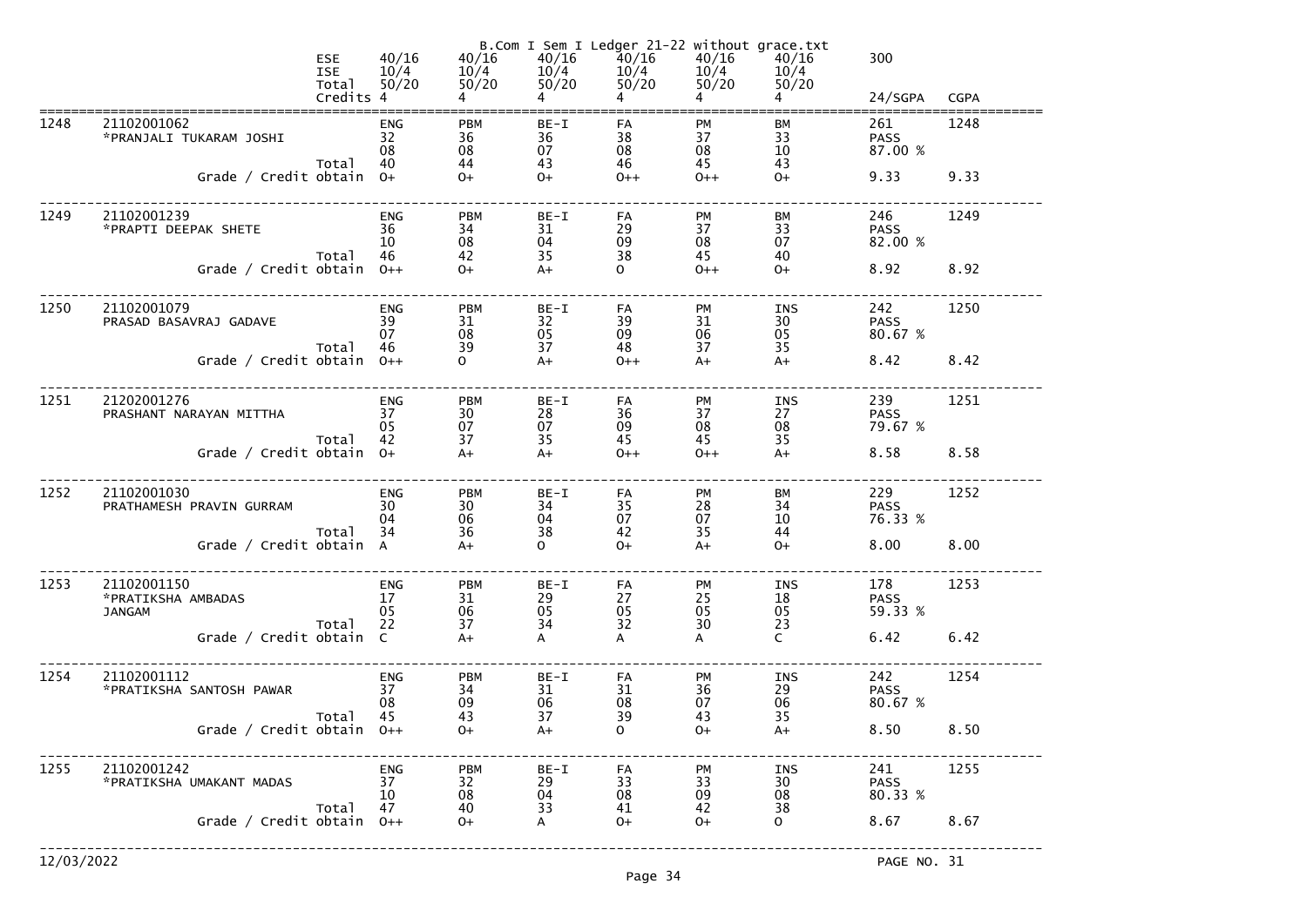MARKS LEDGER(OFFICE COPY) BACHELOR OF COMMERCE(CBCS) ( CBCS w.e.f. 21-22 ) ( B.COM (CBCS) PART I SEM I ) Commerce (Grant/Non Grant)EXAM HELD IN OCT/NOV 2021 COLLEGE : Hirachand Nemchand College of Commerce ===============================================================================================================================SEAT PRN NO B.COM.(CBCS) PART ISEM I TOTAL SEAT NO NAME Result NO =============================================================================================================================== ESE 40/16 40/16 40/16 40/16 40/16 40/16 300 ISE 10/4 10/4 10/4 10/4 10/4 10/4  $50/20$  Total 50/20 50/20 50/20 50/20 50/20 50/20 Credits 4  $4$  4  $4$  4  $4$  4  $4$  24/SGPA CGPA ===============================================================================================================================1256 21102001235 ENG PBM BE-I FA PM INS 238 1256 \*PREETI PRADEEP KADAM 36 34 31 30 34 27 PASS 79.33 %  $07 \qquad \qquad 06 \qquad \qquad 08 \qquad \qquad 09 \qquad \qquad 08 \qquad \qquad 08 \qquad \qquad 79.33 \ \%$ Total 43 40 39 39 42 35  $A+$  Grade / Credit obtain O+ O+ O O O+ A+ 8.42 8.42------------------------------------------------------------------------------------------------------------------------------- 1257 21102001278 ENG PBM BE-I FA PM INS 232 1257 \*PREETI SOHAN HASWANI 35 35 29 28 32 31 PASS 77.33 %  $\,$  09  $\,$  08  $\,$  05  $\,$  08  $\,$  08  $\,$  04  $\,$  77.33  $\%$ Total 44 43 34 36 40 35  $A+$ Grade / Credit obtain  $0+$   $0+$   $0+$   $A+$   $0+$   $A+$   $8.17$   $8.17$ ------------------------------------------------------------------------------------------------------------------------------- 1258 21102001160 ENG PBM BE-I FA PM INS 239 1258  $*$ PRERANA RAJESH SALI  $36$   $32$   $29$   $33$   $32$   $27$  PASS 79.67 %  $08 \hspace{15mm} 08 \hspace{15mm} 08 \hspace{15mm} 10 \hspace{15mm} 08 \hspace{15mm} 08 \hspace{15mm} 79.67 \hspace{1mm} 8$ Total 44 40 37 43 40 35  $A+$  Grade / Credit obtain O+ O+ A+ O+ O+ A+ 8.50 8.50------------------------------------------------------------------------------------------------------------------------------- 1259 21102001243 ENG PBM BE-I FA PM INS 257 1259 \*PRERNA DILIP MEGERI 37 32 38 36 35 30 PASS 85.67 %  $09 \qquad \qquad 06 \qquad \qquad 09 \qquad \qquad 09 \qquad \qquad 08 \qquad \qquad 08 \qquad \qquad 85.67 \;\%$ Total 46 38 47 45 43 38  $\Omega$ Grade / Credit obtain 0++ 0 0 0++ 0+ 0+ 0+ 0 9.17 9.17 ------------------------------------------------------------------------------------------------------------------------------- 1260 21102001162 ENG PBM BE-I FA PM INS 224 1260 \*PRITI VISHNU SHRIGIRI 32 32 28 27 27 31 PASS 74.67 %  $08 \qquad \qquad 08 \qquad \qquad 06 \qquad \qquad 08 \qquad \qquad 09 \qquad \qquad 08 \qquad \qquad 74.67 \ \%$  Total 40 40 34 35 36 39 Grade / Credit obtain  $0+$   $0+$  A  $A+$   $0$  8.00 8.00 ------------------------------------------------------------------------------------------------------------------------------- 1261 21102001141 ENG PBM BE-I FA PM INS 221 1261 \*PRIYA PRABHAKAR KAVADE 28 34 31 34 29 28 PASS 73.67 % 09 07 04 06 05 06 73.67 % Total 37 41 35 40 34 34 Grade / Credit obtain  $A+$  0+  $A+$  0+  $A$  A  $A$  7.83 7.83 ------------------------------------------------------------------------------------------------------------------------------- 1262 21102001403 ENG PBM BE-I FA PM INS 230 1262 \*PRIYA SOMNATH JADHAV 36 33 28 32 33 31 PASS 76.67 % 09 07 04 07 04 06 76.67 % Total 45 40 32 39 37 37  $A+$ Grade / Credit obtain  $0++$   $0+$   $A$   $0$   $A+$   $A+$   $8.17$   $8.17$ 

-------------------------------------------------------------------------------------------------------------------------------

Page 35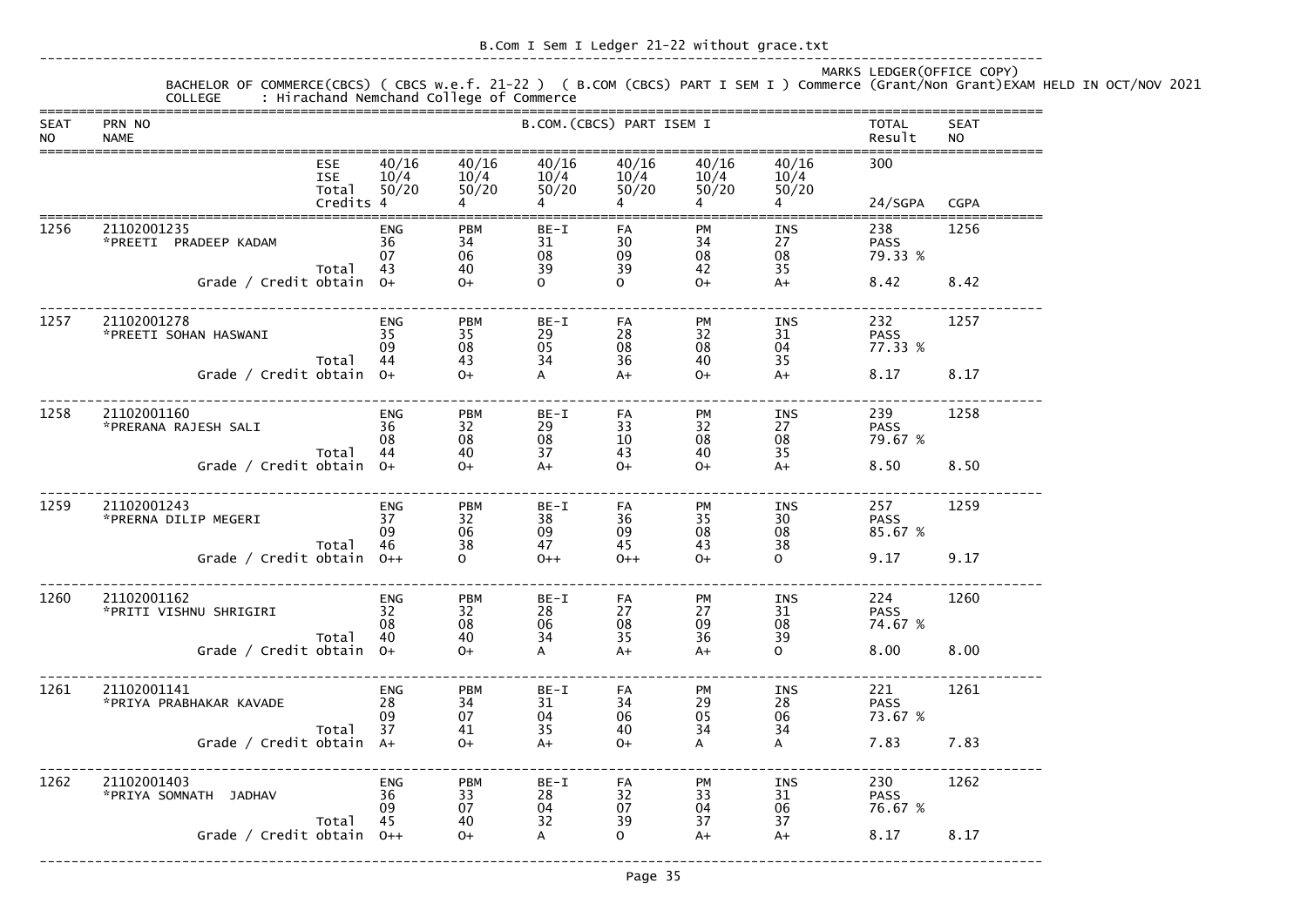| 1263       | 21102001111<br>*PRIYA SURAJ<br>RAGHUNATHDASJI BIHANI<br>Grade / Credit obtain 46<br>Grade / Credit obtain 0++ 0+<br>BIHANI |       | <b>ENG</b><br>36<br>10                | <b>PBM</b><br>33<br>09                       | $BE-I$<br>38<br>$\frac{08}{46}$<br>$\frac{46}{0++}$ | B.Com I Sem I Ledger 21-22 without grace.txt<br>FA<br>$\begin{array}{c} 35 \\ 09 \end{array}$<br>31<br>09<br>40<br>$O+$ | <b>PM</b><br>44<br>$O+$                | BM<br>33<br>08<br>41<br>$O+$          | 259<br><b>PASS</b><br>86.33 %<br>9.33 | 1263<br>9.33 |
|------------|----------------------------------------------------------------------------------------------------------------------------|-------|---------------------------------------|----------------------------------------------|-----------------------------------------------------|-------------------------------------------------------------------------------------------------------------------------|----------------------------------------|---------------------------------------|---------------------------------------|--------------|
| 12/03/2022 |                                                                                                                            |       |                                       |                                              |                                                     |                                                                                                                         |                                        |                                       | PAGE NO. 32                           |              |
| 1264       | 21102001152<br>*PRIYANA PRAMOD DHUPAD<br>Grade / Credit obtain $0++$                                                       | Total | <b>ENG</b><br>38<br>09<br>47          | <b>PBM</b><br>35<br>10<br>45<br>$0++$        | $BE-I$<br>30<br>05<br>35<br>$A+$                    | FA<br>33<br>10<br>43<br>$O+$                                                                                            | <b>PM</b><br>34<br>08<br>42<br>$O+$    | INS<br>27<br>07<br>34<br>$\mathsf{A}$ | 246<br><b>PASS</b><br>82.00 %<br>8.75 | 1264<br>8.75 |
| 1265       | 21102001119<br>*PRIYANKA GOVIND<br>EKKALDEVI<br>Grade / Credit obtain $0+$                                                 | Total | <b>ENG</b><br>32<br>10<br>42          | <b>PBM</b><br>33<br>07<br>40<br>$0+$         | $BE-I$<br>31<br>05<br>36<br>$A+$                    | FA<br>29<br>09<br>38<br>$\overline{O}$                                                                                  | <b>PM</b><br>33<br>07<br>40<br>$O+$    | INS<br>24<br>09<br>33<br>$\mathsf{A}$ | 229<br><b>PASS</b><br>76.33 %<br>8.25 | 1265<br>8.25 |
| 1266       | 21202001353<br>*PRIYANKA KRUSHNATH<br><b>KANAKDHAR</b><br>Grade / Credit obtain $0+$                                       | Total | ENG<br>33<br>07<br>40                 | <b>PBM</b><br>34<br>08<br>42<br>$0+$         | BE-I<br>32<br>04<br>36<br>$A+$                      | FA<br>33<br>09<br>42<br>$0+$                                                                                            | <b>PM</b><br>35<br>08<br>43<br>$0+$    | INS<br>29<br>08<br>37<br>$A+$         | 240<br><b>PASS</b><br>80.00 %<br>8.50 | 1266<br>8.50 |
| 1268       | 21102001114<br>*PRIYANKA SHYAM SHERLA<br>Grade / Credit obtain $0++$                                                       | Total | <b>ENG</b><br>38<br>10<br>48          | <b>PBM</b><br>33<br>09<br>42<br>$0+$         | $BE-I$<br>29<br>07<br>36<br>$A+$                    | FA<br>28<br>09<br>37<br>$A+$                                                                                            | PM<br>33<br>08<br>41<br>$O+$           | INS<br>22<br>06<br>28<br>$B+$         | 232<br><b>PASS</b><br>77.33 %<br>8.17 | 1268<br>8.17 |
| 1269       | 21102001217<br>PRUTHAVIRAJ<br>SHRINIWAS<br>SAMLETI<br>Grade / Credit obtain                                                | Total | <b>ENG</b><br>38<br>09<br>47<br>$0++$ | <b>PBM</b><br>29<br>09<br>38<br>$\mathbf{O}$ | $BE-I$<br>18<br>07<br>25<br>B                       | FA<br>33<br>09<br>42<br>$O+$                                                                                            | <b>PM</b><br>33<br>08<br>41<br>$O+$    | <b>INS</b><br>33<br>08<br>41<br>$O+$  | 234<br><b>PASS</b><br>78.00 %<br>8.42 | 1269<br>8.42 |
| 1270       | 21202001329<br>PURNESH GOPAL GANAPA<br>Grade / Credit obtain                                                               | Total | <b>ENG</b><br>34<br>09<br>43<br>$0+$  | <b>PBM</b><br>31<br>08<br>39<br>$\mathsf{O}$ | $BE-I$<br>30<br>08<br>38<br>$\mathbf{O}$            | FA<br>32<br>09<br>41<br>$O+$                                                                                            | PM<br>29<br>08<br>37<br>$A+$           | INS<br>25<br>09<br>34<br>A            | 232<br><b>PASS</b><br>77.33 %<br>8.08 | 1270<br>8.08 |
| 1271       | 21102001140<br>RAGHAVENDRA AMBADAS<br>BHIMANPALLI<br>Grade / Credit obtain                                                 | Total | <b>ENG</b><br>37<br>09<br>46<br>$0++$ | <b>PBM</b><br>36<br>09<br>45<br>$0++$        | $BE-I$<br>32<br>07<br>39<br>$\mathbf{O}$            | FA<br>29<br>10<br>39<br>$\overline{O}$                                                                                  | PM<br>32<br>07<br>39<br>$\overline{O}$ | <b>INS</b><br>34<br>08<br>42<br>$O+$  | 250<br><b>PASS</b><br>83.33 %<br>8.83 | 1271<br>8.83 |
| 1272       | 21102001066<br>RAHUL RAMESH POTDAR                                                                                         |       | <b>ENG</b><br>39<br>08                | <b>PBM</b><br>34<br>09                       | $BE-I$<br>34<br>07                                  | FA<br>35<br>09<br>Page 36                                                                                               | <b>PM</b><br>36<br>08                  | <b>INS</b><br>35<br>09                | 263<br><b>PASS</b><br>87.67 %         | 1272         |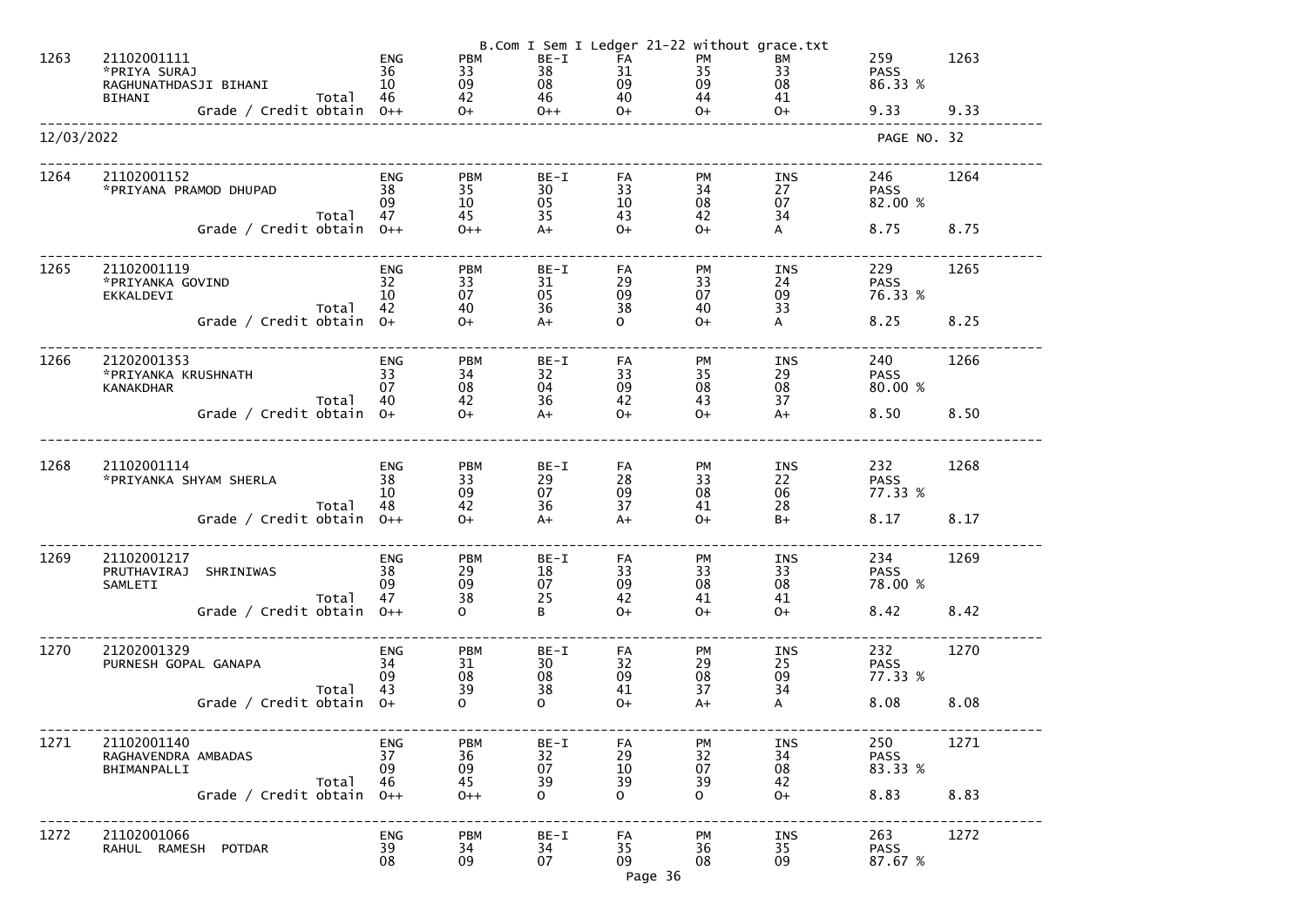|                          |                                                                  |                                                |                              |                                                             |                        |                                           |                        | B.Com I Sem I Ledger 21-22 without grace.txt |                               |                            |                                                                                                                                                                                            |
|--------------------------|------------------------------------------------------------------|------------------------------------------------|------------------------------|-------------------------------------------------------------|------------------------|-------------------------------------------|------------------------|----------------------------------------------|-------------------------------|----------------------------|--------------------------------------------------------------------------------------------------------------------------------------------------------------------------------------------|
|                          | Grade / Credit obtain $0++$                                      | Total                                          | 47                           | $43$<br>O+                                                  | 41<br>$O+$             | 44<br>$0+$                                | 44<br>$O+$             | 44<br>$O+$                                   | 9.17                          | 9.17                       |                                                                                                                                                                                            |
| 12/03/2022               |                                                                  |                                                |                              |                                                             |                        |                                           |                        |                                              | PAGE NO. 33                   | MARKS LEDGER (OFFICE COPY) | BACHELOR OF COMMERCE(CBCS) ( CBCS w.e.f. 21-22 ) ( B.COM (CBCS) PART I SEM I ) Commerce (Grant/Non Grant)EXAM HELD IN OCT/NOV 2021<br>COLLEGE     : Hirachand Nemchand College of Commerce |
| <b>SEAT</b><br><b>NO</b> | PRN NO<br><b>NAME</b>                                            |                                                |                              |                                                             |                        | B.COM. (CBCS) PART ISEM I                 |                        |                                              | <b>TOTAL</b><br>Result        | <b>SEAT</b><br><b>NO</b>   |                                                                                                                                                                                            |
|                          |                                                                  | <b>ESE</b><br><b>ISE</b><br>Total<br>Credits 4 | 40/16<br>10/4<br>50/20       | 40/16<br>10/4<br>50/20                                      | 40/16<br>10/4<br>50/20 | 40/16<br>$\frac{10}{7}$<br>50/20<br>50/20 | 40/16<br>10/4<br>50/20 | 40/16<br>10/4<br>50/20                       | 300<br>24/SGPA                | CGPA                       |                                                                                                                                                                                            |
| 1273                     | 21102001411<br>*RAJANI AMBADAS KODANGAL                          | Total                                          | ENG<br>39<br>09<br>48        | <b>PBM</b><br>37<br>09<br>46                                | BE-I<br>30<br>06<br>36 | FA<br>33<br>10<br>43                      | PM<br>37<br>08<br>45   | INS<br>31<br>10<br>41                        | 259<br><b>PASS</b><br>86.33 % | 1273                       |                                                                                                                                                                                            |
|                          | Grade / Credit obtain $0++$                                      |                                                |                              | $O++$                                                       | $A+$                   | $O+$                                      | $0++$                  | $O+$                                         | 9.25                          | 9.25                       |                                                                                                                                                                                            |
| 1274                     | 21102001093<br>*RAJASHREE SHRINIWAS<br>VIDAP                     |                                                | ENG<br>37<br>10<br>47        | <b>PBM</b><br>32<br>09                                      | BE-I<br>37<br>07       | FA<br>35<br>09                            | PM<br>36<br>07         | INS<br>34<br>07                              | 260<br><b>PASS</b><br>86.67 % | 1274                       |                                                                                                                                                                                            |
|                          | Grade / Credit obtain $0++$                                      | Total                                          |                              | 41<br>$0+$                                                  | 44<br>$O+$             | 44<br>$O+$                                | 43<br>$O+$             | 41<br>$O+$                                   | 9.17                          | 9.17                       |                                                                                                                                                                                            |
| 1275                     | 21102001196<br>RAJASHRI GAJANAN GHODAKE                          | Total 46                                       | ENG<br>37<br>09              | <b>PBM</b><br>33<br>06<br>39                                | BE-I<br>30<br>08<br>38 | FA<br>36<br>09<br>45                      | PM<br>34<br>08<br>42   | INS<br>31<br>08<br>39                        | 249<br><b>PASS</b><br>83.00 % | 1275                       |                                                                                                                                                                                            |
|                          | Grade / Credit obtain $0++$                                      |                                                |                              | $\mathbf{O}$                                                | $\mathbf{O}$           | $0++$                                     | $O+$                   | $\mathbf{O}$                                 | 8.83                          | 8.83                       |                                                                                                                                                                                            |
| 1276                     | 21102001197<br>*RAJESHWARI SANTOSH PAWAR                         | Total                                          | <b>ENG</b><br>29<br>09<br>38 | <b>PBM</b><br>$\begin{array}{c} 33 \\ 08 \end{array}$<br>41 | BE-I<br>30<br>08<br>38 | FA<br>28<br>06<br>34                      | PM<br>35<br>04<br>39   | INS<br>30<br>04<br>34                        | 224<br><b>PASS</b><br>74.67 % | 1276                       |                                                                                                                                                                                            |
|                          | Grade / Credit obtain 0                                          |                                                |                              | $O+$                                                        | $\mathsf{O}$           | A                                         | $\mathsf{O}$           | A                                            | 7.83                          | 7.83                       |                                                                                                                                                                                            |
| 1277                     | 21102001311<br>*RAJNANDINI<br><b>DAMODAR</b><br><b>BHANDEKAR</b> | Total                                          | <b>ENG</b><br>33<br>07<br>40 | <b>PBM</b><br>$\begin{array}{c} 25 \\ 06 \end{array}$<br>31 | BE-I<br>27<br>06<br>33 | FA<br>33<br>08<br>41                      | PM<br>29<br>07<br>36   | INS<br>23<br>07<br>30                        | 211<br><b>PASS</b><br>70.33 % | 1277                       |                                                                                                                                                                                            |
|                          | Grade / Credit obtain $0+$                                       |                                                |                              |                                                             | A                      | $O+$                                      | $A+$                   | A                                            | 7.75                          | 7.75                       |                                                                                                                                                                                            |
| 1278                     | 21102001002<br>*RAJSHRI NARSAPPA<br>MAHESHWARAM                  |                                                | <b>ENG</b><br>37<br>09       | <b>PBM</b><br>35<br>09                                      | BE-I<br>35<br>09       | FA<br>32<br>09                            | PM<br>36<br>08         | ВM<br>34<br>09                               | 262<br><b>PASS</b><br>87.33 % | 1278                       |                                                                                                                                                                                            |
|                          | Grade / Credit obtain $0++$                                      | Total                                          | 46                           | 44<br>$O+$                                                  | 44<br>$O+$             | 41<br>$O+$                                | 44<br>$O+$             | 43<br>$0+$                                   | 9.17                          | 9.17                       |                                                                                                                                                                                            |
| 1279                     | 21202001369                                                      |                                                | <b>ENG</b>                   | <b>PBM</b>                                                  | BE-I                   | FA<br>Page 37                             | PM                     | INS                                          | 155                           | 1279                       |                                                                                                                                                                                            |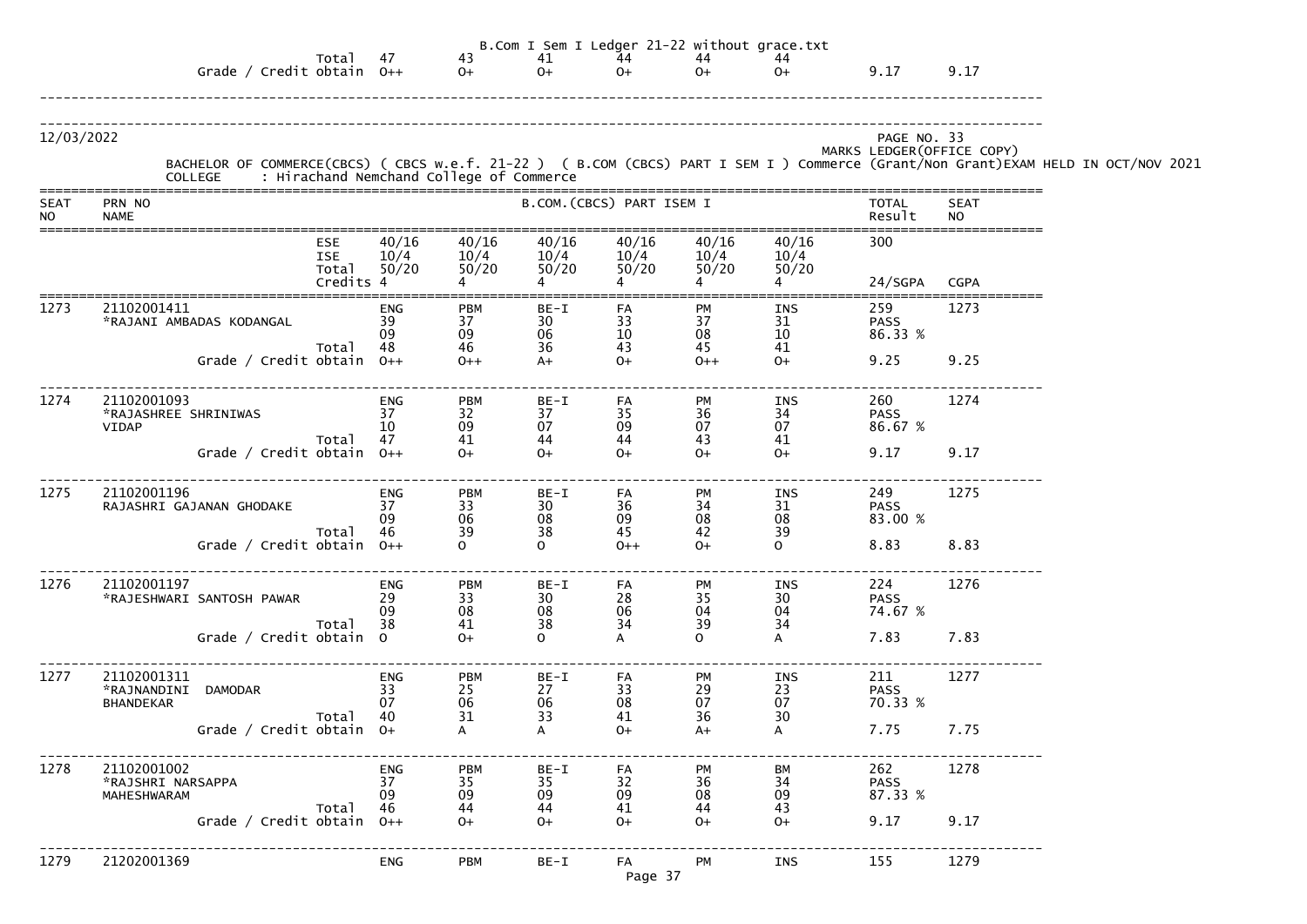|                          |                                                        |                            |                              |                                                             | B.Com I Sem I Ledger 21-22 without grace.txt |                        |                                    |                        |                               |                            |                                                                                                                                                                                            |
|--------------------------|--------------------------------------------------------|----------------------------|------------------------------|-------------------------------------------------------------|----------------------------------------------|------------------------|------------------------------------|------------------------|-------------------------------|----------------------------|--------------------------------------------------------------------------------------------------------------------------------------------------------------------------------------------|
|                          | RAMESH SHEKHARAPPA                                     |                            | 16                           | 19                                                          | 17                                           | 33                     | $\frac{23}{06}$                    | 17                     | <b>PASS</b>                   |                            |                                                                                                                                                                                            |
|                          | <b>JAMKHANDI</b>                                       | Total                      | 06<br>22                     | $\begin{array}{c} 05 \\ 24 \end{array}$                     | 04<br>21                                     | 05<br>38               | 29                                 | 04<br>21               | 51.67 %                       |                            |                                                                                                                                                                                            |
|                          | Grade / Credit obtain C                                |                            |                              |                                                             | $\mathsf{C}$                                 | $\Omega$               | $B+$                               | $\mathsf{C}$           | 5.67                          | 5.67                       |                                                                                                                                                                                            |
| 1280                     | 21102001092<br>*RAMESHWARI PRAKASH<br>REGOTI           | Total                      | <b>ENG</b><br>33<br>10<br>43 | <b>PBM</b><br>28<br>08<br>36                                | BE-I<br>29<br>05<br>34                       | FA<br>27<br>06<br>33   | <b>PM</b><br>28<br>08<br>36        | BM<br>32<br>08<br>40   | 222<br><b>PASS</b><br>74.00 % | 1280                       |                                                                                                                                                                                            |
|                          | Grade / Credit obtain $0+$                             |                            |                              | $A+$                                                        | $\mathsf{A}$                                 |                        | $A+$                               | $O+$                   | 7.83                          | 7.83                       |                                                                                                                                                                                            |
| 12/03/2022               |                                                        |                            |                              |                                                             |                                              |                        |                                    |                        | PAGE NO. 34                   | MARKS LEDGER (OFFICE COPY) |                                                                                                                                                                                            |
|                          |                                                        |                            |                              |                                                             |                                              |                        |                                    |                        |                               |                            | BACHELOR OF COMMERCE(CBCS) ( CBCS w.e.f. 21-22 ) ( B.COM (CBCS) PART I SEM I ) Commerce (Grant/Non Grant)EXAM HELD IN OCT/NOV 2021<br>COLLEGE     : Hirachand Nemchand College of Commerce |
| <b>SEAT</b><br><b>NO</b> | PRN NO<br><b>NAME</b>                                  |                            |                              |                                                             | B.COM. (CBCS) PART ISEM I                    |                        |                                    |                        | TOTAL<br>Result               | <b>SEAT</b><br><b>NO</b>   |                                                                                                                                                                                            |
|                          |                                                        | ESE<br><b>ISE</b><br>Total | 40/16<br>10/4<br>50/20       | 40/16<br>10/4<br>50/20                                      | 40/16<br>10/4<br>50/20                       | 40/16<br>10/4<br>50/20 | 40/16<br>10/4<br>50/20             | 40/16<br>10/4<br>50/20 | 300                           |                            |                                                                                                                                                                                            |
|                          |                                                        | Credits 4                  |                              |                                                             |                                              |                        |                                    |                        | 24/SGPA                       | <b>CGPA</b>                |                                                                                                                                                                                            |
| 1281                     | 21102001438<br>RAUT SHAILESH SANJAY                    |                            | ENG<br>38<br>07              | <b>PBM</b><br>36<br>08<br>44                                | BE-I<br>33<br>04<br>37                       | FA<br>35<br>07         | <b>PM</b><br>36<br>$\frac{08}{44}$ | INS<br>28<br>07        | 247<br><b>PASS</b><br>82.33 % | 1281                       |                                                                                                                                                                                            |
|                          | Grade / Credit obtain $0++$                            | Total                      | 45                           | $O+$                                                        | $A+$                                         | 42<br>$O+$             | $O+$                               | 35<br>$A+$             | 8.67                          | 8.67                       |                                                                                                                                                                                            |
| 1282                     | 21202001319<br>RAVIKANT REVANSIDDH<br>SHIVSHETTI       | Total                      | ENG<br>29<br>08<br>37        | <b>PBM</b><br>27<br>06<br>33                                | BE-I<br>32<br>06<br>38                       | FA<br>28<br>05<br>33   | <b>PM</b><br>29<br>07<br>36        | INS<br>29<br>05<br>34  | 211<br><b>PASS</b><br>70.33 % | 1282                       |                                                                                                                                                                                            |
|                          | Grade / Credit obtain A+                               |                            |                              |                                                             | $\overline{O}$                               | A                      | $A+$                               | A                      | 7.33                          | 7.33                       |                                                                                                                                                                                            |
| 1283                     | 21102001032<br>RAVIN SIDDHESHWAR BHOLA                 |                            | ENG<br>39<br>07              | <b>PBM</b><br>$\begin{array}{c} 36 \\ 07 \end{array}$<br>43 | BE-I<br>33<br>08<br>41                       | FA<br>38<br>09<br>47   | PM<br>34<br>07<br>41               | ВM<br>32<br>10<br>42   | 260<br><b>PASS</b><br>86.67 % | 1283                       |                                                                                                                                                                                            |
|                          | Grade / Credit obtain $0++$                            | Total                      | 46                           | $O+$                                                        | $O+$                                         | $0++$                  | $O+$                               | $O+$                   | 9.33                          | 9.33                       |                                                                                                                                                                                            |
| 1284                     | 21102001075<br>RAVISHANKAR PARMESHWAR<br><b>JADHAV</b> |                            | ENG<br>32<br>07              | <b>PBM</b><br>$\frac{30}{06}$                               | BE-I<br>31<br>05                             | FA<br>32<br>06         | PM<br>28<br>08                     | ВM<br>34<br>09         | 228<br><b>PASS</b><br>76.00 % | 1284                       |                                                                                                                                                                                            |
|                          | Grade / Credit obtain 0                                | Total                      | 39                           | 36<br>$A+$                                                  | 36<br>$A+$                                   | 38<br>$\mathsf{O}$     | 36<br>$A+$                         | 43<br>$O+$             | 7.92                          | 7.92                       |                                                                                                                                                                                            |
| 1285                     | 21102001316<br>RAVITEJA SHRIDHAR RAJUL                 |                            | ENG<br>39<br>10              | <b>PBM</b><br>36<br>07                                      | BE-I<br>35<br>04                             | FA<br>37<br>09         | PM<br>37<br>08                     | INS<br>33<br>08        | 263<br><b>PASS</b><br>87.67 % | 1285                       |                                                                                                                                                                                            |
|                          | Grade / Credit obtain 0++                              | Total                      | 49                           | 43<br>$O+$                                                  | 39<br>$\overline{O}$                         | 46<br>$0++$            | 45<br>$0++$                        | 41<br>$O+$             | 9.33                          | 9.33                       |                                                                                                                                                                                            |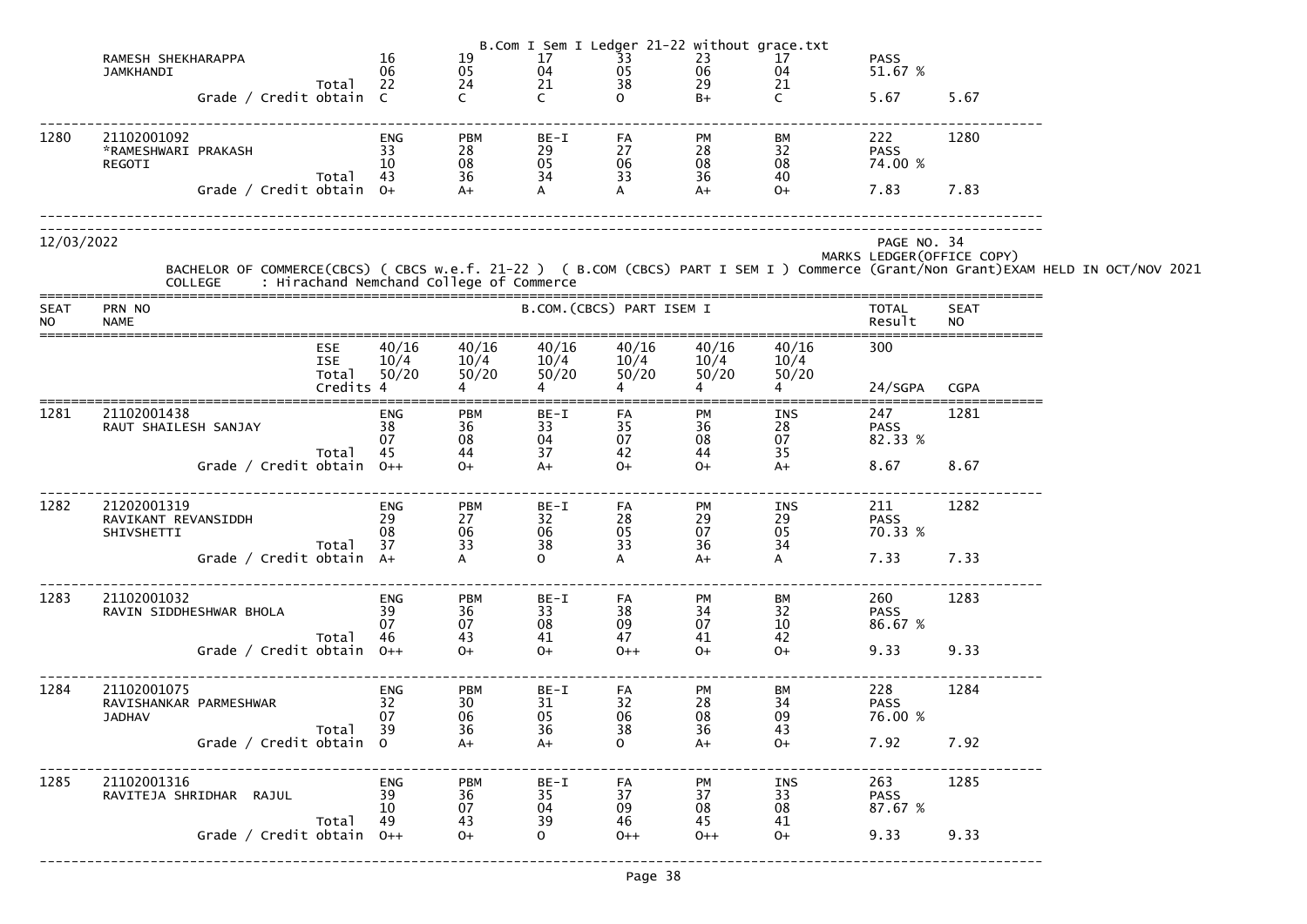|                          |                                          |                                                |                              |                                                             |                                                       |                                                     | B.Com I Sem I Ledger 21-22 without grace.txt |                                                      |                                    |                            |                                                                                                                                    |
|--------------------------|------------------------------------------|------------------------------------------------|------------------------------|-------------------------------------------------------------|-------------------------------------------------------|-----------------------------------------------------|----------------------------------------------|------------------------------------------------------|------------------------------------|----------------------------|------------------------------------------------------------------------------------------------------------------------------------|
| 1286                     | 21102001146<br>*RENUKA VISHAL ALKUNTE    |                                                | <b>ENG</b><br>36<br>09       | <b>PBM</b><br>24<br>08<br>32                                | BE-I<br>32<br>08                                      | FA<br>$\begin{array}{c} 38 \\ 10 \end{array}$       | PM<br>34<br>08<br>42                         | INS<br>29<br>08                                      | 244<br><b>PASS</b><br>81.33 %      | 1286                       |                                                                                                                                    |
|                          | Grade / Credit obtain $0++$              | Total                                          | 45                           |                                                             | 40<br>$O+$                                            | 48<br>$0++$                                         | $O+$                                         | 37<br>$A+$                                           | 8.75                               | 8.75                       |                                                                                                                                    |
| 1287                     | 21102001256<br>*RHUTIKA NARESH KASSA     |                                                | ENG<br>40<br>09<br>49        | <b>PBM</b><br>$\begin{array}{c} 32 \\ 06 \end{array}$<br>38 | BE-I<br>29<br>06<br>35                                | FA<br>$\begin{array}{c} 33 \\ 08 \end{array}$<br>41 | PM<br>$\mathop{29}_{07}$                     | INS<br>26<br>06<br>32                                | 231<br><b>PASS</b><br>77.00 %      | 1287                       |                                                                                                                                    |
|                          | Grade / Credit obtain $0++$              | Total                                          |                              | $\Omega$                                                    | $A+$                                                  | $O+$                                                | 36<br>$A+$                                   | A                                                    | 8.17                               | 8.17                       |                                                                                                                                    |
| 1288                     | 21102001386<br>RITESH MANOJKUMAR KORALE  | Total                                          | <b>ENG</b><br>27<br>05<br>32 | <b>PBM</b><br>$\mathop{29}_{07}$<br>36                      | $BE-I$<br>26<br>04<br>30                              | FA<br>$\begin{array}{c} 34 \\ 06 \end{array}$<br>40 | PM<br>$\frac{26}{07}$<br>33                  | INS<br>28<br>08<br>36                                | 207<br><b>PASS</b><br>69.00 %      | 1288                       |                                                                                                                                    |
|                          | Grade / Credit obtain A                  |                                                |                              | $A+$                                                        | A                                                     | $O+$                                                | A                                            | $A+$                                                 | 7.50                               | 7.50                       |                                                                                                                                    |
| 12/03/2022               |                                          |                                                |                              |                                                             |                                                       |                                                     |                                              |                                                      | PAGE NO. 35                        |                            |                                                                                                                                    |
|                          | <b>COLLEGE</b>                           |                                                |                              | : Hirachand Nemchand College of Commerce                    |                                                       |                                                     |                                              |                                                      |                                    | MARKS LEDGER (OFFICE COPY) | BACHELOR OF COMMERCE(CBCS) ( CBCS w.e.f. 21-22 ) ( B.COM (CBCS) PART I SEM I ) Commerce (Grant/Non Grant)EXAM HELD IN OCT/NOV 2021 |
| <b>SEAT</b><br><b>NO</b> | PRN NO<br><b>NAME</b>                    |                                                |                              |                                                             | B.COM. (CBCS) PART ISEM I                             |                                                     |                                              |                                                      | <b>TOTAL</b><br>Result             | <b>SEAT</b><br><b>NO</b>   |                                                                                                                                    |
|                          |                                          | <b>ESE</b><br><b>ISE</b><br>Total<br>Credits 4 | 40/16<br>10/4<br>50/20       | 40/16<br>10/4<br>50/20                                      | 40/16<br>10/4<br>50/20                                | 40/16<br>10/4<br>50/20                              | 40/16<br>10/4<br>50/20                       | 40/16<br>10/4<br>50/20                               | 300<br>24/SGPA                     | <b>CGPA</b>                |                                                                                                                                    |
| 1289                     | 21202001327<br>RITESH PRASHANT GAJUL     |                                                | ENG<br>36<br>09              | <b>PBM</b><br>$*12$<br>08<br>$*20$                          | BE-I<br>30 <sup>°</sup><br>$\frac{06}{36}$            | FA<br>34<br>09<br>43                                | PM<br>36<br>06<br>42                         | INS<br>$\frac{29}{08}$<br>37                         | 223<br>$FAIL$ $ATKT(1)$<br>74.33 % | 1289                       |                                                                                                                                    |
|                          | Grade / Credit obtain 0++                | Total                                          | 45                           |                                                             | $A+$                                                  | $O+$                                                | $O+$                                         | $A+$                                                 | 7.17 7.17                          |                            |                                                                                                                                    |
| 1290                     | 21102001199<br>ROHAN PRASHANT PATIL      | Total                                          | ENG<br>38<br>08<br>46        | <b>PBM</b><br>$\frac{36}{09}$<br>45                         | BE-I<br>36<br>$06 \\ 42$                              | FA<br>$\begin{array}{c} 34 \\ 08 \end{array}$<br>42 | PM<br>35<br>06<br>41                         | INS<br>33<br>07<br>40                                | 256<br><b>PASS</b><br>85.33 %      | 1290                       |                                                                                                                                    |
|                          | Grade / Credit obtain $0++$              |                                                |                              | $0++$                                                       | $0+$                                                  | $O+$                                                | $O+$                                         | $O+$                                                 | 9.33                               | 9.33                       |                                                                                                                                    |
| 1291                     | 21102001417<br>ROHAN BASAVESHWAR TERDALE |                                                | ENG<br>37<br>09<br>46        | <b>PBM</b><br>$\begin{array}{c} 30 \\ 08 \\ 38 \end{array}$ | BE-I<br>28<br>$\begin{array}{c} 07 \\ 35 \end{array}$ | FA<br>33<br>08<br>41                                | PM<br>31<br>07<br>38                         | INS<br>31<br>$\begin{array}{c} 07 \\ 38 \end{array}$ | 236<br><b>PASS</b><br>78.67 %      | 1291                       |                                                                                                                                    |
|                          | Grade / Credit obtain $0++$              | Total                                          |                              | $\Omega$                                                    | $A+$                                                  | $O+$                                                | $\Omega$                                     | $\Omega$                                             | 8.42                               | 8.42                       |                                                                                                                                    |
| 1292                     | 21102001126<br>ROHAN LAXMAN BADGU        | Total                                          | ENG<br>38<br>10<br>48        | <b>PBM</b><br>33<br>07<br>40                                | BE-I<br>30<br>$\begin{array}{c} 08 \\ 38 \end{array}$ | FA<br>35<br>10<br>45                                | PM<br>$\frac{35}{08}$<br>43                  | BM<br>$^{34}_{10}$<br>44                             | 258<br><b>PASS</b><br>86.00 %      | 1292                       |                                                                                                                                    |
|                          | Grade / Credit obtain 0++                |                                                |                              | $O+$                                                        | $\mathbf{O}$                                          | $0++$                                               | $O+$                                         | $O+$                                                 | 9.17                               | 9.17                       |                                                                                                                                    |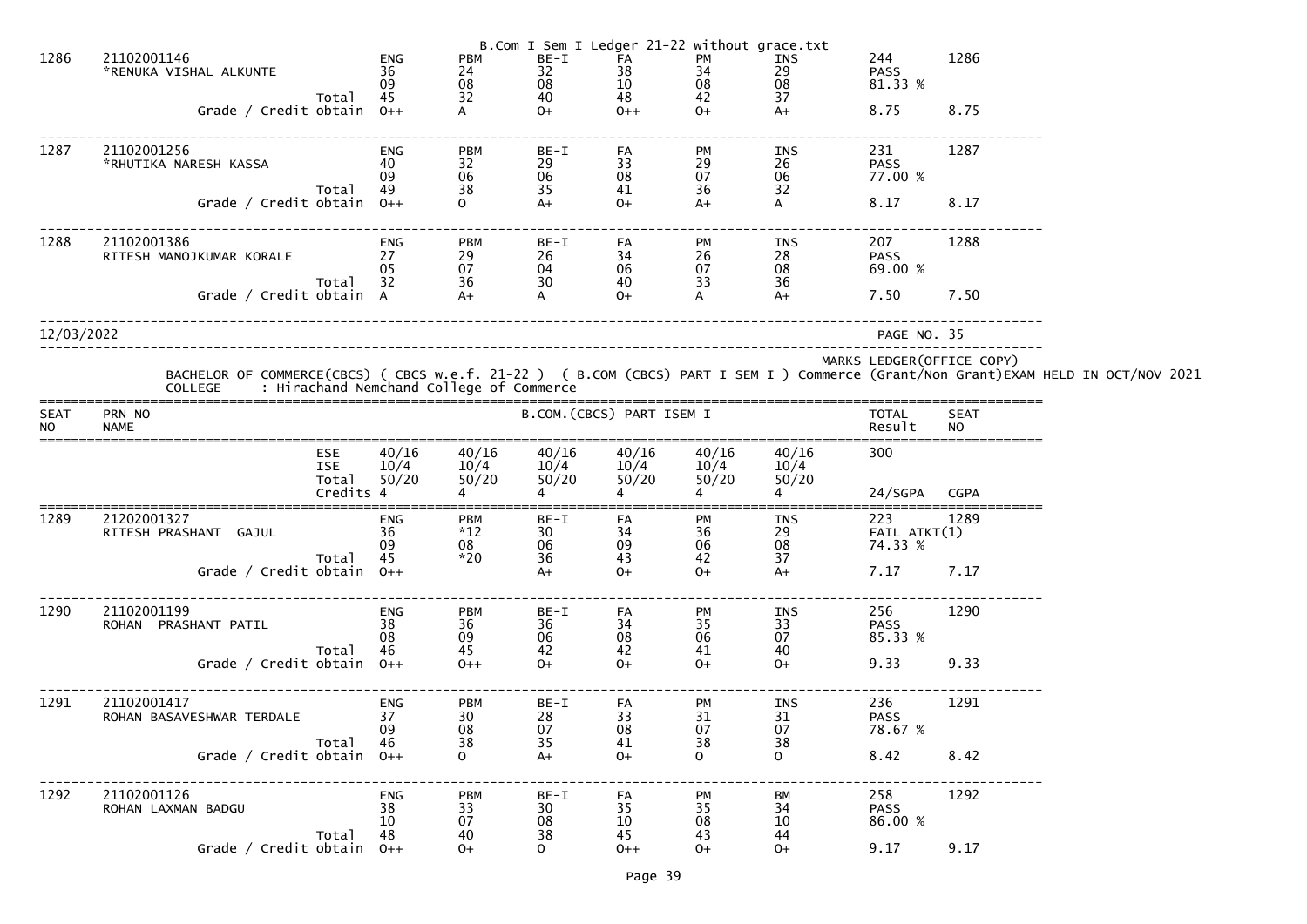|            |                                                                                                                  |       |                                       |                                           |                                           | B.Com I Sem I Ledger 21-22 without grace.txt                                                             |                                                                     |                                                                     |                                          |              |
|------------|------------------------------------------------------------------------------------------------------------------|-------|---------------------------------------|-------------------------------------------|-------------------------------------------|----------------------------------------------------------------------------------------------------------|---------------------------------------------------------------------|---------------------------------------------------------------------|------------------------------------------|--------------|
| 1293       | 21202001356<br>ROHAN SATISH SIDRAL<br>Grade / Credit obtain                                                      | Total | <b>ENG</b><br>37<br>09<br>46<br>$0++$ | <b>PBM</b><br>35<br>06<br>41<br>$0+$      | BE-I<br>28<br>04<br>32<br>A               | FA<br>31<br>05<br>36<br>$A+$                                                                             | PM<br>35<br>08<br>43<br>$O+$                                        | INS<br>30<br>06<br>36<br>$A+$                                       | 234<br><b>PASS</b><br>78.00 %<br>8.33    | 1293<br>8.33 |
| 1294       | 21102001366<br>ROHIT MANIK GAIKWAD<br>Grade / Credit obtain                                                      | Total | <b>ENG</b><br>37<br>08<br>45<br>$O++$ | <b>PBM</b><br>36<br>07<br>43<br>$O+$      | $BE-I$<br>33<br>05<br>38<br>$\mathsf{O}$  | FA<br>32<br>05<br>37<br>$A+$                                                                             | PM<br>39<br>06<br>45<br>$0++$                                       | <b>INS</b><br>18<br>05<br>23<br>$\mathsf{C}$                        | 231<br><b>PASS</b><br>77.00 %<br>8.25    | 1294<br>8.25 |
| 1295       | 21202001404<br>ROHIT PRABHAKAR KARANKOT<br>Grade / Credit obtain 0+                                              | Total | <b>ENG</b><br>35<br>08<br>43          | <b>PBM</b><br>34<br>08<br>42<br>$0+$      | $BE-I$<br>29<br>08<br>37<br>$A+$          | FA<br>28<br>10<br>38<br>$\mathsf{O}$                                                                     | PM<br>38<br>09<br>47<br>$0++$                                       | <b>INS</b><br>27<br>08<br>35<br>$A+$                                | 242<br><b>PASS</b><br>80.67 %<br>8.50    | 1295<br>8.50 |
| 1296       | 21102001216<br>ROHIT SANTOSH<br><b>GUNDETI</b><br>Grade / Credit obtain                                          | Total | <b>ENG</b><br>39<br>09<br>48<br>$0++$ | <b>PBM</b><br>36<br>10<br>46<br>$0++$     | $BE-I$<br>36<br>08<br>44<br>$O+$          | FA<br>36<br>09<br>45<br>$0++$                                                                            | <b>PM</b><br>35<br>08<br>43<br>$O+$                                 | <b>INS</b><br>30<br>06<br>36<br>$A+$                                | 262<br><b>PASS</b><br>87.33 %<br>9.25    | 1296<br>9.25 |
| 12/03/2022 |                                                                                                                  |       |                                       |                                           |                                           |                                                                                                          |                                                                     |                                                                     | PAGE NO. 36                              |              |
| 1297       | 21102001008<br>ROHITH MADHUKAR<br>BHIMANPALLI<br>Grade / Credit obtain                                           | Total | <b>ENG</b><br>35<br>06<br>41<br>$O+$  | <b>PBM</b><br>35<br>09<br>44<br>$O+$      | $BE-I$<br>35<br>07<br>42<br>$0+$          | FA<br>37<br>10<br>47<br>$0++$                                                                            | <b>PM</b><br>19<br>08<br>27<br>B                                    | <b>INS</b><br>29<br>08<br>37<br>$A+$                                | 238<br><b>PASS</b><br>79.33 %<br>8.33    | 1297<br>8.33 |
| 1298       | 21102001025<br>RONAK RAHUL PURWAT<br>Total 46 40<br>Grade / Credit obtain 0++ 0+                                 |       | ENG<br>40<br>06                       | PBM<br>33<br>07<br>$O+$                   | BE-I<br>$\frac{36}{36}$ 34<br>07 04<br>43 | FA<br>38<br>$\mathsf{O}$                                                                                 | PM<br>$\begin{array}{c} 32 \\ 06 \end{array}$<br>38<br>$\mathbf{O}$ | BM<br>$\begin{array}{c} 35 \\ 10 \end{array}$<br>45<br>$O++$        | 250 20<br><b>PASS</b><br>83.33 %<br>9.00 | 1298<br>9.00 |
| 1299       | 21102001096<br>*RUCHITA RAMESH MUNKYAL 29<br>Total 35 35<br>Grade / Credit obtain A+ A+                          |       | <b>ENG</b><br>06                      | <b>PBM</b><br>29<br>06<br>$\frac{28}{B+}$ | BE-I FA<br>$\frac{28}{95}$<br>24<br>04    | 33<br>$\mathsf{A}$                                                                                       | PM<br>$\begin{array}{c} 30 \\ 04 \end{array}$<br>34<br>$\mathsf{A}$ | <b>INS</b><br>$\begin{array}{c} 25 \\ 04 \end{array}$<br>29<br>$B+$ | 194<br><b>PASS</b><br>64.67 %<br>6.83    | 1299<br>6.83 |
| 1300       | 21102001188<br>*RUCHITA RAJESH SINGI<br>Grade / Credit obtain $\overline{48}$ 42<br>Grade / Credit obtain 0++ 0+ |       | <b>ENG</b><br>38<br>10                | <b>PBM</b><br>33<br>09                    |                                           | 1   BE-I   FA   PM<br>36   37   37<br>10   09   08<br>46   46   45<br>0++   0++   0++<br>$\frac{37}{08}$ | $O++$                                                               | BM<br>36<br>09<br>45<br>$0++$                                       | 272<br><b>PASS</b><br>90.67 %<br>9.83    | 1300<br>9.83 |
| 1301       | 21102001443<br>RUSHIKESH DILIP PAWAR                                                                             |       | <b>ENG</b><br>35<br>06                |                                           |                                           | PBM BE-I FA PM<br>34 36 36 27<br>06 08 07 07<br>Page 40                                                  |                                                                     | INS<br>31<br>06                                                     | 239<br><b>PASS</b><br>79.67 %            | 1301         |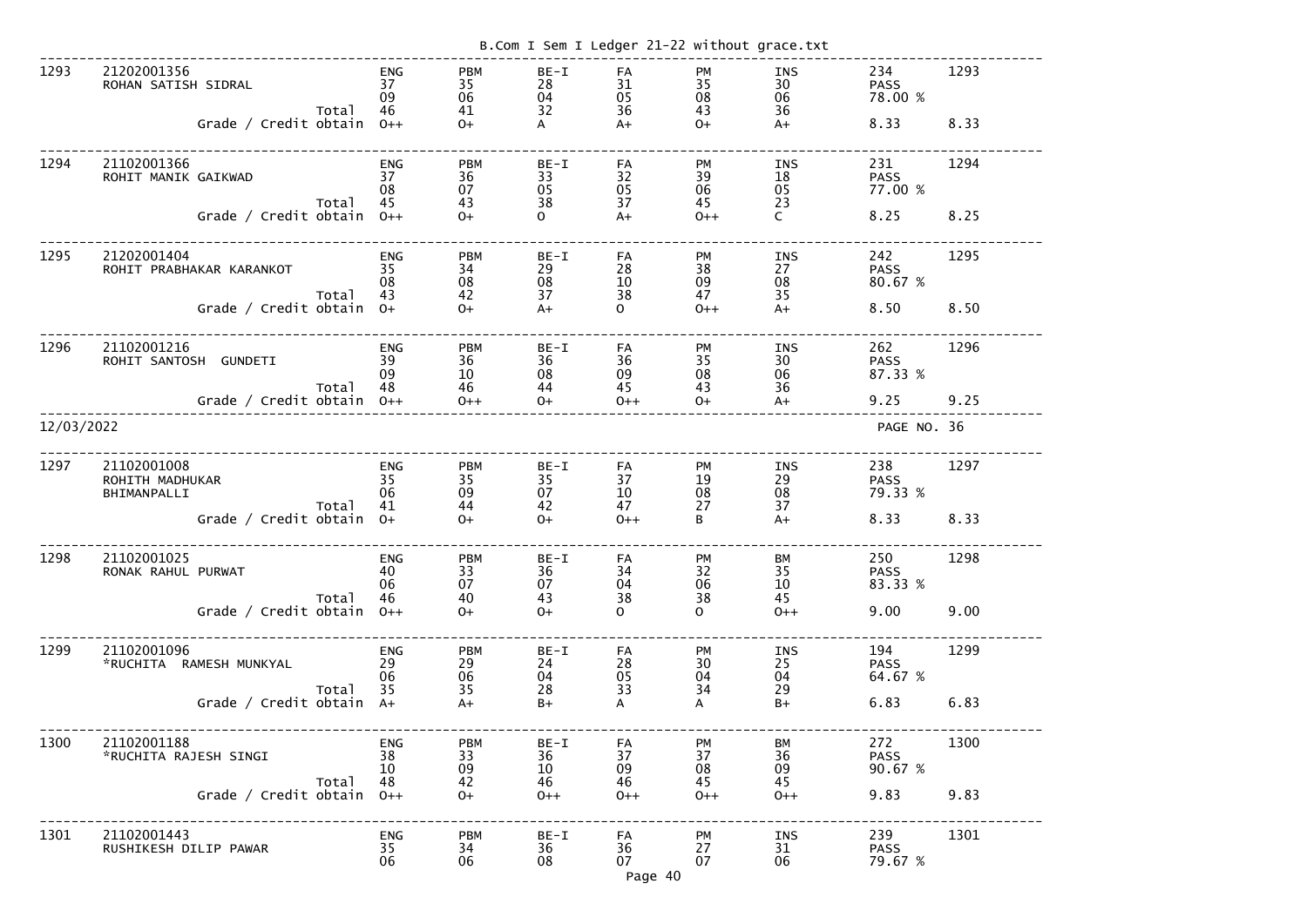|                          |                                                                                                                                                                                                  |                              |                                |                                  |                               |                               | B.Com I Sem I Ledger 21-22 without grace.txt |                                            |                           |  |
|--------------------------|--------------------------------------------------------------------------------------------------------------------------------------------------------------------------------------------------|------------------------------|--------------------------------|----------------------------------|-------------------------------|-------------------------------|----------------------------------------------|--------------------------------------------|---------------------------|--|
|                          | Total<br>Grade / Credit obtain 0+                                                                                                                                                                | 41                           | 40<br>$0+$                     | 44 and $\sim$<br>$O+$            | 43<br>$O+$                    | 34<br>$\overline{A}$          | 37<br>$A+$                                   | 8.42                                       | 8.42                      |  |
| 1302                     | 21102001082<br>*RUTIKA RAJESH GAJUL<br>Total 45<br>Grade / Credit obtain $0++$                                                                                                                   | ENG<br>35<br><sup>10</sup>   | <b>PBM</b><br>31<br>06<br>37   | $BE-I$<br>32<br>05<br>37<br>$A+$ | FA<br>37<br>09<br>46<br>$O++$ | PM<br>35<br>07<br>42<br>$O+$  | INS<br>29<br>08<br>37<br>$A+$                | 244<br><b>PASS</b><br>81.33 %<br>8.58 8.58 | 1302                      |  |
| 1303                     | 21102001222<br>34<br>*RUTUJA<br>RAGHUNATH<br>VAGGE<br>Total 43                                                                                                                                   | ENG<br>09                    | <b>PBM</b><br>36<br>07<br>43   | BE-I<br>30<br>07<br>37           | FA<br>36<br>08<br>44          | PM<br>35<br>08<br>43          | BM<br>28<br>08<br>36                         | 246<br><b>PASS</b><br>82.00 %              | 1303                      |  |
|                          | Grade / Credit obtain 0+                                                                                                                                                                         |                              | $O+$                           | $A+$                             | $0+$                          | $O+$                          | $A+$                                         | 8.50 8.50                                  |                           |  |
| 1304                     | 21102001184<br>*RUTUJA VILAS PANDIT 35<br>Total 42                                                                                                                                               | ENG<br>07                    | <b>PBM</b><br>33<br>06<br>39   | BE-I<br>35<br>04<br>39           | FA<br>31<br>05<br>36          | PM<br>37<br>04<br>41          | INS<br>28<br>05<br>33                        | 230<br><b>PASS</b><br>76.67 %              | 1304                      |  |
|                          | Grade / Credit obtain 0+                                                                                                                                                                         |                              |                                | $\overline{O}$                   | $A+$                          | $O+$                          | $\mathsf{A}$                                 | 8.08                                       | 8.08                      |  |
| 1305                     | 21102001410<br><b>ELIOZOUI-LU<br/>*RUTUJA CHANDRAKANT YADAV</b> 35                                                                                                                               | ENG<br>08                    | <b>PBM</b><br>28<br>09         | BE-I<br>36<br>07<br>43           | FA<br>32<br>08<br>40          | PM<br>32<br>08<br>40          | BM<br>30 <sup>°</sup><br>08<br>38            | 241<br><b>PASS</b><br>80.33 %              | 1305                      |  |
|                          | Grade / Credit obtain 0+                                                                                                                                                                         | Total 43 37<br>obtain 0+  A+ |                                | $O+$                             | $O+$                          | $O+$                          | $\overline{O}$                               | 8.58 8.58                                  |                           |  |
| 12/03/2022               | BACHELOR OF COMMERCE(CBCS) ( CBCS w.e.f. 21-22 ) ( B.COM (CBCS) PART I SEM I ) Commerce (Grant/Non Grant)EXAM HELD IN OCT/NOV 2021<br>: Hirachand Nemchand College of Commerce<br><b>COLLEGE</b> |                              |                                |                                  |                               |                               |                                              | PAGE NO. 37                                | MARKS LEDGER(OFFICE COPY) |  |
| <b>SEAT</b><br><b>NO</b> | PRN NO<br><b>NAME</b>                                                                                                                                                                            |                              |                                |                                  | B.COM. (CBCS) PART ISEM I     |                               |                                              | <b>TOTAL</b><br>Result                     | <b>SEAT</b><br><b>NO</b>  |  |
|                          | <b>ESE</b><br><b>ISE</b><br>Total<br>Credits 4                                                                                                                                                   | 40/16<br>10/4<br>50/20       | 40/16<br>10/4<br>50/20         | 40/16<br>10/4<br>50/20           | 40/16<br>10/4<br>50/20        | 40/16<br>10/4<br>50/20        | 40/16<br>10/4<br>50/20                       | 300<br>24/SGPA                             | <b>CGPA</b>               |  |
| 1306                     | 21102001215<br>RUTULKUMAR KALWA<br>Total<br>Grade / Credit obtain $0++$                                                                                                                          | <b>ENG</b><br>39<br>08<br>47 | <b>PBM</b><br>34<br>10<br>44   | BE-I<br>37<br>09<br>46           | FA<br>36<br>09<br>45          | <b>PM</b><br>35<br>08<br>43   | <b>INS</b><br>32<br>08<br>40                 | 265<br><b>PASS</b><br>88.33 %<br>9.50      | 1306<br>9.50              |  |
| 1307                     | 21202001318<br>SAGAR SHRIMANT UNNIZADI                                                                                                                                                           | <b>ENG</b><br>32<br>07       | $O+$<br><b>PBM</b><br>27<br>07 | $0++$<br>$BE-I$<br>34<br>06      | $0++$<br>FA<br>30<br>06       | $O+$<br><b>PM</b><br>31<br>06 | $O+$<br><b>INS</b><br>32<br>05               | 223<br><b>PASS</b><br>74.33 %              | 1307                      |  |
|                          | Total<br>Grade / Credit obtain 0                                                                                                                                                                 | 39                           | 34                             | 40<br>$0+$                       | 36<br>$A+$                    | 37<br>$A+$                    | 37<br>$A+$                                   | 7.75                                       | 7.75                      |  |
| 1308                     | 21202001349                                                                                                                                                                                      | <b>ENG</b>                   | <b>PBM</b>                     | $BE-I$                           | FA<br>Page 41                 | PM                            | INS                                          | 212                                        | 1308                      |  |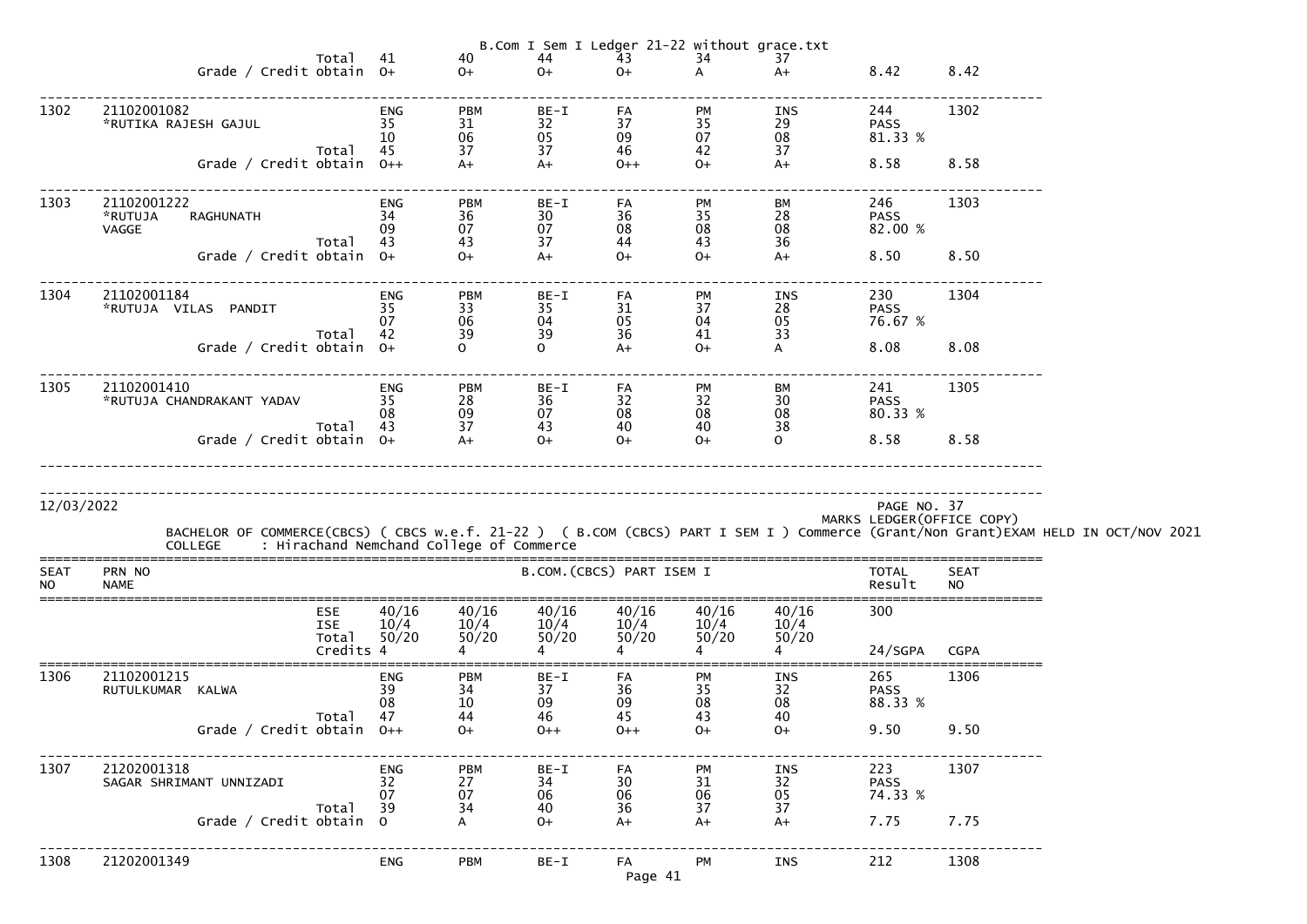|                          | Total<br>Grade / Credit obtain 0++                                                                                                                                                         | 10<br>49                                                            | 33<br>09<br>42<br>$O+$                             | 38<br>$\mathsf{O}$                                                                                | 08<br>38<br>$\Omega$             | 08<br>42<br>$O+$                                                                           | 05<br>31                                    | 80.00 %<br>8.50                                                                                                                                                                                                                                    | 8.50                       |  |
|--------------------------|--------------------------------------------------------------------------------------------------------------------------------------------------------------------------------------------|---------------------------------------------------------------------|----------------------------------------------------|---------------------------------------------------------------------------------------------------|----------------------------------|--------------------------------------------------------------------------------------------|---------------------------------------------|----------------------------------------------------------------------------------------------------------------------------------------------------------------------------------------------------------------------------------------------------|----------------------------|--|
| 1314                     | 21102001273<br>*SAKSHI RAJKUMAR PAWAR                                                                                                                                                      | ENG<br>39                                                           | <b>PBM</b>                                         | BE-I<br>$\frac{32}{06}$                                                                           | FA<br>30                         | PM<br>34                                                                                   | <b>INS</b><br>26                            | 240<br><b>PASS</b>                                                                                                                                                                                                                                 | 1314                       |  |
|                          | <b>ESE</b><br><b>ISE</b><br>Total<br>Credits 4                                                                                                                                             | 40/16<br>10/4<br>50/20                                              | 40/16<br>10/4<br>50/20                             | 40/16<br>10/4<br>50/20                                                                            | 40/16<br>10/4<br>50/20           | 40/16<br>10/4<br>50/20                                                                     | 40/16<br>10/4<br>50/20                      | 300<br>24/SGPA                                                                                                                                                                                                                                     | <b>CGPA</b>                |  |
| <b>SEAT</b><br><b>NO</b> | PRN NO<br><b>NAME</b>                                                                                                                                                                      |                                                                     |                                                    |                                                                                                   | B.COM. (CBCS) PART ISEM I        |                                                                                            |                                             | <b>TOTAL</b><br>Result                                                                                                                                                                                                                             | <b>SEAT</b><br><b>NO</b>   |  |
| 12/03/2022               | BACHELOR OF COMMERCE(CBCS) ( CBCS w.e.f. 21-22 ) ( B.COM (CBCS) PART I SEM I ) Commerce (Grant/Non Grant)EXAM HELD IN OCT/NOV 2021<br>COLLEGE     : Hirachand Nemchand College of Commerce |                                                                     |                                                    |                                                                                                   |                                  |                                                                                            |                                             | PAGE NO. 38                                                                                                                                                                                                                                        | MARKS LEDGER (OFFICE COPY) |  |
|                          |                                                                                                                                                                                            |                                                                     |                                                    |                                                                                                   |                                  |                                                                                            |                                             |                                                                                                                                                                                                                                                    |                            |  |
| 1313                     | 21102001308<br>*SAKSHI MAHANTESH<br>YANGALI<br>Total<br>Grade / Credit obtain $0++$                                                                                                        | <b>ENG</b><br>40<br>09<br>49                                        | PBM<br>40<br>$\overline{\text{08}}$<br>48<br>$0++$ | BE-I<br>30<br>04<br>34                                                                            | FA<br>30<br>09<br>39<br>$\Omega$ | PM<br>34<br>07<br>41<br>$O+$                                                               | INS<br>32<br>32<br>06 10<br>38<br>$\Omega$  | 249<br><b>PASS</b><br>83.00 %<br>8.67                                                                                                                                                                                                              | 1313<br>8.67               |  |
|                          | Total 41<br>Grade / Credit obtain $0+$                                                                                                                                                     |                                                                     | 09<br>41<br>$0+$                                   | 39<br>$\overline{O}$                                                                              | 39<br>$\Omega$                   | 41<br>$0+$                                                                                 | 39<br>$\overline{O}$                        | 8.50 8.50                                                                                                                                                                                                                                          |                            |  |
| 1312                     | 21102001208<br>*SAKSHI GOVIND RATHI                                                                                                                                                        | ENG<br>32<br>09                                                     | <b>PBM</b><br>32                                   | BE-I<br>33<br>06                                                                                  | FA<br>31<br>08                   | PM<br>34<br>07                                                                             | BM<br>31<br>08                              | 240<br>210<br>PASS<br>80.00 %                                                                                                                                                                                                                      | 1312                       |  |
| 1311                     | 21102001474<br>SAINATH VAIJANATH MASHALE 37<br>Total 42<br>Grade / Credit obtain $0+$                                                                                                      | <b>ENG</b><br>05                                                    | <b>PBM</b><br>36<br>06<br>42<br>$O+$               | $BE-I$<br>30<br>05<br>35<br>$A+$                                                                  | FA<br>38<br>05<br>43<br>$O+$     | PM<br>36<br>05<br>41<br>$0+$                                                               | <b>INS</b><br>$30 - 30$<br>05<br>35<br>$A+$ | 238<br>PASS<br>79.33 %<br>8.50 8.50                                                                                                                                                                                                                | 1311                       |  |
|                          | SAI ANANT CHAUDHARI 27<br>Total 37<br>Grade / Credit obtain A+                                                                                                                             | 10                                                                  | 36<br>08<br>44<br>$O+$                             | 34<br>07<br>41<br>$0+$                                                                            | 36<br>09<br>45<br>$0++$          | 34<br>07<br>41<br>$0+$                                                                     | 30<br>08<br>38<br>$\overline{O}$            | PASS<br>82.00 %<br>8.75 8.75                                                                                                                                                                                                                       |                            |  |
| 1310                     | Grade / Credit obtain 0<br>21202001286                                                                                                                                                     | ENG                                                                 | $A+$<br><b>PBM</b>                                 | $\mathsf{C}$<br>BE-I                                                                              | $\mathsf{C}$<br>FA               | $O+$<br>PM                                                                                 | $\overline{O}$<br><b>INS</b>                | 7.08 7.08<br>246                                                                                                                                                                                                                                   | 1310                       |  |
| 1309                     | 21102001154<br>SAHIL MASUD NADAF                                                                                                                                                           | ENG<br>32<br>06<br>Total 38                                         | <b>PBM</b><br>30<br>07<br>37                       | $BE-I$<br>19<br>04<br>23                                                                          | FA<br>17<br>06<br>$\frac{23}{6}$ | <b>PM</b><br>35<br>07<br>42                                                                | INS<br>34<br>04<br>38                       | 201 — 201 — 201 — 201 — 201 — 201 — 201 — 201 — 201 — 201 — 201 — 202 — 202 — 202 — 202 — 202 — 202 — 202 — 202 — 202 — 202 — 202 — 202 — 202 — 202 — 202 — 202 — 202 — 202 — 202 — 202 — 202 — 202 — 202 — 202 — 202 — 202 — 2<br>PASS<br>67.00 % | 1309                       |  |
|                          | SAHIL MANISH TELI<br>Total 37<br>Grade / Credit obtain A+                                                                                                                                  | 31<br>$\begin{array}{c} 08 \\ 37 \\ \mathsf{A} + \end{array}$<br>06 | 29                                                 | 28<br>$\begin{array}{ccc} 28 & 28 \\ 06 & 07 \\ 34 & 35 \\ \mathsf{A} & \mathsf{A}^+ \end{array}$ | $\bar{2}8$                       | B.Com I Sem I Ledger 21-22 without grace.txt<br>$31 \n31 \n23 \n08 \n07 \n39 \n30 \n0 \nA$ |                                             | <b>PASS</b><br>70.67 %<br>$7.42$ $7.42$                                                                                                                                                                                                            |                            |  |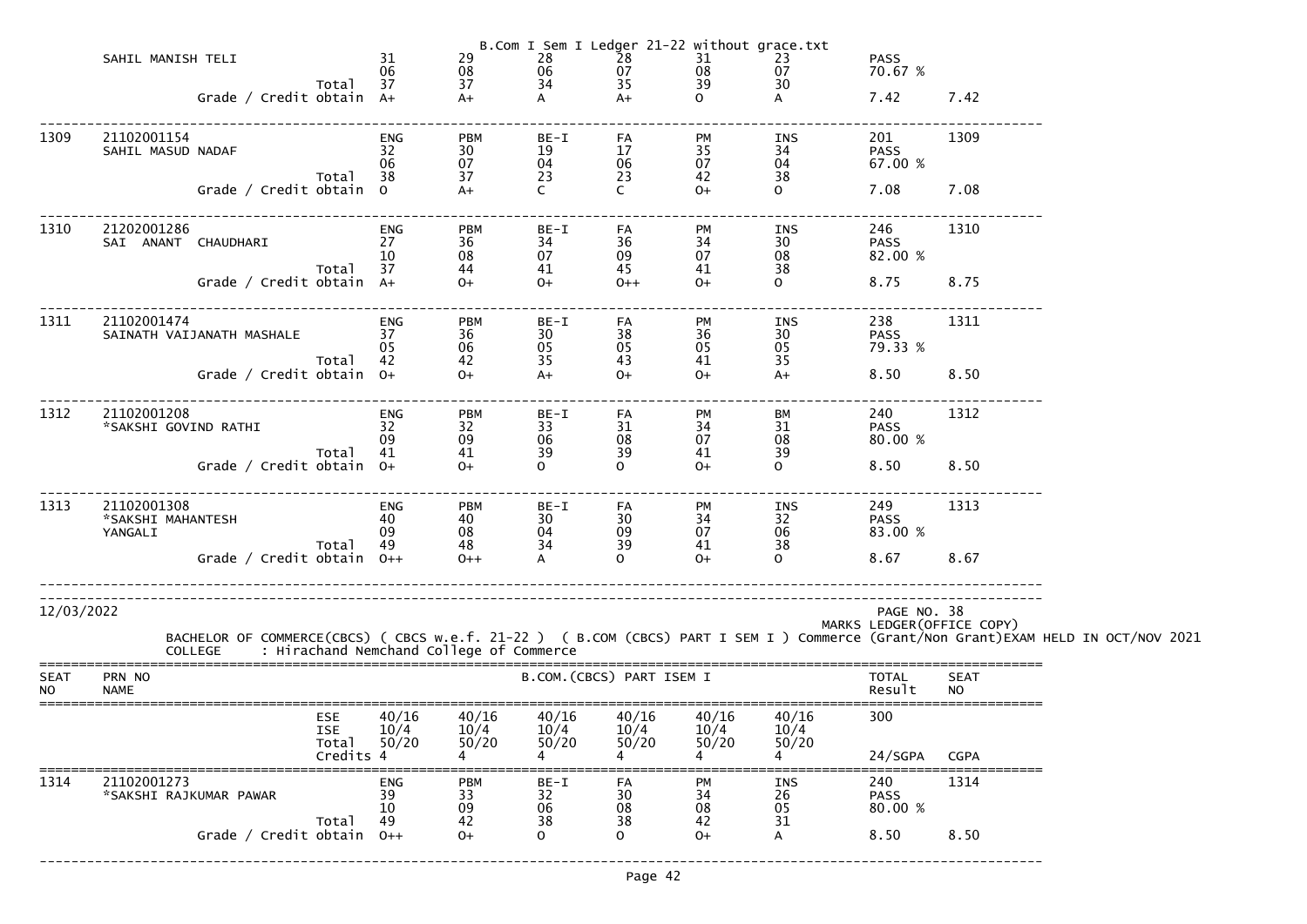|                          |                                                                                                                                                                                                  |                                        |                                                             |                                          |                                                     | B.Com I Sem I Ledger 21-22 without grace.txt |                            |                               |                          |  |
|--------------------------|--------------------------------------------------------------------------------------------------------------------------------------------------------------------------------------------------|----------------------------------------|-------------------------------------------------------------|------------------------------------------|-----------------------------------------------------|----------------------------------------------|----------------------------|-------------------------------|--------------------------|--|
| 1315                     | 21102001185<br>*SAKSHI SANJAY SARWADNYA                                                                                                                                                          | ENG<br>33<br>08                        | <b>PBM</b><br>37<br>08                                      | $BE-I$<br>29<br>09                       | FA<br>$\mathop{29}_{08}$                            | PM<br>35<br>08                               | INS<br>26<br>07            | 237<br><b>PASS</b><br>79.00 % | 1315                     |  |
|                          | Total<br>Grade / Credit obtain 0+                                                                                                                                                                | 41                                     | 45<br>$0++$                                                 | 38<br>$\overline{O}$                     | 37<br>$A+$                                          | 43<br>$O+$                                   | 33<br>A                    | 8.42                          | 8.42                     |  |
| 1316                     | 21102001130<br>*SAKSHI SHRIPAD KAMBLE<br>Total                                                                                                                                                   | <b>ENG</b><br>38<br>10<br>48           | <b>PBM</b><br>33<br>09<br>42                                | BE-I<br>33<br>07<br>40                   | FA<br>35<br>09<br>44                                | PM<br>34<br>$\frac{08}{42}$                  | INS<br>26<br>08<br>34      | 250<br><b>PASS</b><br>83.33 % | 1316                     |  |
|                          | Grade / Credit obtain $0++$                                                                                                                                                                      |                                        | $O+$                                                        | $O+$                                     | $O+$                                                | $O+$                                         | A                          | 8.83                          | 8.83                     |  |
| 1317                     | 21102001195<br>*SAKSHI SIDRAM TATTE                                                                                                                                                              | <b>ENG</b><br>37<br>09<br>46           | <b>PBM</b><br>34<br>09<br>43                                | BE-I<br>34<br>08<br>42                   | FA<br>37<br>09<br>46                                | PM<br>39<br>$\frac{08}{47}$                  | INS<br>30<br>07<br>37      | 261<br><b>PASS</b><br>87.00 % | 1317                     |  |
|                          | Total<br>Grade / Credit obtain $0++$                                                                                                                                                             |                                        | $O+$                                                        | $O+$                                     | $0++$                                               | $0++$                                        | $A+$                       | 9.25                          | 9.25                     |  |
| 1318                     | 21202001305<br>*SALONI SIDRAM LIMBOLE                                                                                                                                                            | ENG<br>34<br>09                        | <b>PBM</b><br>32<br>08                                      | BE-I<br>25<br>08                         | FA<br>24<br>08                                      | PM<br>34<br>08                               | INS<br>28<br>08            | 226<br><b>PASS</b><br>75.33 % | 1318                     |  |
|                          | Total<br>Grade / Credit obtain 0+                                                                                                                                                                | 43                                     | 40<br>$0+$                                                  | 33<br>A                                  | 32<br>A                                             | 42<br>$O+$                                   | 36<br>$A+$                 | 8.08                          | 8.08                     |  |
| 1319                     | 21102001324<br>SAMARTH ANIL BURANDE                                                                                                                                                              | ENG<br>37<br>09                        | <b>PBM</b><br>37<br>06                                      | BE-I<br>34<br>05                         | FA<br>36<br>09                                      | PM<br>39<br>07                               | INS<br>30<br>07            | 256<br><b>PASS</b><br>85.33 % | 1319                     |  |
|                          | Total<br>Grade / Credit obtain $0++$                                                                                                                                                             | 46                                     | 43<br>$O+$                                                  | 39<br>$\overline{O}$                     | 45<br>$0++$                                         | 46<br>$0++$                                  | 37<br>$A+$                 | 9.08                          | 9.08                     |  |
| 1320                     | 21102001069<br>SAMARTH KALLAPPA BAVKAR                                                                                                                                                           | ENG<br>40<br>08<br>48                  | <b>PBM</b><br>37<br>$\begin{array}{c} 09 \\ 46 \end{array}$ | $BE-I$<br>32<br>07<br>39                 | FA<br>35<br>$\begin{array}{c} 09 \\ 44 \end{array}$ | PM<br>40<br>08                               | INS<br>37<br>08            | 270<br><b>PASS</b><br>90.00 % | 1320                     |  |
|                          | Total<br>Grade / Credit obtain $0++$                                                                                                                                                             |                                        | $0++$                                                       | $\Omega$                                 | $O+$                                                | 48<br>$0++$                                  | 45<br>$0++$                | 9.50                          | 9.50                     |  |
| 1321                     | 21102001073<br>SAMARTH SANTOSH INGALE<br>Total                                                                                                                                                   | <b>ENG</b><br><b>ABS</b><br>08<br>$*8$ | <b>PBM</b><br>ABS<br>$^{08}_{*8}$                           | $BE-I$<br><b>ABS</b><br>$06 \times 6$    | FA<br>$*11$<br>08<br>$*19$                          | PM<br>$*14$<br>$08 \times 22$                | INS<br>$*9$<br>05<br>$*14$ | 77<br>FAIL ATKT(6)<br>25.67 % | 1321                     |  |
|                          | Grade / Credit obtain                                                                                                                                                                            |                                        |                                                             |                                          |                                                     |                                              |                            |                               |                          |  |
| 12/03/2022               |                                                                                                                                                                                                  |                                        |                                                             |                                          |                                                     |                                              |                            | PAGE NO. 39                   |                          |  |
|                          | BACHELOR OF COMMERCE(CBCS) ( CBCS w.e.f. 21-22 ) ( B.COM (CBCS) PART I SEM I ) Commerce (Grant/Non Grant)EXAM HELD IN OCT/NOV 2021<br>: Hirachand Nemchand College of Commerce<br><b>COLLEGE</b> |                                        |                                                             |                                          |                                                     |                                              |                            | MARKS LEDGER(OFFICE COPY)     |                          |  |
| <b>SEAT</b><br><b>NO</b> | PRN NO<br><b>NAME</b>                                                                                                                                                                            |                                        |                                                             |                                          | B.COM. (CBCS) PART ISEM I                           |                                              |                            | <b>TOTAL</b><br>Result        | <b>SEAT</b><br><b>NO</b> |  |
|                          | <b>ESE</b><br><b>ISE</b><br>Total                                                                                                                                                                | 40/16<br>10/4<br>50/20                 | 40/16<br>10/4<br>50/20                                      | 40/16<br>10/4<br>50/20<br>$\overline{4}$ | 40/16<br>10/4<br>50/20                              | 40/16<br>10/4<br>50/20                       | 40/16<br>10/4<br>50/20     | 300                           |                          |  |
|                          | Credits 4                                                                                                                                                                                        |                                        |                                                             |                                          | Page 43                                             |                                              |                            | 24/SGPA                       | <b>CGPA</b>              |  |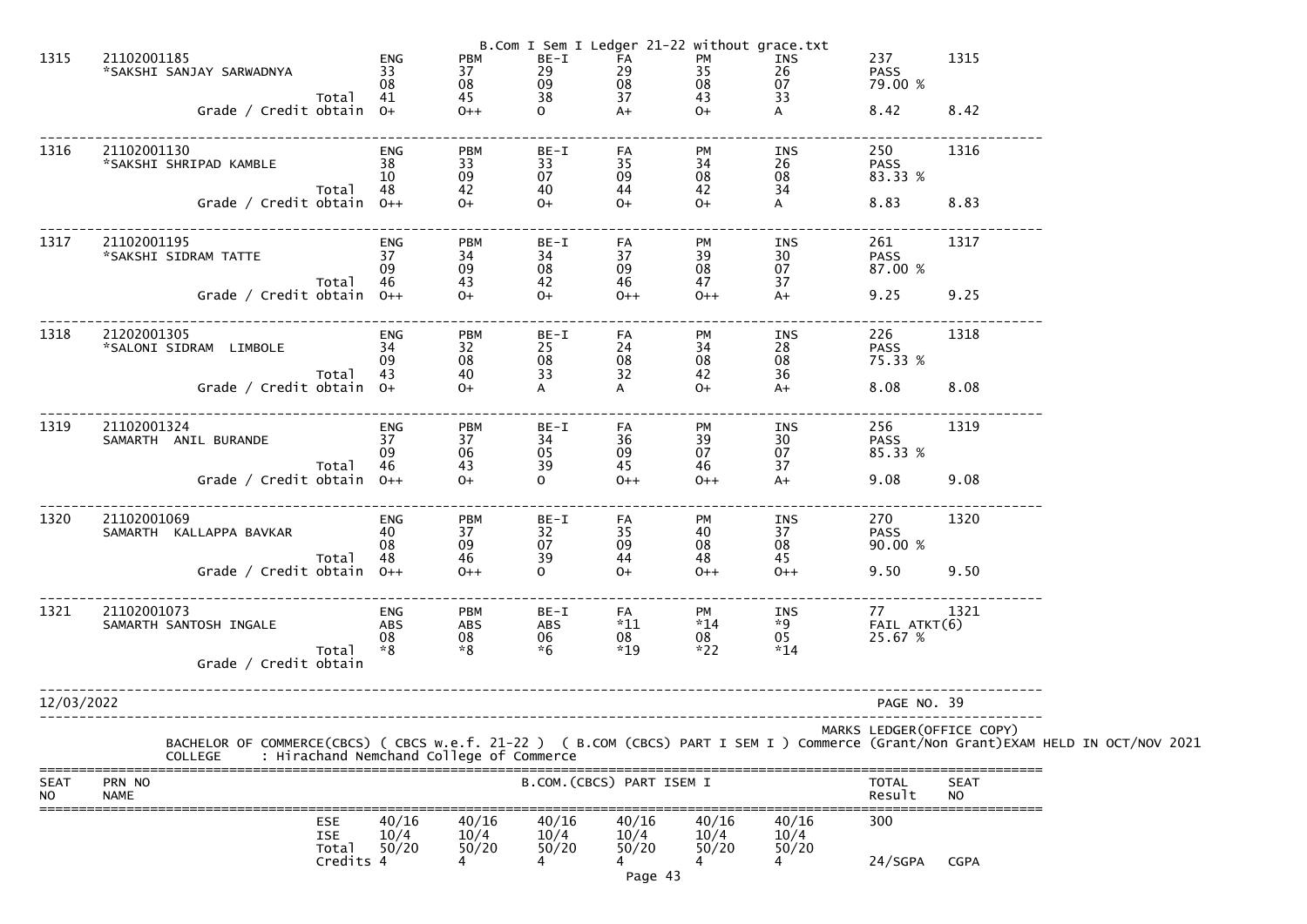|             |                                                                                   |       |                                       |                                       |                                          |                                         |                                               | B.Com I Sem I Ledger 21-22 without grace.txt |                                       |              |
|-------------|-----------------------------------------------------------------------------------|-------|---------------------------------------|---------------------------------------|------------------------------------------|-----------------------------------------|-----------------------------------------------|----------------------------------------------|---------------------------------------|--------------|
| 1322        | 21102001019<br>SAMARTH VIJAYKUMAR UMADI<br>Grade / Credit obtain                  | Total | <b>ENG</b><br>35<br>09<br>44<br>$O+$  | <b>PBM</b><br>34<br>10<br>44<br>$O+$  | BE-I<br>28<br>07<br>35<br>$A+$           | FA<br>30<br>09<br>39<br>$\Omega$        | PM<br>35<br>08<br>43<br>$O+$                  | INS<br>33<br>08<br>41<br>$O+$                | 246<br><b>PASS</b><br>82.00 %<br>8.58 | 1322<br>8.58 |
| 1323        | 21102001081<br>SAMEER SHAHAJAN MULLA<br>Grade / Credit obtain                     | Total | <b>ENG</b><br>39<br>08<br>47<br>$0++$ | <b>PBM</b><br>34<br>08<br>42<br>$O+$  | BE-I<br>34<br>08<br>42<br>$O+$           | FA<br>35<br>09<br>44<br>$O +$           | <b>PM</b><br>35<br>08<br>43<br>$O+$           | <b>INS</b><br>35<br>08<br>43<br>$O+$         | 261<br><b>PASS</b><br>87.00 %<br>9.17 | 1323<br>9.17 |
| 1324        | 21102001099<br>*SAMPADA MANOHAR UDGIRI<br>Grade / Credit obtain                   | Total | <b>ENG</b><br>33<br>09<br>42<br>$O+$  | <b>PBM</b><br>34<br>08<br>42<br>$O+$  | BE-I<br>30<br>06<br>36<br>$A+$           | FA<br>31<br>07<br>38<br>$\Omega$        | <b>PM</b><br>29<br>08<br>37<br>$A+$           | BM<br>32<br>08<br>40<br>$O+$                 | 235<br><b>PASS</b><br>78.33 %<br>8.33 | 1324<br>8.33 |
| 1325        | 21102001221<br>*SAMRUDDHI GAUTAM HAWALE<br>Grade / Credit obtain                  | Total | <b>ENG</b><br>34<br>09<br>43<br>$O+$  | <b>PBM</b><br>36<br>07<br>43<br>$O+$  | BE-I<br>35<br>07<br>42<br>$O+$           | <b>FA</b><br>36<br>08<br>44<br>$O+$     | <b>PM</b><br>35<br>08<br>43<br>$O+$           | BM<br>29<br>09<br>38<br>$\Omega$             | 253<br><b>PASS</b><br>84.33 %<br>8.83 | 1325<br>8.83 |
| 1326        | 21102001001<br>*SAMRUDDHI RAJENDRA<br>KULKARNI<br>Grade / Credit obtain           | Total | <b>ENG</b><br>34<br>10<br>44<br>$O+$  | <b>PBM</b><br>34<br>06<br>40<br>$O+$  | $BE-I$<br>37<br>06<br>43<br>$O+$         | FA<br>31<br>09<br>40<br>$O+$            | <b>PM</b><br>29<br>07<br>36<br>$A+$           | <b>INS</b><br>32<br>07<br>39<br>$\mathsf{O}$ | 242<br><b>PASS</b><br>80.67 %<br>8.58 | 1326<br>8.58 |
| <b>1327</b> | 21102001202<br>*SAMRUDDHI SANJAY PATIL<br>Grade / Credit obtain A+                | Total | ENG<br>32<br>05<br>37                 | <b>PBM</b><br>37<br>09<br>46<br>$0++$ | BE-I<br>32<br>06<br>38<br>$\mathbf{O}$   | FA<br>35<br>09<br>44<br>$O+$            | <b>PM</b><br>32<br>08<br>40<br>$O+$           | INS<br>31<br>08<br>39<br>$\mathsf{O}$        | 244<br><b>PASS</b><br>81.33 %<br>8.58 | 1327<br>8.58 |
| 1328        | 21102001072<br>*SAMRUDDHI SIDHARAM<br><b>SABALE</b><br>Grade / Credit obtain $0+$ | Total | <b>ENG</b><br>34<br>06<br>40          | <b>PBM</b><br>36<br>10<br>46<br>$0++$ | $BE-I$<br>34<br>05<br>39<br>$\mathbf{O}$ | <b>FA</b><br>31<br>07<br>38<br>$\Omega$ | <b>PM</b><br>33<br>08<br>41<br>$O+$           | <b>INS</b><br>31<br>06<br>37<br>$A+$         | 241<br><b>PASS</b><br>80.33 %<br>8.58 | 1328<br>8.58 |
| 1329        | 21102001310<br>SANDESH DWARKADHISH KABRA<br>Grade / Credit obtain $0+$            | Total | <b>ENG</b><br>35<br>05<br>40          | <b>PBM</b><br>35<br>06<br>41<br>$O+$  | $BE-I$<br>30<br>08<br>38<br>$\Omega$     | <b>FA</b><br>30<br>09<br>39<br>$\Omega$ | <b>PM</b><br>30<br>08<br>38<br>$\overline{O}$ | <b>INS</b><br>32<br>08<br>40<br>$O+$         | 236<br><b>PASS</b><br>78.67 %<br>8.50 | 1329<br>8.50 |
| 12/03/2022  |                                                                                   |       |                                       |                                       |                                          |                                         |                                               |                                              | PAGE NO. 40                           |              |
| 1330        | 21202001426<br>*SANDHYA SANJIV<br>MAINAWALE                                       |       | <b>ENG</b><br>24<br>07                | <b>PBM</b><br>28<br>06                | BE-I<br>19<br>04                         | FA<br>21<br>05<br>Page 44               | <b>PM</b><br>26<br>04                         | INS<br>23<br>06                              | 173<br><b>PASS</b><br>57.67 %         | 1330         |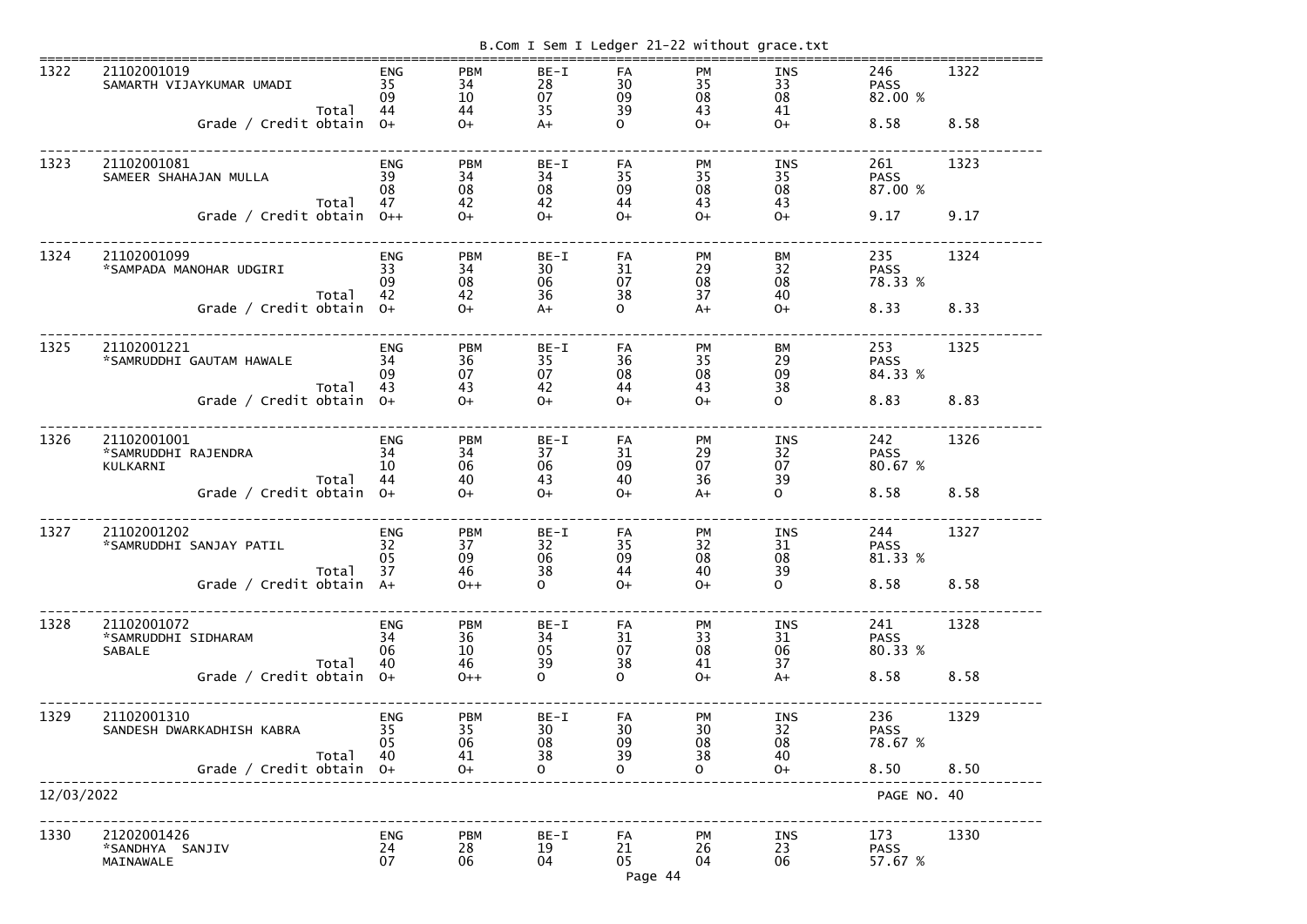|                          |                                                                                                                                                                                                  |                              |                                            |                                 |                           |                                                                                                                   | B.Com I Sem I Ledger 21-22 without grace.txt |                                                                |                            |  |
|--------------------------|--------------------------------------------------------------------------------------------------------------------------------------------------------------------------------------------------|------------------------------|--------------------------------------------|---------------------------------|---------------------------|-------------------------------------------------------------------------------------------------------------------|----------------------------------------------|----------------------------------------------------------------|----------------------------|--|
|                          | Total 31<br>Grade / Credit obtain A                                                                                                                                                              |                              | 34                                         |                                 | $23 - 26$<br>C B          | $\begin{array}{c}\n\overline{\phantom{0}} \\ \overline{\phantom{0}} \\ \overline{0} \\ \overline{0}\n\end{array}$ | 29<br>$B+$                                   | 6.25 6.25                                                      |                            |  |
| 1331                     | 21102001058<br>36<br>*SANDHYARANI SHASHIKANT<br><b>RAUL</b>                                                                                                                                      | ENG<br>05                    | <b>PBM</b><br>30<br>05                     | BE-I<br>21<br>04                | FA<br>33<br>07            | PM<br>39<br>39<br>06<br>45                                                                                        | INS                                          | 218                                                            | 1331                       |  |
|                          | Total 41<br>Grade / Credit obtain 0+                                                                                                                                                             |                              | 35                                         | 25<br>B <sub>1</sub>            | 40<br>$0+$                | 45<br>$0++$                                                                                                       | 32<br>$\mathsf{A}$                           | 8.00                                                           | 8.00                       |  |
| 1332                     | 21102001091<br>*SANGEETA SANJAY SHIMPI<br>Total 46                                                                                                                                               | ENG<br>36<br>10              | <b>PBM</b><br>32<br>08<br>40               | BE-I<br>36<br>07<br>43          | FA<br>38<br>10<br>48      | <b>PM</b><br>36<br>09<br>45                                                                                       | BM<br>37<br>09<br>46                         | 268<br><b>PASS</b><br>89.33 %                                  | 1332                       |  |
|                          | Grade / Credit obtain 0++                                                                                                                                                                        |                              | $0+$                                       | $0+$                            | $0++$                     | $0++$                                                                                                             | $0++$                                        | 9.67 9.67                                                      |                            |  |
| 1333                     | 21202001302<br>SANGRAM GANESH KHATAL<br>Total 44                                                                                                                                                 | ENG<br>35<br>09              | <b>PBM</b><br>31<br>10<br>41               | BE-I<br>26<br>07<br>33          | FA<br>33<br>06<br>39      | <b>PM</b><br>28<br>07<br>35                                                                                       | 06 — 10<br>$*11$                             | 203 1333<br>ננ⊥ 1NS 203<br>5 FAIL ATKT<br>7 27 27 %<br>67.67 % |                            |  |
|                          | Grade / Credit obtain 0+                                                                                                                                                                         |                              | $0+$                                       | $\mathsf{A}$                    | $\Omega$                  | $A+$                                                                                                              |                                              | 6.75 6.75                                                      |                            |  |
| 1334                     | 21102001271<br>$\overline{35}$<br>*SANJANA RAMESHCHAND<br>DAKALIYA                                                                                                                               | ENG<br>10                    | <b>PBM</b><br>25<br>09                     | BE-I<br>29<br>05                | FA<br>34<br>08            | PM<br>36<br>08                                                                                                    | BM<br>32<br>09                               | 240<br><b>PASS</b><br>80.00 %                                  | 1334                       |  |
|                          | Grade / Credit obtain 0++                                                                                                                                                                        | Total 45                     | 34                                         | 34<br>$\mathsf{A}$              | 42<br>$0+$                | 44<br>$0+$                                                                                                        | 41<br>$O+$                                   | 8.50                                                           | 8.50                       |  |
| 1335                     | 21202001413<br>*SANJANA MAHADEV KEDAR                                                                                                                                                            | ENG<br>27<br>05              | PBM<br>25<br>06                            | BE-I<br>27<br>05<br>32          | FA<br>30<br>06            | <b>PM</b><br>$\frac{36}{06}$                                                                                      | INS<br>27<br>05                              | 205 120<br>PASS<br>68.33<br>68.33 %                            | 1335                       |  |
|                          | Total<br>Grade / Credit obtain A                                                                                                                                                                 | 32                           | 31<br>$\ddot{A}$                           | $\overline{A}$                  | 36<br>$A+$                | 42<br>$O+$                                                                                                        | 32<br>$\mathsf{A}$                           | 7.42 7.42                                                      |                            |  |
| 1337                     | 21102001050<br>SANTWIK DIGAMBAR AMBURE                                                                                                                                                           | <b>ENG</b><br>34<br>08<br>42 | <b>PBM</b><br>$\substack{28 \\ 09}$        | BE-I<br>34<br>07                | FA<br>35<br>09            | PM<br>$\begin{array}{c} 33 \\ 09 \end{array}$<br>42                                                               | INS<br>34<br>08<br>42                        | 248<br><b>PASS</b><br>82.67 %                                  | 1337                       |  |
|                          | Total<br>Grade / Credit obtain 0+                                                                                                                                                                |                              | 37<br>$A+$                                 | 41<br>$O+$                      | 44<br>$O+$                | $O+$                                                                                                              | $O+$                                         | 8.75                                                           | 8.75                       |  |
| 1338                     | 21102001461<br>*SARITA BABURAV MANGULE                                                                                                                                                           | <b>ENG</b><br><b>ABS</b>     | <b>PBM</b><br><b>ABS</b><br>$\overline{?}$ | $BE-I$<br>ABS<br>$\overline{?}$ | FA<br>ABS<br>?            | PM<br>ABS<br>$\overline{?}$                                                                                       | INS<br>ABS<br>$\overline{?}$                 | $\overline{0}$<br>FAIL ATKT(6)<br>0.00%                        | 1338                       |  |
|                          | Total<br>Grade / Credit obtain                                                                                                                                                                   | $*0$                         | $*0$                                       | $*0$                            | $*0$                      | $*0$                                                                                                              | $*0$                                         |                                                                |                            |  |
| 12/03/2022               |                                                                                                                                                                                                  |                              |                                            |                                 |                           |                                                                                                                   |                                              | PAGE NO. 41                                                    |                            |  |
|                          | BACHELOR OF COMMERCE(CBCS) ( CBCS w.e.f. 21-22 ) ( B.COM (CBCS) PART I SEM I ) Commerce (Grant/Non Grant)EXAM HELD IN OCT/NOV 2021<br>: Hirachand Nemchand College of Commerce<br><b>COLLEGE</b> |                              |                                            |                                 |                           |                                                                                                                   |                                              |                                                                | MARKS LEDGER (OFFICE COPY) |  |
| <b>SEAT</b><br><b>NO</b> | PRN NO<br><b>NAME</b>                                                                                                                                                                            |                              |                                            |                                 | B.COM. (CBCS) PART ISEM I |                                                                                                                   |                                              | TOTAL<br>Result                                                | <b>SEAT</b><br><b>NO</b>   |  |
|                          |                                                                                                                                                                                                  |                              |                                            |                                 | Page 45                   |                                                                                                                   |                                              |                                                                |                            |  |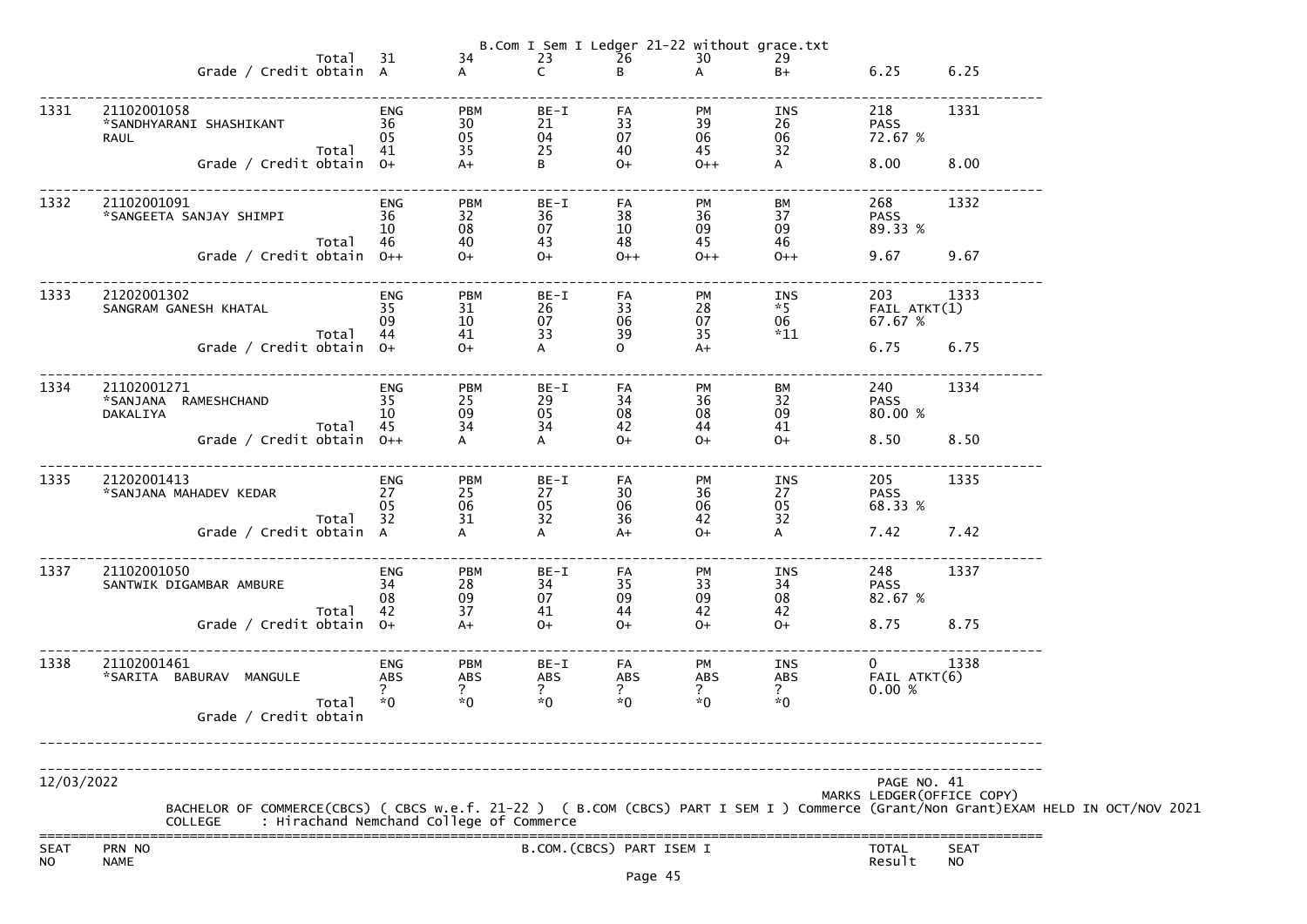|      |                                                     | <b>ESE</b><br><b>ISE</b><br>Total<br>Credits 4 | 40/16<br>10/4<br>50/20       | 40/16<br>10/4<br>50/20       | 40/16<br>10/4<br>50/20   | 40/16<br>10/4<br>50/20 | 40/16<br>10/4<br>50/20      | 40/16<br>10/4<br>50/20       | 300<br>24/SGPA                | <b>CGPA</b> |
|------|-----------------------------------------------------|------------------------------------------------|------------------------------|------------------------------|--------------------------|------------------------|-----------------------------|------------------------------|-------------------------------|-------------|
| 1339 | 21102001382<br>SARVESH SHIVANAND UTAGE              |                                                | <b>ENG</b><br>33<br>09       | <b>PBM</b><br>38<br>09       | $BE-I$<br>30<br>05<br>35 | FA<br>32<br>08         | <b>PM</b><br>34<br>07       | BM<br>35<br>10<br>45         | 250<br><b>PASS</b><br>83.33 % | 1339        |
|      | Grade / Credit obtain 0+                            | Total                                          | 42                           | 47<br>$0++$                  | $A+$                     | 40<br>$O+$             | 41<br>$O+$                  | $0++$                        | 9.08                          | 9.08        |
| 1340 | 21202001459<br>SAURABH DHANRAJ DONGARE              | Total                                          | <b>ENG</b><br>31<br>06<br>37 | <b>PBM</b><br>29<br>07<br>36 | $BE-I$<br>28<br>04<br>32 | FA<br>24<br>07<br>31   | <b>PM</b><br>33<br>07<br>40 | <b>INS</b><br>25<br>05<br>30 | 206<br><b>PASS</b><br>68.67 % | 1340        |
|      | Grade / Credit obtain A+                            |                                                |                              | $A+$                         | A                        | A                      | $O+$                        | A                            | 7.50                          | 7.50        |
| 1341 | 21102001225<br>*SAWLEHA ABDUL GAFFAR<br>KURESHI     | Total                                          | <b>ENG</b><br>28<br>09<br>37 | <b>PBM</b><br>31<br>08<br>39 | $BE-I$<br>26<br>07<br>33 | FA<br>29<br>07<br>36   | <b>PM</b><br>30<br>08<br>38 | BM<br>31<br>09<br>40         | 223<br><b>PASS</b><br>74.33 % | 1341        |
|      | Grade / Credit obtain A+                            |                                                |                              | $\Omega$                     | A                        | $A+$                   | $\Omega$                    | $O+$                         | 7.83                          | 7.83        |
| 1342 | 21102001456<br>SHAH SACHET SANKET                   | Total                                          | <b>ENG</b><br>40<br>08<br>48 | <b>PBM</b><br>33<br>09<br>42 | $BE-I$<br>31<br>07<br>38 | FA<br>27<br>08<br>35   | <b>PM</b><br>32<br>06<br>38 | <b>INS</b><br>31<br>06<br>37 | 238<br><b>PASS</b><br>79.33 % | 1342        |
|      | Grade / Credit obtain $0++$                         |                                                |                              | $O+$                         | $\Omega$                 | $A+$                   | $\Omega$                    | $A+$                         | 8.33                          | 8.33        |
| 1343 | 21202001448<br>*SHAIKH SANIYA SALIM                 | Total                                          | <b>ENG</b><br>37<br>07<br>44 | <b>PBM</b><br>31<br>08<br>39 | $BE-I$<br>28<br>05<br>33 | FA<br>31<br>07<br>38   | PM<br>34<br>08<br>42        | <b>INS</b><br>24<br>08<br>32 | 228<br><b>PASS</b><br>76.00 % | 1343        |
|      | Grade / Credit obtain 0+                            |                                                |                              | 0                            | A                        | $\Omega$               | $O+$                        | A                            | 8.00                          | 8.00        |
| 1344 | 21102001259<br>*SHAILAJA FATHER MAMDYAL             | Total                                          | <b>ENG</b><br>38<br>04<br>42 | <b>PBM</b><br>36<br>06<br>42 | $BE-I$<br>32<br>04<br>36 | FA<br>33<br>06<br>39   | <b>PM</b><br>36<br>04<br>40 | <b>INS</b><br>30<br>04<br>34 | 233<br><b>PASS</b><br>77.67 % | 1344        |
|      | Grade / Credit obtain 0+                            |                                                |                              | $O+$                         | $A+$                     | 0                      | $O+$                        | A                            | 8.25                          | 8.25        |
| 1345 | 21202001348<br>SHAILENDRA RAMROOP<br><b>DWIVEDI</b> | Total                                          | <b>ENG</b><br>32<br>05<br>37 | <b>PBM</b><br>28<br>06<br>34 | BE-I<br>28<br>05<br>33   | FA<br>25<br>05<br>30   | <b>PM</b><br>25<br>05<br>30 | <b>INS</b><br>31<br>05<br>36 | 200<br><b>PASS</b><br>66.67 % | 1345        |
|      | Grade / Credit obtain A+                            |                                                |                              | A                            | A                        | A                      | A                           | $A+$                         | 7.17                          | 7.17        |
| 1346 | 21102001068<br>*SHARVARI SHANKAR HOMKAR             | Total                                          | <b>ENG</b><br>35<br>10<br>45 | <b>PBM</b><br>31<br>09<br>40 | BE-I<br>28<br>07<br>35   | FA<br>28<br>06<br>34   | <b>PM</b><br>36<br>08<br>44 | BM<br>33<br>06<br>39         | 237<br><b>PASS</b><br>79.00 % | 1346        |
|      | Grade / Credit obtain                               |                                                | $O++$                        | $O+$                         | $A+$                     | A                      | $O+$                        | $\mathsf{O}$                 | 8.42                          | 8.42        |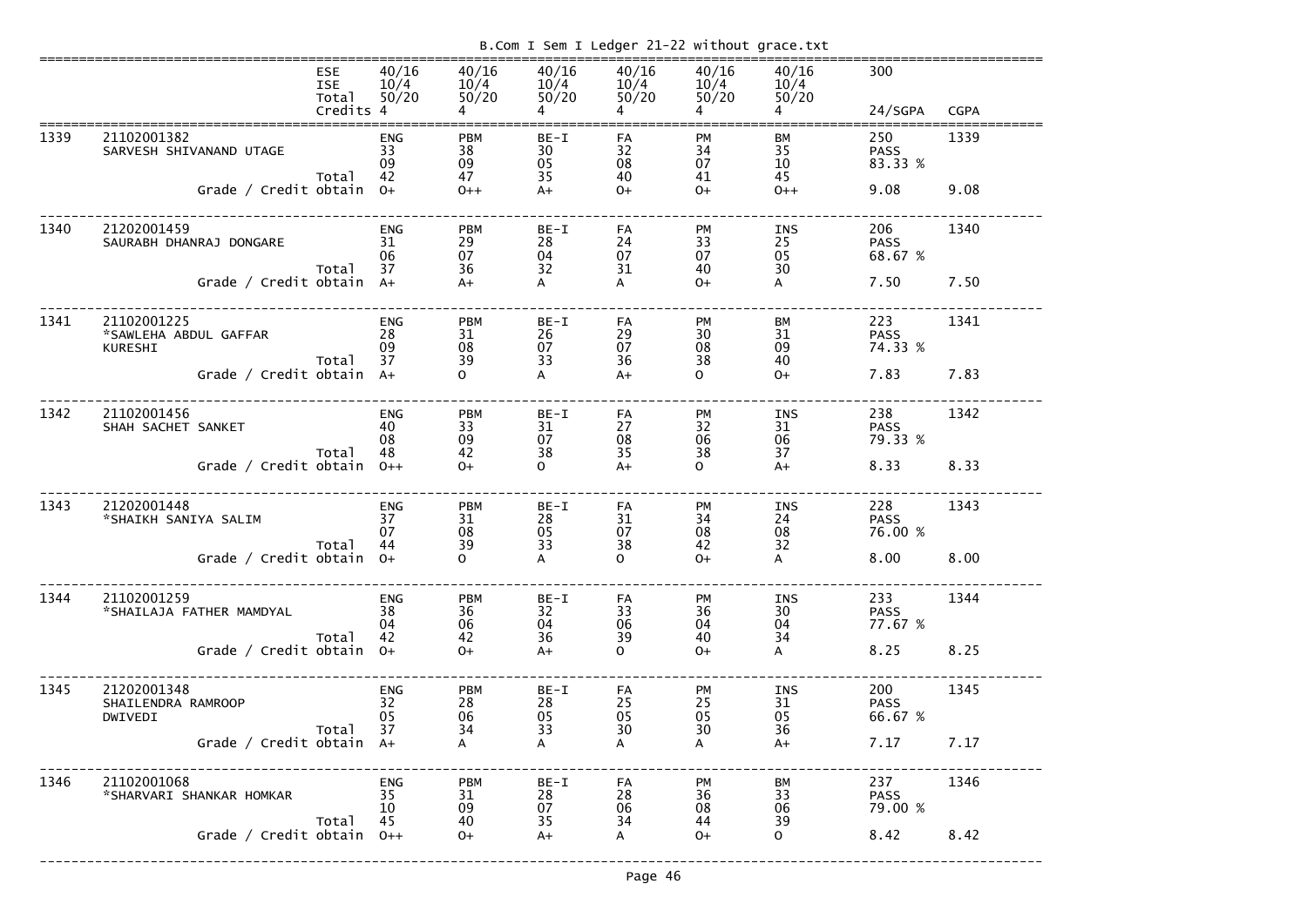| B.Com I Sem I Ledger 21-22 without grace.txt |  |
|----------------------------------------------|--|
|----------------------------------------------|--|

-------------------------------------------------------------------------------------------------------------------------------

12/03/2022 PAGE NO. 42

# MARKS LEDGER(OFFICE COPY)

 BACHELOR OF COMMERCE(CBCS) ( CBCS w.e.f. 21-22 ) ( B.COM (CBCS) PART I SEM I ) Commerce (Grant/Non Grant)EXAM HELD IN OCT/NOV 2021 COLLEGE : Hirachand Nemchand College of Commerce ===============================================================================================================================SEAT PRN NO B.COM.(CBCS) PART ISEM I TOTAL SEAT NO NAME Result NO

|      | P <sub>1</sub>                                       |                                                |                              |                                                 |                          |                        |                             |                              | 11 12 13 14                   |             |
|------|------------------------------------------------------|------------------------------------------------|------------------------------|-------------------------------------------------|--------------------------|------------------------|-----------------------------|------------------------------|-------------------------------|-------------|
|      |                                                      | <b>ESE</b><br><b>ISE</b><br>Total<br>Credits 4 | 40/16<br>10/4<br>50/20       | 40/16<br>10/4<br>50/20                          | 40/16<br>10/4<br>50/20   | 40/16<br>10/4<br>50/20 | 40/16<br>10/4<br>50/20      | 40/16<br>10/4<br>50/20       | 300<br>24/SGPA                | <b>CGPA</b> |
|      |                                                      |                                                |                              |                                                 |                          |                        |                             |                              |                               |             |
| 1347 | 21102001281<br>SHASHWAT SUBODH JANGE                 | Total                                          | <b>ENG</b><br>36<br>09<br>45 | <b>PBM</b><br>34<br>09<br>43                    | $BE-I$<br>31<br>07<br>38 | FA<br>33<br>08<br>41   | <b>PM</b><br>32<br>09<br>41 | <b>INS</b><br>23<br>07<br>30 | 238<br><b>PASS</b><br>79.33 % | 1347        |
|      | Grade / Credit obtain                                |                                                | $O++$                        | $O+$                                            | $\mathbf{O}$             | $O+$                   | $O+$                        | A                            | 8.67                          | 8.67        |
| 1348 | 21102001118<br>*SHEETAL KASHINATH<br><b>ANANDKAR</b> | Total                                          | <b>ENG</b><br>38<br>06<br>44 | <b>PBM</b><br>30<br>07<br>37                    | $BE-I$<br>37<br>04<br>41 | FA<br>38<br>04         | <b>PM</b><br>35<br>04       | <b>INS</b><br>23<br>04<br>27 | 230<br><b>PASS</b><br>76.67 % | 1348        |
|      | Grade / Credit obtain 0+                             |                                                |                              | $A+$                                            | $O+$                     | 42<br>$O+$             | 39<br>$\mathsf{O}$          | B                            | 8.00                          | 8.00        |
| 1349 | 21202001446<br>SHERLA VIVEK SHRINIVAS                | Total                                          | <b>ENG</b><br>33<br>10<br>43 | <b>PBM</b><br>36<br>07<br>43                    | BE-I<br>36<br>07<br>43   | FA<br>37<br>10<br>47   | <b>PM</b><br>37<br>08<br>45 | <b>INS</b><br>33<br>04<br>37 | 258<br><b>PASS</b><br>86.00 % | 1349        |
|      | Grade / Credit obtain 0+                             |                                                |                              | $O+$                                            | $O+$                     | $0++$                  | $0++$                       | $A+$                         | 9.08                          | 9.08        |
| 1350 | 21202001338<br>*SHIVANI ANIL DANDI                   | Total                                          | <b>ENG</b><br>35<br>10<br>45 | <b>PBM</b><br>31<br>06<br>37                    | BE-I<br>32<br>05<br>37   | FA<br>37<br>09<br>46   | <b>PM</b><br>35<br>07<br>42 | <b>INS</b><br>29<br>08<br>37 | 244<br><b>PASS</b><br>81.33 % | 1350        |
|      | Grade / Credit obtain                                |                                                | $O++$                        | $A+$                                            | $A+$                     | $0++$                  | $O+$                        | $A+$                         | 8.58                          | 8.58        |
| 1351 | 21102001145<br>*SHIVANJALI SHIRISH RATHI             | Total                                          | <b>ENG</b><br>38<br>09<br>47 | <b>PBM</b><br>36<br>10<br>46                    | $BE-I$<br>33<br>07<br>40 | FA<br>36<br>09<br>45   | <b>PM</b><br>38<br>08<br>46 | <b>INS</b><br>34<br>06<br>40 | 264<br><b>PASS</b><br>88.00 % | 1351        |
|      | Grade / Credit obtain $0++$                          |                                                |                              | $O++$                                           | $O+$                     | $0++$                  | $0++$                       | $O+$                         | 9.67                          | 9.67        |
| 1352 | 21102001376<br>*SHRADDHA ANIL SUGANDHI               | Total                                          | <b>ENG</b><br>37<br>10<br>47 | <b>PBM</b><br>34<br>09                          | $BE-I$<br>34<br>07<br>41 | FA<br>36<br>09<br>45   | PM<br>31<br>08<br>39        | INS<br>25<br>08<br>33        | 248<br><b>PASS</b><br>82.67 % | 1352        |
|      | Grade / Credit obtain $0++$                          |                                                |                              | $\begin{array}{c} 43 \\ \hline 0 + \end{array}$ | $0+$                     | $O++$                  | $\mathsf{O}$                | $\mathsf{A}$                 | 8.83                          | 8.83        |
| 1353 | 21202001422<br>*SHRADHA KALIDAS BHANDE               | Total                                          | ENG<br>28<br>04<br>32        | <b>PBM</b><br>25<br>06<br>31                    | $BE-I$<br>28<br>04<br>32 | FA<br>30<br>06<br>36   | PM<br>35<br>06<br>41        | <b>INS</b><br>27<br>06<br>33 | 205<br><b>PASS</b><br>68.33 % | 1353        |
|      | Grade / Credit obtain A                              |                                                |                              | A                                               | $\mathsf{A}$             | $A+$                   | $0+$                        | $\mathsf{A}$                 | 7.42                          | 7.42        |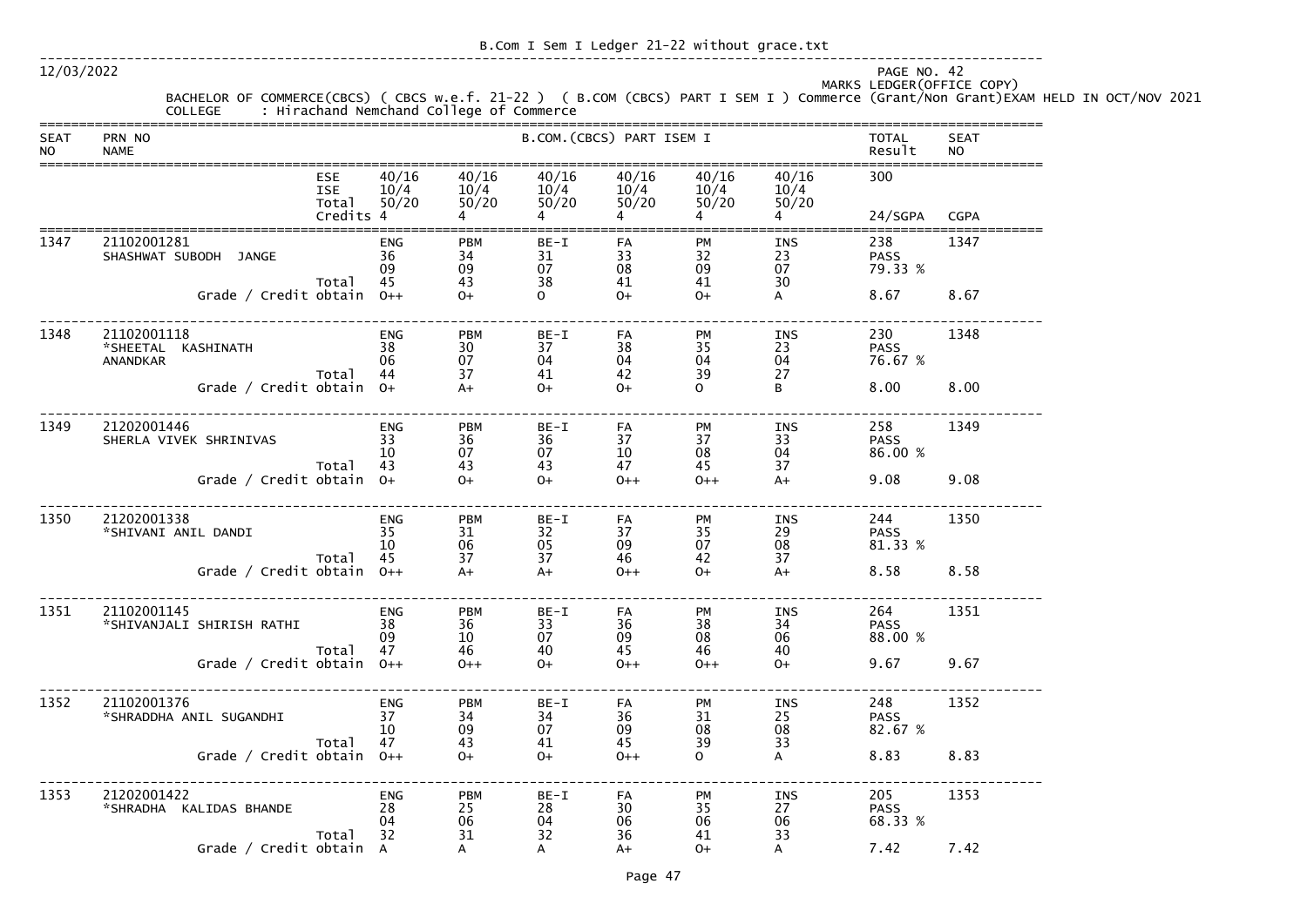|                   |                                                                                |                                                |                                    |                                                                     |                                |                                        | B.Com I Sem I Ledger 21-22 without grace.txt |                                      |                                            |                            |                                                                                                                                                                                            |
|-------------------|--------------------------------------------------------------------------------|------------------------------------------------|------------------------------------|---------------------------------------------------------------------|--------------------------------|----------------------------------------|----------------------------------------------|--------------------------------------|--------------------------------------------|----------------------------|--------------------------------------------------------------------------------------------------------------------------------------------------------------------------------------------|
| 1354              | 21102001026<br>*SHRADHA SURESH KALBURGE<br>Grade / Credit obtain 0+            | Total                                          | <b>ENG</b><br>34<br>07<br>41       | <b>PBM</b><br>$\begin{array}{c} 31 \\ 06 \end{array}$<br>37<br>$A+$ | BE-I<br>31<br>04<br>35<br>$A+$ | FA<br>$*13$<br>06<br>$*19$             | PM<br>27<br>09<br>36<br>$A+$                 | INS<br>$\frac{28}{07}$<br>35<br>$A+$ | 203<br>$FAIL$ $ATKT(1)$<br>67.67 %<br>6.50 | 1354<br>6.50               |                                                                                                                                                                                            |
|                   |                                                                                |                                                |                                    |                                                                     |                                |                                        |                                              |                                      |                                            |                            |                                                                                                                                                                                            |
| 12/03/2022        |                                                                                |                                                |                                    |                                                                     |                                |                                        |                                              |                                      | PAGE NO. 43                                |                            |                                                                                                                                                                                            |
|                   |                                                                                |                                                |                                    |                                                                     |                                |                                        |                                              |                                      |                                            | MARKS LEDGER (OFFICE COPY) | BACHELOR OF COMMERCE(CBCS) ( CBCS w.e.f. 21-22 ) ( B.COM (CBCS) PART I SEM I ) Commerce (Grant/Non Grant)EXAM HELD IN OCT/NOV 2021<br>COLLEGE     : Hirachand Nemchand College of Commerce |
| SEAT<br><b>NO</b> | PRN NO<br><b>NAME</b>                                                          |                                                |                                    |                                                                     |                                | B.COM. (CBCS) PART ISEM I              |                                              |                                      | <b>TOTAL</b><br>Result                     | <b>SEAT</b><br><b>NO</b>   |                                                                                                                                                                                            |
|                   |                                                                                | <b>ESE</b><br><b>ISE</b><br>Total<br>Credits 4 | 40/16<br>10/4<br>50/20             | 40/16<br>10/4<br>50/20                                              | 40/16<br>10/4<br>50/20         | 40/16<br>10/4<br>50/20                 | 40/16<br>10/4<br>50/20                       | 40/16<br>10/4<br>50/20               | 300<br>24/SGPA                             | <b>CGPA</b>                |                                                                                                                                                                                            |
| 1355              | 21102001255<br>*SHRAVANI PRABHAKAR<br><b>GADDAM</b><br>Grade / Credit obtain 0 | Total                                          | <b>ENG</b><br>30<br>09<br>39       | <b>PBM</b><br>26<br>09<br>35<br>$A+$                                | BE-I<br>30<br>05<br>35<br>$A+$ | FA<br>$\mathop{28}_{08}$<br>36<br>$A+$ | PM<br>36<br>08<br>44<br>$0+$                 | INS<br>29<br>06<br>35<br>$A+$        | 224<br><b>PASS</b><br>74.67 %<br>7.83      | 1355<br>7.83               |                                                                                                                                                                                            |
| 1356              | 21102001117<br>*SHRAVANI PRAKASH GADDAM                                        | Total                                          | <b>ENG</b><br>29<br>08<br>37       | <b>PBM</b><br>30<br>07<br>37                                        | BE-I<br>25<br>04<br>29         | FA<br>$\mathop{28}_{05}$<br>33         | PM<br>28<br>07<br>35                         | INS<br>25<br>05<br>30                | 201<br><b>PASS</b><br>67.00 %              | 1356                       |                                                                                                                                                                                            |
|                   | Grade / Credit obtain A+                                                       |                                                |                                    | $A+$                                                                | $B+$                           | $\mathsf{A}$                           | $A+$                                         | $\mathsf{A}$                         | 7.08                                       | 7.08                       |                                                                                                                                                                                            |
| 1357              | 21202001298<br>*SHRAVANI SHRINIVAS DUDAM                                       | Total                                          | ENG<br>39<br>08<br>47              | <b>PBM</b><br>37<br>08<br>45                                        | $BE-I$<br>34<br>04<br>38       | FA<br>38<br>09<br>47                   | PM<br>36<br>08<br>44                         | INS<br>31<br>07<br>38                | 259<br><b>PASS</b><br>86.33 %              | 1357                       |                                                                                                                                                                                            |
|                   | Grade / Credit obtain $0++$                                                    |                                                |                                    | $0++$                                                               | $\overline{O}$                 | $0++$                                  | $O+$                                         | $\Omega$                             | 9.17                                       | 9.17                       |                                                                                                                                                                                            |
| 1358              | 21202001368<br>SHREEKRISHANA SHIVAJI<br><b>BANSODE</b>                         | Total                                          | ENG<br>39<br>08<br>47              | <b>PBM</b><br>32<br>09<br>41                                        | $BE-I$<br>32<br>04<br>36       | FA<br>39<br>08<br>47                   | PM<br>31<br>06<br>37                         | INS<br>30<br>06<br>36                | 244<br><b>PASS</b><br>81.33 %              | 1358                       |                                                                                                                                                                                            |
|                   | Grade / Credit obtain 0++                                                      |                                                |                                    | $0+$                                                                | $A+$                           | $0++$                                  | $A+$                                         | $A+$                                 | 8.58 8.58                                  |                            |                                                                                                                                                                                            |
| 1359              | 21102001237<br>*SHREYA DEEPAK<br>DYAWARSHETTI                                  | Total                                          | ENG<br>37<br>10 <sup>°</sup><br>47 | <b>PBM</b><br>34<br>08<br>42                                        | BE-I<br>32<br>07<br>39         | FA<br>35<br>10<br>45                   | PM<br>35<br>08<br>43                         | INS<br>31<br>07<br>38                | 254<br><b>PASS</b><br>84.67 %              | 1359                       |                                                                                                                                                                                            |
|                   | Grade / Credit obtain $0++$                                                    |                                                |                                    | $O+$                                                                | $\mathsf{O}$                   | $0++$                                  | $O+$                                         | $\Omega$                             | 9.00                                       | 9.00                       |                                                                                                                                                                                            |
| 1360              | 21202001337<br>*SHREYA HEMANT KADAGI                                           | Total                                          | ENG<br>34<br>08<br>42              | <b>PBM</b><br>31<br>07<br>38                                        | BE-I<br>32<br>05<br>37         | FA<br>37<br>07<br>44                   | PM<br>35<br>08<br>43                         | INS<br>29<br>09<br>38                | 242<br><b>PASS</b><br>80.67 %              | 1360                       |                                                                                                                                                                                            |
|                   | Grade / Credit obtain $0+$                                                     |                                                |                                    | $\Omega$                                                            | $A+$                           | $O+$<br>Page 48                        | $O+$                                         | $\Omega$                             | 8.42 8.42                                  |                            |                                                                                                                                                                                            |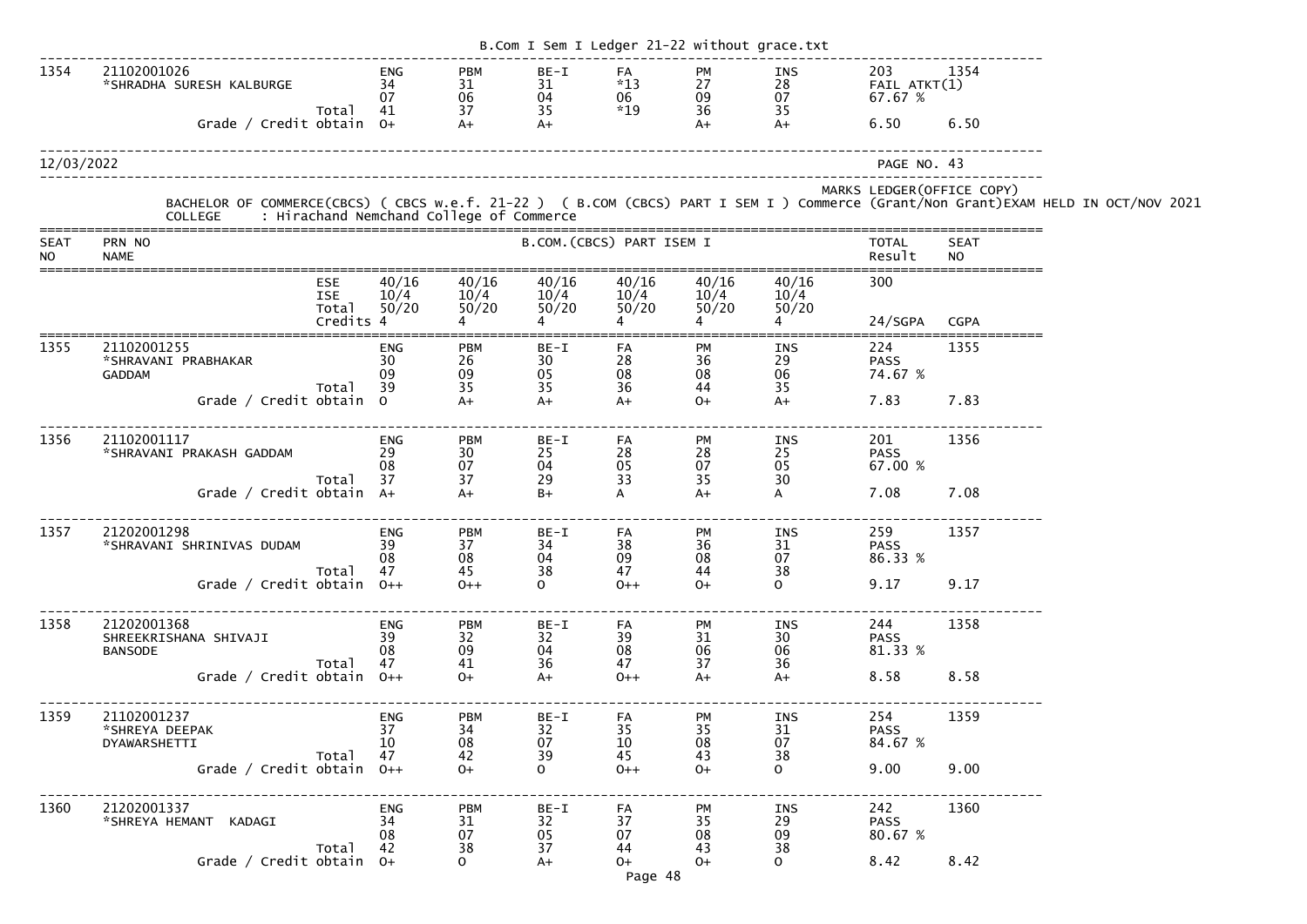|  |  |  |  | B.Com I Sem I Ledger 21-22 without grace.txt |
|--|--|--|--|----------------------------------------------|

| 1361       | 21202001364<br>*SHREYA SADANAND YEMUL<br>Total                | ENG<br>37<br>09<br>46        | <b>PBM</b><br>33<br>06<br>39 | BE-I<br>30<br>05<br>35      | FA<br>23<br>07<br>30 | <b>PM</b><br>30<br>08<br>38 | <b>INS</b><br>22<br>08<br>30      | 218<br><b>PASS</b><br>72.67 %  | 1361 |
|------------|---------------------------------------------------------------|------------------------------|------------------------------|-----------------------------|----------------------|-----------------------------|-----------------------------------|--------------------------------|------|
|            | Grade / Credit obtain                                         | $O++$                        | $\Omega$                     | $A+$                        | A                    | $\Omega$                    | A                                 | 7.92                           | 7.92 |
| 1362       | 21102001088<br>SHREYASH RAJKUMAR GUJAR<br>Total               | <b>ENG</b><br>37<br>09<br>46 | <b>PBM</b><br>29<br>09<br>38 | BE-I<br>$*6$<br>06<br>$*12$ | FA<br>33<br>06<br>39 | PM<br>28<br>06              | <b>INS</b><br>$*5$<br>05<br>$*10$ | 179<br>FAIL ATKT(2)<br>59.67 % | 1362 |
|            | Grade / Credit obtain $0++$                                   |                              | $\mathbf{O}$                 |                             | $\Omega$             | 34<br>A                     |                                   | 5.50                           | 5.50 |
| 12/03/2022 |                                                               |                              |                              |                             |                      |                             |                                   | PAGE NO. 44                    |      |
| 1363       | 21102001028<br>SHREYASH SANTOSH<br><b>DESHPANDE</b>           | <b>ENG</b><br>39<br>09       | <b>PBM</b><br>37<br>08       | $BE-I$<br>39<br>09          | FA<br>38<br>09       | <b>PM</b><br>36<br>08       | BM<br>37<br>10                    | 279<br><b>PASS</b><br>93.00 %  | 1363 |
|            | Total<br>Grade / Credit obtain $0++$                          | 48                           | 45<br>$0++$                  | 48<br>$0++$                 | 47<br>$0++$          | 44<br>$O+$                  | 47<br>$0++$                       | 9.83                           | 9.83 |
| 1364       | 21102001048<br>SHRIDHAR AJAY BOOB<br>Total                    | <b>ENG</b><br>37<br>10<br>47 | <b>PBM</b><br>34<br>09<br>43 | $BE-I$<br>28<br>09<br>37    | FA<br>32<br>07<br>39 | <b>PM</b><br>37<br>08<br>45 | INS<br>26<br>07<br>33             | 244<br><b>PASS</b><br>81.33 %  | 1364 |
|            | Grade / Credit obtain $0++$                                   |                              | $0+$                         | $A+$                        | $\Omega$             | $0++$                       | A                                 | 8.58                           | 8.58 |
| 1365       | 21102001240<br>SHRIKANT MAHADEV PATIL<br>Total                | <b>ENG</b><br>39<br>08<br>47 | <b>PBM</b><br>32<br>08<br>40 | $BE-I$<br>24<br>08<br>32    | FA<br>35<br>09<br>44 | <b>PM</b><br>33<br>08<br>41 | INS<br>28<br>08<br>36             | 240<br><b>PASS</b><br>80.00 %  | 1365 |
|            | Grade / Credit obtain                                         | $O++$                        | $0+$                         | A                           | $0+$                 | $0+$                        | $A+$                              | 8.58                           | 8.58 |
| 1366       | 21102001397<br>SHRIPAD PRABHAKAR<br><b>CHANNARAM</b><br>Total | <b>ENG</b><br>38<br>09<br>47 | <b>PBM</b><br>29<br>07<br>36 | BE-I<br>30<br>08<br>38      | FA<br>36<br>10<br>46 | PM<br>33<br>08<br>41        | <b>INS</b><br>31<br>07<br>38      | 246<br><b>PASS</b><br>82.00 %  | 1366 |
|            | Grade / Credit obtain                                         | $O++$                        | $A+$                         | $\Omega$                    | $O++$                | $O+$                        | $\mathbf{O}$                      | 8.75                           | 8.75 |
| 1367       | 21102001147<br>*SHRUTI ARUN MYAKAM<br>Total                   | <b>ENG</b><br>37<br>08<br>45 | <b>PBM</b><br>31<br>07<br>38 | BE-I<br>34<br>07<br>41      | FA<br>37<br>09<br>46 | PM<br>35<br>08<br>43        | <b>INS</b><br>31<br>08<br>39      | 252<br><b>PASS</b><br>84.00 %  | 1367 |
|            | Grade / Credit obtain                                         | $O++$                        | $\Omega$                     | $0+$                        | $0++$                | $O+$                        | $\mathbf{O}$                      | 9.00                           | 9.00 |
| 1368       | 21102001431<br>*SHRUTI BASAVRAJ HIREMATH                      | <b>ENG</b><br>37<br>08       | <b>PBM</b><br>32<br>08       | BE-I<br>27<br>05            | FA<br>35<br>07       | PM<br>34<br>09              | <b>INS</b><br>32<br>07            | 241<br><b>PASS</b><br>80.33 %  | 1368 |
|            | Total<br>Grade / Credit obtain                                | 45<br>$0++$                  | 40<br>$O+$                   | 32<br>A                     | 42<br>$O+$           | 43<br>$O+$                  | 39<br>$\mathbf{O}$                | 8.67                           | 8.67 |
| 1369       | 21102001143<br>*SHRUTI DEEPAK                                 | <b>ENG</b><br>37             | <b>PBM</b><br>34             | BE-I<br>32                  | FA<br>35<br>Page 49  | PM<br>35                    | INS<br>31                         | 255<br><b>PASS</b>             | 1369 |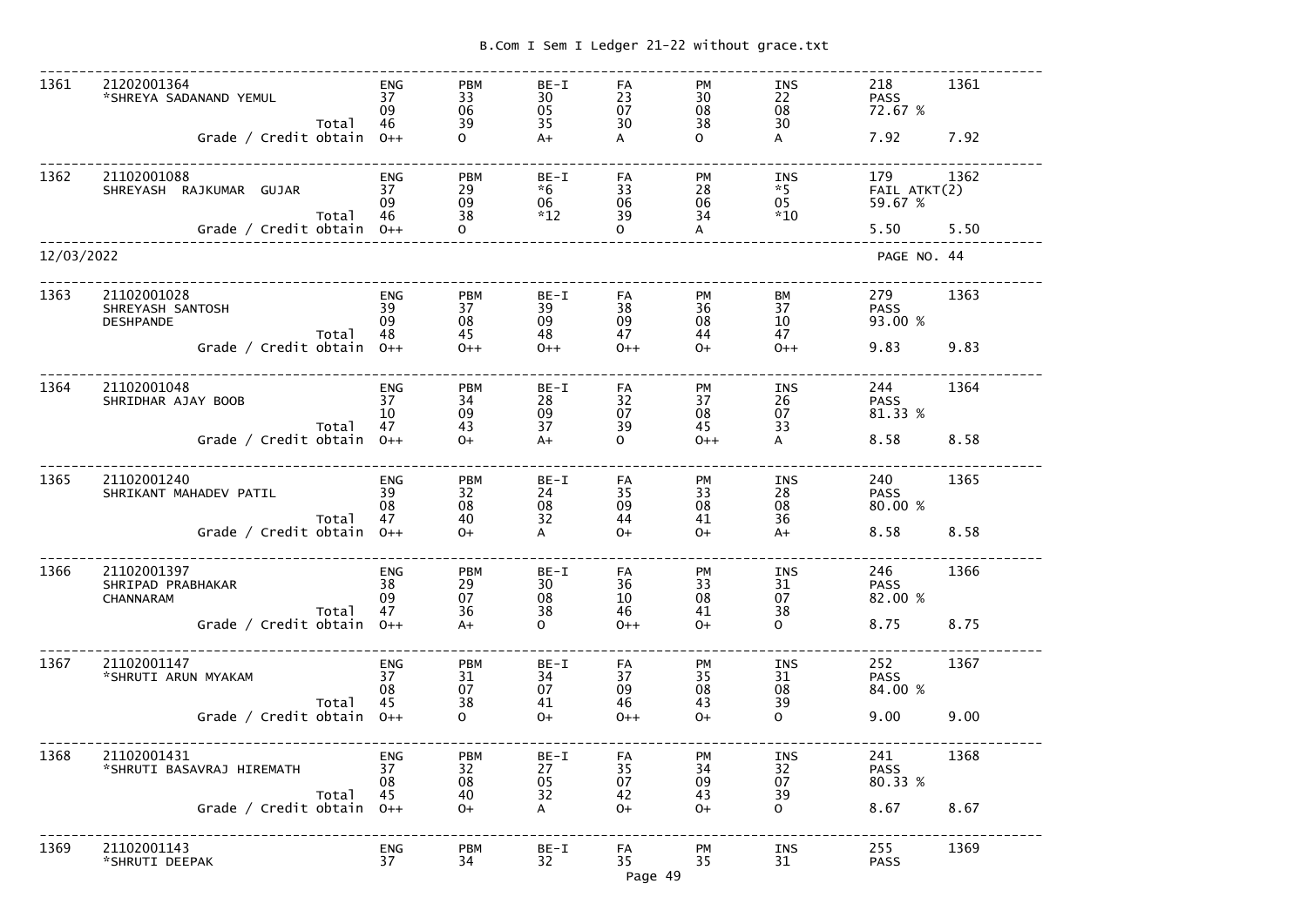|                          |                                                                                                                                                                                            |                    |                              |                              |                                                         |                           | B.Com I Sem I Ledger 21-22 without grace.txt |                            |                                |                            |  |
|--------------------------|--------------------------------------------------------------------------------------------------------------------------------------------------------------------------------------------|--------------------|------------------------------|------------------------------|---------------------------------------------------------|---------------------------|----------------------------------------------|----------------------------|--------------------------------|----------------------------|--|
|                          | DYAWARSHETTI                                                                                                                                                                               |                    | 10                           | 08                           | 07                                                      | 10                        | $\begin{array}{c} 08 \\ 43 \end{array}$      | 08                         | 85.00 %                        |                            |  |
|                          | Grade / Credit obtain $0++$                                                                                                                                                                | Total 47           |                              | 42<br>$O+$                   | 39<br>$\mathbf{O}$                                      | 45<br>$0++$               | $O+$                                         | 39<br>$\Omega$             | 9.00                           | 9.00                       |  |
|                          |                                                                                                                                                                                            |                    |                              |                              |                                                         |                           |                                              |                            |                                |                            |  |
| 1370                     | 21202001476                                                                                                                                                                                |                    | ENG                          | <b>PBM</b>                   | BE-I                                                    | FA                        | PM                                           | INS                        | 205                            | 1370                       |  |
|                          | *SHRUTI DHANRAJ RACHETTI                                                                                                                                                                   |                    | 33                           | 32                           | 24                                                      | 25                        | 27                                           | 24                         | <b>PASS</b>                    |                            |  |
|                          |                                                                                                                                                                                            | Total              | 06<br>-39                    | 08<br>40                     | 04<br>28                                                | 08<br>33                  | 07<br>34                                     | 07<br>31                   | 68.33 %                        |                            |  |
|                          | Grade / Credit obtain 0                                                                                                                                                                    |                    |                              | $0+$                         | $B+$                                                    |                           |                                              | A                          | 7.33                           | 7.33                       |  |
| 1371                     | 21102001013                                                                                                                                                                                |                    | ENG                          | <b>PBM</b>                   | $BE-I$                                                  | FA                        | PM                                           | INS                        | 255                            | 1371                       |  |
|                          | *SHRUTI KRISHNA KANKAL                                                                                                                                                                     |                    | 40<br>-10                    | 36<br>$10\,$                 | 31<br>05                                                | 33<br>07                  | 36<br>08                                     | 30 <sup>°</sup><br>09      | <b>PASS</b><br>85.00 %         |                            |  |
|                          |                                                                                                                                                                                            | Total              | 50                           | 46<br>0++                    | 36                                                      | 40                        | 44                                           | 39                         |                                |                            |  |
|                          | Grade / Credit obtain $0++$                                                                                                                                                                |                    |                              |                              | $A+$                                                    | $0+$                      | $O+$                                         | $\mathbf{O}$               | 8.92                           | 8.92                       |  |
| 12/03/2022               | BACHELOR OF COMMERCE(CBCS) ( CBCS w.e.f. 21-22 ) ( B.COM (CBCS) PART I SEM I ) Commerce (Grant/Non Grant)EXAM HELD IN OCT/NOV 2021<br>COLLEGE     : Hirachand Nemchand College of Commerce |                    |                              |                              |                                                         |                           |                                              |                            | PAGE NO. 45                    | MARKS LEDGER (OFFICE COPY) |  |
| <b>SEAT</b><br><b>NO</b> | PRN NO<br><b>NAME</b>                                                                                                                                                                      |                    |                              |                              |                                                         | B.COM. (CBCS) PART ISEM I |                                              |                            | TOTAL<br>Result                | <b>SEAT</b><br><b>NO</b>   |  |
|                          | ESE                                                                                                                                                                                        |                    | 40/16                        | 40/16                        | 40/16                                                   | 40/16                     | 40/16                                        | 40/16                      | 300                            |                            |  |
|                          | <b>ISE</b>                                                                                                                                                                                 |                    | 10/4                         | 10/4                         | 10/4                                                    | $\frac{10/4}{50/20}$      | 10/4                                         | 10/4                       |                                |                            |  |
|                          |                                                                                                                                                                                            | Total<br>Credits 4 | 50/20                        | 50/20                        | 50/20                                                   | 50/20                     | 50/20                                        | 50/20                      | 24/SGPA CGPA                   |                            |  |
| 1372                     | 21202001331<br>*SHRUTI MAHANTESH<br>YANGALI<br>Total                                                                                                                                       |                    | ENG<br>39<br>09<br>48        | <b>PBM</b><br>38<br>08<br>46 | BE-I<br>31<br>04<br>35                                  | FA<br>30<br>09<br>39      | PM<br>36<br>07<br>43                         | INS<br>33<br>06<br>39      | 250<br><b>PASS</b><br>83.33 %  | 1372                       |  |
|                          | Grade / Credit obtain 0++                                                                                                                                                                  |                    |                              | $0++$                        | $A+$                                                    | $\mathsf{O}$              | $O+$                                         | $\mathbf{O}$               | 8.75                           | 8.75                       |  |
| 1373                     | 21102001315<br>*SHRUTI UDAYSINGH RAJPUT<br>Total                                                                                                                                           |                    | <b>ENG</b><br>35<br>09<br>44 | <b>PBM</b><br>31<br>10<br>41 | BE-I<br>28<br>07<br>35                                  | FA<br>34<br>07<br>41      | PM<br>29<br>07<br>36                         | INS<br>$*4$<br>06<br>$*10$ | 207<br>FAIL ATKT(1)<br>69.00 % | 1373                       |  |
|                          | Grade / Credit obtain 0+                                                                                                                                                                   |                    |                              | $O+$                         | $A+$                                                    | $O+$                      | $A+$                                         |                            | 7.00                           | 7.00                       |  |
| 1374                     | 21102001074<br>*SHRUTIKA ASHOK MANDWAD<br>Total                                                                                                                                            |                    | <b>ENG</b><br>29<br>08<br>37 | <b>PBM</b><br>32<br>07<br>39 | $BE-I$<br>27<br>$\begin{array}{c} 05 \\ 32 \end{array}$ | FA<br>27<br>08<br>35      | PM<br>29<br>06<br>35                         | INS<br>26<br>06<br>32      | 210<br><b>PASS</b><br>70.00 %  | 1374                       |  |
|                          | Grade / Credit obtain A+                                                                                                                                                                   |                    |                              | $\mathbf{O}$                 | A                                                       | $A+$                      | $A+$                                         | A                          | 7.42                           | 7.42                       |  |
| 1375                     | 21102001101<br>*SHRUTIKA DAYANAND YEMUL                                                                                                                                                    |                    | <b>ENG</b><br>25<br>10       | <b>PBM</b><br>32<br>09       | BE-I<br>$\begin{array}{c} 32 \\ 07 \end{array}$         | FA<br>33<br>08            | PM<br>36<br>06                               | <b>INS</b><br>34<br>08     | 240<br><b>PASS</b><br>80.00 %  | 1375                       |  |
|                          | Total<br>Grade / Credit obtain A+                                                                                                                                                          |                    | 35                           | 41<br>$O+$                   | 39<br>$\mathbf 0$                                       | 41<br>$O+$                | 42<br>$O+$                                   | 42<br>$O+$                 | 8.58                           | 8.58                       |  |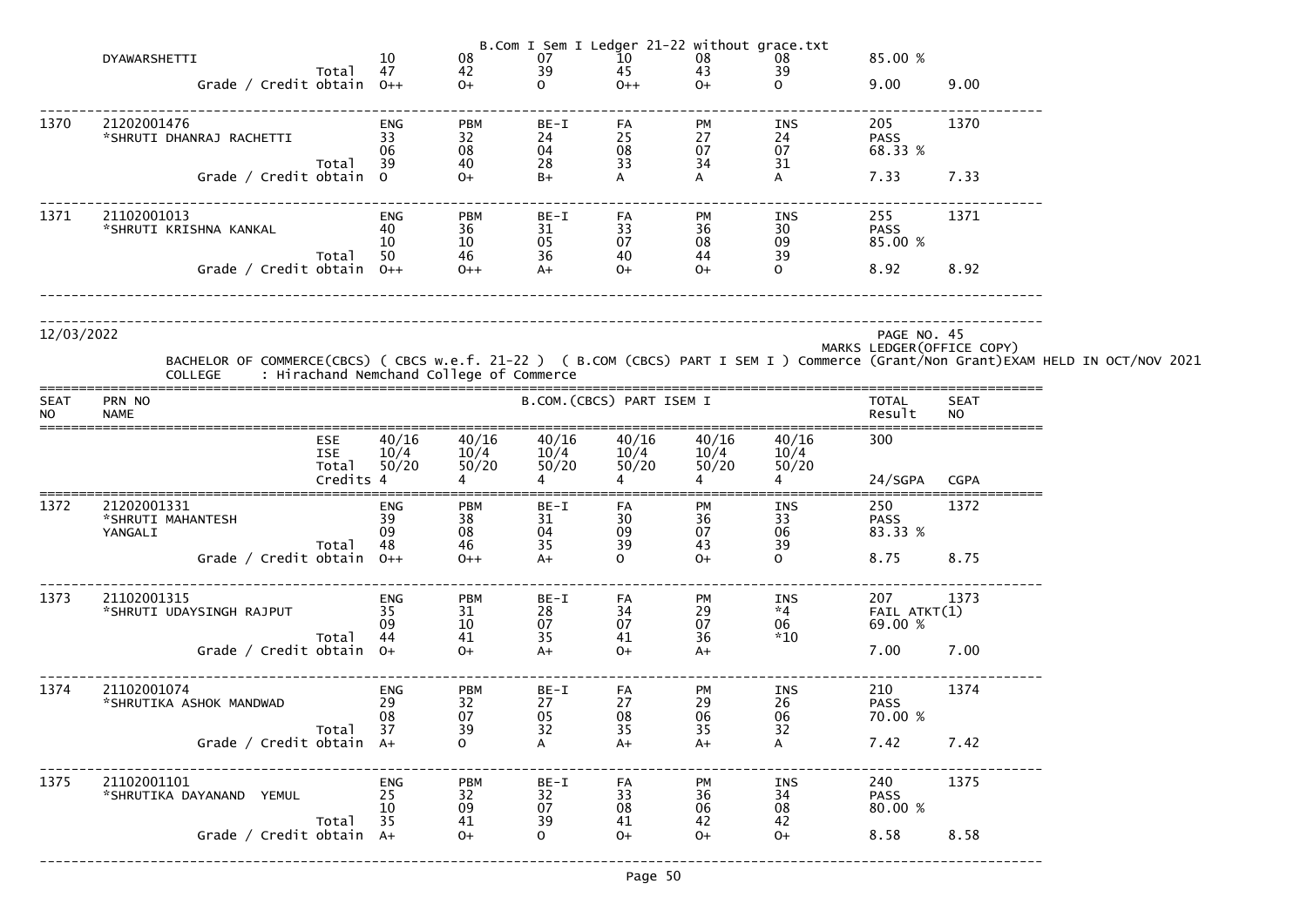| 1376                     | 21202001409                                         |                                                | ENG                          | PBM                                                         | BE-I                      | FA                     | B.Com I Sem I Ledger 21-22 without grace.txt<br>PM |                        | 192                                           | 1376                     |                                                                                                                                                                                            |
|--------------------------|-----------------------------------------------------|------------------------------------------------|------------------------------|-------------------------------------------------------------|---------------------------|------------------------|----------------------------------------------------|------------------------|-----------------------------------------------|--------------------------|--------------------------------------------------------------------------------------------------------------------------------------------------------------------------------------------|
|                          | *SHRUTIKA REJESH MUNDASE                            |                                                | 27<br>06                     | 29<br>06                                                    | 22<br>05                  | 28<br>07               | 28<br>08                                           | INS<br>22<br>04        | <b>PASS</b><br>64.00 %                        |                          |                                                                                                                                                                                            |
|                          | Grade / Credit obtain A                             | Total 33                                       |                              | $\frac{35}{A+}$                                             | 27<br>B                   | 35<br>$A+$             | 36<br>$A+$                                         | 26<br>B                | 6.75                                          | 6.75                     |                                                                                                                                                                                            |
| 1377                     | 21102001294<br>*SHRUTIKA SHRINIVAS<br><b>MHANTA</b> | Total 38                                       | ENG<br>32 <sup>2</sup><br>06 | <b>PBM</b><br>35<br>08<br>43                                | BE-I<br>31<br>06<br>37    | FA<br>30<br>08<br>38   | PM<br>35<br>07<br>42                               | INS<br>23<br>06<br>29  | 227<br><b>PASS</b><br>75.67 %                 | 1377                     |                                                                                                                                                                                            |
|                          | Grade / Credit obtain 0                             |                                                |                              | $O+$                                                        | $A+$                      | $\Omega$               | $O+$                                               | $B+$                   | 7.92                                          | 7.92                     |                                                                                                                                                                                            |
| 1378                     | 21102001181<br>SHUBHAM SIDDHARAM<br><b>CHOUGULE</b> | Total 35                                       | ENG<br>27<br>08              | <b>PBM</b><br>30<br>08<br>38                                | BE-I<br>30<br>07<br>37    | FA<br>33<br>08<br>41   | PM<br>38<br>09<br>47                               | INS<br>28<br>07<br>35  | 233<br><b>PASS</b><br>77.67 %                 | 1378                     |                                                                                                                                                                                            |
|                          | Grade / Credit obtain A+                            |                                                |                              |                                                             | $A+$                      | $O+$                   | $0++$                                              | $A+$                   | 8.25                                          | 8.25                     |                                                                                                                                                                                            |
| 1379                     | 21102001203<br>SHUBHAM NAGNATH AKASHE               | Total 48                                       | ENG<br>40<br>08              | <b>PBM</b><br>32<br>07<br>39                                | BE-I<br>31<br>07<br>38    | FA<br>28<br>08<br>36   | PM<br>32<br>08<br>40                               | BM<br>34<br>09<br>43   | 244<br><b>PASS</b><br>81.33 %                 | 1379                     |                                                                                                                                                                                            |
|                          | Grade / Credit obtain 0++                           |                                                |                              |                                                             | $\overline{O}$            | $A+$                   | $O+$                                               | $O+$                   | 8.58 8.58                                     |                          |                                                                                                                                                                                            |
| 12/03/2022               |                                                     |                                                |                              |                                                             |                           |                        |                                                    |                        | PAGE NO. 46<br>MARKS LEDGER (OFFICE COPY)     |                          | BACHELOR OF COMMERCE(CBCS) ( CBCS w.e.f. 21-22 ) ( B.COM (CBCS) PART I SEM I ) Commerce (Grant/Non Grant)EXAM HELD IN OCT/NOV 2021<br>COLLEGE     : Hirachand Nemchand College of Commerce |
| <b>SEAT</b><br><b>NO</b> | PRN NO<br><b>NAME</b>                               |                                                |                              |                                                             | B.COM. (CBCS) PART ISEM I |                        |                                                    |                        | TOTAL<br>Result                               | <b>SEAT</b><br><b>NO</b> |                                                                                                                                                                                            |
|                          |                                                     | <b>ESE</b><br><b>ISE</b><br>Total<br>Credits 4 | 40/16<br>10/4<br>50/20       | 40/16<br>10/4<br>50/20                                      | 40/16<br>10/4<br>50/20    | 40/16<br>10/4<br>50/20 | 40/16<br>10/4<br>50/20                             | 40/16<br>10/4<br>50/20 | 300                                           |                          |                                                                                                                                                                                            |
| 1380                     | 21102001020<br>SHUBHAM SANJEEVKUMAR<br>SHIRSHAD     | Total                                          | ENG<br>36<br>09<br>45        | <b>PBM</b><br>$\begin{array}{c} 33 \\ 10 \end{array}$<br>43 | $BE-I$<br>29<br>08<br>37  | FA<br>29<br>08<br>37   | PM<br>36<br>08<br>44                               | INS<br>32<br>07<br>39  | 24/SGPA CGPA<br>245<br><b>PASS</b><br>81.67 % | 1380                     |                                                                                                                                                                                            |
|                          | Grade / Credit obtain $0++$                         |                                                |                              | $O+$                                                        | $A+$                      | $A+$                   | $O+$                                               | $\mathsf{O}$           | 8.50                                          | 8.50                     |                                                                                                                                                                                            |
| 1381                     | 21102001444<br>SHUBHAM SIDDHARAM<br>SHIVAGUNDE      | Total                                          | ENG<br>35<br>04<br>39        | <b>PBM</b><br>34<br>06<br>40                                | $BE-I$<br>36<br>08<br>44  | FA<br>37<br>05<br>42   | PM<br>31<br>05<br>36                               | INS<br>25<br>06<br>31  | 232<br><b>PASS</b><br>77.33 %                 | 1381                     |                                                                                                                                                                                            |
|                          | Grade / Credit obtain 0                             |                                                |                              | $O+$                                                        | $O+$                      | $O+$                   | $A+$                                               | $\mathsf{A}$           | 8.25                                          | 8.25                     |                                                                                                                                                                                            |
| 1382                     | 21202001299<br>*SHUBHANGI NIRANJAN YEMUL            | Total                                          | ENG<br>36<br>08<br>44        | <b>PBM</b><br>31<br>07<br>38                                | BE-I<br>32<br>08<br>40    | FA<br>34<br>09<br>43   | PM<br>31<br>08<br>39                               | INS<br>28<br>07<br>35  | 239<br><b>PASS</b><br>79.67 %                 | 1382                     |                                                                                                                                                                                            |
|                          | Grade / Credit obtain 0+                            |                                                |                              | $\overline{O}$                                              | $0+$                      | $O+$                   | $\mathsf{O}$                                       | $A+$                   | 8.42                                          | 8.42                     |                                                                                                                                                                                            |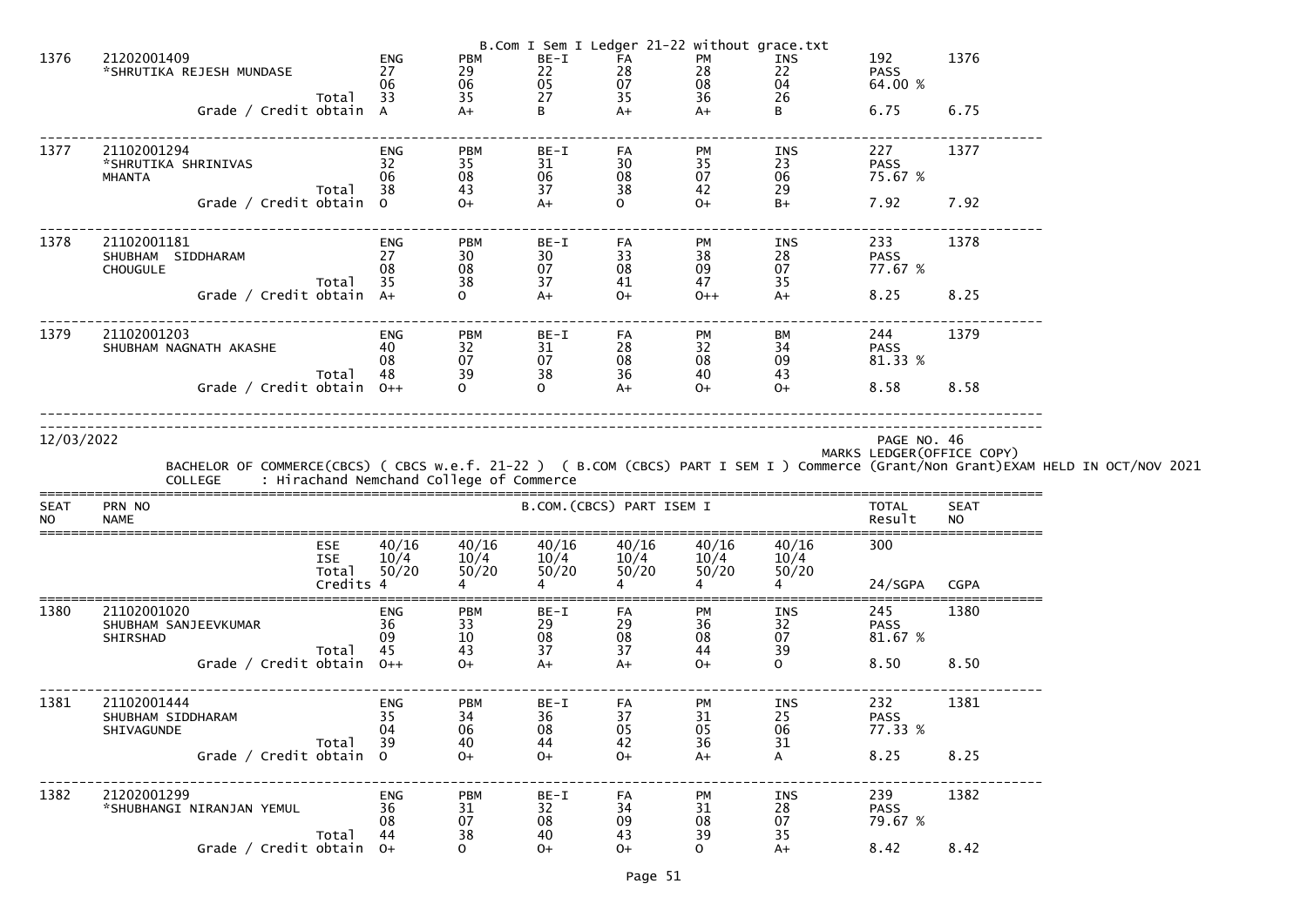|                          |                                                                                                                                                                                            |                    |                        |                                      | B.Com I Sem I Ledger 21-22 without grace.txt |                                        |                              |                               |                                       |                            |  |
|--------------------------|--------------------------------------------------------------------------------------------------------------------------------------------------------------------------------------------|--------------------|------------------------|--------------------------------------|----------------------------------------------|----------------------------------------|------------------------------|-------------------------------|---------------------------------------|----------------------------|--|
| 1383                     | 21202001406<br>*SHUBHANGI RAJESH<br>KALBURGE<br>Grade / Credit obtain $0+$                                                                                                                 | Total              | ENG<br>34<br>07<br>41  | <b>PBM</b><br>31<br>06<br>37<br>$A+$ | BE-I<br>32<br>04<br>36<br>$A+$               | FA<br>31<br>06<br>37<br>$A+$           | PM<br>28<br>09<br>37<br>$A+$ | INS<br>28<br>07<br>35<br>$A+$ | 223<br><b>PASS</b><br>74.33 %<br>7.75 | 1383<br>7.75               |  |
|                          |                                                                                                                                                                                            |                    |                        |                                      |                                              |                                        |                              |                               |                                       |                            |  |
| 1384                     | 21102001287<br>*SHWETA SHIVAJI GHAGARE                                                                                                                                                     | Total              | ENG<br>31<br>06<br>37  | <b>PBM</b><br>32<br>06<br>38         | BE-I<br>31<br>05<br>36                       | FA<br>30<br>08<br>38                   | PM<br>30<br>07<br>37         | INS<br>26<br>07<br>33         | 219<br><b>PASS</b><br>73.00 %         | 1384                       |  |
|                          | Grade / Credit obtain A+                                                                                                                                                                   |                    |                        | $\mathbf{O}$                         | $A+$                                         | $\mathsf{O}$                           | $A+$                         | A                             | 7.58                                  | 7.58                       |  |
| 1385                     | 21202001393<br>*SHWETA ANAND PAREKAR                                                                                                                                                       | Total              | ENG<br>36<br>09<br>45  | <b>PBM</b><br>32<br>06<br>38         | $BE-I$<br>27<br>04<br>31                     | FA<br>36<br>07<br>43                   | PM<br>36<br>06<br>42         | INS<br>31<br>06<br>37         | 236<br><b>PASS</b><br>78.67 %         | 1385                       |  |
|                          | Grade / Credit obtain $0++$                                                                                                                                                                |                    |                        | $\Omega$                             | A                                            | $O+$                                   | $O+$                         | $A+$                          | 8.42                                  | 8.42                       |  |
| 1386                     | 21102001024<br>*SHWETA MALLESHAPPA<br><b>JIROLE</b>                                                                                                                                        |                    | ENG<br>32<br>05        | <b>PBM</b><br>36<br>06               | BE-I<br>29<br>07                             | FA<br>29<br>07                         | PM<br>35<br>05               | INS<br>25<br>06               | 222<br><b>PASS</b><br>74.00 %         | 1386                       |  |
|                          | Grade / Credit obtain A+                                                                                                                                                                   | Total              | 37                     | 42<br>$0+$                           | 36<br>$A+$                                   | 36<br>$A+$                             | 40<br>$O+$                   | 31<br>A                       | 7.92                                  | 7.92                       |  |
| 1387                     | 21102001052<br>SIDDARTH LILAMKUMAR SAND                                                                                                                                                    |                    | ENG<br>37<br>10        | <b>PBM</b><br>33<br>09               | $BE-I$<br>34<br>08                           | FA<br>36<br>08                         | PM<br>38<br>08               | BM<br>33<br>08                | 262<br><b>PASS</b><br>87.33 %         | 1387                       |  |
|                          | Grade / Credit obtain $0++$                                                                                                                                                                | Total              | 47                     | 42<br>$O+$                           | 42<br>$O+$                                   | 44<br>$O+$                             | 46<br>$0++$                  | 41<br>$0+$                    | 9.33                                  | 9.33                       |  |
| 12/03/2022               |                                                                                                                                                                                            |                    |                        |                                      |                                              |                                        |                              |                               | PAGE NO. 47                           |                            |  |
|                          | BACHELOR OF COMMERCE(CBCS) ( CBCS w.e.f. 21-22 ) ( B.COM (CBCS) PART I SEM I ) Commerce (Grant/Non Grant)EXAM HELD IN OCT/NOV 2021<br>COLLEGE     : Hirachand Nemchand College of Commerce |                    |                        |                                      |                                              |                                        |                              |                               |                                       | MARKS LEDGER (OFFICE COPY) |  |
| <b>SEAT</b><br><b>NO</b> | PRN NO<br><b>NAME</b>                                                                                                                                                                      |                    |                        |                                      | B.COM. (CBCS) PART ISEM I                    |                                        |                              |                               | <b>TOTAL</b><br>Result                | <b>SEAT</b><br><b>NO</b>   |  |
|                          | <b>ESE</b><br><b>ISE</b>                                                                                                                                                                   | Total<br>Credits 4 | 40/16<br>10/4<br>50/20 | 40/16<br>10/4<br>50/20               | 40/16<br>10/4<br>50/20                       | 40/16<br>$\frac{10/4}{50/20}$<br>50/20 | 40/16<br>10/4<br>50/20       | 40/16<br>10/4<br>50/20        | 300<br>24/SGPA                        | <b>CGPA</b>                |  |
| 1388                     | 21102001416<br>SIDDHARAM IRANNA KHAIRAT                                                                                                                                                    |                    | ENG<br>28<br>07        | <b>PBM</b><br>36<br>06               | BE-I<br>31<br>04                             | FA<br>29<br>06                         | PM<br>35<br>08               | INS<br>29<br>07               | 226<br><b>PASS</b><br>75.33 %         | 1388                       |  |
|                          | Grade / Credit obtain A+                                                                                                                                                                   | Total              | 35                     | 42<br>$O+$                           | 35<br>$A+$                                   | 35<br>$A+$                             | 43<br>$O+$                   | 36<br>$A+$                    | 8.00                                  | 8.00                       |  |
| 1389                     | 21202001377<br>SIDDHARAM RAJU NANDIKOLE                                                                                                                                                    | Total              | ENG<br>37<br>06<br>43  | <b>PBM</b><br>36<br>07<br>43         | BE-I<br>28<br>05<br>33                       | FA<br>38<br>09<br>47                   | PM<br>37<br>08<br>45         | INS<br>27<br>08<br>35         | 246<br><b>PASS</b><br>82.00 %         | 1389                       |  |
|                          | Grade / Credit obtain $0+$                                                                                                                                                                 |                    |                        | $O+$                                 | A                                            | $0++$<br>Page 52                       | $0++$                        | $A+$                          | 8.75                                  | 8.75                       |  |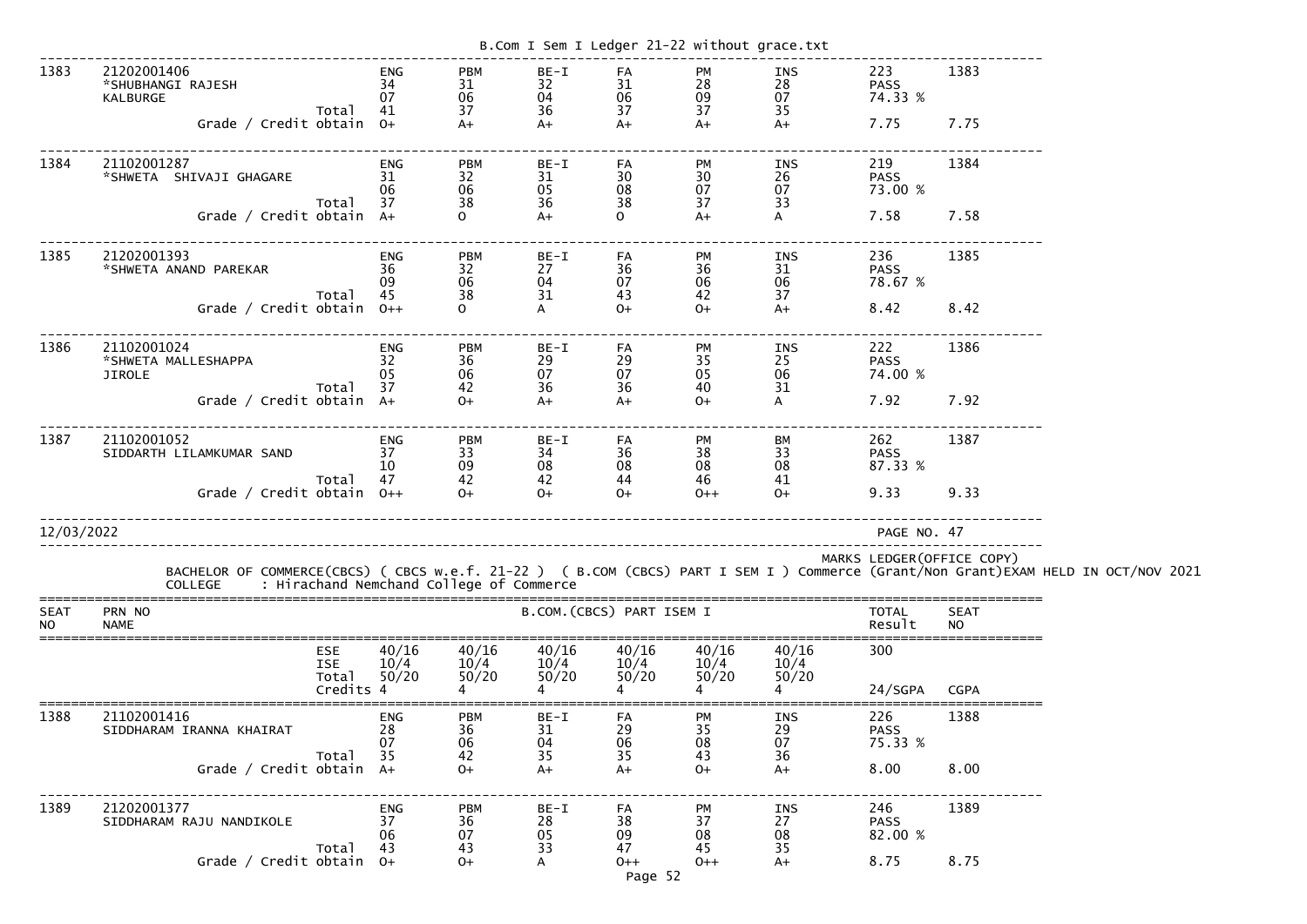------------------------------------------------------------------------------------------------------------------------------- 1390 21102001156 ENG PBM BE-I FA PM BM 219 1390  $^{\ast}$ SIDDHI SUHAS IRLEKAR  $^{\ast}3$   $^{\ast}3$  34  $^{\ast}3$  36  $^{\ast}29$  36  $^{\ast}34$  FAIL ATKT(1)  $08\qquad \quad \ \ \, 07\qquad \quad \ \ \, 06\qquad \quad \ \ \, 08\qquad \quad \ \ \, 10\qquad \quad \quad \ \, 73.00\,\%$  Total \*11 41 42 37 44 44  $0+$ 45 IRLEKAR  $\begin{array}{cccc} *3 & 34 & 36 & 29 & 36 & 34 & 5.00\ 08 & 07 & 06 & 08 & 08 & 10 & 73.00\ \% \end{array}$ <br>Grade / Credit obtain  $\begin{array}{cccc} 04 & 41 & 42 & 37 & 44 & 44 & 4.2 & 7.25 & 7.25 \end{array}$ ------------------------------------------------------------------------------------------------------------------------------- 1391 21102001437 ENG PBM BE-I FA PM INS 241 1391 \*SMITA MAHESH SHINDE 39 36 34 34 34 30 PASS 80.33 %  $06 \hspace{15mm} 06 \hspace{15mm} 05 \hspace{15mm} 06 \hspace{15mm} 07 \hspace{15mm} 04 \hspace{15mm} 80.33 \hspace{1mm} \%$  Total 45 42 39 40 41 34  $\mathsf{A}$ Grade / Credit obtain 0++ 0 + 0 + 0+ 0+ A 8.67 8.67 ------------------------------------------------------------------------------------------------------------------------------- 1392 21102001168 ENG PBM BE-I FA PM INS 241 1392 SNEH SANJEEVKUMAR 33 34 31 31 30 31 PASS 80.33 % TOSHNIWAL 10 08 08 09 08 08 80.33 % Total 43 42 39 40 38 39  $\Omega$ ENG PBM BE-I FA PM INS 241 1392<br>
EEVKUMAR 33 34 31 31 30 31 PASS<br>
Total 43 42 39 40 38 39 80.33 %<br>
Grade / Credit obtain 0+ 0+ 0+ 0 0+ 0 0 0 8.50 8.50 ------------------------------------------------------------------------------------------------------------------------------- 1393 21102001087 ENG PBM BE-I FA PM BM 257 1393 \*SNEHA SANJEEV 36 31 35 30 37 34 PASS 85.67 % CHERKUPALLI 10 10 08 09 08 09 85.67 % Total 46 41 43 39 45 43  $O<sup>+</sup>$  Grade / Credit obtain O++ O+ O+ O O++ O+ 9.17 9.17------------------------------------------------------------------------------------------------------------------------------- 1395 21202001279 ENG PBM BE-I FA PM INS 219 1395 \*SNEHA SIDRAM GAVADE 32 29 31 25 27 30 PASS 73.00 %  $10$   $07$   $06$   $08$   $07$   $07$   $73.00$   $\%$  Total 42 36 37 33 34 37 +A<br>--------------------- Grade / Credit obtain O+ A+ A+ A A A+ 7.58 7.58------------------------------------------------------------------------------------------------------------------------------- 12/03/2022 PAGE NO. 48------------------------------------------------------------------------------------------------------------------------------- 1396 21102001094 ENG PBM BE-I FA PM INS 235 1396 XILOZOUID94<br>
\*SNEHA SUNIL MAHINDRAKAR 36 32 22 32 40 32<br>
Total 45 38 27 39 48 38 PASS<br>78.33 %  $09$   $06$   $05$   $07$   $08$   $06$   $78.33~\%$  Total 45 38 27 39 48 38  $\Omega$ Grade / Credit obtain  $0++$  0 B 0 0++ 0 8.25 8.25 ------------------------------------------------------------------------------------------------------------------------------- 1397 21102001163 ENG PBM BE-I FA PM INS 231 1397 <table>\n<tbody>\n<tr>\n<td>21102001163</td>\n<td>ENG</td>\n<td>PBM</td>\n<td>BE-I</td>\n<td>FA</td>\n<td>PM</td>\n<td>INS</td>\n<td>231</td>\n</tr>\n<tr>\n<td>\*SNEHAL HIRACHAND MALAGE</td>\n<td>36</td>\n<td>33</td>\n<td>27</td>\n<td>26</td>\n<td>33</td>\n<td>29</td>\n<td>PASS</td>\n</tr>\n<tr>\n<td>09</td>\n<td>06</td>\n<td>09</td>\n<td>08</td>\n<td>08</td>\n<td>07</td>\n<td>77.00</td>\ 77.00 %  $\,$  09  $\,$  06  $\,$  09  $\,$  08  $\,$  08  $\,$  07  $\,$  77.00  $\%$  Total 45 39 36 34 41 36  $A+$ Grade / Credit obtain  $0++$  0 a<sup>+</sup> A  $0+$  A+  $8.17$  8.17 -------------------------------------------------------------------------------------------------------------------------------1398 21102001244 ENG PBM BE-I FA PM INS 226 1398<br>
SNEHAL VISHWANATH 32 35 33 30 30 31 PASS<br>
KAMURTI Total 39 41 37 37 36 36 75.33 %<br>
Grade / Credit obtain 0 0+ A+ A+ A+ A+ 7.83 7.83 \*SNEHAL VISHWANATH 32 35 33 30 30 31 PASS 75.33 % KAMURTI 07 06 04 07 06 05 75.33 % Total 39 41 37 37 36 36  $A+$  Grade / Credit obtain O O+ A+ A+ A+ A+ 7.83 7.83------------------------------------------------------------------------------------------------------------------------------- 1399 21102001063 ENG PBM BE-I FA PM INS 231 1399 SOHAM AMARSINGH PARDESHI 38 33 26 33 34 25 PASS

Page 53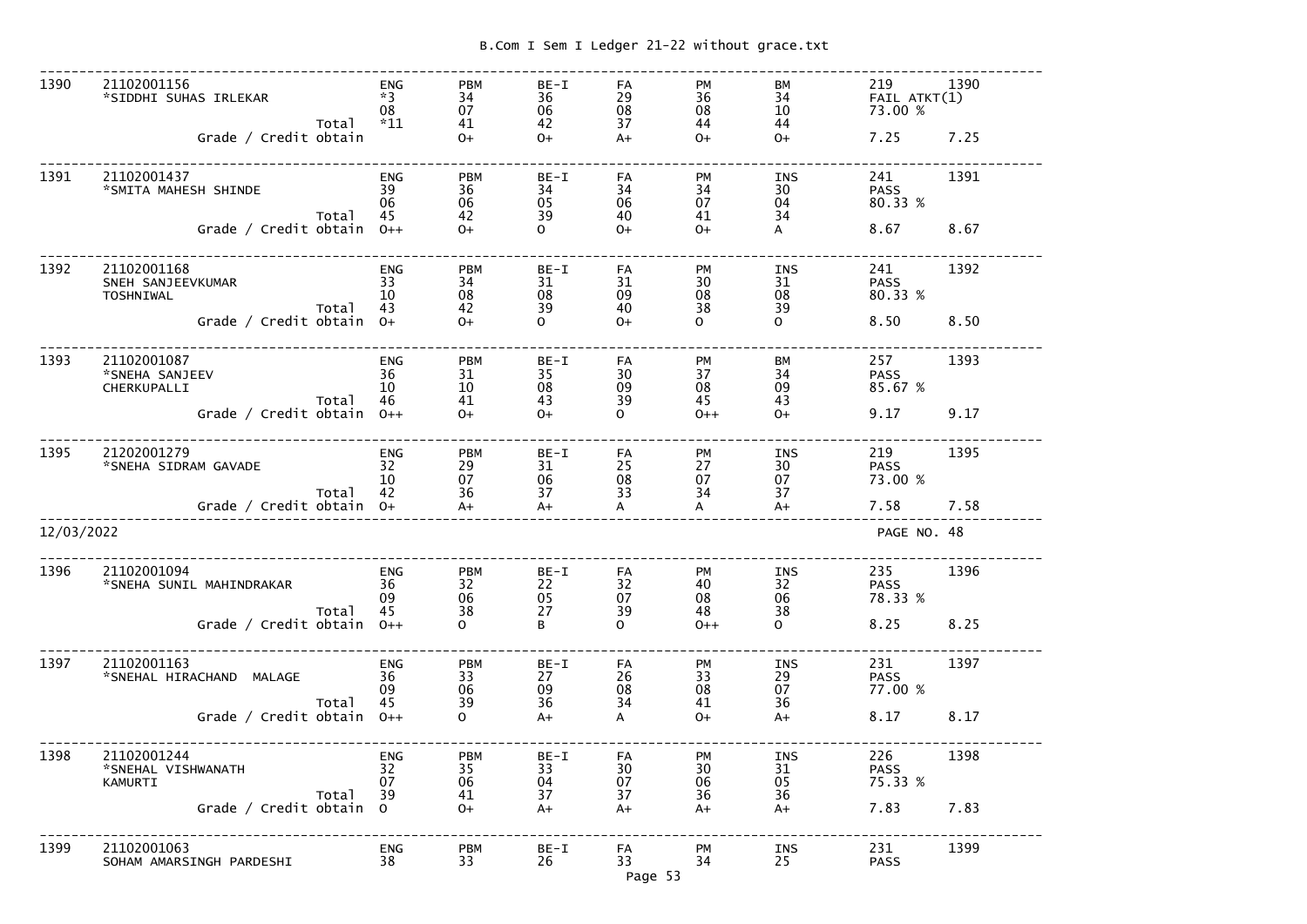|                          |                                                                                                                                                                                            | 08                     | $\begin{array}{c} 09 \\ 42 \end{array}$                     | $\frac{05}{31}$          | $\frac{06}{39}$           | B.Com I Sem I Ledger 21-22 without grace.txt<br>08<br>42 | 06                     | 77.00 %                       |                            |  |
|--------------------------|--------------------------------------------------------------------------------------------------------------------------------------------------------------------------------------------|------------------------|-------------------------------------------------------------|--------------------------|---------------------------|----------------------------------------------------------|------------------------|-------------------------------|----------------------------|--|
|                          | Total<br>Grade / Credit obtain 0++                                                                                                                                                         | 46                     | $O+$                                                        | $\mathsf{A}$             | $\mathsf{O}$              | $O+$                                                     | 31<br>$\mathsf{A}$     | 8.33                          | 8.33                       |  |
| 1400                     | 21102001021<br>SOHAM BHARTESH SHAH                                                                                                                                                         | <b>ENG</b><br>39<br>09 | <b>PBM</b><br>36<br>09                                      | $BE-I$<br>37<br>09       | FA<br>36<br>08            | <b>PM</b><br>34<br>08                                    | ВM<br>32<br>10         | 267<br><b>PASS</b><br>89.00 % | 1400                       |  |
|                          | Total<br>Grade / Credit obtain 0++                                                                                                                                                         | 48                     | 45<br>$0++$                                                 | 46<br>$0++$              | 44<br>$O+$                | 42<br>$0+$                                               | 42<br>$O+$             | 9.50                          | 9.50                       |  |
| 1401                     | 21102001231<br>SOHAM SACHIN KHANDELWAL<br>Total                                                                                                                                            | ENG<br>37<br>09<br>46  | <b>PBM</b><br>36<br>$\begin{array}{c} 09 \\ 45 \end{array}$ | BE-I<br>33<br>06<br>39   | FA<br>33<br>07<br>40      | PM<br>35<br>07<br>42                                     | INS<br>32<br>06<br>38  | 250<br><b>PASS</b><br>83.33 % | 1401                       |  |
|                          | Grade / Credit obtain 0++                                                                                                                                                                  |                        | $0++$                                                       | $\mathsf{O}$             | $O+$                      | $O+$                                                     | $\overline{O}$         | 9.00                          | 9.00                       |  |
| 1402                     | 21202001265<br>*SONALI ARVIND KEDARI<br>Total 43                                                                                                                                           | ENG<br>34<br>09        | <b>PBM</b><br>30<br>07<br>37                                | BE-I<br>32<br>06<br>38   | FA<br>26<br>09<br>35      | PM<br>32<br>08<br>40                                     | INS<br>22<br>06<br>28  | 221<br><b>PASS</b><br>73.67 % | 1402                       |  |
|                          | Grade / Credit obtain 0+                                                                                                                                                                   |                        | $A+$                                                        | $\mathsf{O}$             | $A+$                      | $0+$                                                     | $B+$                   | 7.83                          | 7.83                       |  |
| 1403                     | 21202001430<br>*SONU PRAKASH CHIMMAN<br>Total                                                                                                                                              | ENG<br>37<br>08<br>45  | <b>PBM</b><br>32<br>07<br>39                                | $BE-I$<br>32<br>08<br>40 | FA<br>34<br>09<br>43      | <b>PM</b><br>33<br>08<br>41                              | INS<br>27<br>08<br>35  | 243<br><b>PASS</b><br>81.00 % | 1403                       |  |
|                          | Grade / Credit obtain $0++$                                                                                                                                                                |                        | $\Omega$                                                    | $0+$                     | $O+$                      | $0+$                                                     | $A+$                   | 8.75                          | 8.75                       |  |
| 1404                     | 21102001187<br>*SOUNDARYA GURUNATH<br><b>PATALE</b><br>Total 44                                                                                                                            | ENG<br>37<br>07        | <b>PBM</b><br>34<br>07<br>41                                | $BE-I$<br>33<br>07<br>40 | FA<br>36<br>10<br>46      | PM<br>$\frac{36}{08}$<br>44                              | INS<br>31<br>08<br>39  | 254<br><b>PASS</b><br>84.67 % | 1404                       |  |
|                          | Grade / Credit obtain $0+$                                                                                                                                                                 |                        | $O+$                                                        | $0+$                     | $0++$                     | $O+$                                                     | $\Omega$               | 9.00                          | 9.00                       |  |
| 12/03/2022               | BACHELOR OF COMMERCE(CBCS) ( CBCS w.e.f. 21-22 ) ( B.COM (CBCS) PART I SEM I ) Commerce (Grant/Non Grant)EXAM HELD IN OCT/NOV 2021<br>COLLEGE     : Hirachand Nemchand College of Commerce |                        |                                                             |                          |                           |                                                          |                        | PAGE NO. 49                   | MARKS LEDGER (OFFICE COPY) |  |
| <b>SEAT</b><br><b>NO</b> | PRN NO<br><b>NAME</b>                                                                                                                                                                      |                        |                                                             |                          | B.COM. (CBCS) PART ISEM I |                                                          |                        | <b>TOTAL</b><br>Result        | <b>SEAT</b><br><b>NO</b>   |  |
|                          | <b>ESE</b><br><b>ISE</b><br>Total<br>Credits 4                                                                                                                                             | 40/16<br>10/4<br>50/20 | 40/16<br>10/4<br>50/20                                      | 40/16<br>10/4<br>50/20   | 40/16<br>10/4<br>50/20    | 40/16<br>10/4<br>50/20                                   | 40/16<br>10/4<br>50/20 | 300<br>24/SGPA                | <b>CGPA</b>                |  |
| 1405                     | 21102001472<br>SOURAV HULAS CHORDIA                                                                                                                                                        | ENG<br>37<br>07        | <b>PBM</b><br>$\begin{array}{c} 32 \\ 07 \end{array}$       | BE-I<br>31<br>09         | FA<br>29<br>06            | <b>PM</b><br>32<br>07                                    | INS<br>31<br>06        | 234<br><b>PASS</b><br>78.00 % | 1405                       |  |
|                          | Total<br>Grade / Credit obtain 0+                                                                                                                                                          | 44                     | 39<br>$\Omega$                                              | 40<br>$O+$               | 35<br>$A+$                | 39<br>$\mathsf{O}$                                       | 37<br>$A+$             | 8.17                          | 8.17                       |  |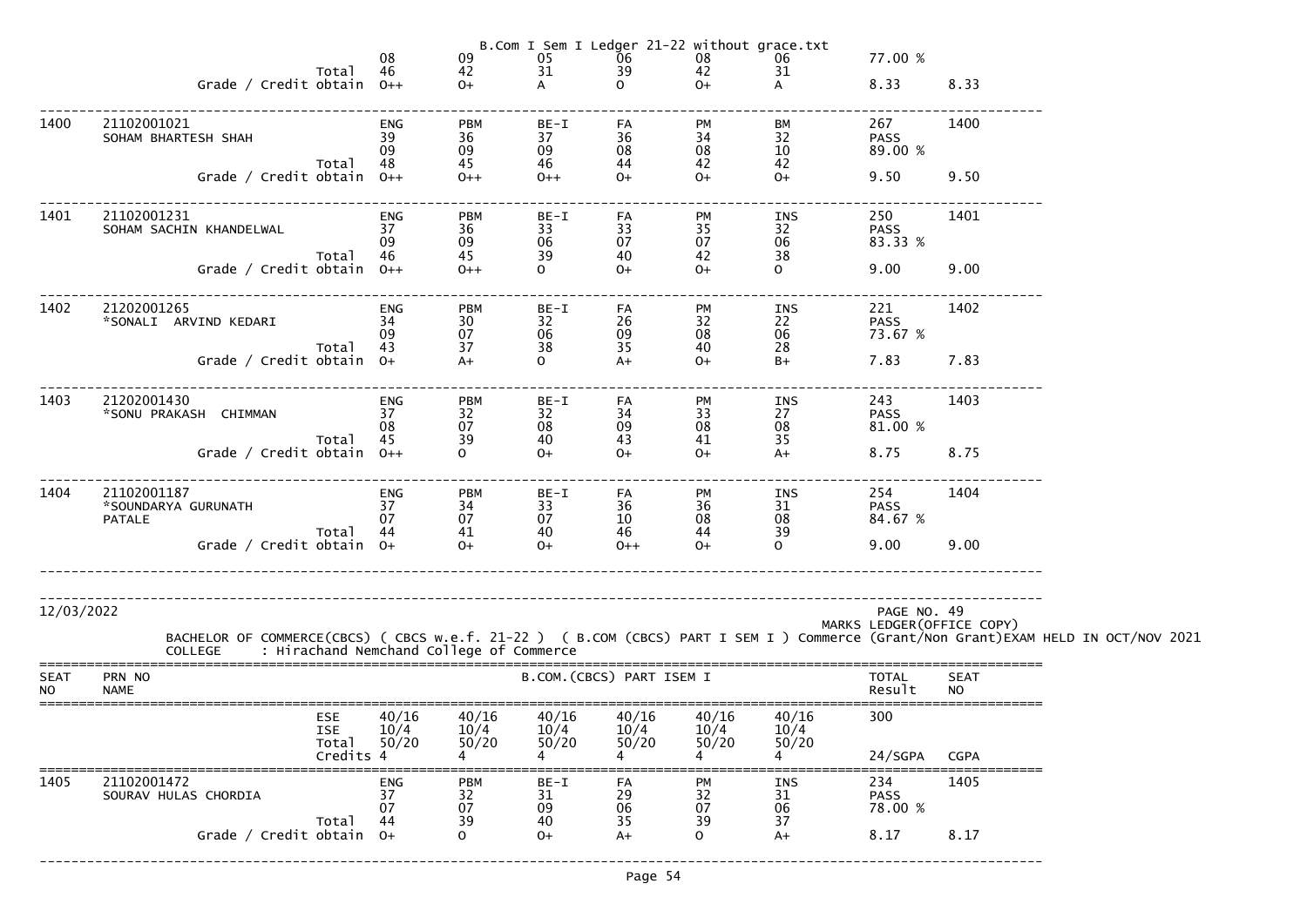| 1406                     | 21202001306<br>*SUDHA ANAND AKIM<br>Total<br>Grade / Credit obtain 0                                                                                                                       | ENG<br>33<br>06<br>39        | <b>PBM</b><br>31<br>07<br>38<br>$\mathbf{O}$                  | $BE-I$<br>25<br>04<br>29<br>$B+$       | FA<br>26<br>06<br>32<br>A                           | B.Com I Sem I Ledger 21-22 without grace.txt<br>PM<br>35<br>08<br>43<br>$O+$ | INS<br>27<br>08<br>35<br>$A+$        | 216<br><b>PASS</b><br>72.00 %<br>7.58      | 1406<br>7.58             |  |
|--------------------------|--------------------------------------------------------------------------------------------------------------------------------------------------------------------------------------------|------------------------------|---------------------------------------------------------------|----------------------------------------|-----------------------------------------------------|------------------------------------------------------------------------------|--------------------------------------|--------------------------------------------|--------------------------|--|
| 1407                     | 21102001274<br>SUDHANVA SHRIKRISHNA<br>NERLEKAR<br>Total<br>Grade / Credit obtain A+                                                                                                       | ENG<br>29<br>08<br>37        | <b>PBM</b><br>36<br>09<br>45<br>$0++$                         | BE-I<br>35<br>08<br>43<br>$O+$         | FA<br>37<br>09<br>46<br>$0++$                       | PM<br>35<br>07<br>42<br>$O+$                                                 | INS<br>29<br>08<br>37<br>$A+$        | 250<br><b>PASS</b><br>83.33 %<br>8.83      | 1407<br>8.83             |  |
| 1408                     | 21102001042<br>*SUDIKSHA GAJANAN KUMBHAR<br>Total<br>Grade / Credit obtain 0+                                                                                                              | <b>ENG</b><br>36<br>07<br>43 | <b>PBM</b><br>36<br>08<br>44<br>$0+$                          | BE-I<br>29<br>05<br>34<br>A            | FA<br>23<br>06<br>29<br>$B+$                        | PM<br>26<br>08<br>34<br>A                                                    | ВM<br>30<br>09<br>39<br>$\mathsf{O}$ | 223<br><b>PASS</b><br>74.33 %<br>7.67      | 1408<br>7.67             |  |
| 1409                     | 21102001071<br>*SUHANI SHRIKANT GHADGE<br>Total<br>Grade / Credit obtain 0++                                                                                                               | <b>ENG</b><br>35<br>10<br>45 | <b>PBM</b><br>30<br>07<br>37<br>$A+$                          | BE-I<br>31<br>06<br>37<br>$A+$         | FA<br>30<br>07<br>37<br>$A+$                        | PM<br>35<br>07<br>42<br>$O+$                                                 | INS<br>27<br>08<br>35<br>$A+$        | 233<br><b>PASS</b><br>77.67 %<br>8.17      | 1409<br>8.17             |  |
| 1410                     | 21102001296<br>SUHAS EKNATH SIDRAL<br>Total<br>Grade / Credit obtain $0+$                                                                                                                  | ENG<br>35<br>08<br>43        | <b>PBM</b><br>31<br>09<br>40<br>$0+$                          | BE-I<br>27<br>07<br>34<br>$\mathsf{A}$ | FA<br>28<br>07<br>35<br>$A+$                        | PM<br>29<br>07<br>36<br>$A+$                                                 | INS<br>$*6$<br>06<br>$*12$           | 200<br>$FAIL$ $ATKT(1)$<br>66.67 %<br>6.67 | 1410<br>6.67             |  |
| 1411                     | 21202001379<br>SUJAL MAHESH KHANCHANDANI<br>Total<br>Grade / Credit obtain 0+                                                                                                              | ENG<br>35<br>08<br>43        | PBM<br>34<br>$\begin{array}{c} 06 \\ 40 \end{array}$<br>$O +$ | $BE-I$<br>32<br>04<br>36<br>$A+$       | FA<br>33<br>$09$<br>42<br>$O+$                      | PM<br>35<br>05<br>40<br>$O+$                                                 | INS<br>27<br>06<br>33<br>A           | 234<br><b>PASS</b><br>78.00 %<br>8.42      | 1411<br>8.42             |  |
| 1412                     | 21102001391<br>SUKALP SUKALP SOLAPURE<br>Total<br>Grade / Credit obtain $0++$                                                                                                              | <b>ENG</b><br>37<br>10<br>47 | <b>PBM</b><br>28<br>09<br>37                                  | $BE-I$<br>26<br>$\frac{0}{3}$<br>A     | FA<br>$\begin{array}{c} 24 \\ 06 \\ 30 \end{array}$ | <b>PM</b><br>$\begin{array}{c} 32 \\ 07 \end{array}$<br>39<br>$\Omega$       | INS<br>26<br>07<br>33                | 219<br><b>PASS</b><br>73.00 %<br>7.75      | 1412<br>7.75             |  |
| 12/03/2022               | BACHELOR OF COMMERCE(CBCS) ( CBCS w.e.f. 21-22 ) ( B.COM (CBCS) PART I SEM I ) Commerce (Grant/Non Grant)EXAM HELD IN OCT/NOV 2021<br>COLLEGE     : Hirachand Nemchand College of Commerce |                              |                                                               |                                        |                                                     |                                                                              |                                      | PAGE NO. 50<br>MARKS LEDGER (OFFICE COPY)  |                          |  |
| <b>SEAT</b><br><b>NO</b> | PRN NO<br><b>NAME</b>                                                                                                                                                                      |                              |                                                               |                                        | B.COM. (CBCS) PART ISEM I                           |                                                                              |                                      | <b>TOTAL</b><br>Result                     | <b>SEAT</b><br><b>NO</b> |  |
|                          | <b>ESE</b><br><b>ISE</b><br>Total<br>Credits 4                                                                                                                                             | 40/16<br>10/4<br>50/20       | 40/16<br>10/4<br>50/20                                        | 40/16<br>10/4<br>50/20<br>4            | 40/16<br>10/4<br>50/20<br>Page 55                   | 40/16<br>10/4<br>50/20<br>$\overline{4}$                                     | 40/16<br>10/4<br>50/20               | 300<br>24/SGPA                             | <b>CGPA</b>              |  |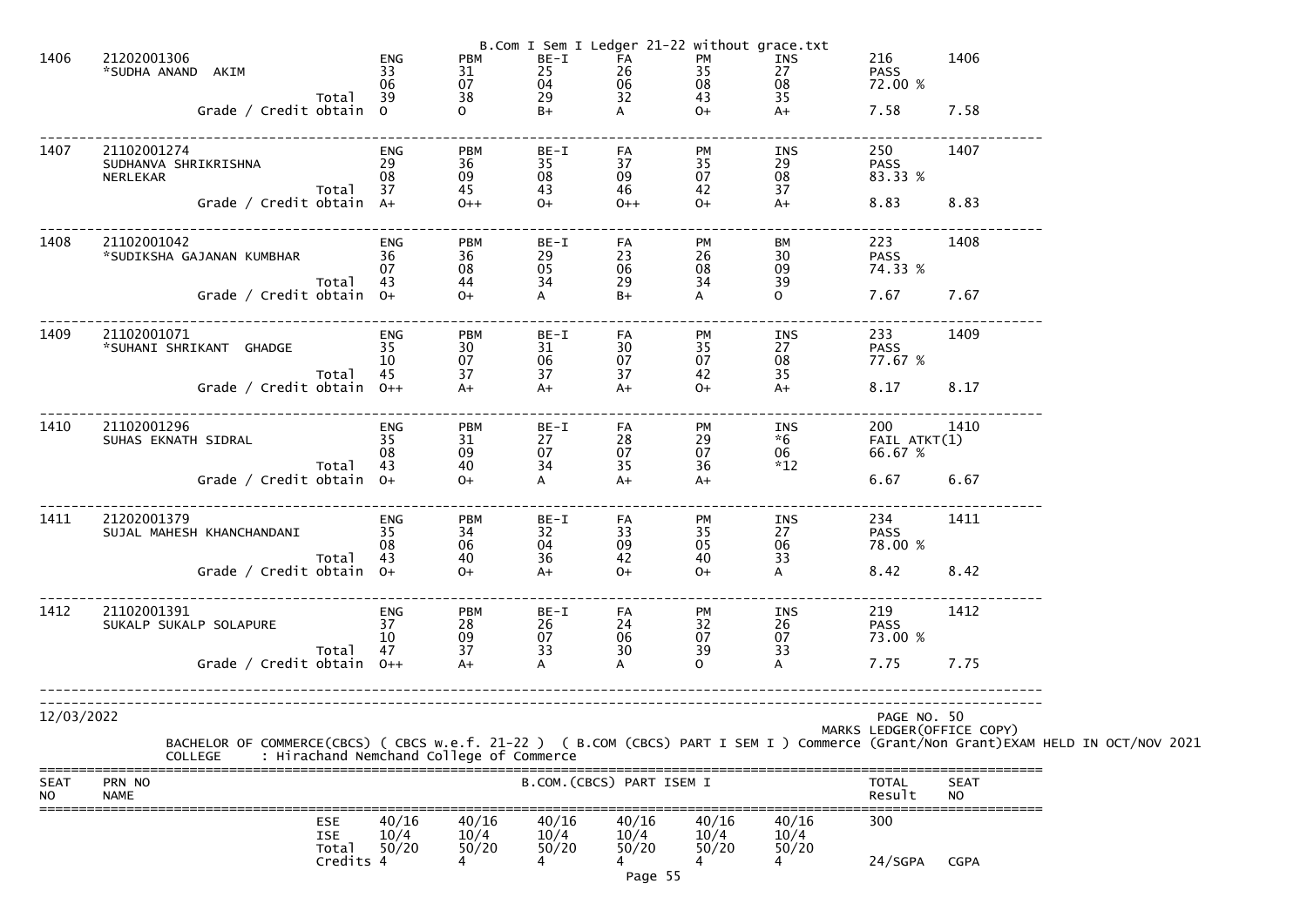| 1413       | 21102001089<br>SUMIT AMBADAS PASKANTI  | <b>ENG</b><br>40 | <b>PBM</b><br>29 | BE-I<br>$*6$                            | FA                                      | <b>PM</b>                                     | <b>INS</b>                                    | 197<br>$FAIL$ $ATKT(1)$ | 1413 |
|------------|----------------------------------------|------------------|------------------|-----------------------------------------|-----------------------------------------|-----------------------------------------------|-----------------------------------------------|-------------------------|------|
|            |                                        | 10               | $\frac{10}{39}$  | 06                                      | 33<br>06<br>39                          | $\begin{array}{c} 28 \\ 07 \\ 35 \end{array}$ | $\begin{array}{c} 17 \\ 05 \\ 22 \end{array}$ | 65.67 %                 |      |
|            | Total<br>Grade / Credit obtain 0++     | 50               |                  | $*12$                                   | $\Omega$                                | $A+$                                          | $\mathsf{C}$                                  | 6.42                    | 6.42 |
|            |                                        |                  |                  |                                         |                                         |                                               |                                               |                         |      |
| 1414       | 21202001420                            | <b>ENG</b>       | <b>PBM</b>       | BE-I                                    | FA                                      | PM                                            | INS                                           | 209                     | 1414 |
|            | SUMIT SOMNATH GAIKWAD                  | 26<br>06         | 24<br>09         | ${\underset{30}{\scriptstyle 22}}$      | 33                                      | 34<br>06<br>40                                | $\frac{26}{07}$                               | <b>PASS</b><br>69.67 %  |      |
|            | Total                                  | 32               | 33               |                                         | $08 \\ 41$                              |                                               | 33                                            |                         |      |
|            | Grade / Credit obtain A                |                  |                  | A                                       | $O+$                                    | $O+$                                          | A                                             | 7.67                    | 7.67 |
| 1415       | 21102001055                            | ENG              | <b>PBM</b>       | BE-I                                    | FA                                      | PM                                            | INS                                           | 253                     | 1415 |
|            | SUMIT SUNIL VALLAL                     | 36               | 36               | 37                                      | 33                                      |                                               | 30 <sub>o</sub>                               | <b>PASS</b>             |      |
|            | Total                                  | 08<br>44         | 08<br>44         | 06<br>43                                | 09<br>42                                | 34<br>09<br>43                                | 07<br>37                                      | 84.33 %                 |      |
|            | Grade / Credit obtain 0+               |                  | $0+$             | $O+$                                    | $O+$                                    | $O+$                                          | $A+$                                          | 8.75                    | 8.75 |
|            |                                        |                  |                  |                                         |                                         |                                               |                                               |                         |      |
| 1416       | 21102001005                            | ENG              | <b>PBM</b>       | BE-I                                    | FA                                      | PM                                            | INS                                           | 231                     | 1416 |
|            | *SUNAYANA NAGNATH                      | 39<br>07         | 33<br>08         | 31<br>06                                |                                         |                                               | $\frac{30}{07}$                               | <b>PASS</b><br>77.00 %  |      |
|            | KAVADDEVI<br>Total                     | 46               | 41               | 37                                      | 26<br>07<br>33                          | $\frac{32}{05}$                               | 37                                            |                         |      |
|            | Grade / Credit obtain 0++              |                  | $0+$             | $A+$                                    | A                                       | $A+$                                          | $A+$                                          | 8.08                    | 8.08 |
| 1417       | 21202001355                            | <b>ENG</b>       | <b>PBM</b>       | BE-I                                    | FA                                      | PM                                            | INS                                           | 214                     | 1417 |
|            | SUNNY MAHENDRA VARMA                   | 27               | 29               |                                         | $\begin{array}{c} 31 \\ 07 \end{array}$ |                                               | 27                                            | <b>PASS</b>             |      |
|            |                                        | 08<br>35         | 09<br>38         | 26<br>06<br>32                          | 38                                      | 29<br>09<br>38                                | 06                                            | 71.33 %                 |      |
|            | Total<br>Grade / Credit obtain A+      |                  | $\mathbf{O}$     | A                                       | $\Omega$                                | $\overline{O}$                                | 33<br>$\boldsymbol{\mathsf{A}}$               | 7.58                    | 7.58 |
|            |                                        |                  |                  |                                         |                                         |                                               |                                               |                         |      |
| 1418       | 21102001378                            | ENG              | <b>PBM</b>       | $BE-I$                                  | FA                                      | PM                                            | INS                                           | 240                     | 1418 |
|            | *SUPRAJA YADGIRI KONDI                 | 37               | 34               | $\begin{array}{c} 32 \\ 06 \end{array}$ | $\begin{array}{c} 30 \\ 09 \end{array}$ | $\begin{array}{c} 34 \\ 08 \end{array}$       | 27                                            | <b>PASS</b>             |      |
|            | Total                                  | 09<br>46         | 06<br>40         | 38                                      | 39                                      | 42                                            | 08<br>35                                      | 80.00 %                 |      |
|            | Grade / Credit obtain 0++              |                  | $0+$             | $\overline{O}$                          | $\Omega$                                | $O+$                                          | $A+$                                          | 8.58                    | 8.58 |
| 1419       | 21102001098                            | ENG              | <b>PBM</b>       | BE-I                                    | FA                                      | PM                                            | INS                                           | 250                     | 1419 |
|            | *SUPRIYA DAYANAND                      | 37               | $\frac{35}{10}$  | 29                                      |                                         | $\begin{array}{c} 34 \\ 08 \end{array}$       | 30                                            | <b>PASS</b>             |      |
|            | <b>DAMDHERE</b>                        | 09               |                  | 08                                      | 34<br>08<br>42                          |                                               | 08                                            | 83.33 %                 |      |
|            | Total<br>Grade / Credit obtain $0++$   | 46               | 45<br>$0++$      | 37<br>$A+$                              | $0+$                                    | 42<br>$O+$                                    | 38<br>$\mathbf{O}$                            | 8.92                    | 8.92 |
|            |                                        |                  |                  |                                         |                                         |                                               |                                               |                         |      |
| 1420       | 21102001123<br>*SURABHI VITTHAL GARDAS | ENG<br>35        | <b>PBM</b><br>32 | BE-I<br>28                              | FA                                      | PM                                            | INS<br>24                                     | 224<br><b>PASS</b>      | 1420 |
|            |                                        | 10               | 09               | 08                                      | 28<br>09<br>37                          | 25<br>08<br>33                                | 08                                            | 74.67 %                 |      |
|            | Total                                  | 45               | 41               | 36                                      |                                         |                                               | 32                                            |                         |      |
|            | Grade / Credit obtain $0++$            |                  | $O+$             | $A+$                                    | $A+$                                    | A                                             | A                                             | 8.00                    | 8.00 |
| 12/03/2022 |                                        |                  |                  |                                         |                                         |                                               |                                               | PAGE NO. 51             |      |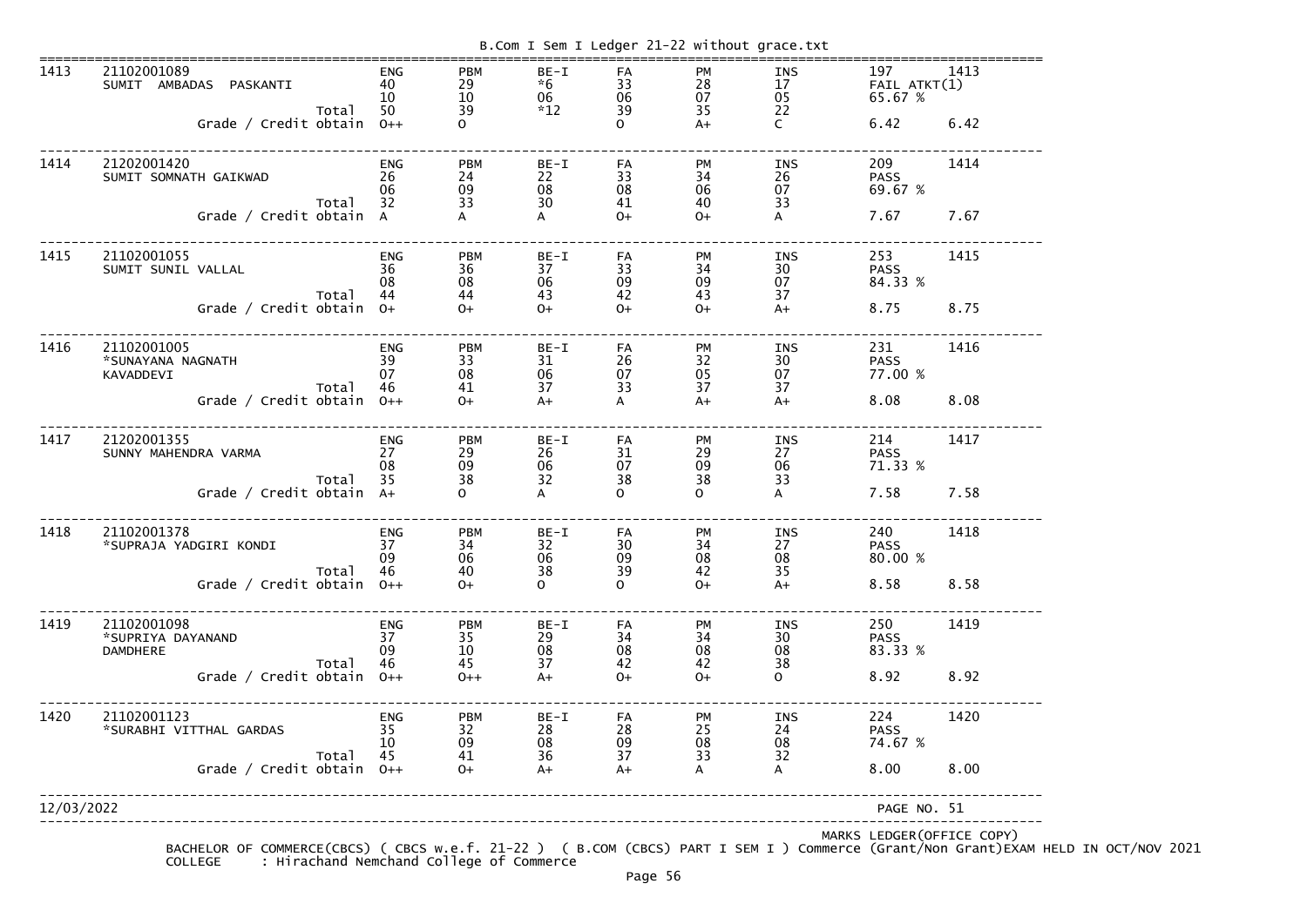|  |  | B.Com I Sem I Ledger 21-22 without grace.txt |
|--|--|----------------------------------------------|

| <b>SEAT</b><br><b>NO</b> | PRN NO<br><b>NAME</b>                                |                                   |                              |                                                  |                          | B.COM. (CBCS) PART ISEM I |                                                            |                              | <b>TOTAL</b><br>Result        | <b>SEAT</b><br><b>NO</b> |
|--------------------------|------------------------------------------------------|-----------------------------------|------------------------------|--------------------------------------------------|--------------------------|---------------------------|------------------------------------------------------------|------------------------------|-------------------------------|--------------------------|
|                          |                                                      | <b>ESE</b><br><b>ISE</b><br>Total | 40/16<br>10/4<br>50/20       | 40/16<br>10/4<br>50/20                           | 40/16<br>10/4<br>50/20   | 40/16<br>10/4<br>50/20    | 40/16<br>10/4<br>50/20                                     | 40/16<br>10/4<br>50/20       | 300                           |                          |
|                          |                                                      | Credits 4                         |                              |                                                  | 4                        |                           |                                                            |                              | 24/SGPA                       | <b>CGPA</b>              |
| 1421                     | 21102001442<br>*SWAMI DHANESHWARI<br><b>SUDHAKAR</b> | Total                             | <b>ENG</b><br>37<br>08<br>45 | <b>PBM</b><br>35<br>08<br>43                     | $BE-I$<br>33<br>08<br>41 | FA<br>35<br>08<br>43      | PM<br>36<br>07<br>43                                       | <b>INS</b><br>28<br>08<br>36 | 251<br><b>PASS</b><br>83.67 % | 1421                     |
|                          | Grade / Credit obtain                                |                                   | $0++$                        | $0+$                                             | $O+$                     | $O+$                      | $O+$                                                       | $A+$                         | 8.92                          | 8.92                     |
| 1422                     | 21102001425<br>SWAROOP SANTOSH PENDKAR               | Total                             | <b>ENG</b><br>31<br>09<br>40 | <b>PBM</b><br>35<br>09<br>44                     | $BE-I$<br>30<br>04<br>34 | FA<br>32<br>05<br>37      | <b>PM</b><br>34<br>05<br>39                                | <b>INS</b><br>22<br>04<br>26 | 220<br><b>PASS</b><br>73.33 % | 1422                     |
|                          | Grade / Credit obtain                                |                                   | $O+$                         | $0+$                                             | A                        | $A+$                      | $\Omega$                                                   | B                            | 7.67                          | 7.67                     |
| 1423                     | 21102001227<br>*TANISHA NARESH KOTA                  |                                   | <b>ENG</b><br>28<br>08       | <b>PBM</b><br>28<br>08                           | $BE-I$<br>36<br>05       | FA<br>31<br>08            | PM<br>30<br>07                                             | <b>INS</b><br>25<br>07       | 221<br><b>PASS</b><br>73.67 % | 1423                     |
|                          | Grade / Credit obtain                                | Total                             | 36<br>$A+$                   | 36<br>$A+$                                       | 41<br>$O+$               | 39<br>$\Omega$            | 37<br>$A+$                                                 | 32<br>A                      | 7.75                          | 7.75                     |
| 1424                     | 21102001161<br>*TANISHKA VISHAL MEHTA                |                                   | <b>ENG</b><br>36<br>09       | <b>PBM</b><br>29<br>07                           | $BE-I$<br>28<br>06       | FA<br>27<br>10            | <b>PM</b><br>34<br>08                                      | <b>INS</b><br>30<br>07       | 231<br><b>PASS</b><br>77.00 % | 1424                     |
|                          | Grade / Credit obtain                                | Total                             | 45<br>$0++$                  | 36<br>$A+$                                       | 34<br>$\mathsf{A}$       | 37<br>$A+$                | 42<br>$O+$                                                 | 37<br>$A+$                   | 8.08                          | 8.08                     |
| 1425                     | 21102001078<br>TANMAY JAYANT VASKAR                  | Total                             | <b>ENG</b><br>30<br>06<br>36 | <b>PBM</b><br>$\frac{30}{07}$<br>$\overline{37}$ | $BE-I$<br>30<br>04<br>34 | FA<br>32<br>08<br>40      | <b>PM</b><br>29<br>$\begin{array}{c} 08 \\ 37 \end{array}$ | INS<br>26<br>06<br>32        | 216<br><b>PASS</b><br>72.00 % | 1425                     |
|                          | Grade / Credit obtain A+                             |                                   |                              | $A+$                                             | A                        | $O+$                      | $A+$                                                       | A                            | 7.58                          | 7.58                     |
| 1426                     | 21202001396<br>*TEJAL MANOHAR ADAM                   |                                   | <b>ENG</b><br>24<br>09<br>33 | <b>PBM</b><br>31<br>07<br>38                     | $BE-I$<br>27<br>04<br>31 | FA<br>30<br>09<br>39      | PM<br>35<br>08<br>43                                       | INS<br>31<br>07<br>38        | 222<br><b>PASS</b><br>74.00 % | 1426                     |
|                          | Grade / Credit obtain A                              | Total                             |                              | O                                                | A                        | O                         | $O+$                                                       | $\mathbf{O}$                 | 7.83                          | 7.83                     |
| 1427                     | 21202001300<br>*TEJAL MANOJKUMAR<br><b>BHADANGE</b>  | Total                             | <b>ENG</b><br>36<br>10<br>46 | <b>PBM</b><br>32<br>06<br>38                     | $BE-I$<br>34<br>05<br>39 | FA<br>26<br>07<br>33      | PM<br>34<br>06<br>40                                       | INS<br>24<br>05<br>29        | 225<br><b>PASS</b><br>75.00 % | 1427                     |
|                          | Grade / Credit obtain                                |                                   | $0++$                        | O.                                               | $\mathbf{O}$             | A                         | $O+$                                                       | $B+$                         | 8.00                          | 8.00                     |
| 1428                     | 21202001363<br>*TEJAL SUNIL GUJAR                    | Total                             | <b>ENG</b><br>26<br>08<br>34 | <b>PBM</b><br>29<br>08<br>37                     | $BE-I$<br>25<br>05<br>30 | FA<br>28<br>05<br>33      | PM<br>28<br>06<br>34                                       | <b>INS</b><br>22<br>07<br>29 | 197<br><b>PASS</b><br>65.67 % | 1428                     |

Page 57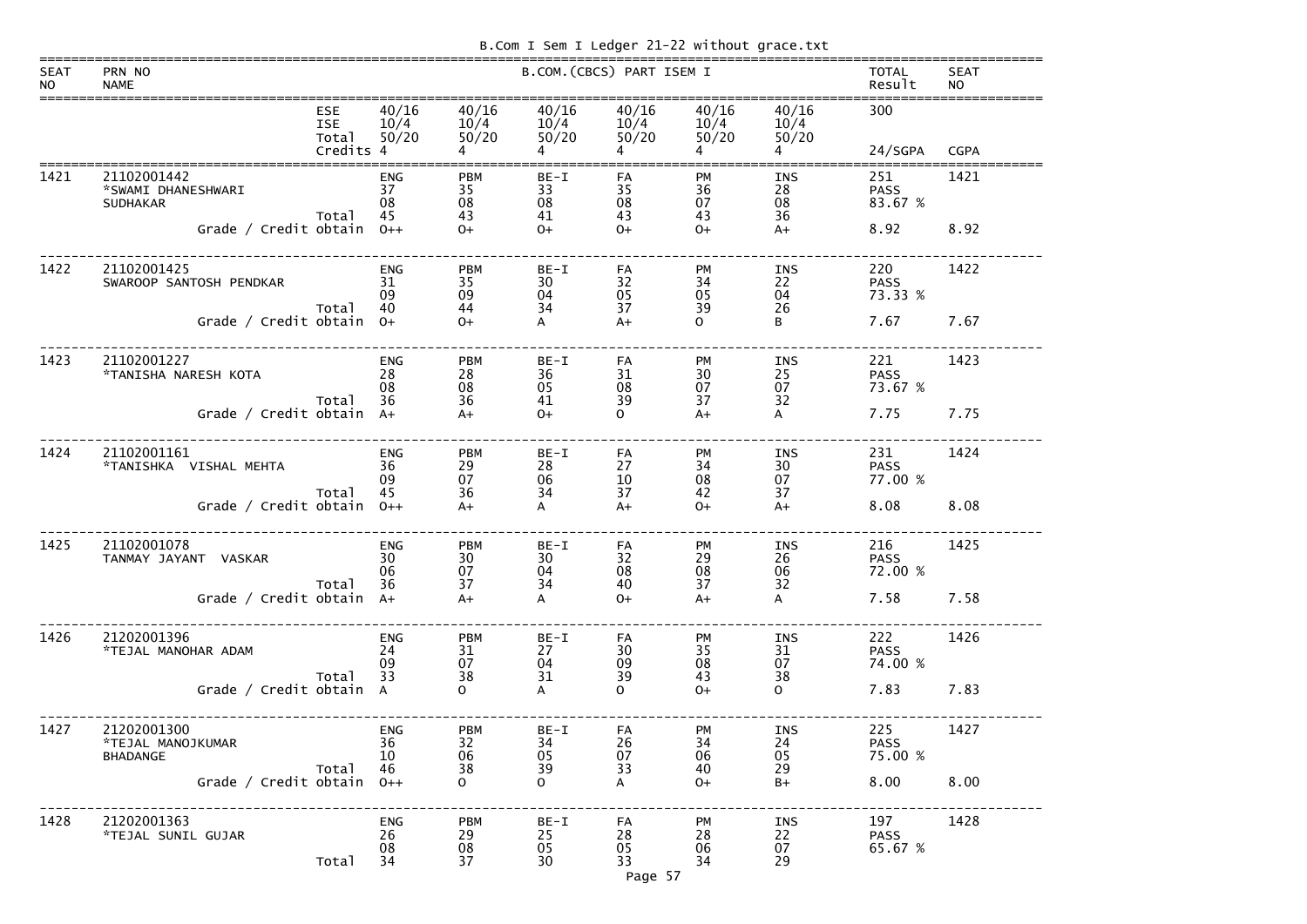|            |                                                                 |                              |                              |                          |                      |                             | B.Com I Sem I Ledger 21-22 without grace.txt |                               |      |
|------------|-----------------------------------------------------------------|------------------------------|------------------------------|--------------------------|----------------------|-----------------------------|----------------------------------------------|-------------------------------|------|
|            | Grade / Credit obtain A a+ A A                                  |                              |                              |                          |                      | $A$ $A$                     | $B+$                                         | 6.92                          | 6.92 |
| 12/03/2022 |                                                                 |                              |                              |                          |                      |                             |                                              | PAGE NO. 52                   |      |
| 1429       | 21102001070<br>*TEJASWINI SHRINIWAS<br><b>INDAPURE</b><br>Total | <b>ENG</b><br>35<br>10<br>45 | <b>PBM</b><br>34<br>09<br>43 | $BE-I$<br>32<br>06<br>38 | FA<br>33<br>08<br>41 | <b>PM</b><br>33<br>08<br>41 | INS<br>30<br>06<br>36                        | 244<br><b>PASS</b><br>81.33 % | 1429 |
|            | Grade / Credit obtain $0++$                                     |                              | $0+$                         | $\overline{O}$           | $O+$                 | $O+$                        | $A+$                                         | 8.75                          | 8.75 |
| 1430       | 21102001149<br>*TRUPTI TULSHIDAS PAWAR<br>Total                 | ENG<br>38<br>06<br>44        | <b>PBM</b><br>31<br>06<br>37 | BE-I<br>27<br>05<br>32   | FA<br>32<br>06<br>38 | <b>PM</b><br>31<br>06<br>37 | INS<br>30<br>05<br>35                        | 223<br><b>PASS</b><br>74.33 % | 1430 |
|            | Grade / Credit obtain 0+                                        |                              | $A+$                         | A                        | $\Omega$             | $A+$                        | $A+$                                         | 7.75                          | 7.75 |
| 1431       | 21102001128<br>TUSHAR POONAMCHAND<br><b>TAPADIA</b><br>Total    | ENG<br>37<br>10<br>47        | <b>PBM</b><br>32<br>09<br>41 | $BE-I$<br>33<br>10<br>43 | FA<br>33<br>09<br>42 | <b>PM</b><br>35<br>09<br>44 | BM<br>37<br>10<br>47                         | 264<br><b>PASS</b><br>88.00 % | 1431 |
|            | Grade / Credit obtain $0++$                                     |                              | $0+$                         | $0+$                     | $O+$                 | $O+$                        | $0++$                                        | 9.33                          | 9.33 |
| 1432       | 21102001200<br>UDAY PRABHAKAR<br>CHINTANPALLI<br>Total          | <b>ENG</b><br>34<br>09<br>43 | <b>PBM</b><br>36<br>09<br>45 | $BE-I$<br>30<br>10<br>40 | FA<br>29<br>09<br>38 | <b>PM</b><br>31<br>07<br>38 | INS<br>29<br>08<br>37                        | 241<br><b>PASS</b><br>80.33 % | 1432 |
|            | Grade / Credit obtain $0+$                                      |                              | $0++$                        | $0+$                     | $\Omega$             | $\mathsf{O}$                | $A+$                                         | 8.58                          | 8.58 |
| 1433       | 21102001453<br>UPPIN MANJUNATH GANGADHAR<br>Total               | <b>ENG</b><br>36<br>05<br>41 | <b>PBM</b><br>34<br>06<br>40 | BE-I<br>33<br>05<br>38   | FA<br>32<br>05<br>37 | PM<br>37<br>05<br>42        | INS<br>30<br>05<br>35                        | 233<br><b>PASS</b><br>77.67 % | 1433 |
|            | Grade / Credit obtain 0+                                        |                              | $0+$                         | $\mathsf{O}$             | $A+$                 | $O+$                        | $A+$                                         | 8.33                          | 8.33 |
| 1434       | 21202001408<br>*UTKARSHA SHANKAR<br><b>LANKAPURE</b><br>Total   | <b>ENG</b><br>24<br>07<br>31 | <b>PBM</b><br>31<br>07<br>38 | $BE-I$<br>29<br>07<br>36 | FA<br>29<br>09<br>38 | <b>PM</b><br>34<br>09<br>43 | <b>INS</b><br>$\mathop{29}_{08}$<br>37       | 223<br><b>PASS</b><br>74.33 % | 1434 |
|            | Grade / Credit obtain A                                         |                              | $\mathbf{O}$                 | $A+$                     | $\mathbf{O}$         | $O+$                        | $A+$                                         | 7.83                          | 7.83 |
| 1435       | 21102001445<br>*VADTILE SHIVANI ANKUSH<br>Total                 | <b>ENG</b><br>28<br>05<br>33 | <b>PBM</b><br>32<br>06<br>38 | $BE-I$<br>31<br>04<br>35 | FA<br>35<br>06<br>41 | PM<br>32<br>07<br>39        | <b>INS</b><br>36<br>06<br>42                 | 228<br><b>PASS</b><br>76.00 % | 1435 |
|            | Grade / Credit obtain A                                         |                              | $\mathbf{O}$                 | $A+$                     | $O+$                 | $\mathsf{O}$                | $O+$                                         | 8.08                          | 8.08 |
| 1436       | 21102001257<br>VAIBHAV SIDHRAM DHULI<br>Total                   | <b>ENG</b><br>37<br>08<br>45 | <b>PBM</b><br>34<br>10<br>44 | $BE-I$<br>33<br>07<br>40 | FA<br>35<br>09<br>44 | PM<br>34<br>08<br>42        | <b>INS</b><br>33<br>07<br>40                 | 255<br><b>PASS</b><br>85.00 % | 1436 |
|            | Grade / Credit obtain $0++$                                     |                              | $O+$                         | $O+$                     | $O+$                 | $O+$                        | $O+$                                         | 9.17                          | 9.17 |
| 1437       | 21102001023                                                     | <b>ENG</b>                   | <b>PBM</b>                   | $BE-I$                   | FA<br>Page 58        | PM                          | <b>BM</b>                                    | 261                           | 1437 |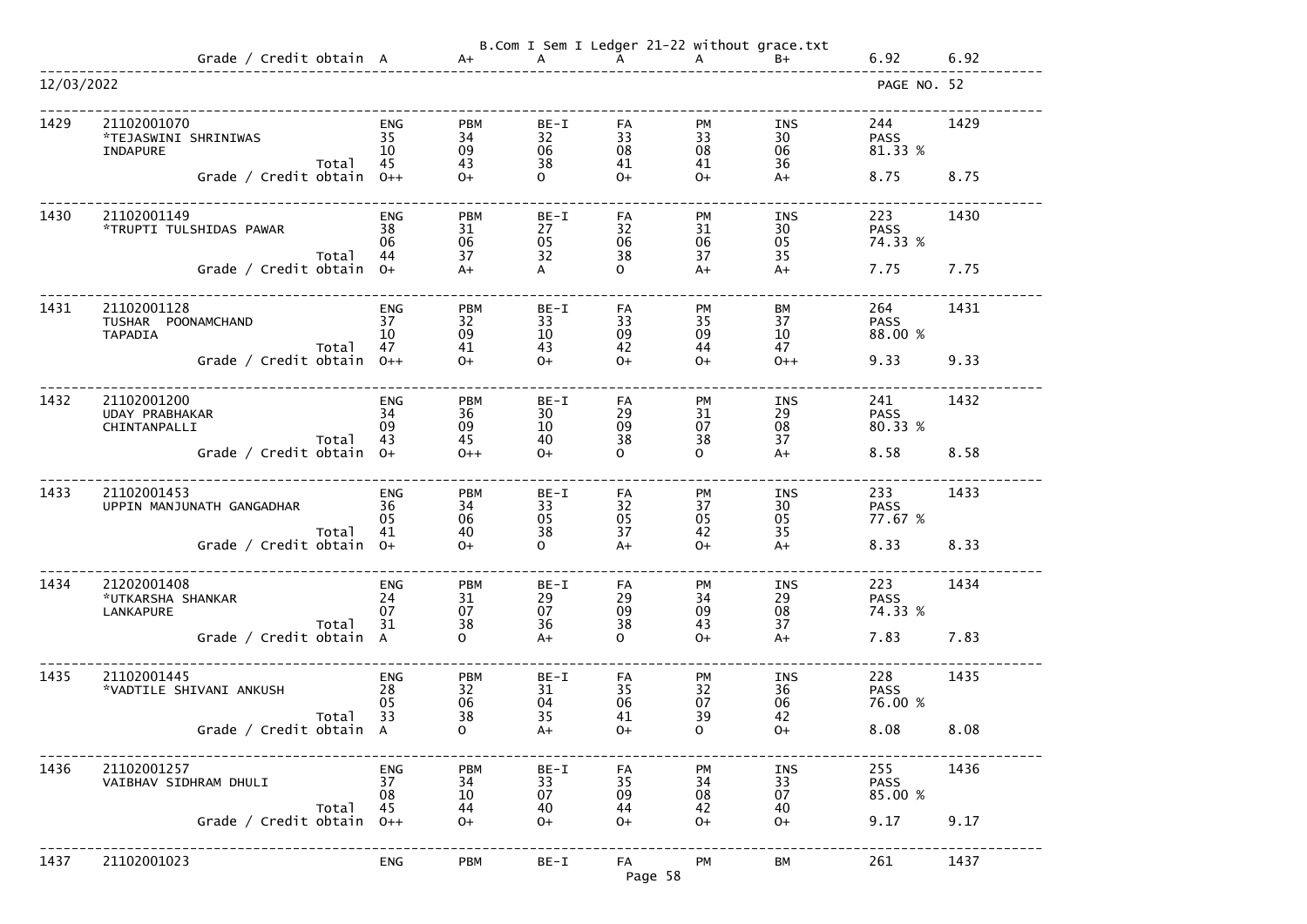|                          |                                                               |                                                |                                    |                                                             |                                     |                                                     | B.Com I Sem I Ledger 21-22 without grace.txt        |                                                      |                                           |                          |                                                                                                                                                                                            |
|--------------------------|---------------------------------------------------------------|------------------------------------------------|------------------------------------|-------------------------------------------------------------|-------------------------------------|-----------------------------------------------------|-----------------------------------------------------|------------------------------------------------------|-------------------------------------------|--------------------------|--------------------------------------------------------------------------------------------------------------------------------------------------------------------------------------------|
|                          | *VAIBHAVI<br>RATAN<br><b>BABSHETTI</b>                        |                                                | 37<br>10                           | 35                                                          | 32<br>07                            | 34                                                  | 37<br>08                                            | 34<br>09                                             | <b>PASS</b><br>87.00 %                    |                          |                                                                                                                                                                                            |
|                          | Grade / Credit obtain $0++$                                   | Total                                          | 47                                 | 09<br>44<br>$O+$                                            | 39<br>$\Omega$                      | $\frac{09}{43}$<br>$O+$                             | 45<br>$0++$                                         | 43<br>$O+$                                           | 9.17                                      | 9.17                     |                                                                                                                                                                                            |
| 12/03/2022               |                                                               |                                                |                                    |                                                             |                                     |                                                     |                                                     |                                                      | PAGE NO. 53<br>MARKS LEDGER (OFFICE COPY) |                          | BACHELOR OF COMMERCE(CBCS) ( CBCS w.e.f. 21-22 ) ( B.COM (CBCS) PART I SEM I ) Commerce (Grant/Non Grant)EXAM HELD IN OCT/NOV 2021<br>COLLEGE     : Hirachand Nemchand College of Commerce |
| <b>SEAT</b><br><b>NO</b> | PRN NO<br><b>NAME</b>                                         |                                                |                                    |                                                             |                                     | B.COM. (CBCS) PART ISEM I                           |                                                     |                                                      | <b>TOTAL</b><br>Result                    | <b>SEAT</b><br><b>NO</b> |                                                                                                                                                                                            |
|                          |                                                               | <b>ESE</b><br><b>ISE</b><br>Total<br>Credits 4 | 40/16<br>10/4<br>50/20             | 40/16<br>10/4<br>50/20                                      | 40/16<br>10/4<br>50/20              | 40/16<br>10/4<br>50/20                              | 40/16<br>10/4<br>50/20                              | 40/16<br>10/4<br>50/20                               | 300<br>24/SGPA                            | <b>CGPA</b>              |                                                                                                                                                                                            |
| 1438                     | 21202001471<br>*VAIBHAVI INDRASEN<br><b>BHOSALE</b>           | Total                                          | ENG<br>36<br>05<br>41              | PBM<br>36<br>06<br>42                                       | BE-I<br>36<br>$05$<br>41            | FA<br>33<br>05<br>38                                | PM<br>36<br>05<br>05<br>41                          | INS<br>$\begin{array}{c} 34 \\ 05 \end{array}$<br>39 | 242<br><b>PASS</b><br>80.67 %             | 1438                     |                                                                                                                                                                                            |
|                          | Grade / Credit obtain 0+                                      |                                                |                                    | $0+$                                                        | $O+$                                | $\Omega$                                            | $O+$                                                | $\Omega$                                             | 8.67                                      | 8.67                     |                                                                                                                                                                                            |
| 1439                     | 21102001033<br>*VAIBHAVI RAJENDRA<br><b>DESHPANDE</b>         | Total                                          | <b>ENG</b><br>39<br>09<br>48       | <b>PBM</b><br>37<br>10<br>47                                | BE-I<br>33<br>07<br>40              | FA<br>$\begin{array}{c} 34 \\ 08 \end{array}$<br>42 | PM<br>38<br>09<br>47                                | INS<br>$\mathop{29}_{08}$<br>37                      | 261<br><b>PASS</b><br>87.00 %             | 1439                     |                                                                                                                                                                                            |
|                          | Grade / Credit obtain $0++$                                   |                                                |                                    | $0++$                                                       | $0+$                                | $O+$                                                | $0++$                                               | $A+$                                                 | 9.25                                      | 9.25                     |                                                                                                                                                                                            |
| 1440                     | 21102001127<br>*VAIDEHI SACHCHIDANAND<br><b>DHENGALE</b>      | Total                                          | <b>ENG</b><br>37<br>10<br>47       | <b>PBM</b><br>35<br>$\frac{08}{43}$                         | BE-I<br>31<br>04<br>$\overline{35}$ | FA<br>30<br>09<br>39                                | <b>PM</b><br>37<br>08<br>45                         | BM<br>34<br>07<br>41                                 | 250<br><b>PASS</b><br>83.33 %             | 1440                     |                                                                                                                                                                                            |
|                          | Grade / Credit obtain $0++$                                   |                                                |                                    | $O+$                                                        | $A+$                                | $\Omega$                                            | $0++$                                               | $O+$                                                 | 8.92                                      | 8.92                     |                                                                                                                                                                                            |
| 1441                     | *VAISHALI VISHWANATH<br><b>BHISE</b><br>Grade / Credit obtain | Total                                          | <b>ENG</b><br>$*0$                 | <b>PBM</b><br>$*0$                                          | $BE-I$<br>$\overline{?}$<br>$*0$    | FA<br>$\frac{7}{2}$<br>$*0$                         | PM<br>$\frac{7}{?}$<br>$*0$                         | INS<br>$\frac{7}{2}$<br>$*0$                         | $\overline{0}$<br>FAIL ATKT(6)<br>0.00%   | 1441                     |                                                                                                                                                                                            |
| 1442                     | 21102001432<br>*VAISHANAVI SANJAY<br><b>GANDHURE</b>          | Total                                          | ENG<br>37<br>09<br>46              | <b>PBM</b><br>$\begin{array}{c} 34 \\ 07 \end{array}$<br>41 | BE-I<br>31<br>06<br>37              | FA<br>30<br>09<br>39                                | PM<br>$\begin{array}{c} 34 \\ 08 \end{array}$<br>42 | INS<br>27<br>08<br>35                                | 240<br><b>PASS</b><br>80.00 %             | 1442                     |                                                                                                                                                                                            |
|                          | Grade / Credit obtain $0++$                                   |                                                |                                    | $0+$                                                        | $A+$                                | $\Omega$                                            | $O+$                                                | $A+$                                                 | 8.50                                      | 8.50                     |                                                                                                                                                                                            |
| 1443                     | 21202001399<br>VAISHNAV AMBADAS MANE                          | Total                                          | ENG<br>32 <sup>2</sup><br>04<br>36 | <b>PBM</b><br>35<br>06<br>41                                | BE-I<br>32<br>04<br>36              | FA<br>37<br>04<br>41                                | PM<br>$\begin{array}{c} 34 \\ 04 \end{array}$<br>38 | INS<br>28<br>04<br>32                                | 224<br><b>PASS</b><br>74.67 %             | 1443                     |                                                                                                                                                                                            |
|                          | Grade / Credit obtain A+                                      |                                                |                                    | $O+$                                                        | $A+$                                | $0+$                                                | $\mathsf{O}$                                        |                                                      | 8.00                                      | 8.00                     |                                                                                                                                                                                            |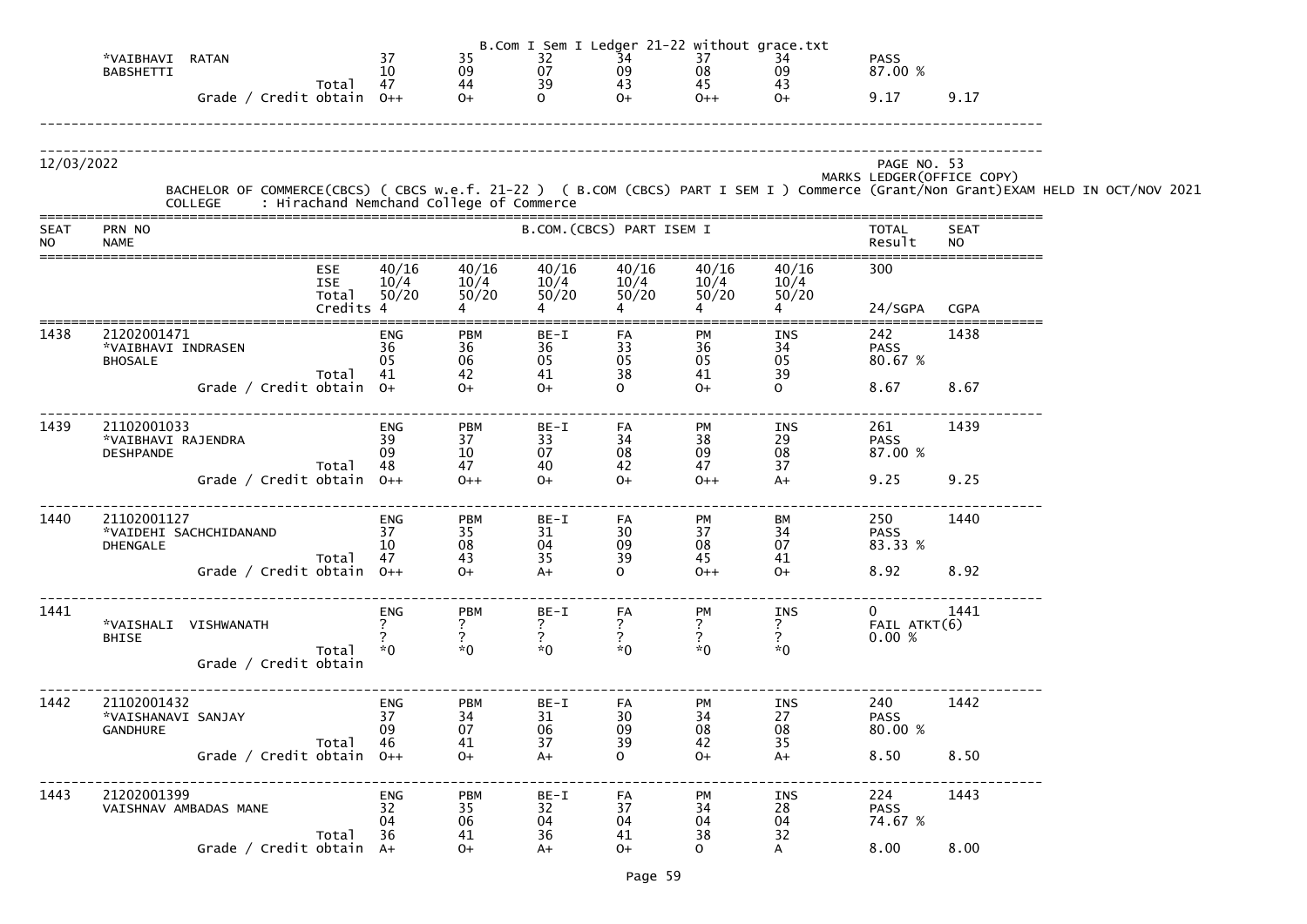|                          |                                                                     |                                   |                                    |                                      |                                |                                                                                                   | B.Com I Sem I Ledger 21-22 without grace.txt |                               |                                       |                            |                                                                                                                                                                                            |
|--------------------------|---------------------------------------------------------------------|-----------------------------------|------------------------------------|--------------------------------------|--------------------------------|---------------------------------------------------------------------------------------------------|----------------------------------------------|-------------------------------|---------------------------------------|----------------------------|--------------------------------------------------------------------------------------------------------------------------------------------------------------------------------------------|
| 1444                     | 21202001351<br>*VAISHNAVI BABURAO PATIL<br>Grade / Credit obtain 0+ | Total                             | <b>ENG</b><br>35<br>09<br>44       | <b>PBM</b><br>35<br>07<br>42<br>$O+$ | BE-I<br>32<br>04<br>36<br>$A+$ | FA<br>33<br>08<br>41<br>$O+$                                                                      | PM<br>35<br>07<br>42<br>$O+$                 | INS<br>30<br>07<br>37<br>$A+$ | 242<br><b>PASS</b><br>80.67 %<br>8.50 | 1444<br>8.50               |                                                                                                                                                                                            |
| 1445                     | 21102001210<br>*VAISHNAVI BHAGWANDAS<br>BHANGADIYA                  | Total                             | <b>ENG</b><br>36<br>10<br>46       | <b>PBM</b><br>33<br>08<br>41         | BE-I<br>35<br>07<br>42         | FA<br>35<br>06<br>41                                                                              | PM<br>31<br>07<br>38                         | BM<br>31<br>07<br>38          | 246<br><b>PASS</b><br>82.00 %         | 1445                       |                                                                                                                                                                                            |
|                          | Grade / Credit obtain $0++$                                         |                                   |                                    | $O+$                                 | $O+$                           | $O+$                                                                                              | $\mathsf{O}$                                 | $\mathbf{O}$                  | 8.83                                  | 8.83                       |                                                                                                                                                                                            |
| 12/03/2022               |                                                                     |                                   |                                    |                                      |                                |                                                                                                   |                                              |                               | PAGE NO. 54                           | MARKS LEDGER (OFFICE COPY) | BACHELOR OF COMMERCE(CBCS) ( CBCS w.e.f. 21-22 ) ( B.COM (CBCS) PART I SEM I ) Commerce (Grant/Non Grant)EXAM HELD IN OCT/NOV 2021<br>COLLEGE     : Hirachand Nemchand College of Commerce |
| <b>SEAT</b><br><b>NO</b> | PRN NO<br><b>NAME</b>                                               |                                   |                                    |                                      | B.COM. (CBCS) PART ISEM I      |                                                                                                   |                                              |                               | <b>TOTAL</b><br>Result                | <b>SEAT</b><br><b>NO</b>   |                                                                                                                                                                                            |
|                          |                                                                     | <b>ESE</b><br><b>ISE</b><br>Total | 40/16<br>10/4<br>50/20             | 40/16<br>10/4<br>50/20               | 40/16<br>10/4<br>50/20         | 40/16<br>10/4<br>50/20                                                                            | 40/16<br>10/4<br>50/20                       | 40/16<br>10/4<br>50/20        | 300                                   |                            |                                                                                                                                                                                            |
|                          |                                                                     | Credits 4                         |                                    |                                      |                                |                                                                                                   |                                              |                               | 24/SGPA                               | <b>CGPA</b>                |                                                                                                                                                                                            |
| 1446                     | 21202001325<br>*VAISHNAVI DINESH<br>YELLARAM                        | Total                             | <b>ENG</b><br>$*10$<br>09<br>$*19$ | <b>PBM</b><br>30<br>07<br>37         | $BE-I$<br>31<br>07<br>38       | FA<br>35<br>09<br>44                                                                              | PM<br>33<br>07<br>40                         | INS<br>28<br>08<br>36         | 214<br>$FAIL$ $ATKT(1)$<br>71.33 %    | 1446                       |                                                                                                                                                                                            |
|                          | Grade / Credit obtain                                               |                                   |                                    | $A+$                                 | $\mathsf{O}$                   | $O+$                                                                                              | $O+$                                         | $A+$                          | 6.83                                  | 6.83                       |                                                                                                                                                                                            |
| 1448                     | 21202001358<br>*VAISHNAVI NAGESSH<br><b>TURERAO</b>                 |                                   | ENG<br>$\frac{27}{27}$<br>06       | <b>PBM</b><br>25<br>06               | $BE-I$<br>22<br>04             | FA<br>25<br>04                                                                                    | PM<br>29<br>04                               | INS<br>19<br>04               | 175<br><b>PASS</b><br>58.33 %         | 1448                       |                                                                                                                                                                                            |
|                          | Total 33 31<br>Grade / Credit obtain A A                            |                                   |                                    |                                      | 26<br>B <sub>a</sub>           | 29<br>$B+$                                                                                        | 33<br>$\mathsf{A}$                           | 23<br>$\mathsf{C}$            | 6.25 6.25                             |                            |                                                                                                                                                                                            |
| 1449                     |                                                                     | Total 49                          |                                    | <b>PBM</b><br>37<br>08               | $BE-I$<br>33<br>07             | FA<br>35<br>08<br>43                                                                              | PM<br>39<br>09                               | INS<br>30<br>08<br>38         | 263 1449<br>PASS<br>87.67 %           |                            |                                                                                                                                                                                            |
|                          | $Total$ 49 $45$<br>Grade / Credit obtain 0++ $0++$                  |                                   |                                    |                                      | 40<br>$O+$                     | $O+$                                                                                              | 48<br>$O++$                                  | $\overline{0}$                | 9.33 9.33                             |                            |                                                                                                                                                                                            |
| 1450                     | 21102001011<br>x1102001011<br>"VAISHNAVI RUPESH NIRALE" 39<br>10    |                                   | <b>ENG</b>                         | <b>PBM</b><br>36<br>07               | BE-I<br>32<br>07               | FA<br>37<br>09                                                                                    | PM<br>38<br>08<br>46                         | <b>INS</b><br>35<br>08        | 266 1450<br>PASS<br>PASS<br>88.67 %   |                            |                                                                                                                                                                                            |
|                          | Grade / Credit obtain $0++$                                         | Total 49                          |                                    | $\frac{43}{0+}$                      | 39<br>$\overline{O}$           | 46<br>$0++$                                                                                       | 46<br>$0++$                                  | 43<br>$O+$                    | 9.33 9.33                             |                            |                                                                                                                                                                                            |
| 1451                     | 21102001249                                                         | Total 47                          | <b>ENG</b><br>08                   | PBM<br>29<br>08                      | BE-I<br>34<br>09<br>43         | $\begin{array}{ccc} 1 & -1 & -1 \\ -1 & -1 & -1 \\ 30 & 30 & -1 \\ 20 & 0 & -1 \end{array}$<br>38 | <b>PM</b><br>39                              | BM<br>33<br>05<br>38          | 242 1451<br><b>PASS</b><br>80.67 %    |                            |                                                                                                                                                                                            |
|                          | Grade / Credit obtain $0++$                                         |                                   |                                    | $\frac{37}{4}$                       | $O+$                           | $\Omega$<br>Page 60                                                                               | $\mathbf{O}$                                 | $\overline{O}$                | 8.42 8.42                             |                            |                                                                                                                                                                                            |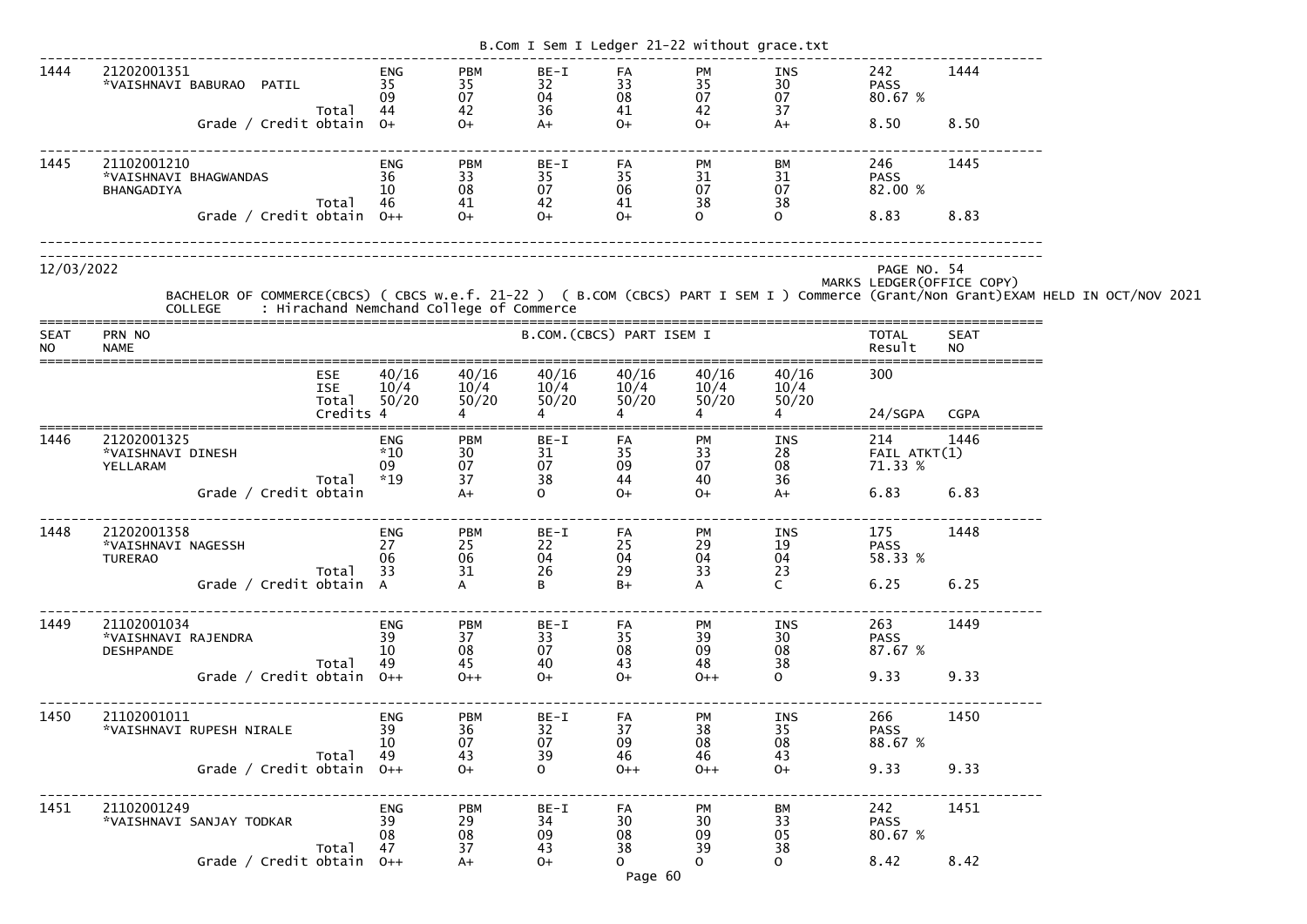| 1452                     | 21102001183<br>*VAISHNAVI SARJU KAMBLE            | Total                             | ENG<br>37<br>10<br>47        | <b>PBM</b><br>35<br>08<br>43                   | BE-I<br>31<br>09<br>40           | FA<br>31<br>09<br>40            | <b>PM</b><br>37<br>08<br>45 | INS<br>29<br>06<br>35        | 250<br><b>PASS</b><br>83.33 %      | 1452               |                                                                                                                                    |
|--------------------------|---------------------------------------------------|-----------------------------------|------------------------------|------------------------------------------------|----------------------------------|---------------------------------|-----------------------------|------------------------------|------------------------------------|--------------------|------------------------------------------------------------------------------------------------------------------------------------|
|                          | Grade / Credit obtain $0++$                       |                                   |                              | $O+$                                           | $0+$                             | $0+$                            | $0++$                       | $A+$                         | 9.08                               | 9.08               |                                                                                                                                    |
| 1453                     | 21102001016<br>*VAISHNAVI SHIVANAND<br>KALASHETTI | Total                             | ENG<br>37<br>09<br>-46       | <b>PBM</b><br>36<br>07                         | BE-I<br>35<br>05                 | FA<br>33<br>07                  | <b>PM</b><br>36<br>07       | INS<br>30<br>06<br>36        | 248<br><b>PASS</b><br>82.67 %      | 1453               |                                                                                                                                    |
|                          | Grade / Credit obtain $0++$                       |                                   |                              | $\begin{array}{c} 43 \\ \text{O+} \end{array}$ | 40<br>$O+$                       | 40<br>$O+$                      | 43<br>$0+$                  | $A+$                         | 8.92                               | 8.92               |                                                                                                                                    |
| 12/03/2022               |                                                   |                                   |                              |                                                |                                  |                                 |                             |                              | PAGE NO. 55                        |                    |                                                                                                                                    |
|                          | COLLEGE : Hirachand Nemchand College of Commerce  |                                   |                              |                                                |                                  |                                 |                             |                              | MARKS LEDGER (OFFICE COPY)         |                    | BACHELOR OF COMMERCE(CBCS) ( CBCS w.e.f. 21-22 ) ( B.COM (CBCS) PART I SEM I ) Commerce (Grant/Non Grant)EXAM HELD IN OCT/NOV 2021 |
| <b>SEAT</b><br><b>NO</b> | PRN NO<br><b>NAME</b>                             |                                   |                              |                                                | B.COM. (CBCS) PART ISEM I        |                                 |                             |                              | TOTAL<br>Result                    | <b>SEAT</b><br>NO. |                                                                                                                                    |
|                          |                                                   | <b>ESE</b><br><b>ISE</b><br>Total | 40/16<br>10/4<br>50/20       | 40/16<br>10/4<br>50/20                         | 40/16<br>10/4<br>50/20           | 40/16<br>10/4<br>50/20          | 40/16<br>10/4<br>50/20      | 40/16<br>10/4<br>50/20       | 300                                |                    |                                                                                                                                    |
|                          |                                                   | Credits 4                         |                              |                                                |                                  |                                 |                             |                              | 24/SGPA CGPA                       |                    |                                                                                                                                    |
| 1454                     | 21202001335<br>*VAISHNAVI TANAJI BHOSALE          |                                   | ENG<br>33<br>09<br>42        | <b>PBM</b><br>30<br>07<br>37                   | $BE-I$<br>27<br>05               | FA<br>34<br>06                  | PM<br>29<br>07              | INS<br>$*5$<br>06            | 198<br>FAIL ATKT(1)<br>66.00 %     | 1454               |                                                                                                                                    |
|                          | Grade / Credit obtain $0+$                        | Total                             |                              | $A+$                                           | 32<br>$\mathsf{A}$               | 40<br>$O+$                      | 36<br>$A+$                  | $*11$                        | 6.67                               | 6.67               |                                                                                                                                    |
| 1455                     | 21202001352                                       |                                   | ENG<br>07                    | <b>PBM</b><br>24<br>06                         | BE-I<br>$*11$<br>04              | FA<br>21<br>07                  | <b>PM</b><br>20<br>05       | INS<br>21 FAIL ATKT(1)<br>04 | 153<br>51.00 %                     | 1455               |                                                                                                                                    |
|                          | Grade / Credit obtain A                           | Total                             | 30                           | 30                                             | $*15$                            | 28<br>$B+$                      | 25<br>B                     | 25<br>B                      | 5.17                               | 5.17               |                                                                                                                                    |
| 1456                     | 21102001385<br>VALLABH MADHAV GOLI                |                                   | <b>ENG</b><br>37<br>08       | <b>PBM</b><br>35<br>09                         | BE-I<br>34<br>05                 | FA<br>38<br>08                  | PM<br>39<br>08              | <b>INS</b><br>31<br>05       | 257<br><b>PASS</b><br>85.67 %      | 1456               |                                                                                                                                    |
|                          | Grade / Credit obtain $0++$                       | Total                             | 45                           | 44<br>$0+$                                     | 39<br>0                          | 46<br>$0++$                     | 47<br>$0++$                 | 36<br>$A+$                   | 9.08                               | 9.08               |                                                                                                                                    |
| 1457                     | 21102001194<br>*VANITA BALAJI VALLAL              |                                   | <b>ENG</b><br>37<br>07       | <b>PBM</b><br>32<br>06                         | BE-I<br>32<br>06                 | FA<br>40<br>07                  | PM<br>35<br>07              | INS<br>29<br>08              | 246<br><b>PASS</b><br>82.00 %      | 1457               |                                                                                                                                    |
|                          | Grade / Credit obtain 0+                          | Total                             | 44                           | 38<br>0                                        | 38<br>$\mathsf{O}$               | 47<br>$0++$                     | 42<br>$0+$                  | 37<br>$A+$                   | 8.58                               | 8.58               |                                                                                                                                    |
| 1458                     | 21102001182<br>VARUN VASUDEV DESAI                | Total                             | <b>ENG</b><br>36<br>05<br>41 | <b>PBM</b><br>34<br>06<br>40                   | BE-I<br><b>ABS</b><br>04<br>$*4$ | FA<br>28<br>08<br>36<br>Page 61 | PM<br>30<br>08<br>38        | INS<br>28<br>07<br>35        | 194<br>$FAIL$ $ATKT(1)$<br>64.67 % | 1458               |                                                                                                                                    |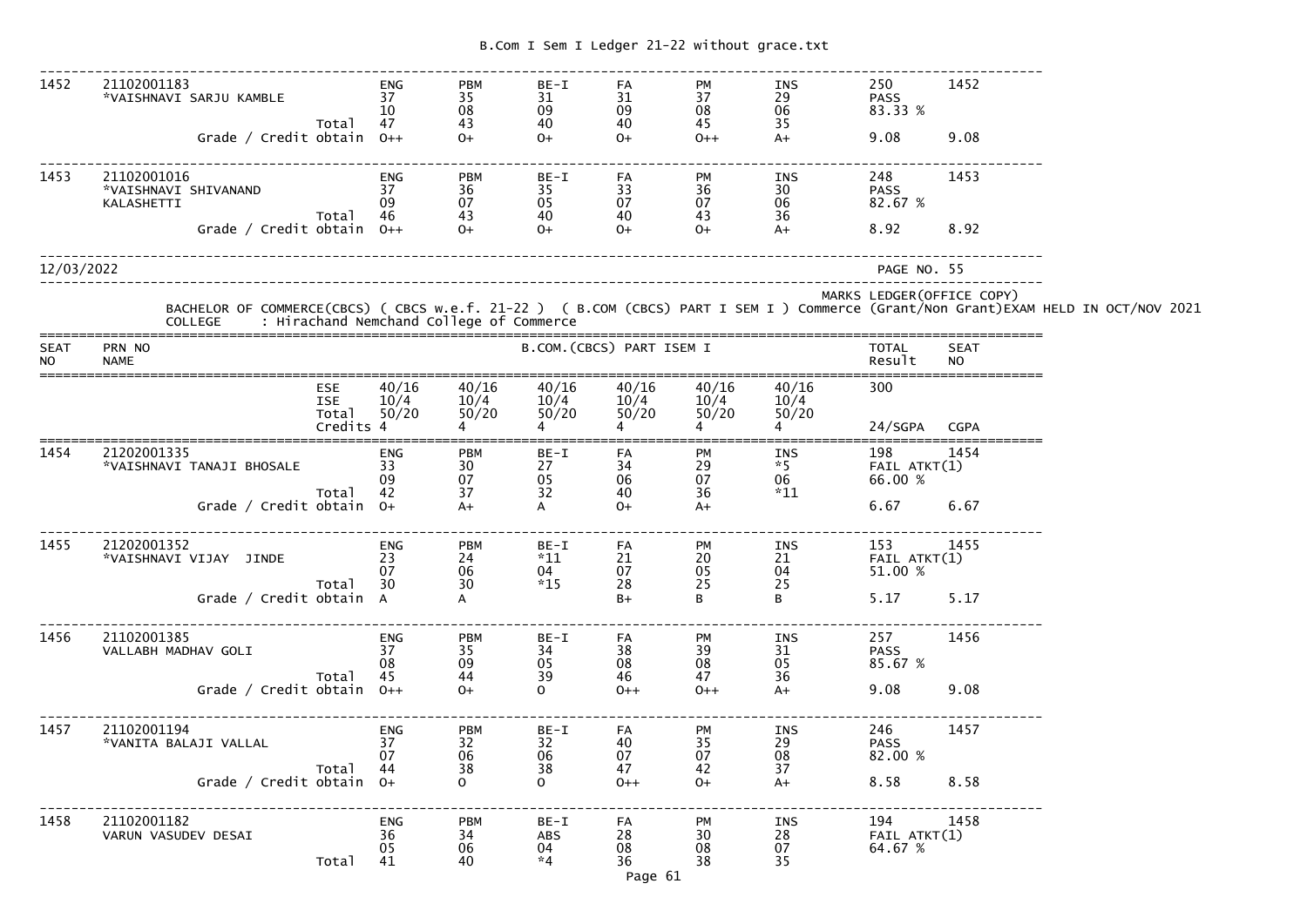|            |                                                              | Grade / Credit obtain $0+$  |       |                               | $O+$                                     |                                        | B.Com I Sem I Ledger 21-22 without grace.txt<br>$A+$ | $\mathbf{O}$                       | $A+$                                  | 6.83                          | 6.83 |
|------------|--------------------------------------------------------------|-----------------------------|-------|-------------------------------|------------------------------------------|----------------------------------------|------------------------------------------------------|------------------------------------|---------------------------------------|-------------------------------|------|
| 1459       | 21102001125<br>*VASANTIKA                                    | <b>MAHESHAN</b>             | Total | <b>ENG</b><br>28<br>08<br>36  | <b>PBM</b><br>30<br>09<br>39             | $BE-I$<br>36<br>05<br>41               | FA<br>33<br>09<br>42                                 | PM<br>33<br>08<br>41               | INS<br>32<br>06<br>38                 | 237<br><b>PASS</b><br>79.00 % | 1459 |
|            |                                                              | Grade / Credit obtain A+    |       |                               | $\Omega$                                 | $O+$                                   | $O+$                                                 | $O+$                               | $\mathsf{O}$                          | 8.42                          | 8.42 |
| 1460       | 21102001189<br>*VASUDHA VIJAYKUMAR<br><b>DHAPATE</b>         |                             | Total | <b>ENG</b><br>37<br>10<br>47  | <b>PBM</b><br>35<br>09<br>44             | BE-I<br>33<br>07<br>40                 | FA<br>37<br>10<br>47                                 | <b>PM</b><br>35<br>09<br>44        | INS<br>30<br>07<br>37                 | 259<br><b>PASS</b><br>86.33 % | 1460 |
|            |                                                              | Grade / Credit obtain $0++$ |       |                               | $O+$                                     | $O+$                                   | $0++$                                                | $O+$                               | $A+$                                  | 9.08                          | 9.08 |
| 1461       | 21102001466<br>*VEDANTI DATTATRAY<br>PANDURANG SALAVI SALAVI |                             | Total | <b>ENG</b><br>18<br>04<br>22  | <b>PBM</b><br>28<br>06<br>34             | $BE-I$<br>26<br>04<br>30               | FA<br>24<br>05<br>29                                 | <b>PM</b><br>28<br>06<br>34        | INS<br>28<br>05<br>33<br>$\mathsf{A}$ | 182<br><b>PASS</b><br>60.67 % | 1461 |
| 12/03/2022 |                                                              | Grade / Credit obtain C     |       |                               | $\mathsf{A}$                             | $\mathsf{A}$                           | $B+$                                                 | $\mathsf{A}$                       |                                       | 6.50<br>PAGE NO. 56           | 6.50 |
|            |                                                              |                             |       |                               |                                          |                                        |                                                      |                                    |                                       |                               |      |
| 1462       | 21202001326<br>*VEDIKA ASHISH RATHI                          |                             | Total | <b>ENG</b><br>35<br>05<br>40  | <b>PBM</b><br>28<br>07<br>35             | $BE-I$<br>34<br>05<br>39               | FA<br>35<br>07<br>42                                 | <b>PM</b><br>35<br>04<br>39        | INS<br>30<br>04<br>34                 | 229<br><b>PASS</b><br>76.33 % | 1462 |
|            |                                                              | Grade / Credit obtain $0+$  |       |                               | $A+$                                     | $\Omega$                               | $O+$                                                 | $\mathbf{O}$                       | $\overline{A}$                        | 8.08                          | 8.08 |
| 1463       | 21102001457<br>*VHATKAR VAISHNAVI VILAS                      |                             | Total | <b>ENG</b><br>39<br>10<br>49  | <b>PBM</b><br>36<br>07<br>43             | BE-I<br>33<br>07<br>40                 | FA<br>37<br>09<br>46                                 | <b>PM</b><br>39<br>08<br>47        | INS<br>35<br>08<br>43                 | 268<br><b>PASS</b><br>89.33 % | 1463 |
|            |                                                              | Grade / Credit obtain $0++$ |       |                               | $O+$                                     | $O+$                                   | $0++$                                                | $0++$                              | $0+$                                  | 9.50                          | 9.50 |
| 1464       | 21102001394<br>VINAY DINESH JEGARKALLU                       |                             | Total | <b>ENG</b><br>33<br>08<br>41  | <b>PBM</b><br>36<br>08<br>44             | $BE-I$<br>34<br>06<br>40               | FA<br>36<br>08<br>44                                 | <b>PM</b><br>34<br>08<br>42        | INS<br>29<br>07<br>36                 | 247<br><b>PASS</b><br>82.33 % | 1464 |
|            |                                                              | Grade / Credit obtain 0+    |       |                               | $O+$                                     | $O+$                                   | $O+$                                                 | $O+$                               | $A+$                                  | 8.75                          | 8.75 |
| 1465       | 21102001236<br>VINAYAK CHANDRAKANT NILI                      |                             | Total | <b>ENG</b><br>?<br>09<br>$*9$ | <b>PBM</b><br>$\mathsf{?}$<br>06<br>$*6$ | $BE-I$<br>$\overline{?}$<br>04<br>$*4$ | FA<br>$\overline{?}$<br>06<br>$*6$                   | PM<br>$\overline{?}$<br>07<br>$*7$ | INS<br>$\overline{?}$<br>06<br>$*6$   | 38<br>FAIL ATKT(6)<br>12.67 % | 1465 |
|            |                                                              | Grade / Credit obtain       |       |                               |                                          |                                        |                                                      |                                    |                                       |                               |      |
| 1466       | 21102001209<br>VINAYAK KEDARNATH<br>HONMURGIKAR              |                             |       | <b>ENG</b><br>32<br>05        | <b>PBM</b><br>33<br>06                   | BE-I<br>29<br>04                       | FA<br>40<br>04                                       | PM<br>39<br>05                     | <b>INS</b><br>31<br>05                | 233<br><b>PASS</b><br>77.67 % | 1466 |
|            |                                                              | Grade / Credit obtain $A+$  | Total | 37                            | 39<br>$\overline{O}$                     | 33<br>A                                | 44<br>$O+$                                           | 44<br>$0+$                         | 36<br>$A+$                            | 8.00                          | 8.00 |
| 1467       | 21202001371                                                  |                             |       | <b>ENG</b>                    | <b>PBM</b>                               | $BE-I$                                 | FA<br>Page 62                                        | PM                                 | <b>INS</b>                            | 236                           | 1467 |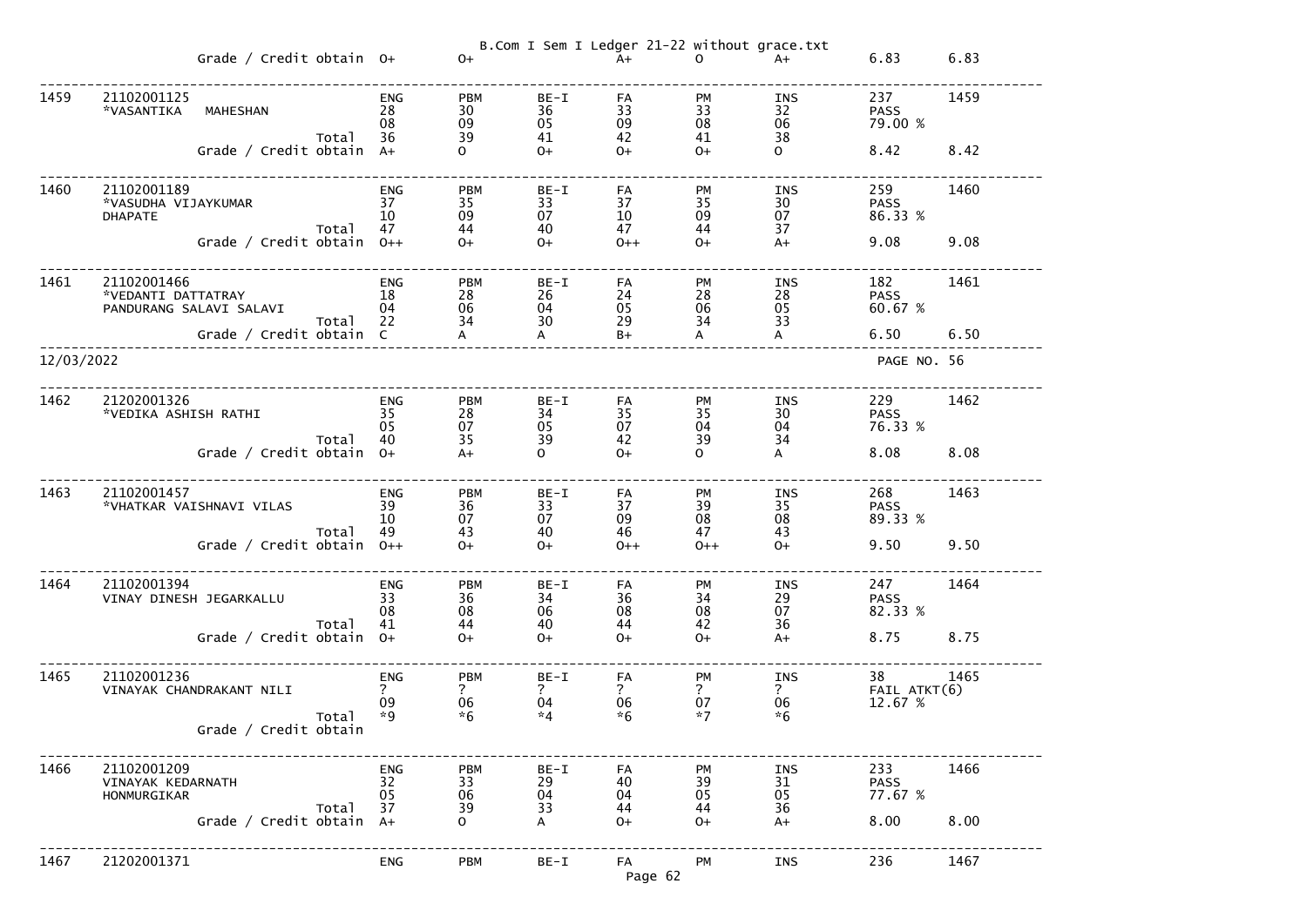|                          | VINIT VIJAY RAJPUT<br>Grade / Credit obtain 0+       | Total 40                                       | 35<br>05                     | 33<br>06<br>39                                                                 | 32<br>05<br>37<br>$A+$    | $\overline{38}$<br>06<br>44<br>$O+$ | B.Com I Sem I Ledger 21-22 without grace.txt<br>34<br>07<br>41<br>$O+$ | 29<br>06<br>35<br>$A+$   | <b>PASS</b><br>78.67 %<br>8.33            | 8.33                     |                                                                                                                                                                                            |
|--------------------------|------------------------------------------------------|------------------------------------------------|------------------------------|--------------------------------------------------------------------------------|---------------------------|-------------------------------------|------------------------------------------------------------------------|--------------------------|-------------------------------------------|--------------------------|--------------------------------------------------------------------------------------------------------------------------------------------------------------------------------------------|
| 1468                     | 21102001041<br>VIPUL VISHNU MANE                     | Total 48                                       | ENG<br>39<br>09              | <b>PBM</b><br>33<br>09<br>42<br>$\begin{array}{c} 42 \\ \text{O+} \end{array}$ | BE-I<br>37<br>07<br>44    | FA<br>36<br>09<br>45                | PM<br>35<br>07<br>42                                                   | BM<br>36<br>$10\,$<br>46 | 267<br><b>PASS</b><br>89.00 %             | 1468                     |                                                                                                                                                                                            |
|                          | Grade / Credit obtain 0++                            |                                                |                              |                                                                                | $O+$                      | $0++$                               | $O+$                                                                   | $0++$                    | 9.50                                      | 9.50                     |                                                                                                                                                                                            |
| 1469                     | 21102001095<br>*VISHAKHA VISHWANATH<br><b>KATARE</b> | Total 47                                       | ENG<br>38<br>09              | <b>PBM</b><br>28<br>06                                                         | BE-I<br>26<br>05<br>31    | FA<br>28<br>07<br>35                | PM<br>33<br>08<br>41                                                   | INS<br>31<br>07<br>38    | 226<br><b>PASS</b><br>75.33 %             | 1469                     |                                                                                                                                                                                            |
|                          | Grade / Credit obtain 0++                            |                                                |                              | $\frac{34}{4}$                                                                 | A                         | $A+$                                | $O+$                                                                   | $\overline{O}$           | 8.08                                      | 8.08                     |                                                                                                                                                                                            |
| 1470                     | 21102001387<br>VISHAL GANESH AMALE                   | Total 37                                       | ENG<br>31<br>06              | <b>PBM</b><br>25<br>07                                                         | BE-I<br>28<br>04<br>32    | FA<br>34<br>05<br>39                | PM<br>29<br>07<br>36                                                   | INS<br>28<br>05<br>33    | 209<br><b>PASS</b><br>69.67 %             | 1470                     |                                                                                                                                                                                            |
|                          | Grade / Credit obtain A+                             |                                                |                              | $\frac{52}{4}$                                                                 |                           | $\Omega$                            | $A+$                                                                   | $\mathsf{A}$             | 7.33 7.33                                 |                          |                                                                                                                                                                                            |
| 12/03/2022               |                                                      |                                                |                              |                                                                                |                           |                                     |                                                                        |                          | PAGE NO. 57<br>MARKS LEDGER (OFFICE COPY) |                          | BACHELOR OF COMMERCE(CBCS) ( CBCS w.e.f. 21-22 ) ( B.COM (CBCS) PART I SEM I ) Commerce (Grant/Non Grant)EXAM HELD IN OCT/NOV 2021<br>COLLEGE     : Hirachand Nemchand College of Commerce |
| <b>SEAT</b><br><b>NO</b> | PRN NO<br><b>NAME</b>                                |                                                |                              |                                                                                | B.COM. (CBCS) PART ISEM I |                                     |                                                                        |                          | TOTAL<br>Result                           | <b>SEAT</b><br><b>NO</b> |                                                                                                                                                                                            |
|                          |                                                      | <b>ESE</b><br><b>ISE</b><br>Total<br>Credits 4 | 40/16<br>10/4<br>50/20       | 40/16<br>10/4<br>50/20                                                         | 40/16<br>10/4<br>50/20    | 40/16<br>10/4<br>50/20              | 40/16<br>10/4<br>50/20                                                 | 40/16<br>10/4<br>50/20   | 300<br>24/SGPA CGPA                       |                          |                                                                                                                                                                                            |
| 1471                     | 21102001158<br>*VRUNDA MAHENDRA JOSHI                | Total                                          | <b>ENG</b><br>34<br>08<br>42 | <b>PBM</b><br>36<br>08<br>44                                                   | $BE-I$<br>32<br>06<br>38  | FA<br>34<br>09<br>43                | PM<br>34<br>08<br>42                                                   | BM<br>29<br>09<br>38     | 247<br><b>PASS</b><br>82.33 %             | 1471                     |                                                                                                                                                                                            |
|                          | Grade / Credit obtain $0+$                           |                                                |                              | $O+$                                                                           | $\mathsf{O}$              | $O+$                                | $O+$                                                                   | $\mathsf{O}$             | 8.67                                      | 8.67                     |                                                                                                                                                                                            |
| 1472                     | 21102001275<br>*VRUNDA UMESH DARGAD                  | Total                                          | ENG<br>37<br>10<br>47        | <b>PBM</b><br>31<br>10<br>41                                                   | BE-I<br>37<br>09<br>46    | FA<br>38<br>09<br>47                | PM<br>38<br>08<br>46                                                   | ВM<br>37<br>09<br>46     | 273<br><b>PASS</b><br>91.00 %             | 1472                     |                                                                                                                                                                                            |
|                          | Grade / Credit obtain $0++$                          |                                                |                              | $O+$                                                                           | $0++$                     | $0++$                               | $0++$                                                                  | $0++$                    | 9.83                                      | 9.83                     |                                                                                                                                                                                            |
| 1473                     | 21102001176<br>VRUSHABH VIJAYKUMAR<br><b>CHINDE</b>  | Total                                          | ENG<br>39<br>07<br>46        | <b>PBM</b><br>31<br>07<br>38                                                   | BE-I<br>32<br>05<br>37    | FA<br>38<br>09<br>47                | PM<br>29<br>07<br>36                                                   | INS<br>29<br>05<br>34    | 238<br><b>PASS</b><br>79.33 %             | 1473                     |                                                                                                                                                                                            |
|                          | Grade / Credit obtain $0++$                          |                                                |                              | $\overline{O}$                                                                 | $A+$                      | $0++$                               | $A+$                                                                   |                          | 8.33                                      | 8.33                     |                                                                                                                                                                                            |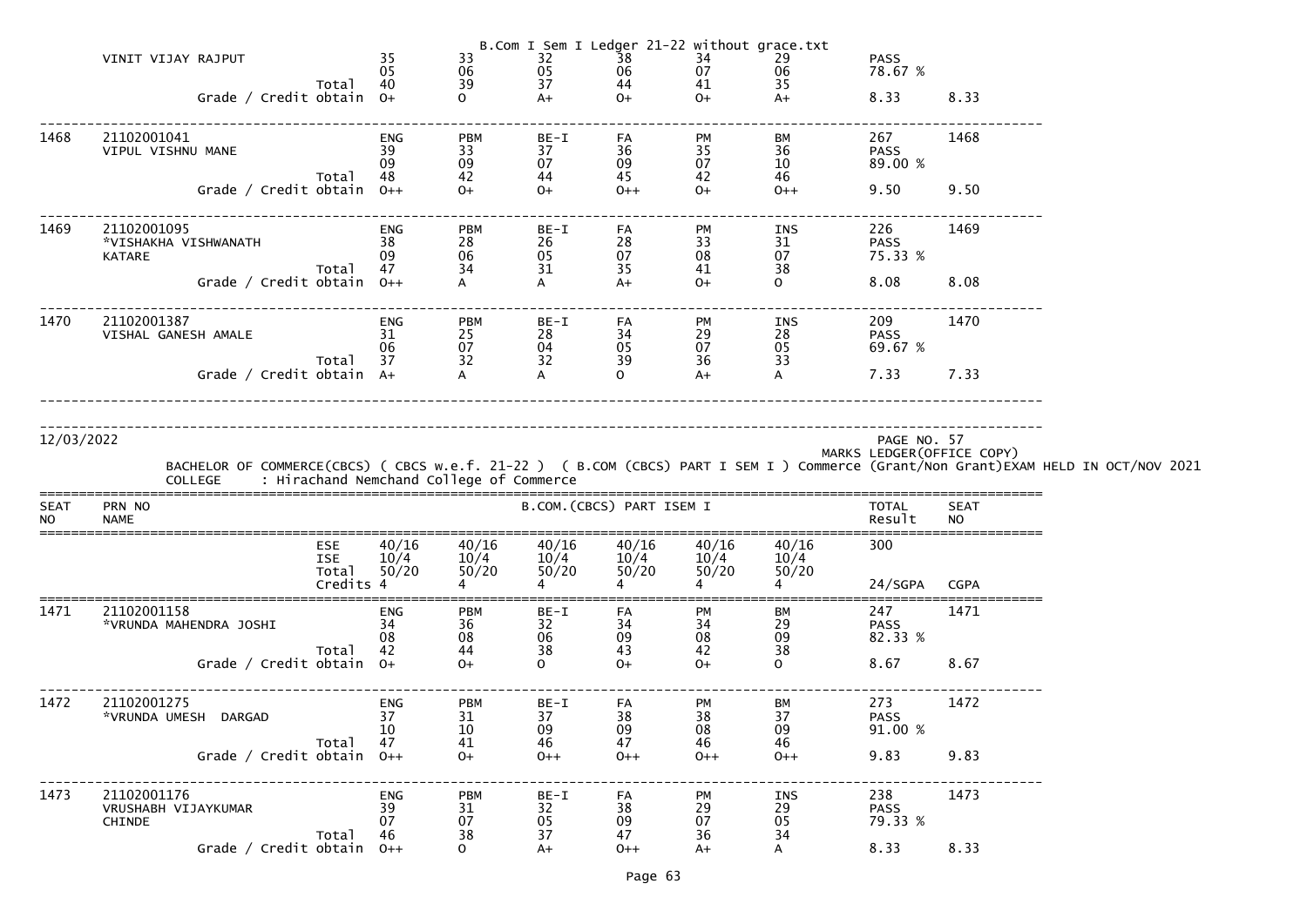| B.Com I Sem I Ledger 21-22 without grace.txt |                                                                                                                                                                                            |                                                |                              |                                       |                                |                              |                              |                                   |                                       |                            |  |
|----------------------------------------------|--------------------------------------------------------------------------------------------------------------------------------------------------------------------------------------------|------------------------------------------------|------------------------------|---------------------------------------|--------------------------------|------------------------------|------------------------------|-----------------------------------|---------------------------------------|----------------------------|--|
| 1474                                         | 21102001165<br>VYANKATESH UMESH<br>KULKARNI<br>Grade / Credit obtain $0++$                                                                                                                 | Total                                          | <b>ENG</b><br>37<br>09<br>46 | <b>PBM</b><br>36<br>10<br>46<br>$0++$ | BE-I<br>34<br>06<br>40<br>$O+$ | FA<br>33<br>10<br>43<br>$0+$ | PM<br>35<br>08<br>43<br>$O+$ | INS<br>30<br>08<br>38<br>$\Omega$ | 256<br><b>PASS</b><br>85.33 %<br>9.17 | 1474<br>9.17               |  |
| 1475                                         | 21102001132<br>VYANKATESH NAGESH MACHHA                                                                                                                                                    | Total                                          | <b>ENG</b><br>38<br>10<br>48 | <b>PBM</b><br>36<br>07<br>43          | $BE-I$<br>35<br>06<br>41       | FA<br>37<br>09<br>46         | PM<br>35<br>08<br>43         | INS<br>30<br>07<br>37             | 258<br><b>PASS</b><br>86.00 %         | 1475                       |  |
|                                              | Grade / Credit obtain $0++$                                                                                                                                                                |                                                |                              | $O+$                                  | $0+$                           | $0++$                        | $O+$                         | $A+$                              | 9.08                                  | 9.08                       |  |
| 1476                                         | 21202001334<br>YASH BHAGATSINGH<br><b>BAMBEWALE</b>                                                                                                                                        | Total                                          | <b>ENG</b><br>38<br>10<br>48 | <b>PBM</b><br>35<br>07<br>42          | BE-I<br>32<br>07<br>39         | FA<br>37<br>10<br>47         | PM<br>$\frac{39}{08}$<br>47  | INS<br>34<br>08<br>42             | 265<br><b>PASS</b><br>88.33 %         | 1476                       |  |
|                                              | Grade / Credit obtain                                                                                                                                                                      |                                                | $0++$                        | $O+$                                  | $\mathsf{O}$                   | $0++$                        | $0++$                        | $O+$                              | 9.33                                  | 9.33                       |  |
| 1477                                         | 21102001253<br>YASH JAGDISH PATIL                                                                                                                                                          | Total                                          | <b>ENG</b><br>08<br>48       | <b>PBM</b><br>32<br>09<br>41          | BE-I<br>31<br>07<br>38         | FA<br>29<br>07<br>36         | <b>PM</b><br>32<br>06<br>38  | INS<br>32<br>06<br>38             | 239<br><b>PASS</b><br>79.67 %         | 1477                       |  |
|                                              | Grade / Credit obtain                                                                                                                                                                      |                                                | $0++$                        | $0+$                                  | $\overline{O}$                 | $A+$                         | $\mathsf{O}$                 | $\mathbf{O}$                      | 8.42                                  | 8.42                       |  |
| 1478                                         | 21102001151<br>YASH PRAKASH CHAVAN                                                                                                                                                         |                                                | <b>ENG</b><br>36<br>10       | <b>PBM</b><br>34<br>09                | BE-I<br>31<br>08               | FA<br>32<br>09               | <b>PM</b><br>31<br>08        | INS<br>32<br>09                   | 249<br><b>PASS</b><br>83.00 %         | 1478                       |  |
|                                              | Grade / Credit obtain                                                                                                                                                                      | Total                                          | 46<br>$O++$                  | 43<br>$0+$                            | 39<br>$\overline{O}$           | 41<br>$O+$                   | 39<br>$\mathsf{O}$           | 41<br>$O+$                        | 8.83                                  | 8.83                       |  |
| 12/03/2022                                   | BACHELOR OF COMMERCE(CBCS) ( CBCS w.e.f. 21-22 ) ( B.COM (CBCS) PART I SEM I ) Commerce (Grant/Non Grant)EXAM HELD IN OCT/NOV 2021<br>COLLEGE     : Hirachand Nemchand College of Commerce |                                                |                              |                                       |                                |                              |                              |                                   | PAGE NO. 58                           | MARKS LEDGER (OFFICE COPY) |  |
| <b>SEAT</b><br><b>NO</b>                     | PRN NO<br><b>NAME</b>                                                                                                                                                                      |                                                |                              |                                       | B.COM. (CBCS) PART ISEM I      |                              |                              |                                   | <b>TOTAL</b><br>Result                | <b>SEAT</b><br><b>NO</b>   |  |
|                                              |                                                                                                                                                                                            | <b>ESE</b><br><b>ISE</b><br>Total<br>Credits 4 | 40/16<br>10/4<br>50/20       | 40/16<br>10/4<br>50/20                | 40/16<br>10/4<br>50/20         | 40/16<br>10/4<br>50/20       | 40/16<br>10/4<br>50/20       | 40/16<br>10/4<br>50/20            | 300<br>24/SGPA                        | <b>CGPA</b>                |  |
| 1479                                         | 21102001046<br>YASHRAJ CHANDRAVILAS<br><b>GAIKWAD</b>                                                                                                                                      | Total                                          | ENG<br>37<br>10<br>47        | <b>PBM</b><br>36<br>10<br>46          | BE-I<br>33<br>08<br>41         | FA<br>39<br>10<br>49         | PM<br>38<br>08<br>46         | INS<br>31<br>08<br>39             | 268<br><b>PASS</b><br>89.33 %         | 1479                       |  |
|                                              | Grade / Credit obtain $0++$                                                                                                                                                                |                                                |                              | $0++$                                 | $0+$                           | $0++$                        | $0++$                        | $\Omega$                          | 9.50                                  | 9.50                       |  |
| 1480                                         | 21102001049<br>YOGENDRA SHRIDHAR<br>YEMEKAR                                                                                                                                                | Total                                          | <b>ENG</b><br>39<br>10<br>49 | <b>PBM</b><br>33<br>07<br>40          | $BE-I$<br>29<br>08<br>37       | FA<br>35<br>09<br>44         | PM<br>35<br>08<br>43         | INS<br>31<br>07<br>38             | 251<br><b>PASS</b><br>83.67 %         | 1480                       |  |
|                                              | Grade / Credit obtain 0++                                                                                                                                                                  |                                                |                              | $0+$                                  | $A+$                           | $0+$<br>Page 64              | $O+$                         | $\Omega$                          | 8.75                                  | 8.75                       |  |